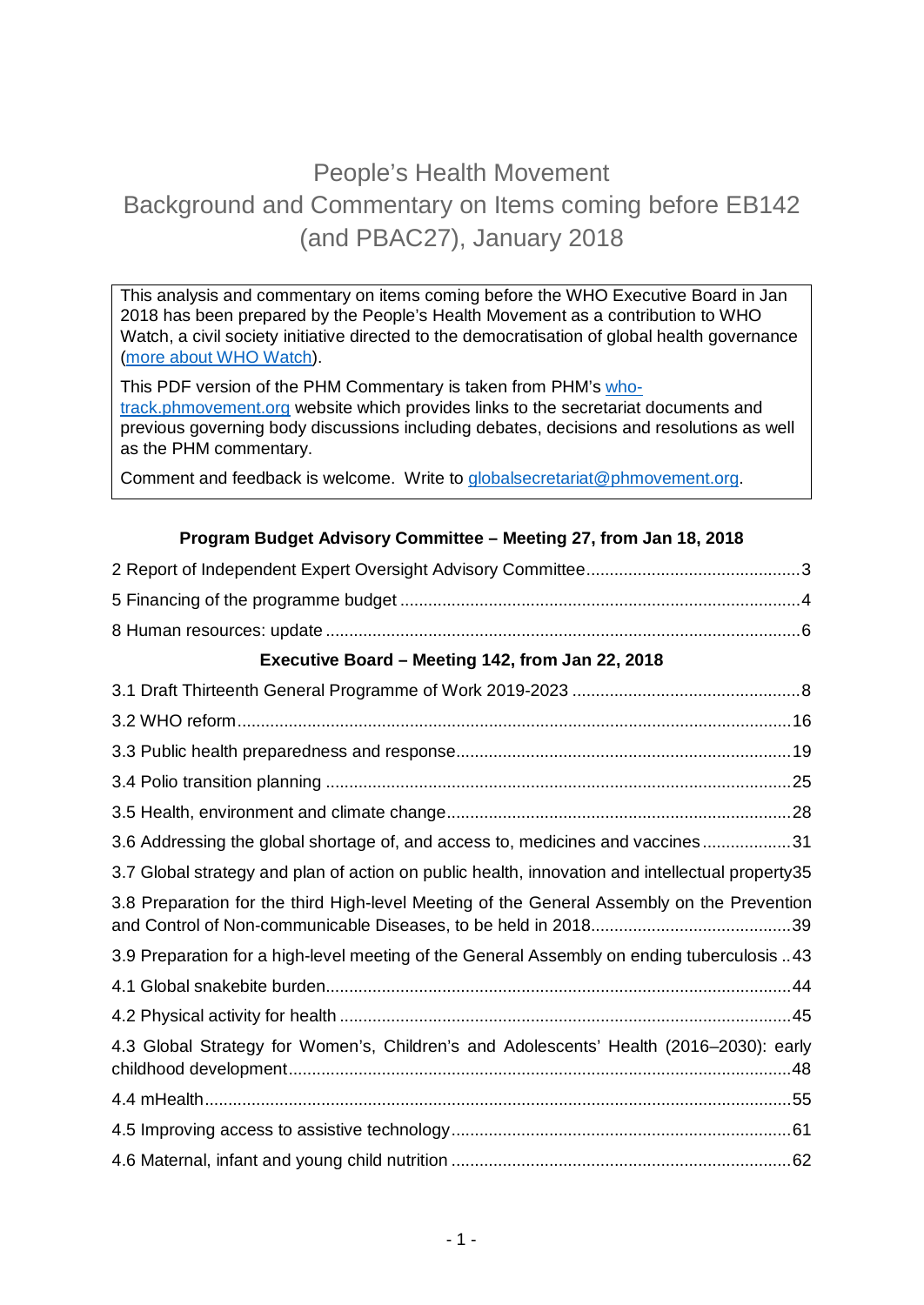| 5.1 Pandemic Influenza Preparedness Framework for the sharing of influenza viruses and |  |
|----------------------------------------------------------------------------------------|--|
|                                                                                        |  |
|                                                                                        |  |
| 5.9 Statement by the representative of the WHO staff associations and report of the    |  |
|                                                                                        |  |
|                                                                                        |  |
|                                                                                        |  |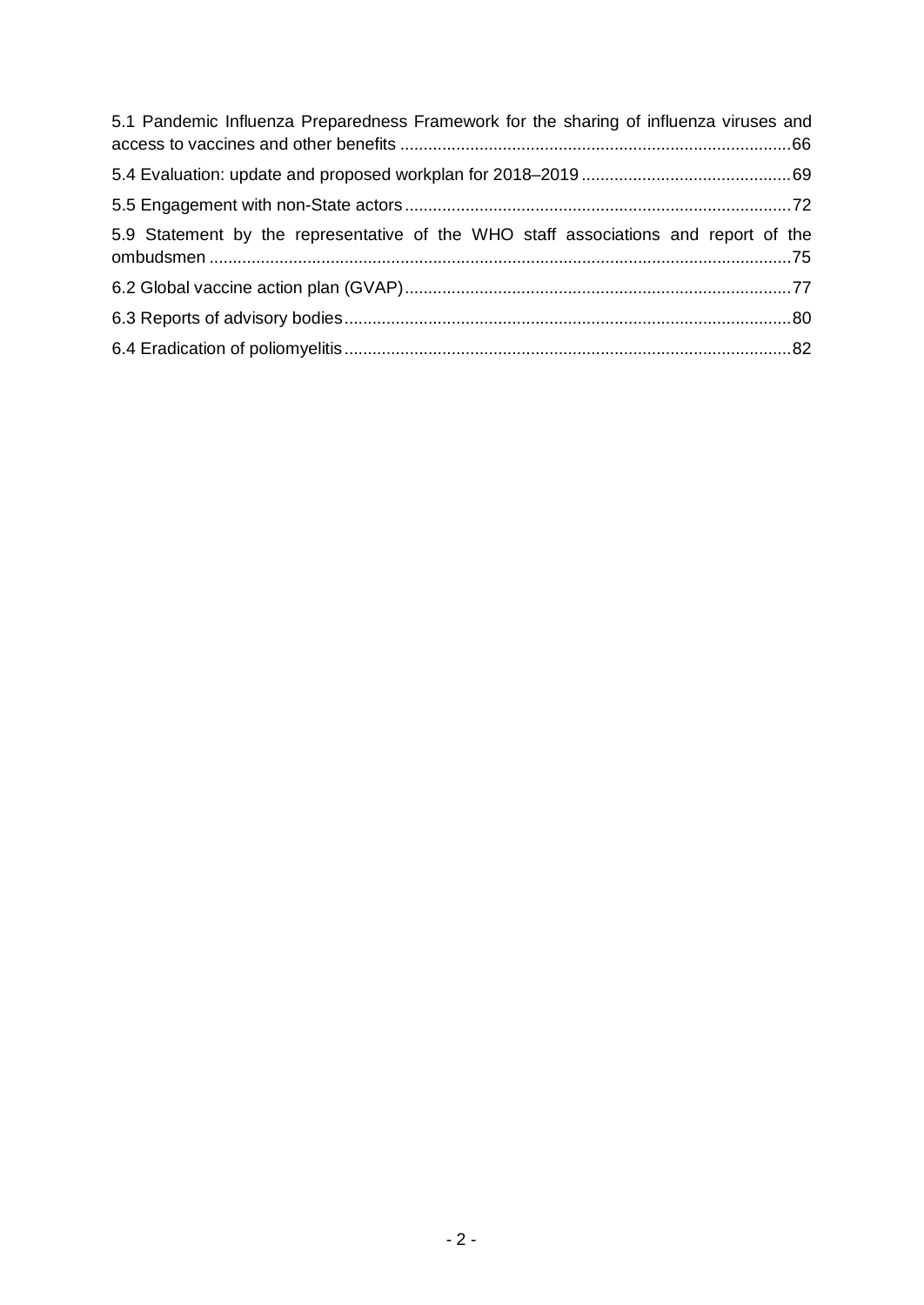# <span id="page-2-0"></span>**PBAC27 - 2 Report of Independent Expert Oversight Advisory Committee**

## **In focus**

Highlights of the Advisory Committee report (in [PBAC27/2\)](http://apps.who.int/gb/pbac/pdf_files/pbac27/pbac27_2-en.pdf) include comments on:

- internal oversight services general approval but facing budget pressures;
- external audit no substantive comments;
- overview of EMRO regional office and compliance and internal controls general approval but notes a range of issues facing the regional office;
- risk management appreciates progress with risk register but urges more focus on risk management;
- post-polio transition planning concerns about risks to regional revenue (and in some cases country office revenue) as polio winds down;
- implementation of FENSA critical of the lack of a "structured, cohesive, project management plan for implementation of the Framework";
- evaluation and organisational learning no substantive advice;
- reform in management of health emergencies especially in EMRO " key external challenges to the programme are sustainable, predictable and multiyear funding. It is crucial that partners and donors understand the business costs of operating in fragile and weak countries with high security risks"; reviews a number of challenges associated with emergencies in the EMRO region;
- visit to Egypt country office general appreciation of the work of the country office; comments on some of the challenges facing the country office including communications with the Ministry of Health and inadequate and unpredictable funding;
- investment function approval;
- information technology notes new governance structure for ICT development; and
- procurement policy roll-out general appreciation.

PBAC advice on this report is in [EB142/25](http://apps.who.int/gb/ebwha/pdf_files/EB142/B142_25-en.pdf) (PBAC report to EB142).

## **Background**

[Tracker links](http://who-track.phmovement.org/items-search?combine=&field_date_value%5Bmin%5D=&field_date_value%5Bmax%5D=&tid%5B%5D=25&tid%5B%5D=27&tid%5B%5D=26&field_keywords_target_id_1%5B%5D=28) to previous IEOAC reports

[Tracker links](http://who-track.phmovement.org/items-search?combine=&field_date_value%5Bmin%5D=&field_date_value%5Bmax%5D=&tid%5B%5D=25&tid%5B%5D=27&tid%5B%5D=26&field_keywords_target_id_1%5B%5D=116) to previous audit reports

Useful further reading:

- Internal controls framework:
- [WHO principal risks \(2017\);](http://www.who.int/about/finances-accountability/accountability/WHO_Principal_Risk_2017.pdf?ua=1)
- A70/14 Add.1 [Risks ass'd with wind-down Global Polio Eradication Initiative](http://apps.who.int/gb/ebwha/pdf_files/WHA70/A70_14Add1-en.pdf)
- [A70/9 'WHO response in severe, large-scale emergencies'](http://apps.who.int/gb/ebwha/pdf_files/WHA70/A70_9-en.pdf)

## **PHM comment**

PHM notes the repeated examples, particularly in relation to emergencies and polio transition, of the harmful impact of the ACs freeze, budget ceiling, tight donor earmarking and donor dependence generally.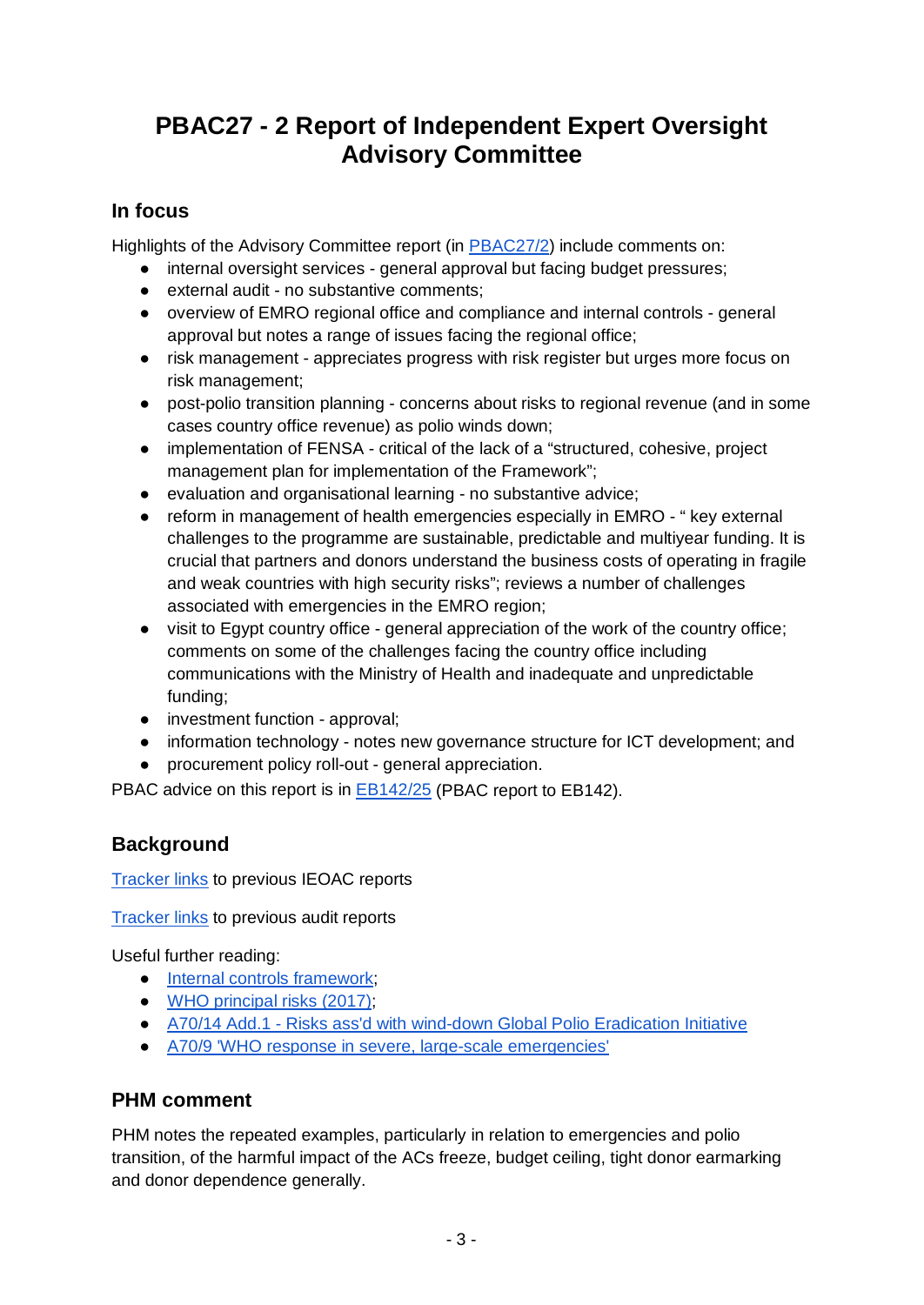# **PBAC27 - 5 Financing of the programme budget**

### <span id="page-3-0"></span>**In focus**

[PBAC27/3](http://apps.who.int/gb/pbac/pdf_files/pbac27/pbac27_3-en.pdf) presents an overview of financial implementation of programme budget 2016– 2017 and the financial outlook for the biennium 2018–2019. The document summary is reproduced below.

*1. The document provides an overview of the financial situation of WHO's programme budget for the biennium 2016–2017 and an outlook for the biennium 2018–2019, based on the figures available as at 30 September 2017. Figures are provided for the two main components of the Programme budget, namely: (a) "base" programmes; and (b) poliomyelitis (polio), outbreak and crisis response and special programmes. The key points highlighted in the document are as follows:* 

- *the Health Assembly approved the Programme budget 2016–2017 at a level of US\$ 4385 million, and approved an increase to US\$ 4545 million in 2016;*
- *financing for most of the Programme budget is dependent on voluntary contributions, whose timing and alignment do not always facilitate the most effective implementation; overall, 85% of financing in 2016–2017 comes from voluntary contributions;*
- *overall financing for 2016–2017 stands at 98% for base programmes, although for some programmes the financing level is significantly lower (e.g. noncommunicable diseases (74%) and the new WHO Health Emergencies Programme (79%));*
- *the revised programme budget for polio and for outbreak and crisis response is significantly higher than the initial budget, reflecting the fact that these programmes are event-driven;*
- *the projected full-biennium financial implementation (expenditure) is US\$ 4432 million.*
- *2. The Programme budget 2018–2019 highlights include details on the following:* 
	- *the World Health Assembly approved the programme budget for the biennium 2018– 2019 at a level of US\$ 4422 million;*
	- *the current projected financing for the biennium 2018–2019 is US\$ 3180 million.*

*3. In order to sustain progress in WHO's enhanced emergency response operations and align funding more effectively with approved Programme budget priorities, more predictable and flexible financing is needed. This is a priority of the Director-General's transformation agenda.* 

This is an important report and should be widely read and publicised.

## **PHM comment**

PHM has commented repeatedly on the underfunding of WHO. See ["WHO Reform: For](http://www.ghwatch.org/sites/www.ghwatch.org/files/D1_1.pdf)  [what purpose"](http://www.ghwatch.org/sites/www.ghwatch.org/files/D1_1.pdf) pp 247-67 in Global Health Watch 4 (2015).

In a nutshell PHM argues that the combination of the budget ceiling, the assessed contributions freeze and the tight earmarking of voluntary contributions is a deliberate strategy to prevent WHO from fulfilling its mandate where implementation of Assembly resolutions might limit the profitability and investment freedom of transnational corporations.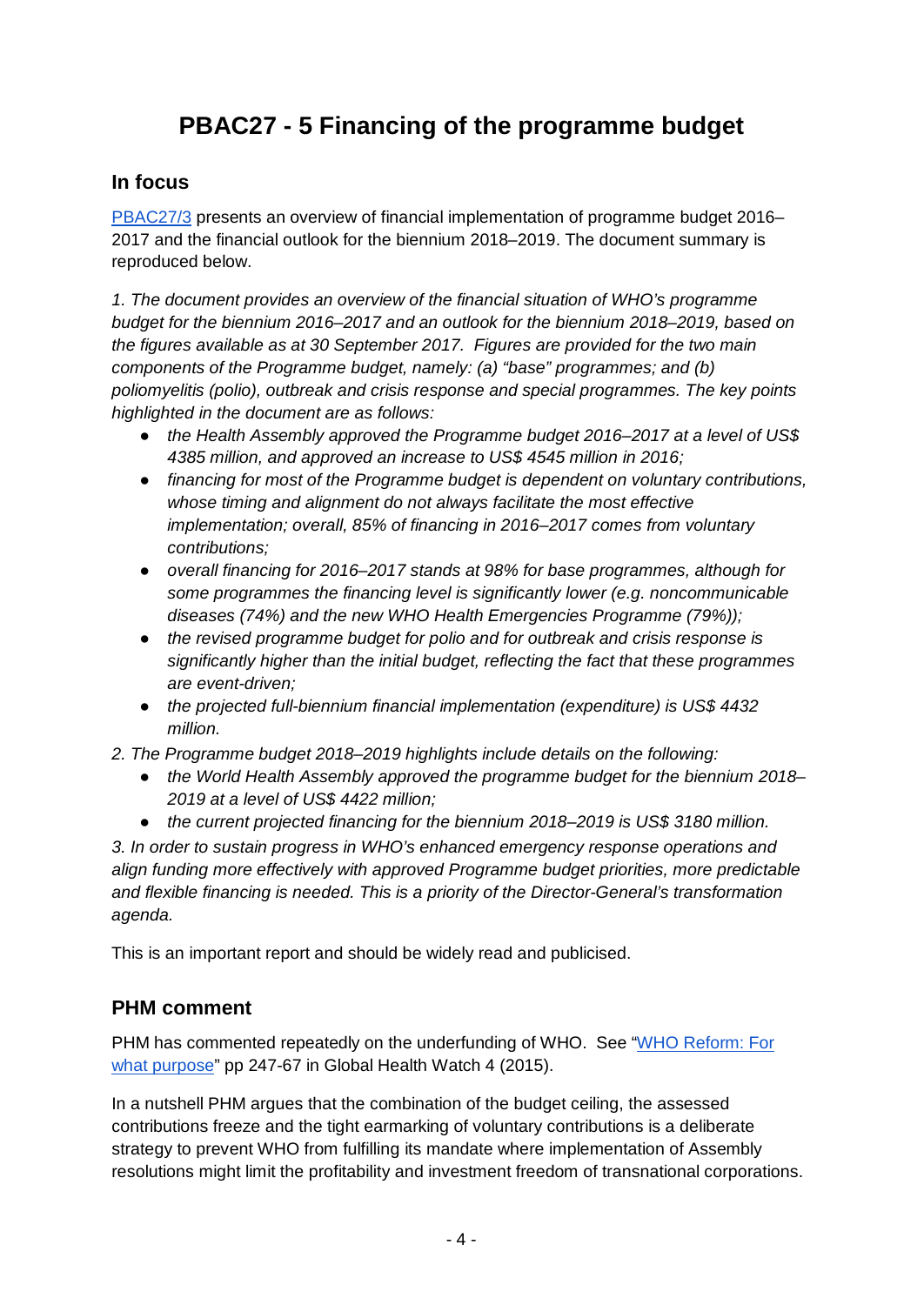It is no accident that the most underfunded budget line (see Fig 1 in [PBAC27/3\)](http://apps.who.int/gb/pbac/pdf_files/pbac27/pbac27_3-en.pdf) is NCDs because of the possibility that a more activist WHO (implementing agreed resolutions) might impact on the food and beverage industry, including transnational food corporations selling highly processed and packaged foods.

Nowhere has the pressure on WHO been greater than in relation to trade and health where the funding boycott has been tightest and the bullying of low and middle income countries has been most blatant.

The threat of cuts in the US contribution to WHO (ACs and VCs) over shadows discussions of WHO funding. The recent cuts to the UN budget, for which President Trump claimed responsibility, could presage similar cuts in US funding to WHO.

A crisis precipitated by cuts in US funding might be a boon in the long term for WHO if it led to other member states (in particular, the 'emerging economies') accepting the need for substantial increases in assessed contributions.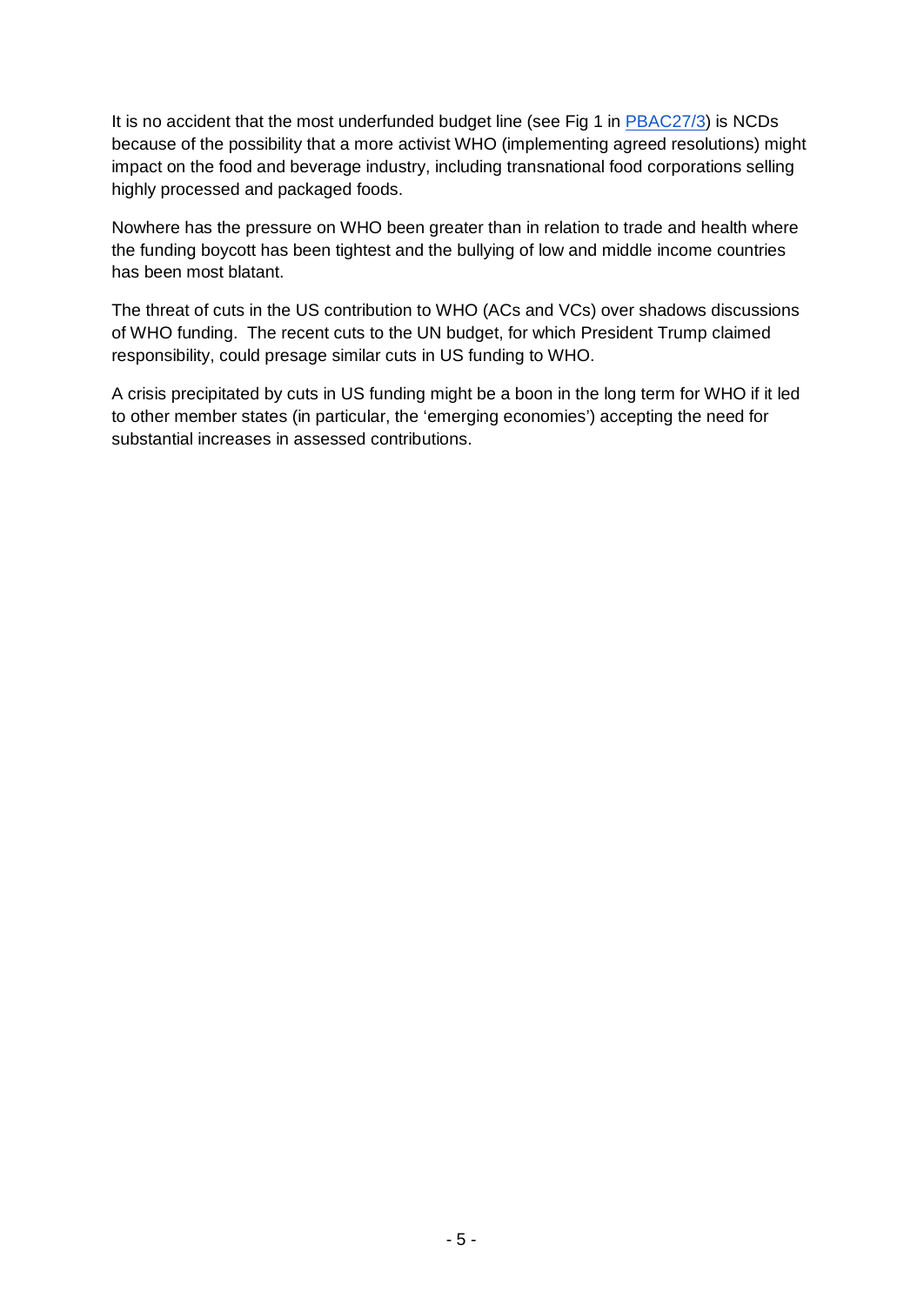# **PBAC27 - 8 Human resources: update**

## <span id="page-5-0"></span>**In focus**

Some of the highlights of the HR Update [\(PBAC27/4,](http://apps.who.int/gb/pbac/pdf_files/pbac27/pbac27_4-en.pdf) based in large part on [Workforce data](http://www.who.int/about/finances-accountability/budget/HR-workforce_data.pdf?ua=1)  [at 31 July 2017\)](http://www.who.int/about/finances-accountability/budget/HR-workforce_data.pdf?ua=1) include:

- slight increase in proportion of total workforce on non-staff contracts;
- slight progress towards gender parity in professional and senior positions; not so good in country offices;
- less progress in geographical parity (see T3 in Workforce Data); developing countries underrepresented generally, particularly among senior staff at at headquarters; (note that norms for representation are strongly influenced by financial contribution as well as population size which is why the USA is registered as "under-represented");
- slight increase in staff mobility in the professional and higher categories; mandatory staff mobility commences in 2019;
- new internal justice system seems to be working;
- internships remain dominated by women and developed countries (see T17 in Workforce Data); DG looking for sponsorships to help redress the balance.

Some of the highlights in the statement from the staff associations [\(EB142/INF./1\)](http://apps.who.int/gb/ebwha/pdf_files/EB142/B142_INF1-en.pdf) include:

- morale affected by " unprecedented number of changes to staff rules" and job insecurity "due to ineffective resource mobilization or erratic restructuring";
- encouraged by statements from new DG and the prospects of 'transformation';
- acknowledgement of internal justice reforms as 'successful'; and
- a number of specific (and sensible) proposals for HR policy reform (from para 9-18).

A further range of challenging HR issues arising from polio transition planning are referred to in [EB142/11](http://apps.who.int/gb/ebwha/pdf_files/EB142/B142_11-en.pdf) (see further comment under [EB142 Item 3.4](#page-26-0) below). Funding via the GPEI is scheduled to cease after 2019. Attention is being directed to:

- managing the financial risk facing WHO;
- putting in place the necessary assets and systems to manage the polio risk post certification;
- repurposing polio staff into other priority programs depending on country circumstances;
- mobilising funds to support 'tier 1' countries in transferring polio staff to national employment;
- assisting tier 2 and tier 3 countries to mobilise domestic funds to enable the transfer of polio staff to national employment.

Highlights from the report of the Ombudsman [\(EB142/INF./2\)](http://apps.who.int/gb/ebwha/pdf_files/EB142/B142_INF2-en.pdf) include:

- description of the role of the Ombudsman and how it operates at WHO;
- increasing numbers of staff using the ombudsman service, commonly relating to 'evaluative relationships' between supervisors and supervisees;
- need for WHO to invest in its managers to improve communication, team climate and morale, particularly in country offices;
- WHO to express its core values, notably respect, in its practices and culture; concern regarding apparent prevalence of abusive behaviour and harassment
- WHO's duty of care towards staff: counselling, career development, recognition;
- equal access to informal resolution regarding work-related issues.

PBAC advice to the EB on this item is in **EB142/25** (PBAC report to EB142, NYP).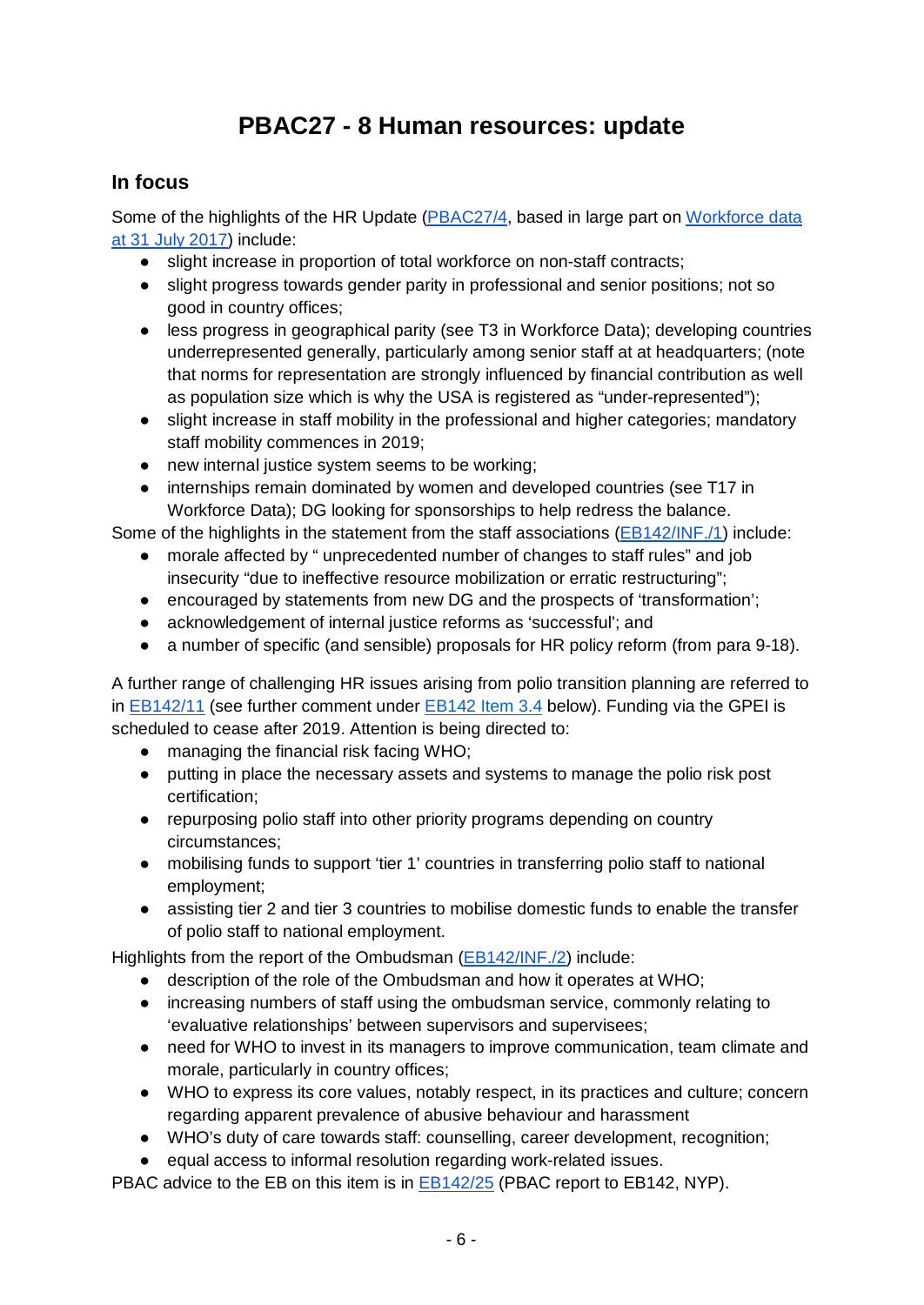**[Tracker links](http://who-track.phmovement.org/items-search?combine=&field_date_value%5Bmin%5D=&field_date_value%5Bmax%5D=&tid%5B%5D=25&tid%5B%5D=27&tid%5B%5D=26&field_keywords_target_id_1%5B%5D=119) to previous reports on HR** 

### **Background**

Useful further reading:

- Revised human resources strategy [\(EB134/INF./2,](http://apps.who.int/gb/ebwha/pdf_files/EB134/B134_INF2-en.pdf?ua=1) Jan 2014)
- [Update on implementation,](http://www.who.int/about/who_reform/managerial/HR-Annual-Report-20160930.pdf?ua=1) Oct 2016

### **PHM comment**

The staff associations' proposals for HR policy reform (from para 9-18 of **EB142/INF./1**) and the Ombudsman's suggestions [\(EB142/INF./2\)](http://apps.who.int/gb/ebwha/pdf_files/EB142/B142_INF2-en.pdf) all appear to be very sensible.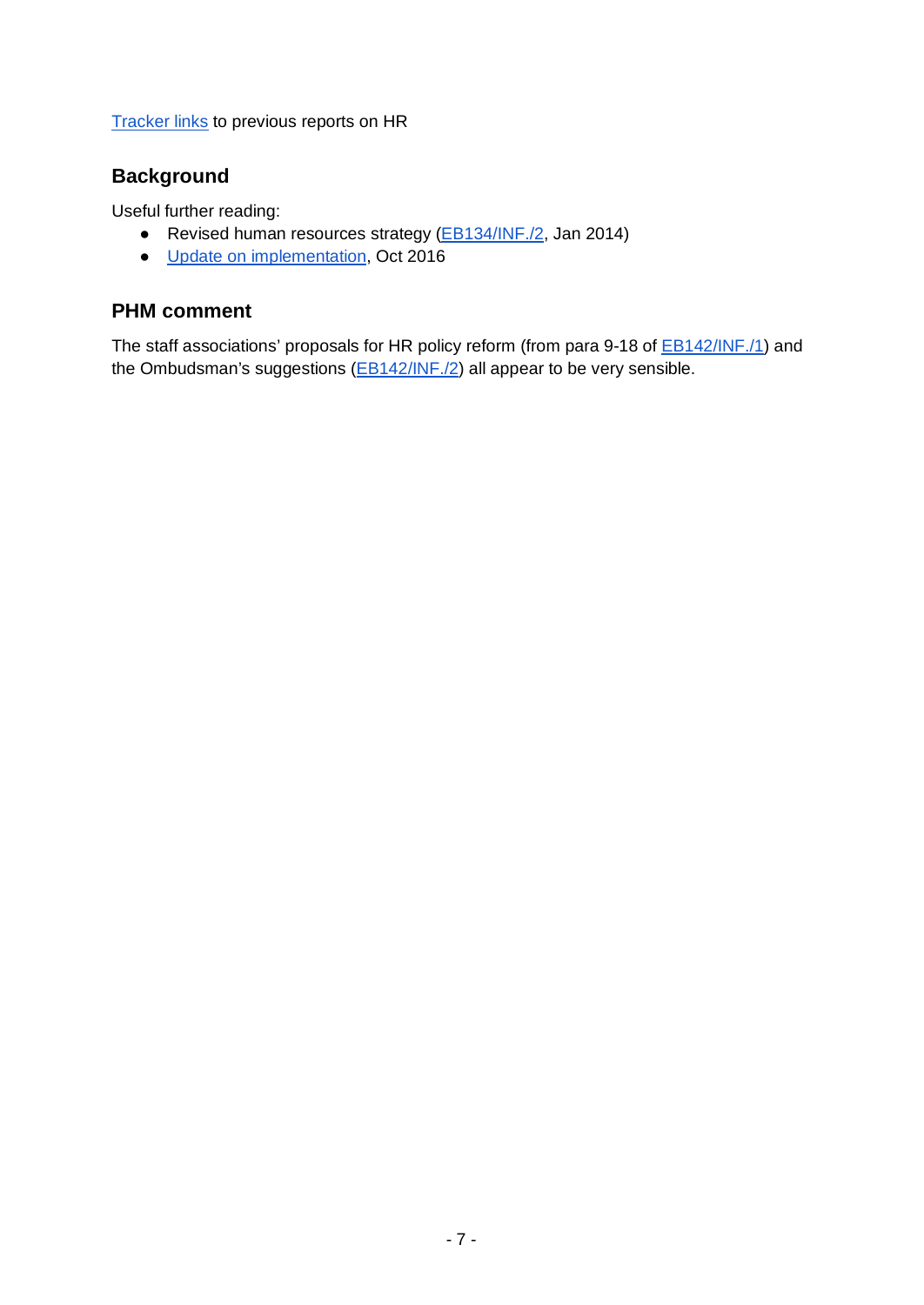# <span id="page-7-0"></span>**EB142 - 3.1 Draft Thirteenth General Programme of Work 2019-2023**

## **In focus**

The Board will review the draft thirteenth global program of work [\(EB142/3\)](http://apps.who.int/gb/ebwha/pdf_files/EB142/B142_3-en.pdf). EB142/3 will be considered by PBAC27 before EB142 (PBAC report in [EB142/25\)](http://apps.who.int/gb/ebwha/pdf_files/EB142/B142_25-en.pdf) and will be further developed after EB142 before being submitted to and adopted by WHA71.

See [Fig 1](http://apps.who.int/gb/ebwha/pdf_files/EB142/B142_3-en.pdf%23page=7) for an overview of the draft GPW13.

See Box 3 for an overview of 'what is new in GPW13; the chief selling points of the GPW from the Secretariat point of view.

## **Background**

The GPW is the highest level planning document of WHO. This GPW serves several functions:

- it sets out the priorities and principles which will frame the biennial programme budgets which it encompasses;
- it affirms and underpins Dr Tedros's authority as new DG, both differentiating his leadership from that of Dr Chan and offering a newly polished vision which might shore up the confidence of member states and re-inspire WHO staff and public health practitioners globally; and
- (perhaps most importantly) it supports the case for loosening the donor chokehold: lifting the freeze on assessed contributions and untying voluntary contributions.

Previous GPWs have stretched across six years and included three biennia and commenced following the conclusion of the previous GPW. Thus GPW12 notionally covered 2014-19 including the last biennium (18-19). The Programme Budget for 2018-19 was set out in [A70/7](http://apps.who.int/gb/ebwha/pdf_files/WHA70/A70_7-en.pdf) and endorsed in [WHA70.5.](http://apps.who.int/gb/ebwha/pdf_files/WHA70/A70_R5-en.pdf)

Accordingly GPW13 would be expected to commence in 2020 and cover the six years (three biennia) from 2020-26. However, the new DG has determined that GPW13 will commence in 2019 and cover the five years from 2019-23 and will inform two programme budgets (20- 21 and 22-23). PB18-19 as adopted at WHA70 in May 2017 will remain in place but the DG proposes to redirect funds authorised under PB18-19 to support the strategies outlined in GPW13 to the extent of his authority.

A [consultation paper](http://www.who.int/about/gpw-thirteen-consultation/en/) was published in August 2017 discussed by regional committees and opened for public feedback. The first full draft [GPW13](http://apps.who.int/gb/ebwha/pdf_files/EBSS4/EBSS4_2-en.pdf) (plus the more detailed [Impact](http://www.who.int/about/GPW13_-impact-framework-draft.pdf?ua=1)  [Framework\)](http://www.who.int/about/GPW13_-impact-framework-draft.pdf?ua=1) was published at the beginning of November and discussed in the EB Special session 4 (EBSS4) in November.

The draft GPW released in November promised a forthcoming 'investment case' to support the GPW. There is no such reference in the version submitted to EB142. The November draft also mentioned that quantitative methods for impact accounting are being explored; In the January version new 'impact and accountability framework' is described (para 123-129, Fig 6 and Box 8).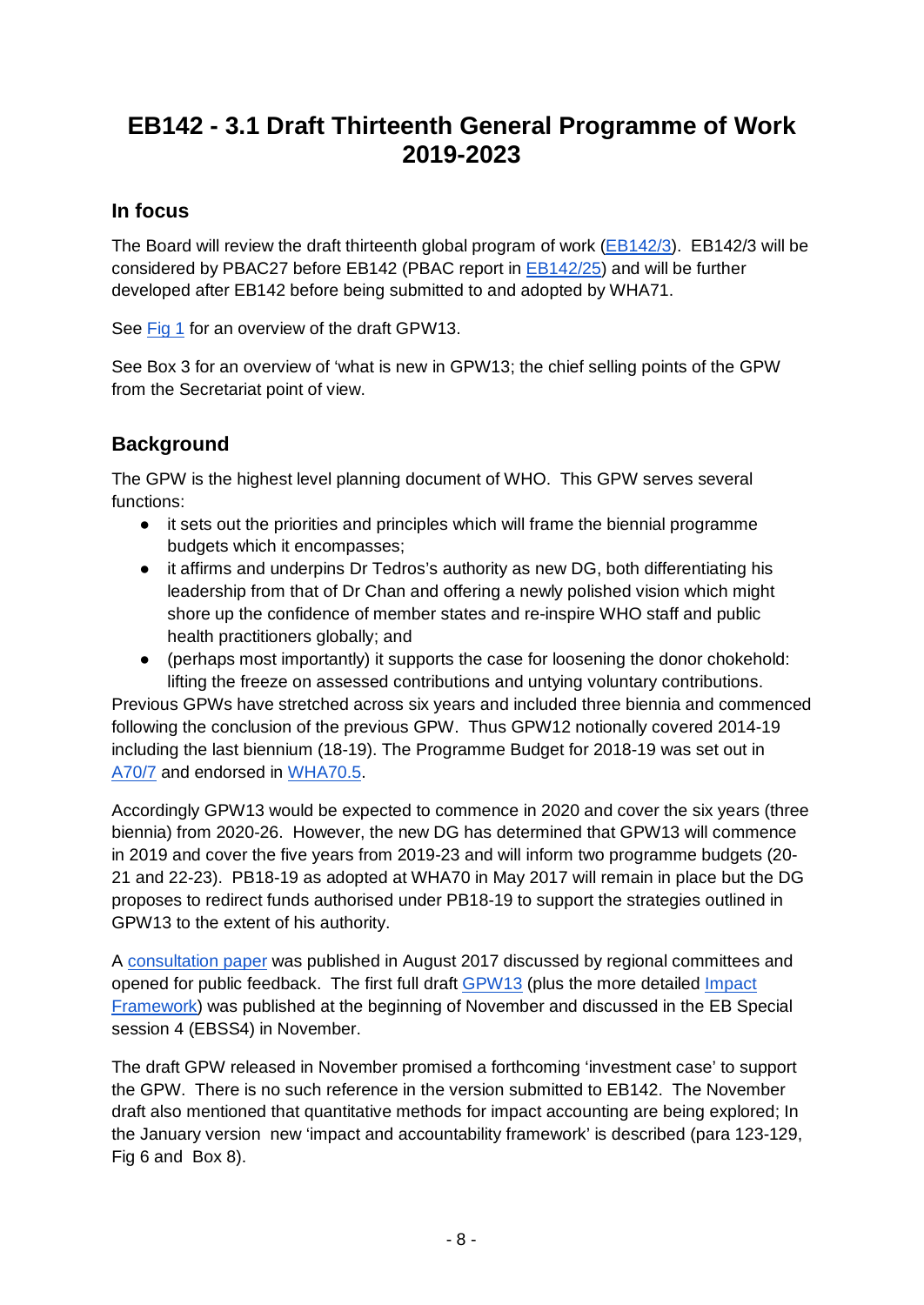See [Tracker](http://who-track.phmovement.org/items-search?combine=&field_date_value%5Bmin%5D=&field_date_value%5Bmax%5D=&tid%5B%5D=25&tid%5B%5D=27&tid%5B%5D=26&field_keywords_target_id_1%5B%5D=76) for links to previous discussions.

### **PHM comment**

#### *Old wine in new bottles*

There is much to appreciate in the draft GPW although the document is as much marketing spin as strategic plan.

In large degree this draft GPW13 is designed to draw a line under the Dr Chan era and differentiate Dr Tedros from his predecessor, in particular with the references to strategic and organizational *shifts*. This may reflect a judgement that the budget ceiling, ACs freeze and tighly earmarked funds in some way reflected distrust of Dr Chan. Accordingly considerable symbolic distance has been created between the previous regime and the new leadership, not least by the decision to bring the 13th GPW forward by a year. Nevertheless, there is not much of substance in the GPW with which Dr Chan would disagree.

The new packaging is significant. Having only three strategic priorities suggests a newly focused leadership and a willingness to prioritise which are common demands from donor member states. In fact the three priorities are very broad and it is hard to identify existing programs or activities that would be excluded by these three priorities. The emphasis on WHO's normative role suggests a willingness to restrict WHO to its domain of competitive advantage which is clearly designed to reassure donors who are apprehensive about a more activist WHO (eg support for a sugar tax). However, there is still lots of scope for contentious issues to arise given the breadth of this GPW and the commitment to the full hand of SDGs.

### *Financial crisis*

Clearly this document is intended as an important resource in the funding dialogue. The last para of the whole document is significant:

*Given the integrated nature of the work that is required to implement GPW 13, more flexible financing will be critical. The quality of funds is almost as important as their quantity. The Director-General has asked Member States to unearmark their contributions. This is a sign of trust and enables management to deliver. Increasing assessed contributions would also give WHO greater independence.*

It will be unfortunate if, as has happened before, despite such appeals most of the donors continue to highly earmark their donations. Unearmarking as a sign of trust will not look good if, at the next funding dialogue, the donors again refuse to untie their donations.

In May 2017 PB16-17 was funded to around 90% of budgeted expenditure [\(A70/6\)](http://apps.who.int/gb/ebwha/pdf_files/WHA70/A70_6-en.pdf), a \$500m shortfall. The emergency fund was seriously under-subscribed.

PB18-19 [\(A70/7\)](http://apps.who.int/gb/ebwha/pdf_files/WHA70/A70_7-en.pdf) envisages an annual budget of around \$2,200 million. This is around 30% of the annual budget of US CDC; 4% of Pfizer's turnover; 3% of Unilever's turnover; and around 10% of Big Pharma's annual advertising in the US. It is simply not enough for WHO to properly fulfil its responsibilities in global health.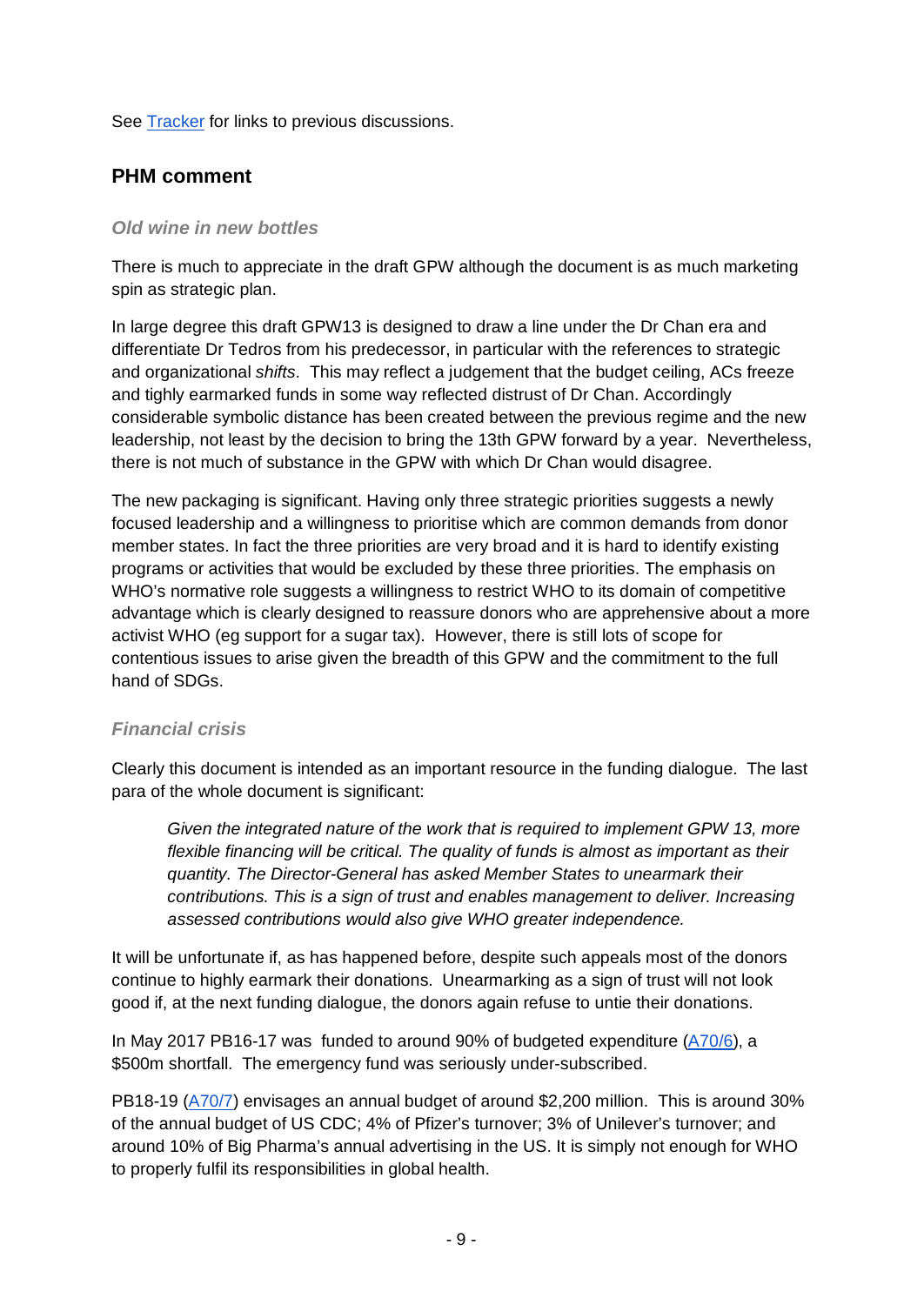The proper response to the funding crisis should be an increase in assessed contributions. Dr Chan proposed a 10% increase to EB140 (Jan 2017) but following opposition from certain member states this was reduced to 3% for PB18-19. [A70/INF./2](http://apps.who.int/gb/ebwha/pdf_files/WHA70/A70_INF2-en.pdf) provides a more detailed rationale for the 3% increase. See [WHA70-PSRA3](http://apps.who.int/gb/ebwha/pdf_files/WHA70-A-B-PSR/A70_APSR3-en.pdf%23page=6) for the WHA discussion of the 3% increase.

The purpose and effect of the freeze on ACs is continued dependence on donor funding and continued donor control over WHO's program of work. See [PHM comment on donor control](https://docs.google.com/document/d/1bhAk4v0Wds1KcdDvMuPlLkSUWlhJkROB9ZPPS2mp9_8/edit?usp=sharing)  [in WHA70 Item 11.2 on PB18-19.](https://docs.google.com/document/d/1bhAk4v0Wds1KcdDvMuPlLkSUWlhJkROB9ZPPS2mp9_8/edit?usp=sharing) An essential part of the donor control strategy is tight earmarking of almost all donor funding. Virtually all WHO's programmatic expenditure is funded through donor funds. Strategies which are endorsed by the Assembly but which donors do not like, do not get implemented.

The draft GPW is largely silent on WHO's financial crisis and eschews any reference to the donor chokehold; to the contrary it promises that resource mobilisation will involve a joint effort between member states and the Secretariat:

*The focus on demonstrating impact will strengthen the case for investing resources over and above the assessed contributions. WHO will seek good-quality, multi-year funding with greater flexibility. Value-for-money will be shown by evidence of costeffectiveness and evidence of impact on the most vulnerable populations. WHO will also advocate for the larger envelope of global health funding that is required to achieve the SDGs.*

Clearly the new leadership hopes that the draft GPW (with its focus on country level work, and UHC, emergencies and the SDGs) will help to shore up the confidence of member states and perhaps build support for lifting the freeze on assessed contributions and untying voluntary contributions.

There is no reference in the draft GPW to the financing dialogue through which the Secretariat meets with WHO's donors to try to persuade them to fund the various programs and initiatives endorsed by the Assembly. The funding dialogue effectively institutionalises donor control of WHO's operational budget.

The donor chokehold over WHO's finances is the most critical challenge to be addressed in GPW13. The only practical solution is a substantial increase in the level of assessed contributions.

PHM calls on member states to recognise the importance of WHO's work and the human cost of the continuing donor chokehold and to commit to a schedule of increasing assessed contributions by 5-10% in each of the next three biennia.

### *Operational priorities.*

The opposition to Dr Chan's call for a 10% increase in ACs in Jan 2017 was accompanied by dark warnings about priority setting and fiscal discipline. The Secretariat responded with the 'Value for money' strategy (elaborated in [A70/INF./6\)](http://apps.who.int/gb/ebwha/pdf_files/WHA70/A70_INF6-en.pdf) which foreshadowed a further round of cuts and 'efficiency savings'. [WHA70.5](http://apps.who.int/gb/ebwha/pdf_files/WHA70/A70_R5-en.pdf) requests the DG … "to control costs and seek efficiencies, and to submit regular reports with detailed information on savings and efficiencies as well as an estimation of savings achieved."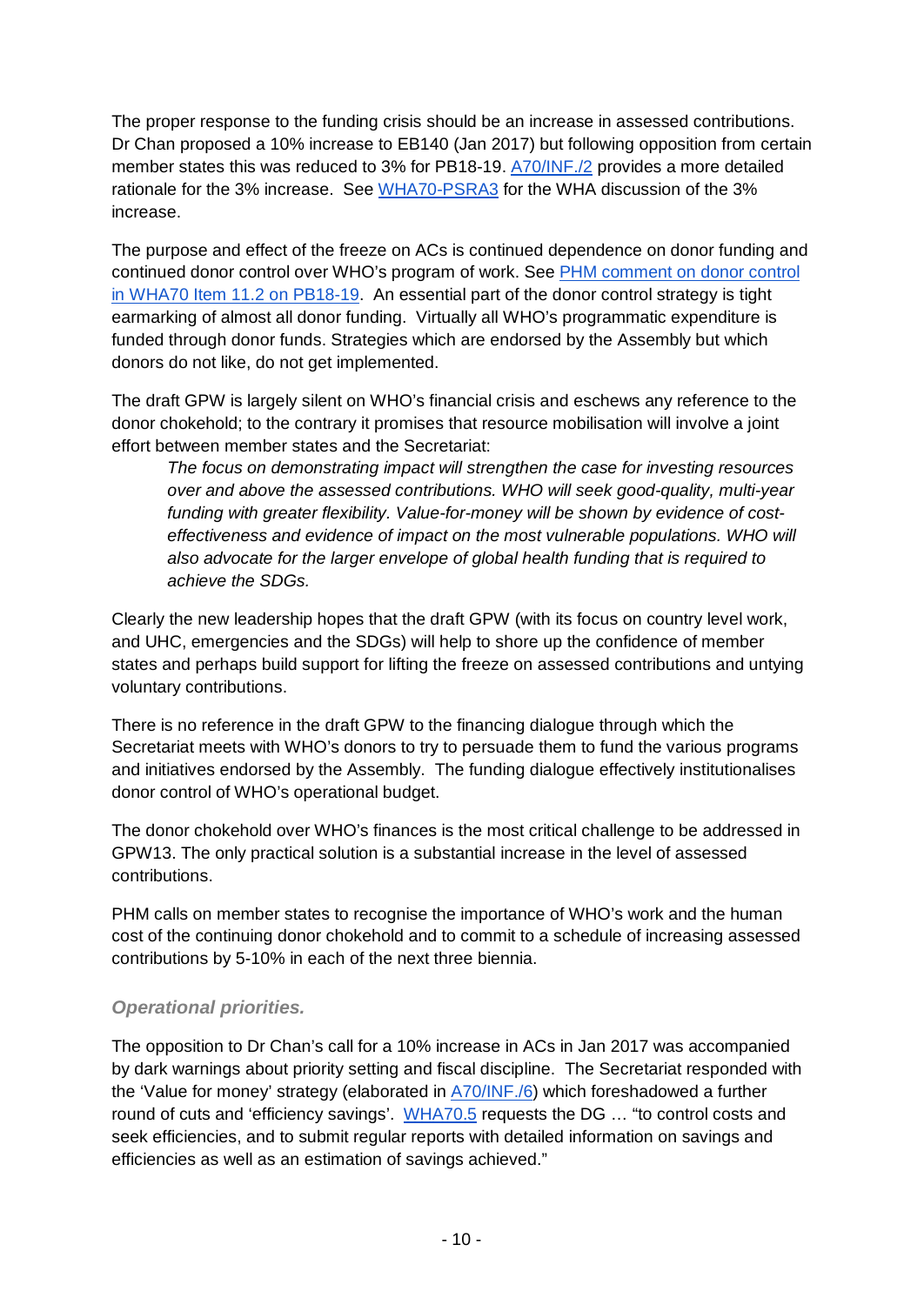The draft GPW seeks to navigate between the imperative of a forward looking inspirational document and the pressures to prioritise. The GPW gets around this problem by adopting an all encompassing understanding of UHC (including pharmaceuticals policy, emergency preparedness and support for the SDGs) and by defaulting to the priorities established for the Agenda 2030 in the shape of the 'health related SDGs'.

WHO, under Dr Chan has emphasised 'financial protection' as the defining quality of UHC. While financial protection and rapid reduction in out-of-pocket expenses is a necessary condition for universalisation of secure access to comprehensive health care services, it needs to be accompanied by significant scaling up and continued support for delivery of healthcare through public provisioning. The GPW is entirely silent about the role and importance of public services in healthcare.

PHM appreciates the acknowledgement that UHC needs to be based on primary health care (PHC) but this needs further elaboration given the ambiguity regarding WHO's position on selective primary health care vis a vis comprehensive health care. Several of WHO's large donors would reduce "PHC" to the delivery of a 'basic benefit package'.

We also appreciate the emphasis on workforce development in the draft GPW (although the reference to health worker migration is quite obscure. WHO must continue its work on the regulation of health worker migration, especially as regards to responsibilities and obligations of importing countries in the global North.

The GPW's unquestioning acceptance of the SDG framework papers over critiques suggesting that the laudable SDG goals may be unattainable given that they are premised on the same neoliberal model – increased unsustainable consumption and economic growth, driven by a liberalised trade regime. The GPW is silent about the impact of contemporary 'free trade' agreements on health and barely touches on the threats to healthcare and to population health associated with market power and self-interest of transnational corporations in diverse sectors including pharmaceuticals, food and beverages and mining.

The GPW appears to promote a charity model of health development through its several references to the 'vulnerable' and 'hard to reach' people who need support. It is imperative that the larger vision of the WHO be informed by a rights based approach that incorporates the redistribution of power and wealth, within countries and between countries.

### *Inverting the pyramid*

The draft GPW promises to place countries squarely at the centre of its work (para 84) with training and recruitment initiatives directed to an upgrading of the role of WHO representatives, a new 'operating model' (from para 107), further investment in country relevant information and enhanced country cooperation strategies. This commitment echos similar commitments from previous directors-general but it has proved very difficult to achieve .

In this context PHM appreciates the references to closer engagement with civil society at the country level, including participation in policy dialogue, leveraging civil society pressure to increase domestic investment in health system strengthening. Civil society mobilisation is an important driver of health development, locally, nationally and globally and the caution of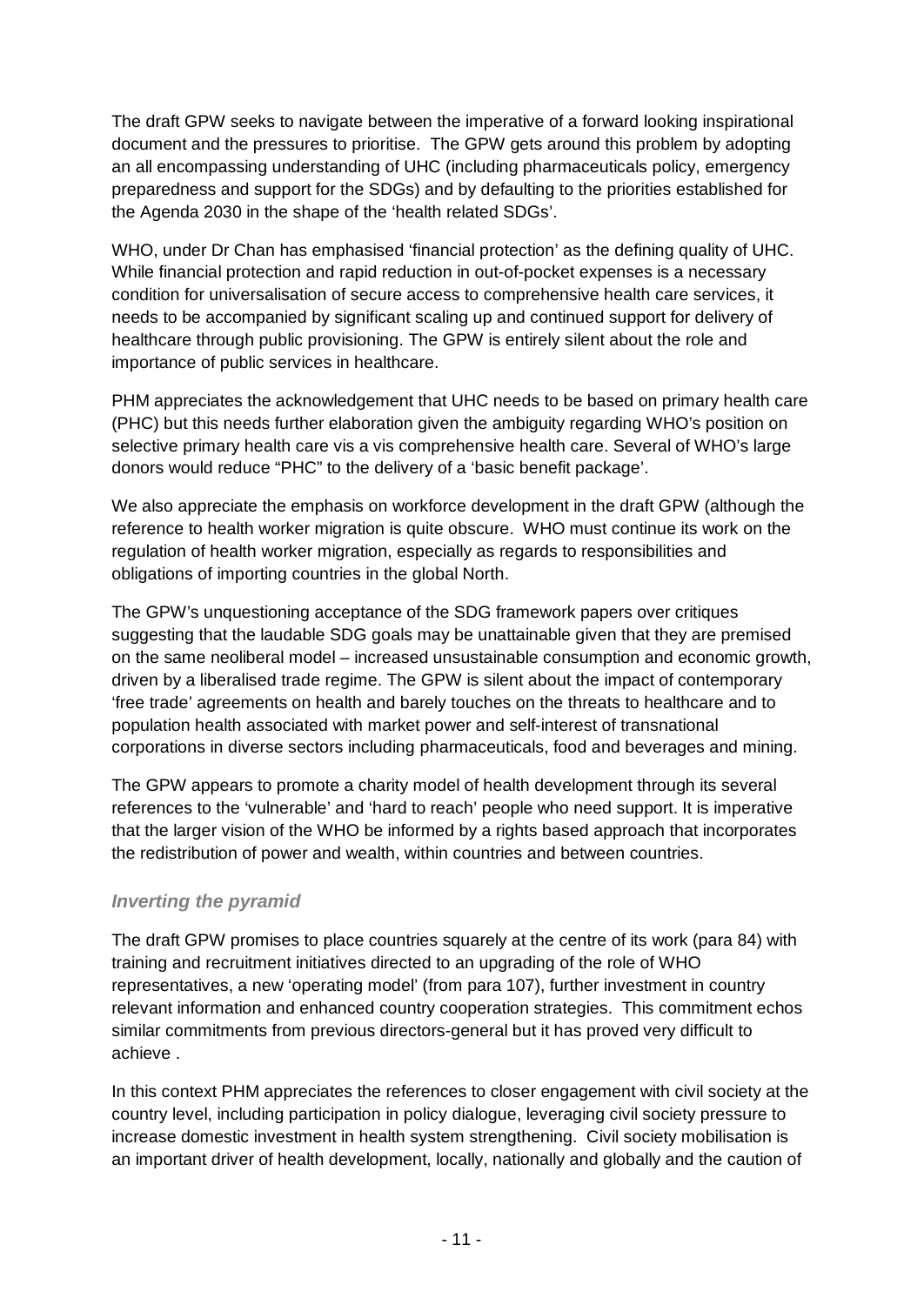country offices in engaging with local civil society has been a significant weakness in WHO's country work.

PHM also appreciates the commitment to 'drive impact in every country'. The draft promises a 'differentiated approach based on capacity and vulnerability' which means varying emphases on policy dialogue, strategic support, technical assistance and service delivery depending on the capacity and vulnerabilities of particular countries. However, "WHO will strengthen its role in driving policy dialogue in all Member States (p16)".

Certainly there is an urgent need for a more challenging and robust debate regarding global health policies and priorities, including in the rich countries. However, the reasons this function has been weak in the past are related to the accountability structures within which WHO Representatives (WRs) and regional directors (RDs) work, both of whom are constrained by the sensitivities of, and sanctions available to, member states through the regional committees. There are no structural proposals offered which might empower WRs and RDs to engage in challenging and robust policy dialogue or to engage with civil society organisations (CSOs) in developing such dialogue.

#### *From outputs to outcomes and impacts*

PHM appreciates the commitment in the draft GPW to more meaningful metrics for assessing the outcomes and impacts of WHO's work.

WHO has been under continuing pressure to cost and measure outputs and outcomes. Often such urgings are embedded in a narrative of alleged inefficiencies, opacities and lack of accountability; a narrative which is designed to justify the freeze on assessed contributions. WHO should not be driven by such self-serving arguments.

The draft GPW promises to 'measure impacts to accountable and manage for results'. In the complex adaptive global system in which WHO works, linear schemes of outputs, outcomes and impacts are overly simplistic, notwithstanding the recognition of the 'combined contribution of WHO, member states and partners'. Health development strategies must engage with a swirl of contemporaneous dynamics, economic, political, cultural and environmental. A 'theory of change' which recognised this complexity would also recognise the powerful role played by civil society organisations and changing climate of community sentiment.

However, moving the emphasis from measuring 'outputs' to 'outcomes and impacts' brings to the fore the question of attribution: who contributed what to measured outcomes? Responding to this the draft GPW comments (p38):

*Progress depends on many joint actions by WHO and its partners – governments, United Nations entities, civil society or the private sector. For that reason, it is less important to attribute advances to specific parties than it is to achieve impact and build confidence in the leadership and contribution of WHO to that shared success. WHO's contribution is detailed in GPW 13 and will be further detailed in the impact and accountability framework.*

It appears that the attribution question will be managed through greater and more systematic use of qualitative narratives including case studies, supported by quantitative data where appropriate. This runs counter to the continuing pressure on the Secretariat to produce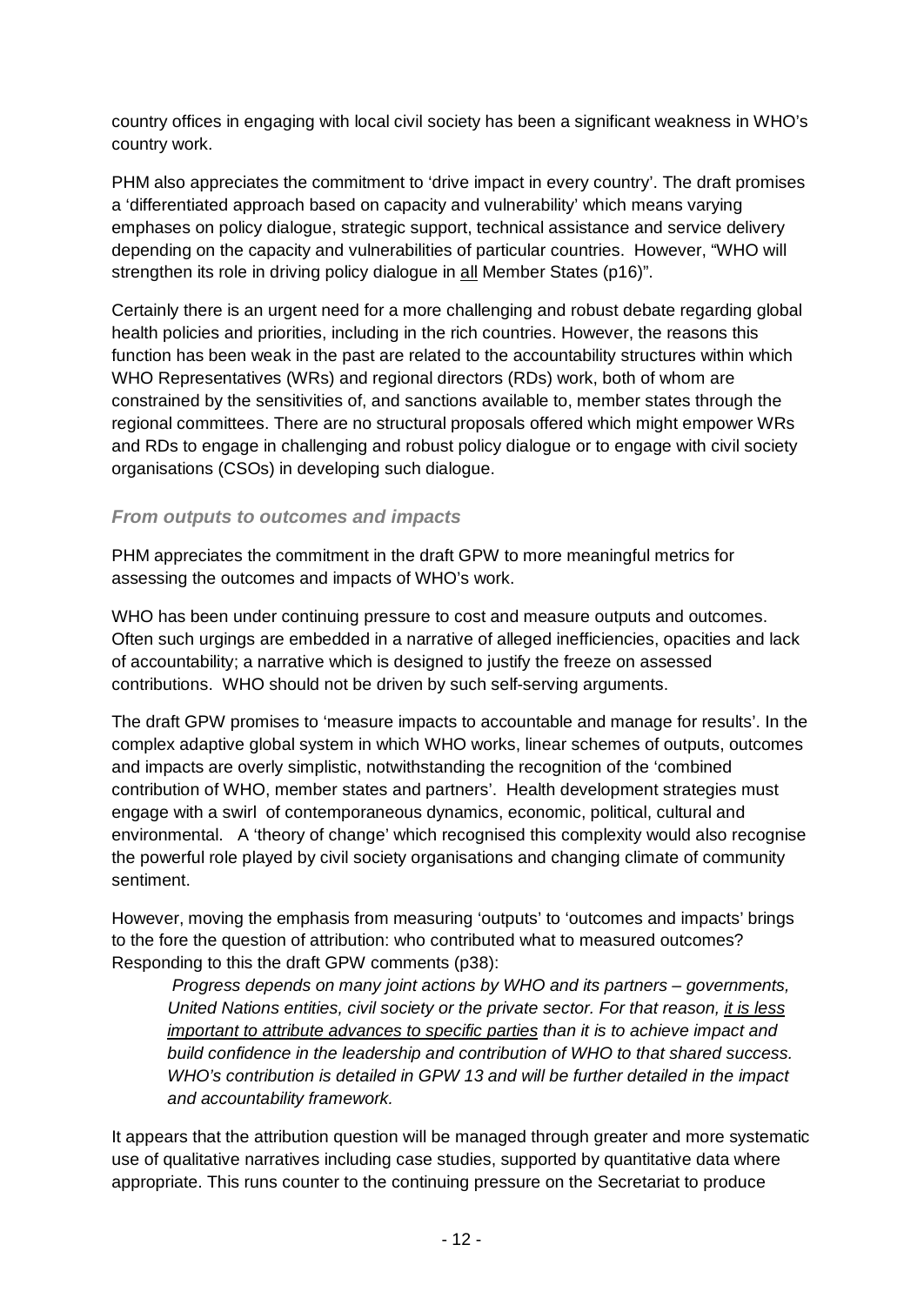quantitative indicators spanning the full 'results chain', even where such indicators are clearly meaningless.

One of the most critical steps in the results chain in PB18-19 [\(A70/7\)](http://apps.who.int/gb/ebwha/pdf_files/WHA70/A70_7-en.pdf) are the so-called 'deliverables', which have been largely ignored in the rush to measurement. Systematic reflection on the quality, efficiency and impact of 'deliverables' is critical in strengthening organisational learning across WHO. The 'deliverables' get to the heart of what the staff and programmes of WHO do on the ground, day by day. Accountability to the governing bodies should not get in the way of organic action research and action learning at the workface.

The reference to 'partners' in the above quote is open to different interpretations. WHO's partners have variously included intergovernmental organisations (such as UNICEF, UNDP and the World Bank), large philanthropies (such as Gates and Rockefeller), international business associations (eg the IFPMA), corporations (eg vaccine manufacturers), and various civil society organisations (including public interest CSOs such as IBFAN, HAI). In this context two issues stand out: first, the continuing pressure on WHO to extend the use of the 'multi-stakeholder partnership' model of program design (with a view to giving corporate 'partners' a 'seat at the table'); and second, the very cautious approach hitherto adopted by WHO country offices to collaboration with local civil society organisations.

Some of the 'multi-stakeholder partnerships' involving WHO working with private sector entities includes the notorious IMPACT initiative with big pharma [\(Shashikant 2010\)](http://www.twn.my/title2/IPR/pdf/ipr13.pdf) and SUN and REACH in the nutrition arena [\(Valente 2015\)](http://wphna.org/wp-content/uploads/2015/11/2015-10-Right-to-FN-Watch-report-7.pdf). The draft GPW comments that: *WHO must act in concert with partners, including civil society, research institutions and the private sector, and in close alignment with the United Nations system, in order to avoid duplication, using its Framework of Engagement with Non-State Actors.* 

PHM urges the new leadership to treat with caution the continuing pressure to adopt the 'multi-stakeholder partnership' model of program design especially where it involves inviting the foxes into the chicken shed. The framework for engagement with non-state actors (FENSA, [WHA69.10\)](http://apps.who.int/gb/ebwha/pdf_files/WHA69/A69_R10-en.pdf) provides principles and protocols for the management of potential conflicts of interest, including those associated with 'multi-stakeholder partnerships'. It remains to be seen how effective these protocols will prove to be. (See [Legge 2016](http://www.davidglegge.me/sites/default/files/Legge_2016_WHOReform_161216.pdf) for more detail and references.)

The FENSA is focused solely on decisions taken within the Secretariat and does not address the accountability of member states. There have been notorious lapses in member state accountability including the IMPACT controversy; the psoriasis resolution proposed by Panama in the EB133 (May 2013) and adopted in May 2014 in WHA67.9 [\(PHM comment](https://docs.google.com/document/d/1Cqhoumbg5vCn1W7ajezJXCrNY1zMobW3JZq9m_pG1JA/edit?usp=sharing)  [here\)](https://docs.google.com/document/d/1Cqhoumbg5vCn1W7ajezJXCrNY1zMobW3JZq9m_pG1JA/edit?usp=sharing); and the Italian intervention on behalf of the sugar/chocolate industry in EB137 (May 2015) [\(PHM comment here\)](https://docs.google.com/document/d/1FYrf0Azq9-cg22qRgBAWASL4xWiX3CQ114-DAMl5QD4/edit?usp=sharing). A core weakness of WHO is the lack of domestic accountability of member states for their contribution to WHO's work and their implementation of agreed policy directions.

Of comparable importance is the lack of accountability of regional committees and regional directors, an issue which has been commented upon repeatedly by the UN's Joint Inspection Unit [\(JIU/REP/93/2,](https://www.unjiu.org/en/reports-notes/JIU%20Products/JIU_REP_1993_2_ENGLISH.pdf) [JIU/REP/2001/5,](https://www.unjiu.org/en/reports-notes/archive/JIU_REP_2001_5_English.pdf) [JIU/REP/2012/6\)](https://www.unjiu.org/en/reports-notes/JIU%20Products/JIU_REP_2012_6_English.pdf). Hopefully the new GPW will signal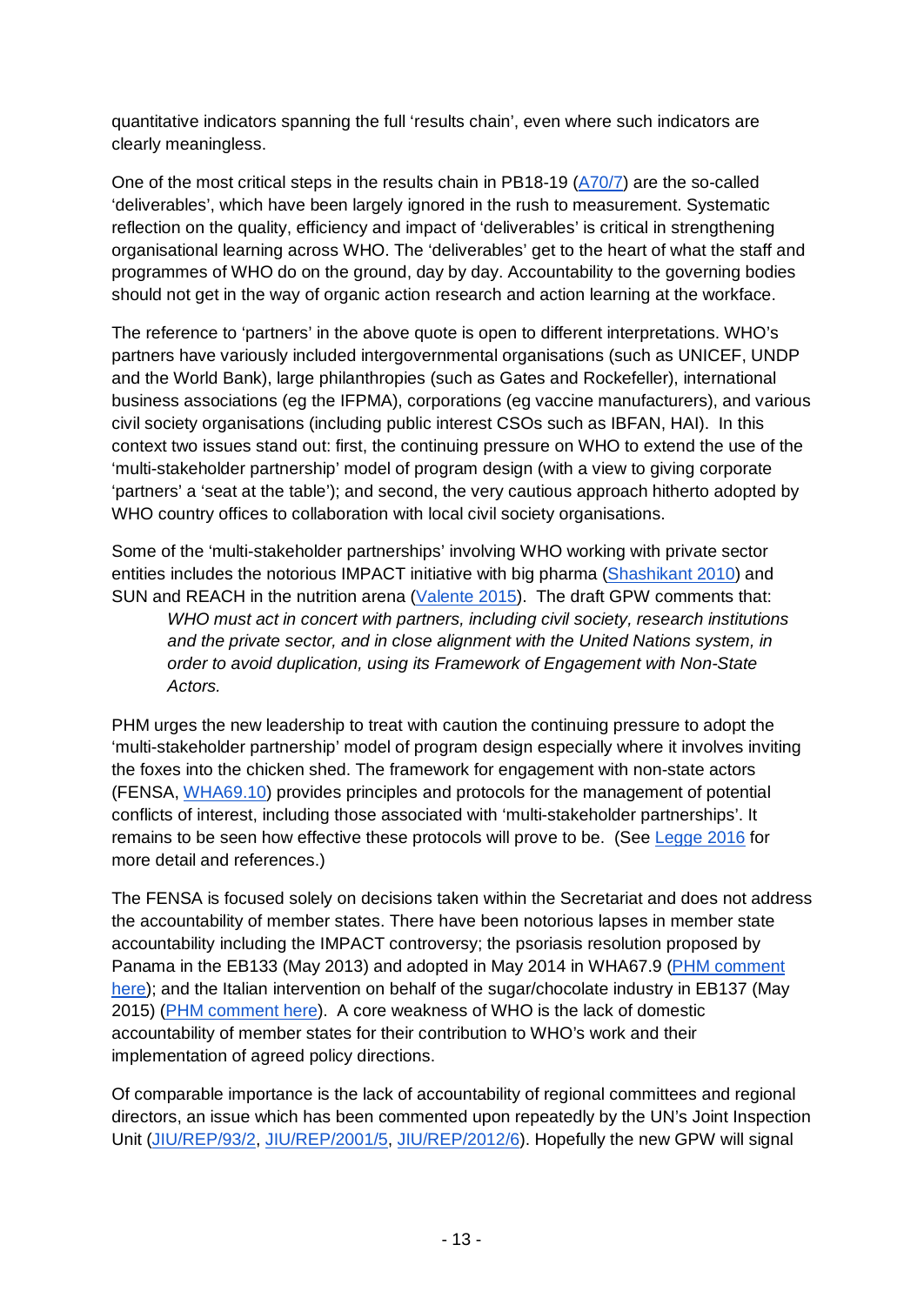further steps towards 'alignment' and 'harmonisation' across regions and strengthened regional accountability.

### *Multisectoral action*

PHM applauds the recognition of the need for more systematic engagement by WHO in multisectoral action across all of the SDGs (paraS 79-80). Figure 1 in the new PB18-19 [\(A70/7\)](http://apps.who.int/gb/ebwha/pdf_files/WHA70/A70_7-en.pdf%23page=13) highlights the significance, for WHO's health priorities, of the various 'non-health' SDGs (goals for which other intergovernmental agencies have coordination responsibility). A stronger foreign affairs capacity in the WHO secretariat would greatly facilitate WHO's engagement in progressing these goals, including their health related aspects.

A more structured approach to intersectoral engagement should also prioritise intensive industrial animal husbandry (with implications for climate change, antibiotic resistance and nurturing pandemics); land grabbing (with implications for nutrition, deforestation and livelihoods); tax avoidance and tax competition associated with foreign investment; chemicals control; and air pollution; all 'non-health' SDGs with significant health implications.

PHM appreciates the emphasis on access to medicines as part of UHC. However, several of the most critical issues are either ignored or referred to in the most indirect way. These include:

- support for countries to preserve and utilise TRIPS flexibilities in accordance wit[h](http://apps.who.int/gb/ebwha/pdf_files/WHA59-REC1/e/Resolutions-en.pdf) [A59.26;](http://apps.who.int/gb/ebwha/pdf_files/WHA59-REC1/e/Resolutions-en.pdf)
- proposals for delinking the price of new medicines from the cost of R&D through an R&D treaty as recommended by the Commission on Innovation, Intellectual Property [and Public Health;](http://www.who.int/intellectualproperty/en/) and
- strengthened medicines regulation, including action on substandard and falsified medicines (see most recently the annex t[o](http://apps.who.int/gb/ebwha/pdf_files/WHA70/A70_23-en.pdf) [A70/23\)](http://apps.who.int/gb/ebwha/pdf_files/WHA70/A70_23-en.pdf).

The absence in the GPW of any direct reference to IP barriers to access appears to reflect the continuing pressure from 'Big Pharma', including via their countries of origin, to prevent WHO from addressing IP related issues.

Action around trade, NCDs and the social determinants of health has been consistently underfunded in the last three biennia reflecting the donors' opposition to any kind of regulatory response to these challenges. Meanwhile, however, under the aegis of the Human Rights Council, proposals for a global treaty directed to regulating transnational corporations and other business enterprises is under development. Official consideration of this initiative is carried in th[e](http://www.ohchr.org/EN/HRBodies/HRC/WGTransCorp/Pages/IGWGOnTNC.aspx) [open-ended intergovernmental working group](http://www.ohchr.org/EN/HRBodies/HRC/WGTransCorp/Pages/IGWGOnTNC.aspx) but there is a network of public interest civil society organisations campaigning around curbing corporate impunity (see [https://www.stopcorporateimpunity.org/\)](https://www.stopcorporateimpunity.org/). WHO should be engaging in this debate. The effective regulation of TNCs is not going to be achieved easily but it will be critical to addressing the challenges associated with NCDs, SDH, pharmaceuticals and many other issues which are central to WHO's mandate.

In this context the references (in the draft GPW) to 'focusing global public goods [normative functions] on impact' are intriguing, given the explicit inclusion under WHO's normative functions of binding agreements as well as guidelines and technical advice. One of the reasons the rich countries are so determined to maintain the donor chokehold over WHO is the potential significance of the Organisation's treaty making powers. Previous debates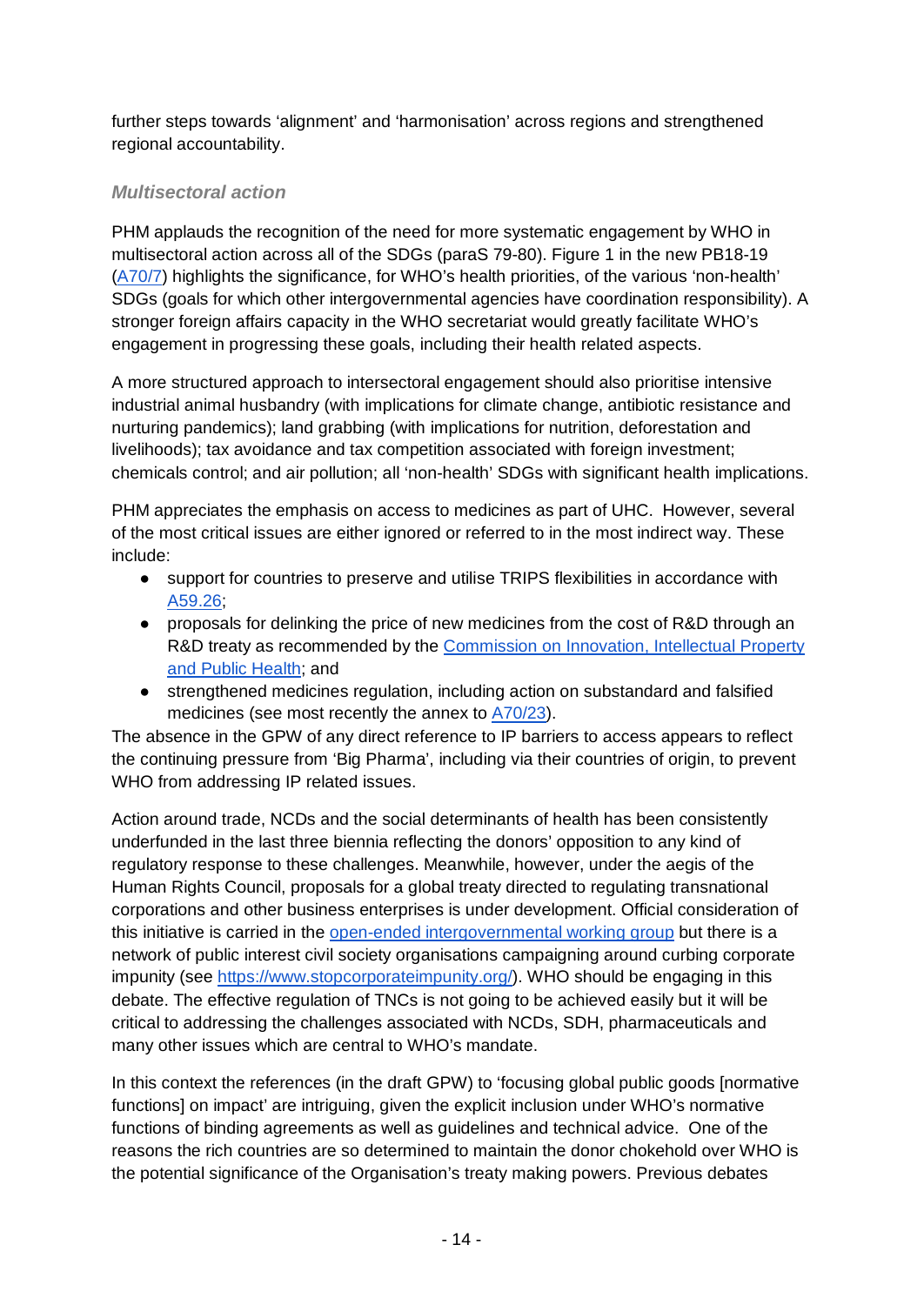around the strategic use of WHO's treaty making powers have focused on the marketing of breastmilk substitutes and the 'ethical' promotion of pharmaceuticals. In the present era the potential application of these powers to food labelling, sugar and fat taxes and an R&D treaty underlie the determination of the TNCs and their nation state sponsors to maintain the donor chokehold.

### *Summary*

PHM is fully committed to the Constitution of the WHO, appreciates the forward looking character of the draft GPW and stands ready to work with WHO under its new leadership in a renewed effort to achieve Health for All. PHM urges Member States to lift the freeze, lift the budget ceiling and untie their donations in order to enable the new leadership to realise the promise in this workplan.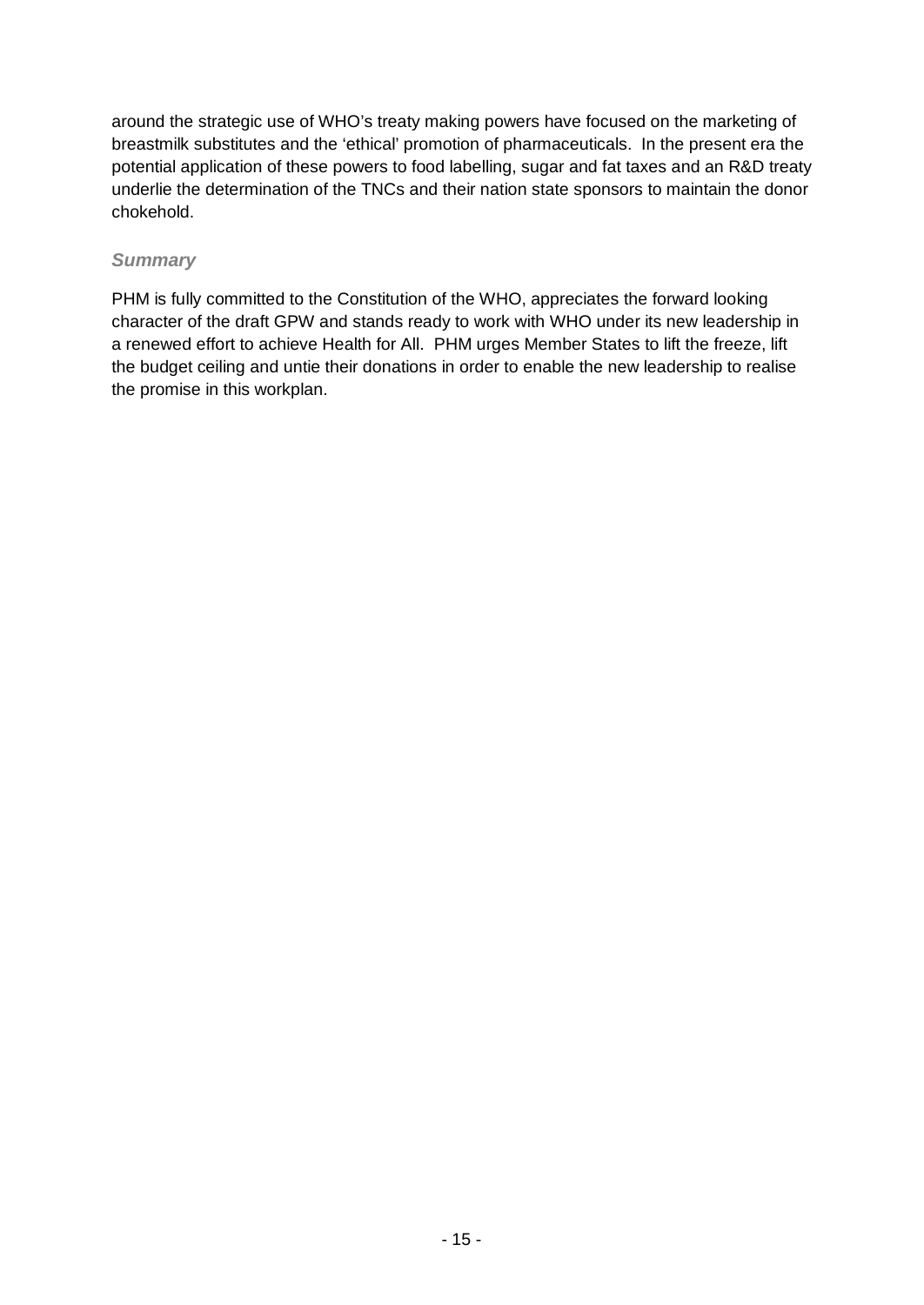# **EB142 - 3.2 WHO reform**

## <span id="page-15-0"></span>**In focus**

[EB142/5](http://apps.who.int/gb/ebwha/pdf_files/EB142/B142_6-en.pdf) addresses issues concerning the rules of procedure of the governing bodies including:

- A. Measures to improve the efficiency of the governing bodies and their focus on strategic issues;
	- strengthen the strategic role of the Executive Board suggestions (a) to (d)
	- improve agenda management suggestions (e) and (f)
	- streamline management of the session suggestions (g) to (i)
- B. Interpretational ambiguities and gaps in the process for the inclusion of additional, supplementary and urgent items to the Assembly agenda - options for Rule 5 revision
- C. Further ambiguities, gaps and other shortcomings in the rules of procedure of the governing bodies - suggestions (a) to (j).

The analysis presented in EB142/5 is accompanied by a corresponding series of questions and draft decisions for the Board to consider.

[EB142/6](http://apps.who.int/gb/ebwha/pdf_files/EB142/B142_6-en.pdf) reports on the evaluation by the Officers of the Board of their experience in using the criteria and prioritization tool in respect of proposals for additional agenda items including an amended tool and draft decision.

[EB142/7 Rev.1](http://apps.who.int/gb/ebwha/pdf_files/EB142/B142_7Rev1-en.pdf) presents a strategy and implementation plan for value for money in WHO. Document [A70/INF./6](http://apps.who.int/gb/ebwha/pdf_files/WHA70/A70_INF6-en.pdf) addressing value for money was considered briefly during WHA70 discussion of PB18-19 (see [PSRA3\)](http://apps.who.int/gb/ebwha/pdf_files/WHA70-A-B-PSR/A70_APSR3-en.pdf%23page=6).

## **Background**

### *Rules of procedure for governing bodies*

Responding to [WHA69\(8\),](http://apps.who.int/gb/ebwha/pdf_files/WHA69/A69_DIV3-en.pdf%23page=3) OP (5), the Secretariat produced [A70/51](http://apps.who.int/gb/ebwha/pdf_files/WHA70/A70_51-en.pdf) which presented two options regarding the role of the January EB in determining the provisional agenda for the Assembly. Discussing this in the 3rd meeting of Committee B [\(A70/B/PSR/3\)](http://apps.who.int/gb/ebwha/pdf_files/WHA70-A-B-PSR/A70_BPSR3-en.pdf%23page=15) Switzerland, the US, UK and Australia argued for Option 1 giving the Board the power to exclude 'additional items' from the Assembly provisional agenda. Thailand, China, Zimbabwe, Liberia (for Afro) and Argentina argued for Option 2 which would give the Board the right to recommend deferral of 'additional items' subject to further decision by the General Committee of the Assembly. The item was reopened at the [5th meeting](http://apps.who.int/gb/ebwha/pdf_files/WHA70-A-B-PSR/A70_BPSR5-en.pdf%23page=2) where the lack of consensus was still evident and the item was deferred to EB142.

In EB141 following WHA70 the Board decided (in [EB141\(8\)\)](http://apps.who.int/gb/ebwha/pdf_files/EB141/B141(8)-en.pdf) broadened the request to the Secretariat for further analysis of possible improvements in the Rules of Procedure.

[EB142/5](http://apps.who.int/gb/ebwha/pdf_files/EB142/B142_5-en.pdf) responds to these requests. In developing EB142/5 the Secretariat, in consultation with the officers of the Board, prepared a [discussion document](http://apps.who.int/gb/CONSULT-Rules/index.html) which was subject to consultation with member states in Aug and Sept of 2017,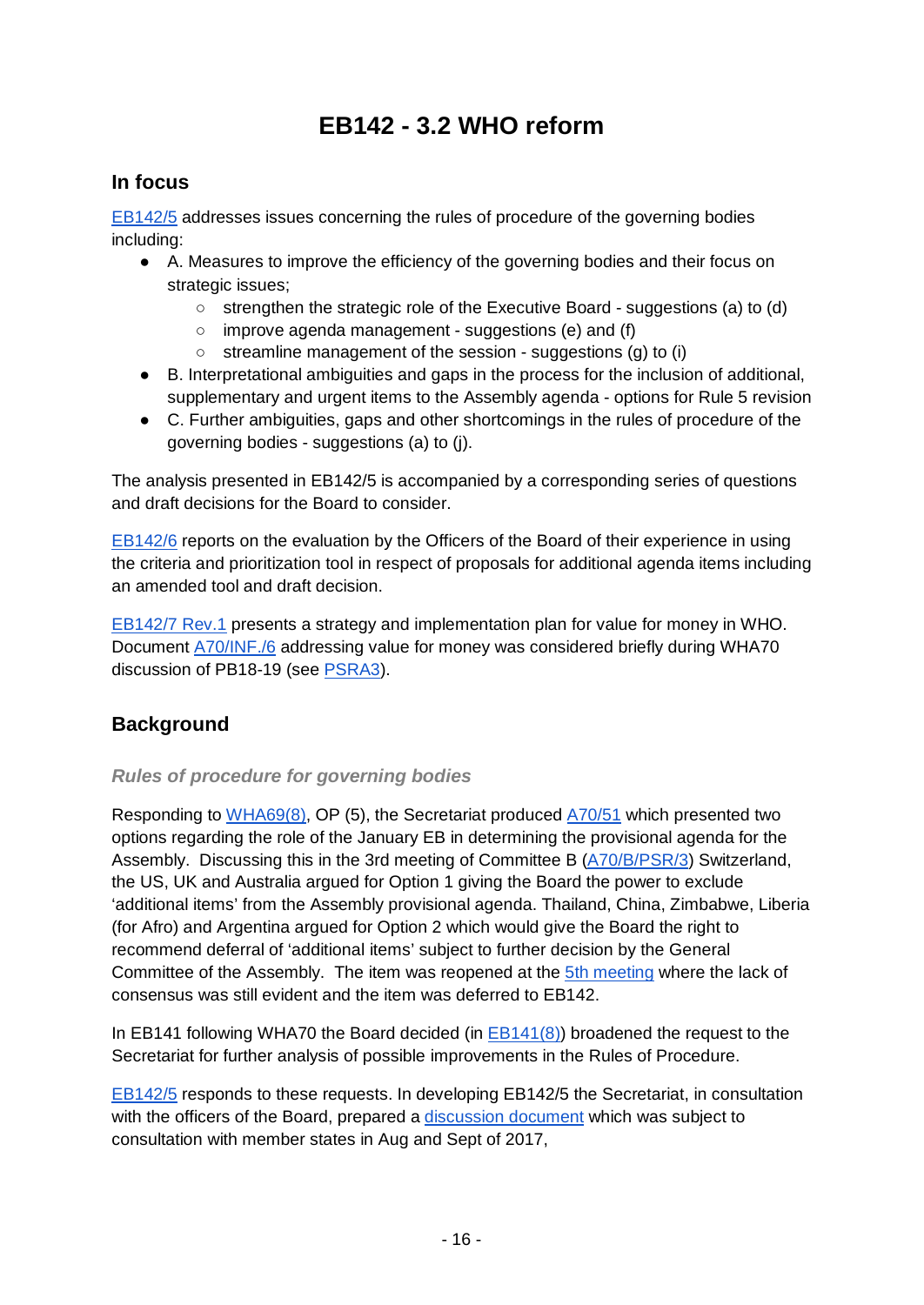### *Prioritisation of 'additional items' proposed for EB consideration*

Responding to [WHA69\(8\),](http://apps.who.int/gb/ebwha/pdf_files/WHA69/A69_DIV3-en.pdf%23page=3) OP (3), the Secretariat produced [EB141/5](http://apps.who.int/gb/ebwha/pdf_files/EB141/B141_5-en.pdf) for the consideration of the EB141 in May 2017. The Board decided (in  $EB142(8)$ ) to proceed with the trial of the tool. It is this trial upon which the officers of the Board report in [EB142/6.](http://apps.who.int/gb/ebwha/pdf_files/EB142/B142_6-en.pdf)

#### *Value for money in WHO*

A big issue for WHA70 was the proposed 3% increase in assessed contributions which was considered in the context of the Programme Budget 2018-19. Among the papers tabled for consideration under this item was an information paper [A70/INF./6](http://apps.who.int/gb/ebwha/pdf_files/WHA70/A70_INF6-en.pdf) entitled "Better value, better health Towards a strategy and plan for value for money in WHO".

The PB with the 3% increase was endorsed by the Assembly in [WHA70.5](http://apps.who.int/gb/ebwha/pdf_files/WHA70/A70_R5-en.pdf) including a request (OP11(4)) to control costs and seek efficiencies. It maybe that the 'value for money initiative' was part of a deal to get the 3% through. During the debate over the PB18-19 the UK representative said that:

*While he supported the 3% increase in assessed contributions, it was not sufficient to solve the situation; voluntary funds were also required. Furthermore, WHO should ensure that its funding expenditure was set with a focus on value for money. The Secretariat must communicate its plans in that regard to assure Member States of the optimum use of the funds they contributed. He commended the preparation of document A70/INF./6, which set out possibilities for the implementation of a value for money plan. He would welcome further information concerning value for money plans and ways to engage Member States in such efforts, which would be vital to the proposed programme budget and forthcoming thirteenth general programme of work*

The report tabled for this discussion at EB142 [\(EB142/7 Rev.1\)](http://apps.who.int/gb/ebwha/pdf_files/EB142/B142_7Rev1-en.pdf) represents the next step in elaborating the 'value for money' plan.

See **Tracker Links** to previous discussions of WHO Reform including documents, debates and decisions as well as previous PHM commentaries.

### **PHM comment**

### *Rules of procedure for governing bodies*

There is clearly scope for improving the efficiency and strategic focus of the governing bodies. Many of the suggestions included in EB142/5 make sense and maybe worth trialling.

However, there does appear to be a trade-off, between efficiency and voice, in the decisions before the Board. In view of the progressive transfer of operational priority-setting from the governing bodies to the donors a reduction in opportunity to be heard will further disempower L&MIC member states.

The proper response to this threat is lift the freeze and to restore sovereignty to the member states.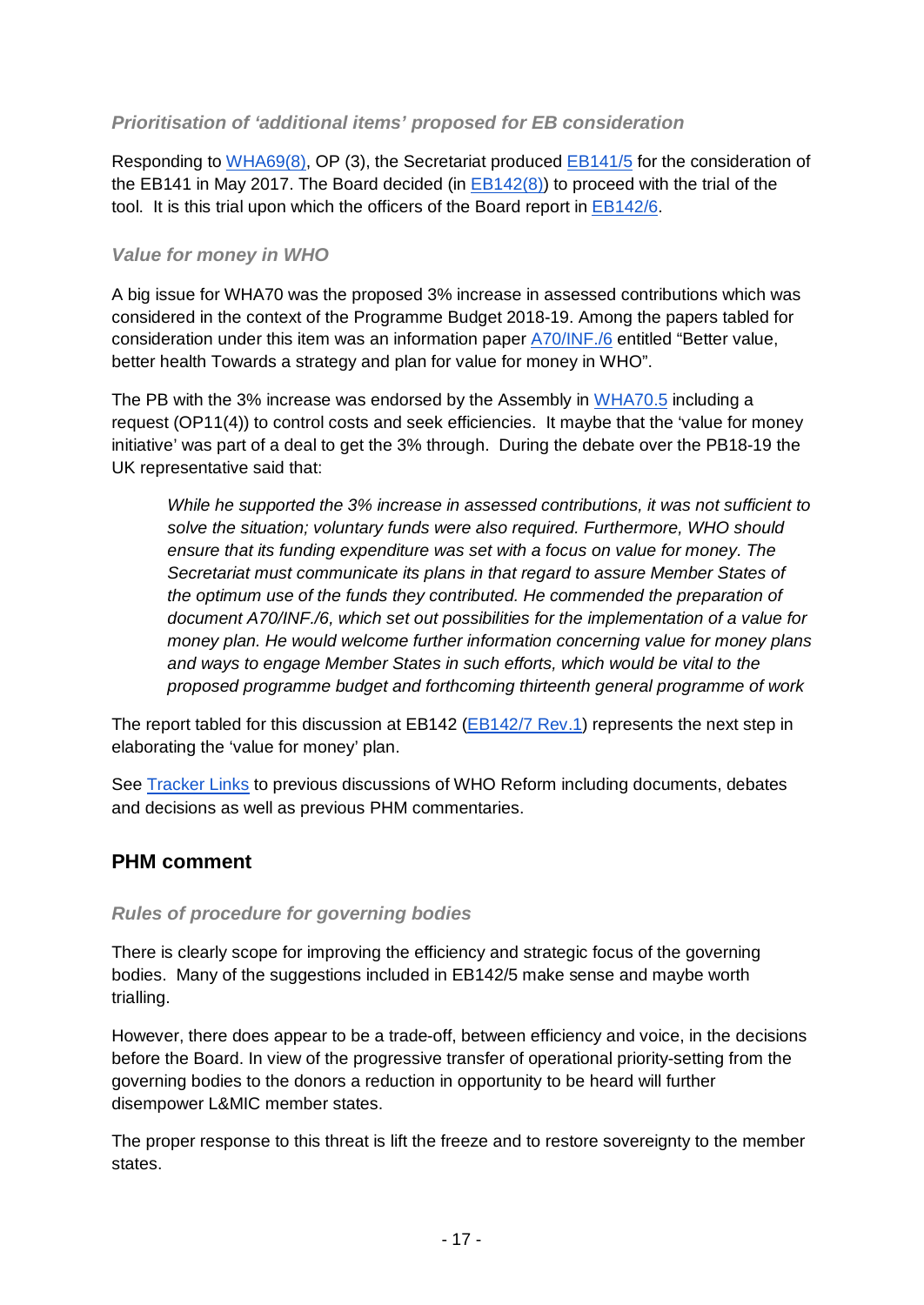### *Value for money in WHO*

At face value, no-one could object to a value-for-money initiative.

However, allegations of inefficiency (waste, lack of transparency, duplication, lack of prioritization) have been used by a clique of the rich member state donors for many years to resist calls for lifting the freeze on ACs, lifting the budget ceiling and untying earmarked voluntary contributions. It appears that the Secretariat has been forced to acknowledge that it has a value for money problem as a condition of getting a miserable 3% increase in ACs.

WHO is a unique organisation delivering unique outputs which are extremely hard to measure and cost. Producing valid and reliable measures of economy and efficiency would be extremely difficult and expensive. WHO's outcomes and impacts (and hence its effectiveness, as depicted in the Figure in EB142/7 Rev.1) are co-produced by the Secretariat, member states and other partners. Apportioning the influence of various players is virtually impossible.

There is scope for increasing value for money in virtually all organisations but pursuing such opportunities is a management responsibility at all levels. It cannot be imposed as a separate top down intervention.

What is missing from EB142/7 Rev.1 is any mention of the degree to which WHO's funding crisis contributes to inefficiency and ineffectiveness, in particular:

- time spent mobilising funds, developing and redeveloping 'investment cases' for different donors;
- managing the uncertainties associated with unpredictable, delayed and tightly earmarked voluntary contributions;
- working collaboratively despite the competition between different units, and programs, for donor attention;
- managing for collaboration in a vertically fragmented institutional environment (a consequence of donors refusing to contribute funds to WHO and instead setting up new global health initiatives (GHIs).

PHM urges the Secretariat to focus its efforts on continuing improvement in the quality of management at all levels and to avoid applying unnecessary and unproven methodologies, meetings and metrics in the name of value for money.

PHM urges member states to recognise how the ACs freeze, budget ceiling and tight earmarking constitute barriers to achieving value for money in WHO's work.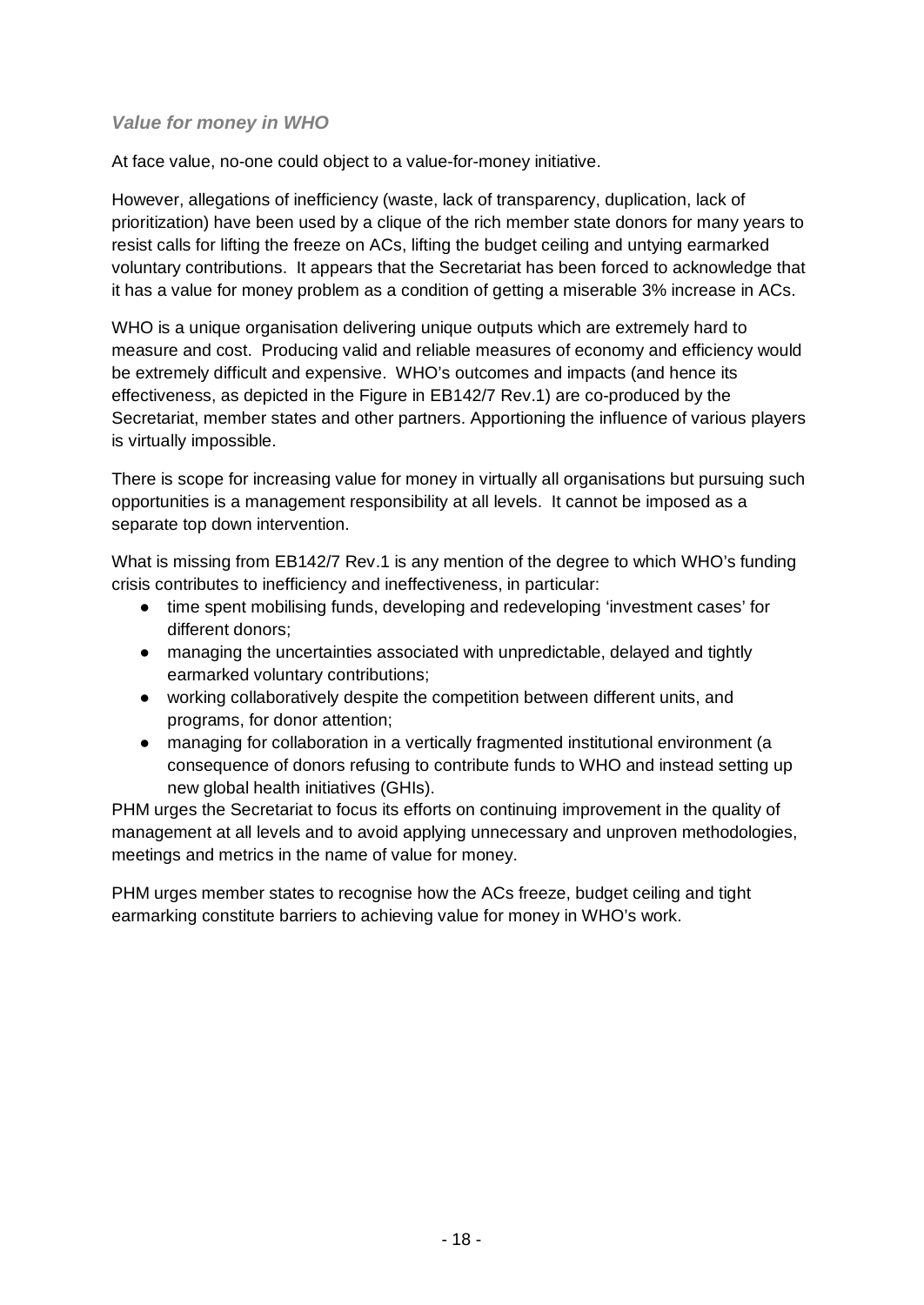# <span id="page-18-0"></span>**EB142 - 3.3 Public health preparedness and response**

### **In focus**

In response to resolution [EBSS3.R1](http://apps.who.int/gb/ebwha/pdf_files/EBSS3-REC1/EBSS3_REC1-en.pdf%23page=15) (2015) and decision [WHA68\(10\)](http://apps.who.int/gb/ebwha/pdf_files/WHA68-REC3/A68_2015_REC3-en.pdf%23page=176) (2015), three Secretariat reports are tabled:

[EB142/9](http://apps.who.int/gb/ebwha/pdf_files/EB142/B142_9-en.pdf) provides

(a) an update on all Public Health Emergencies of International Concern, WHO Grade 3 and United Nations Inter-Agency Standing Committee Level 3 emergencies in which WHO took action;

(b) a description of the work WHO is undertaking at global, regional and country levels to improve coordination during health emergencies; and

(c) an update on the progress made to improve research and development for potentially epidemic diseases.

In [EB142/10](http://apps.who.int/gb/ebwha/pdf_files/EB142/B142_10-en.pdf) a draft five-year global strategic plan to improve public health preparedness and response, developed in accordance with decision [WHA70\(11\)](http://apps.who.int/gb/ebwha/pdf_files/WHA70/A70(11)-en.pdf) (2017), is presented. The draft plan comprises guiding principles, three pillars for public health preparedness and response and strategic orientations for sustained implementation of the International Health Regulations (2005).

In [EB142/8](http://apps.who.int/gb/ebwha/pdf_files/EB142/B142_8-en.pdf) the third report of the Independent Oversight and Advisory Committee for the WHO Health Emergencies Programme is presented. The report will provide the Committee's observations and recommendations for the WHO Health Emergencies Programme based on its review of the Programme, including field visits, conducted during the period June−December 2017.

## **Background**

# **Health emergencies**

[EB142/9](http://apps.who.int/gb/ebwha/pdf_files/EB142/B142_9-en.pdf) reports on WHO's work in health emergencies, updates previous reports on coordination and response in large-scale emergencies, and reports on the development of the Research and Development Blueprint for Action to Prevent Epidemics for potentially epidemic diseases.

See WHO webpage on [WHO in emergencies.](http://www.who.int/emergencies/en/) Includes:

- overview of HEP with useful links;
- links to report on funds mobilisation for WHO's work in emergencies; and
- descriptions of current health emergencies in Yemen, Bangladesh/Myanmar, Nigeria, South Sudan, Syria, Iraq; and
- overviews regarding plague, conflict, famine and MERS-CoV.

The [reform of WHO's emergency capabilities](http://www.who.int/about/who_reform/emergency-capacities/en/) has included:

- unification of the different emergency functions of the Secretariat;
- development of a global emergency workforce;
- strengthening country level IHR capacities and developing resilient national health systems;
- improving the IHRs;
- accelerated research and development, including provision for emergency response R&D;
- international financing and the Contingency Fund.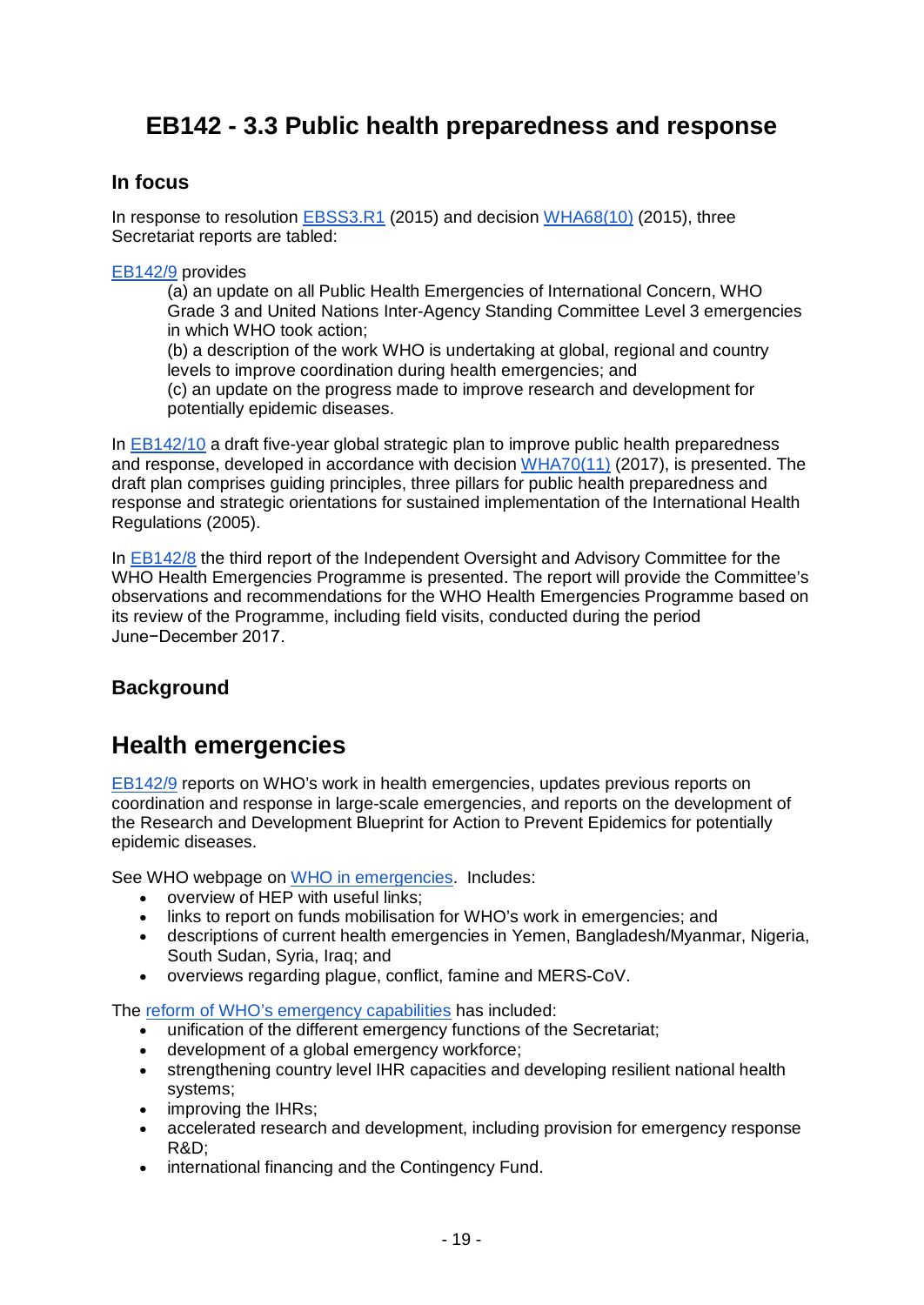See [A69/30](http://apps.who.int/gb/ebwha/pdf_files/WHA69/A69_30-en.pdf) for further background material on the implementation and establishment of WHO's HEP.

For a summary account of the paleohistory of the Health Emergencies Program see PHM [Background note for Item 12.1](https://docs.google.com/document/d/1BFLPAnDLR1hNwTay-sAiQsiCpHUCiuY516dfjsxBBHg/edit%23heading=h.uh3wg177j119) at WHA70.

# **The Independent Oversight and Advisory Committee for the WHO Health Emergencies Programme**

The Board will consider the third report of the Independent Oversight and Advisory Committee (IOAC) of the WHO Health Emergencies Programme (HEP), presented in [EB142/8.](http://apps.who.int/gb/ebwha/pdf_files/EB142/B142_8-en.pdf)

See [A69/30](http://apps.who.int/gb/ebwha/pdf_files/WHA69/A69_30-en.pdf) considered by WHA69 (May 2016) which provided an overview of the implementation and oversight of the Health Emergencies Programme. See also Decision [WHA69\(9\)](http://apps.who.int/gb/ebwha/pdf_files/WHA69/A69_DIV3-en.pdf%23page=6) welcoming the establishment of the IOAC.

See WHO webpage on the [IOAC.](http://www.who.int/about/who_reform/emergency-capacities/oversight-committee/en/) Includes terms of reference, reports on meetings of the Committee (and field visits) and background on membership.

See second report of the Independent Oversight and Advisory Committee for the WHO Health Emergencies Programme [\(A70/8\)](http://apps.who.int/gb/ebwha/pdf_files/WHA70/A70_8-en.pdf) considered by WHA70 in May 2017 (the first report was submitted to EB140 as [EB140/8\)](http://apps.who.int/gb/ebwha/pdf_files/EB140/B140_8-en.pdf).

See report of discussion at WHA70 during:

- CtteeA, Mtg1 (from p5),
- CtteeA, Mtg2 (from p3),
- CtteeA, Mtg3 (from p14),
- CtteeA, Mtg4 (from p2).

**See in particular the summary remarks of the Chairperson of the IOAC and the Executive Director of the HEP at the commencement of the debate in [CtteeA,Mtg4.](http://apps.who.int/gb/ebwha/pdf_files/WHA70-A-B-PSR/A70_APSR4-en.pdf%23page=2)** 

# **Draft five-year global strategic plan to improve public health preparedness and response**

[EB142/10](http://apps.who.int/gb/ebwha/pdf_files/EB142/B142_10-en.pdf) presents a draft five-year global strategic plan to improve public health preparedness and response, based on the guiding principles contained in [Annex 2 to](http://apps.who.int/gb/ebwha/pdf_files/WHA70/A70_16-en.pdf%23page=14)  [A70/16,](http://apps.who.int/gb/ebwha/pdf_files/WHA70/A70_16-en.pdf%23page=14) as requested in decision [WHA70\(11\).](http://apps.who.int/gb/ebwha/pdf_files/WHA70/A70(11)-en.pdf)

In 2016 WHA69 considered the final report of the Review Committee on the Role of the International Health Regulations (2005) in the Ebola Outbreak and Response [\(A69/21\)](http://apps.who.int/gb/ebwha/pdf_files/WHA69/A69_21-en.pdf) and decided in [WHA69\(14\)](http://apps.who.int/gb/ebwha/pdf_files/WHA69/A69_DIV3-en.pdf%23page=10) to develop a global implementation plan regarding the recommendations of the 2016 Review Committee report.

WHA70 considered the draft global implementation plan (in [A70/16\)](http://apps.who.int/gb/ebwha/pdf_files/WHA70/A70_16-en.pdf). Annex 1 to [A70/16](http://apps.who.int/gb/ebwha/pdf_files/WHA70/A70_16-en.pdf%23page=11) summarises the key elements of the action areas, cross referenced to objectives and timelines, with reference to the recommendations of the Review Committee.

One of the recommendations of the Second Extensions Review Committee was the development of a Global Strategic Plan to Improve Public Health Preparedness and Response and the [Annex 2 to A70/16](http://apps.who.int/gb/ebwha/pdf_files/WHA70/A70_16-en.pdf%23page=14) proposed twelve guiding principles upon which the draft Global Five Year Strategic Plan might be based. These were: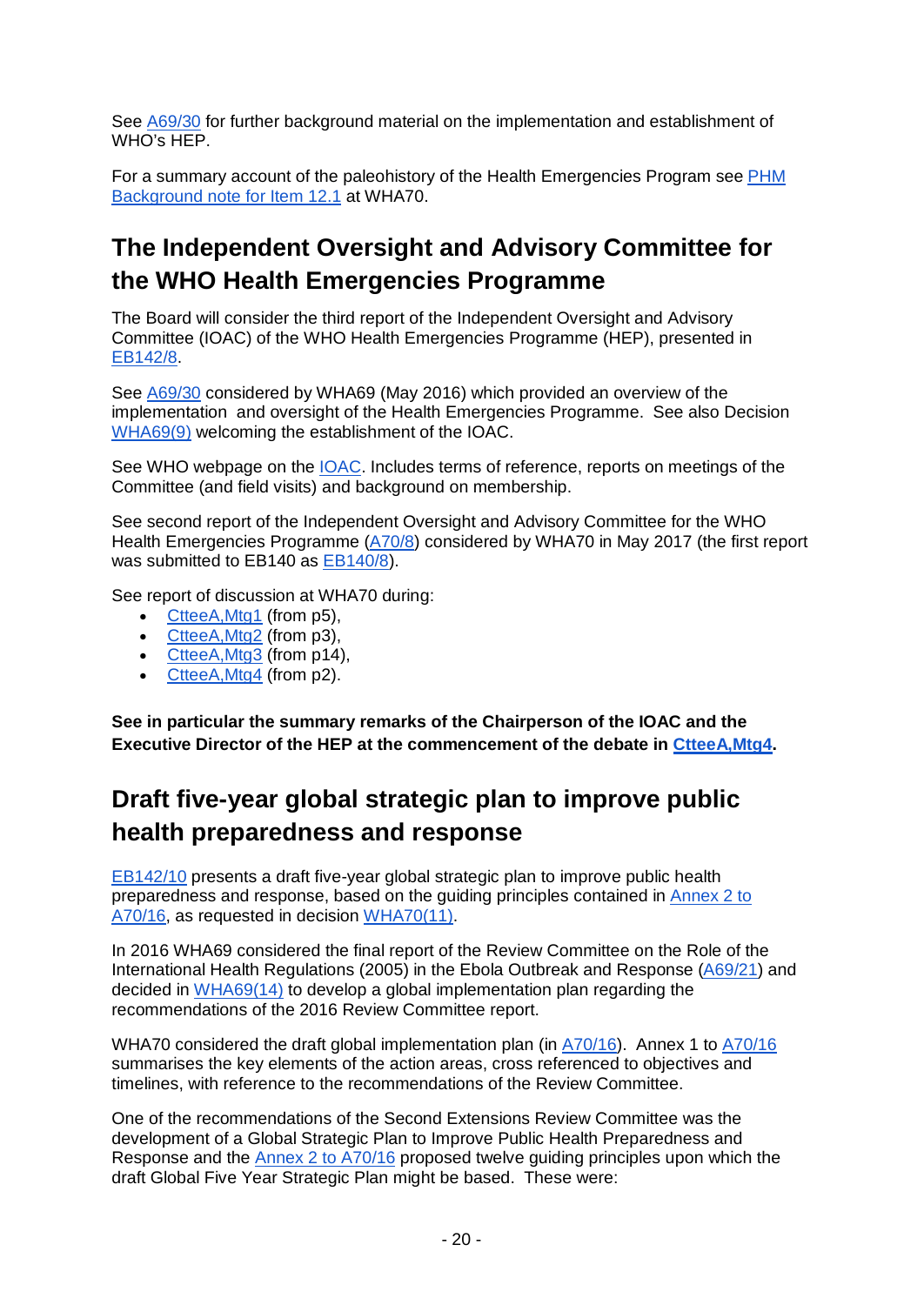- consultation;
- country ownership;
- WHO leadership and governance;<br>• broad partnerships:
- broad partnerships;
- intersectoral approach;
- integration with the health system;
- community involvement;
- focus on fragile context: "we are as strong as our weakest link";
- regional integration;
- domestic financing;
- linking the global five-year strategic plan with requirements under the IHRs;
- focus on results, including monitoring and accountability.

The provisional official summary reports of the discussion of this item at WHA70 are in: [PSRA1,](http://apps.who.int/gb/ebwha/pdf_files/WHA70-A-B-PSR/A70_APSR1-en.pdf%23page=5) [PSRA2,](http://apps.who.int/gb/ebwha/pdf_files/WHA70-A-B-PSR/A70_APSR2-en.pdf%23page=3) [PSRA3,](http://apps.who.int/gb/ebwha/pdf_files/WHA70-A-B-PSR/A70_APSR3-en.pdf%23page=14) [PSRA4,](http://apps.who.int/gb/ebwha/pdf_files/WHA70-A-B-PSR/A70_APSR4-en.pdf) and [PSRA7.](http://apps.who.int/gb/ebwha/pdf_files/WHA70-A-B-PSR/A70_APSR7-en.pdf%23page=6)

The Assembly finally adopted Decision [WHA70\(11\)](http://apps.who.int/gb/ebwha/pdf_files/WHA70/A70(11)-en.pdf) which, as noted above, requested the DG:

- to develop a draft five-year global strategic plan to improve public health preparedness and response, based on the guiding principles contained in Annex 2 of document [A70/16,](http://apps.who.int/gb/ebwha/pdf_files/WHA70/A70_16-en.pdf%23page=14) for consideration by EB142 and forwarding on to WHA71;
- to continue to support Member States in the full implementation of the International Health Regulations (2005), including through building their core public health capacities.

For a summary account of the paleohistory of the IHRs see [PHM Background note](https://docs.google.com/document/d/1a1iZHPErD7xcl64fldRf7AbDBL3xjFEHc0RX-r_KgAw/edit%23heading=h.uh3wg177j119) for Item 12.4 at WHA70.

#### *Research and development blueprint to prevent epidemics*

[EB142/9](http://apps.who.int/gb/ebwha/pdf_files/EB142/B142_9-en.pdf) provides an update on progress under the R&D blueprint (to be read in conjunction with the previous report in [A70/10.](http://apps.who.int/gb/ebwha/pdf_files/WHA70/A70_10-en.pdf) The new report deals specifically with the list of priority diseases and road maps for R&D, with stakeholder coordination, and with regulatory capacity.

See also [Tracker links](http://who-track.phmovement.org/items-search?combine=&field_date_value%5Bmin%5D=&field_date_value%5Bmax%5D=&tid%5B%5D=25&tid%5B%5D=27&field_keywords_target_id_1%5B%5D=80&field_keywords_target_id_1%5B%5D=59) to previous governing body discussions of emergencies and the IHRs.

### **PHM comment**

#### *WHO's Health Emergency Program*

The need for emergency preparedness, response and recovery is huge. The humanitarian crises described in [EB142/9](http://apps.who.int/gb/ebwha/pdf_files/EB142/B142_9-en.pdf) and in more detail on the [emergencies webpage](http://www.who.int/emergencies/en/) are dreadful.

The third report of the IOAC (in [EB142/8\)](http://apps.who.int/gb/ebwha/pdf_files/EB142/B142_8-en.pdf) confirms that the health emergencies reform was well conceived and to this point appears to have been implemented well. However, the Committee has identified several areas requiring further attention:

- information sharing and internal communications;
- WHO business processes which are not fit for emergency response:
	- o recruitment,
	- o procurement,
	- o delegations of financial authority,
	- o contracting for implementing partners,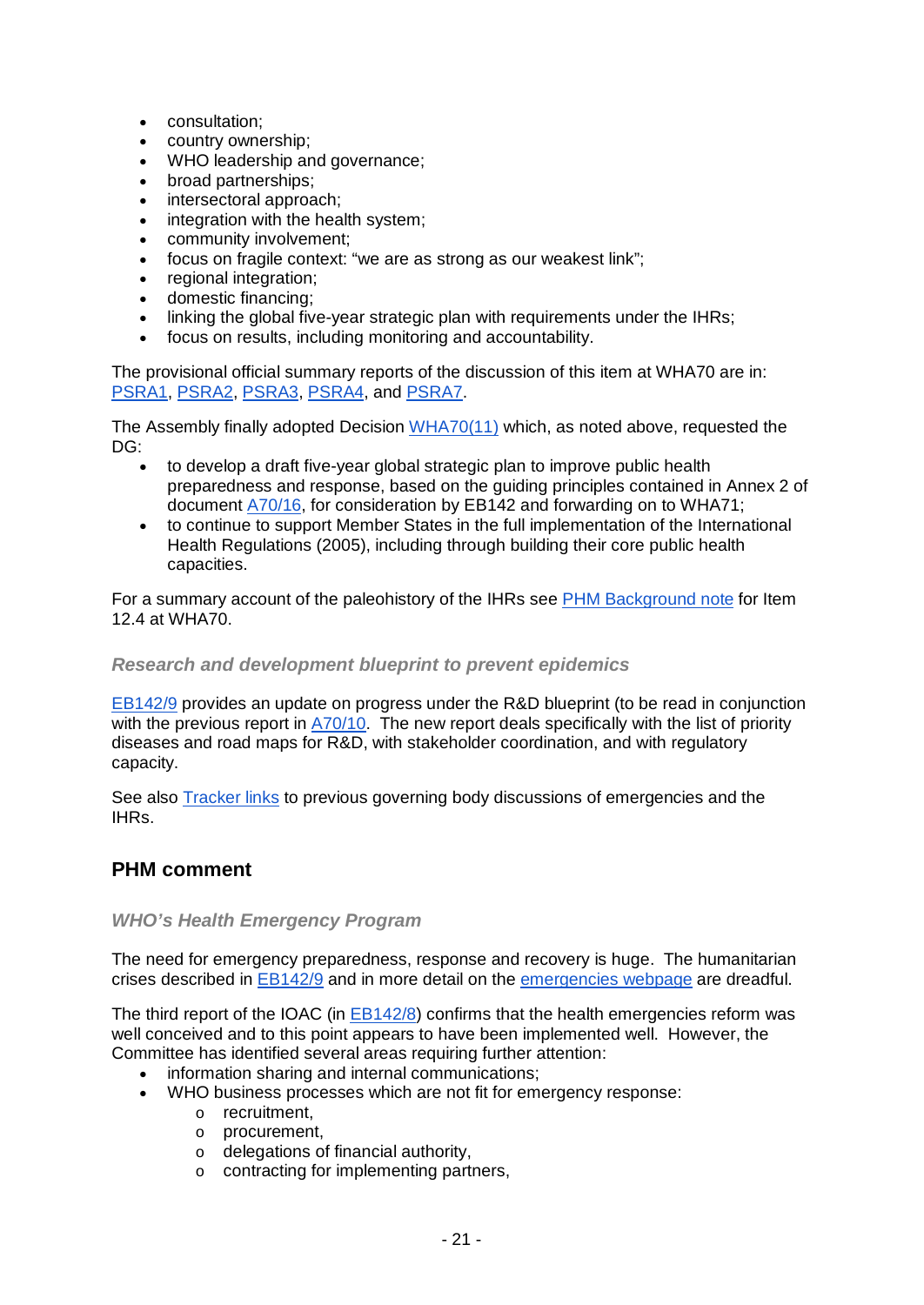- 
- $\circ$  deployment of consultants in country,<br> $\circ$  cumbersome and redundant requirem cumbersome and redundant requirements of FENSA requirements;
- the continuing financial shortfall in the funding of the programme, in particular the underfunding of the Contingency Fund and the instability and inflexibility of tightly earmarked funding.

PHM appreciates the progress which has been made in the implementation (and operations) of the programme. PHM appreciates the constructive role being played by the IOAC.

PHM regrets that WHO's Health Emergencies Programme is focused only on emergency preparedness and response without any reference to the geopolitical crimes which have contributed so much to the crises in the Eastern Mediterranean or to the economic injustices (corruption, tax evasion, unfair trade rules, etc) in the African region which have contributed to humanitarian crises in that region. It seems that the public health principle of understanding upstream determinants does not apply in relation to health emergencies.

### *R&D blueprint to prevent epidemics*

The R&D blueprint [\(A70/10](http://apps.who.int/gb/ebwha/pdf_files/WHA70/A70_10-en.pdf) and [EB142/9\)](http://apps.who.int/gb/ebwha/pdf_files/EB142/B142_9-en.pdf) is a very constructive initiative. The processes for prioritisation and the development of target product profiles are very promising.

Financing arrangements will be critical but appear to be still quite uncertain. We note

- the establishment of the Global Coordination Mechanism,
- the MOU with [Coalition for Epidemic Preparedness Innovations \(CEPI\)](http://cepi.net/) (a public private partnership to finance and coordinate the development of new vaccines) and
- the proposed MOU with Global Research Collaboration for Infectious Disease [Preparedness \(GloPID R\)](https://www.glopid-r.org/learn-about-us/members/) (a coalition of research funding agencies).

Details regarding the role and accountability of the Global Coordination Mechanism appear to be still under discussion. The mechanism must be governed by the Secretariat and Member States, and not by non-state actors.

There is no explicit mention in the documents reviewed of the principle of delinking the price of products from the cost of research as developed under the Consultative Expert Working Group on Research and Development: Finance and Coordination. It is not clear how intellectual property issues will be managed under the R&D blueprint. Such arrangements need to ensure that products developed with public funds under the Blueprint cannot be licensed under patent and then sold at market prices. (See [KEI/MSF comments on PaxVax](https://www.keionline.org/23515/) controversy.)

It is not clear how the principles of equitable access and benefit sharing (as developed under the PIP Framework) will operate under the R&D blueprint. It is essential that the principles of the Nagoya Protocol are adhered to.

# **Draft five-year global strategic plan**

The core capacities specified in [Annex 1](http://apps.who.int/iris/bitstream/10665/43883/1/9789241580410_eng.pdf%23page=47) to the IHRs for Surveillance and Response and for Points of Entry make sense. While national authorities would all want to see that such capacities were in place, many countries are finding it very challenging.

Among the 129 countries responding to the 2016 questionnaire [\(here\)](http://www.who.int/gho/ihr/ihr_001.jpg?ua=1) significant shortfalls were evident including an overall implementation status of only 65% for points of entry and only 61% for human resources. The country profiles reported on the [IHR monitoring](http://www.who.int/gho/ihr/en/)  [framework website](http://www.who.int/gho/ihr/en/) provide more detail. It is noteworthy that 65 states parties did not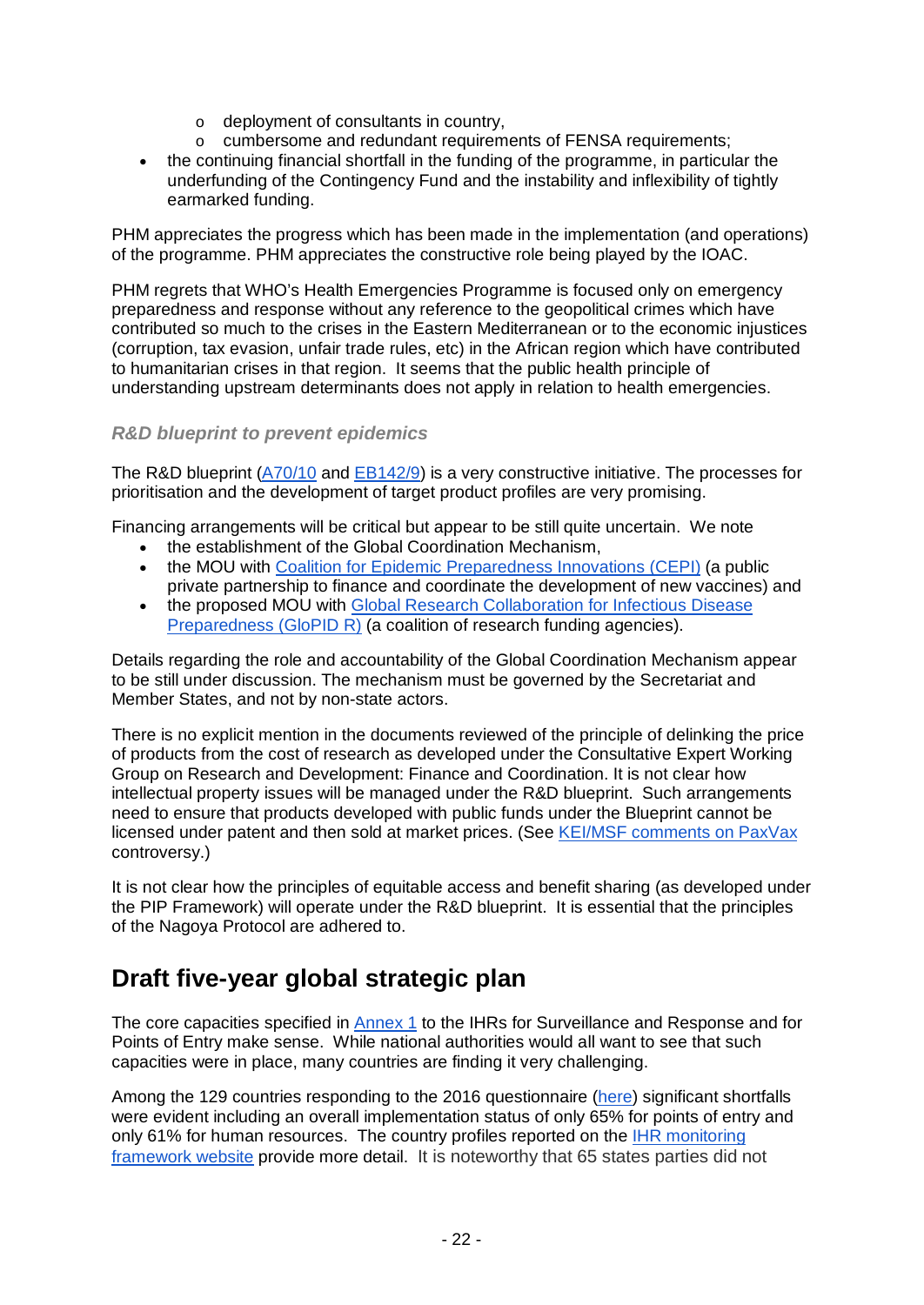respond to the questionnaire. Presumably these countries are facing more serious challenges.

It is evident that simply giving countries a deadline by which to implement the required capacities is unrealistic. The review committee appointed following the H1N1 pandemic in 2009 [\(H1N1 report 2011\)](http://apps.who.int/gb/ebwha/pdf_files/WHA64/A64_10-en.pdf) was critical of the failure of many member states to establish the required core capacities and a series of deadlines were set (and passed) for full implementation by all countries. This criticism was reiterated by the review committee appointed following the West African Ebola outbreak in 2014 [\(Ebola report 2016\)](http://apps.who.int/gb/ebwha/pdf_files/WHA69/A69_21-en.pdf). There was a certain degree of finger pointing during governing body discussions of IHR implementation during this period.

The draft global strategic plan marks a welcome departure from such finger pointing in that it includes much more emphasis on assisting those countries which face particular challenges in implementation.

Nonetheless, PHM has reservations about the 'principle' of Domestic Financing (see Appendix 1 of [EB142/10\)](http://apps.who.int/gb/ebwha/pdf_files/EB142/B142_10-en.pdf%23page=12). EB142/10 argues that for "long-term sustainability, the ... financing of core capacities … should be supported to the extent possible from domestic resources".

It is useful to consider the costs of IHR core capacities in terms of opportunity costs, the benefits which could be achieved from alternative uses of those resources. For countries with weak health systems the opportunity costs of investing in IHR capacities may be very high in terms of funds not going to reproductive health care (and reducing maternal mortality) or not going into immunisation (and improving child health).

By contrast the benefits, in terms of strengthened global health security, which come from achieving core capacities in L&MICs are shared across other countries and peoples, including those rich countries who refuse to invest in building WHO's emergency response capacity and the contingency fund. The costs of global health security (both national IHR capacity and global emergency capacity) should be equitably shared in a spirit of solidarity.

PHM appreciates that the draft global strategic plan goes beyond simply addressing core capacities in several respects:

- recognition of close links between core capacity development and more generic health systems strengthening;
- the integration of capacity assessment and development within the Health Emergencies Programme, including within the purview of the IOAC;
- the provision of ongoing support to countries including developing the role and significance of the national IHR focal points; disseminating evidence-based guidelines regarding preparedness and response;
- adoption of a more systematic approach to states parties implementing 'additional measures' (beyond those authorised under the IHRs).

The proposed 'conceptual framework' on the links between IHR capacity building and health system strengthening will be very useful. Whilst the synergies between these two fields is self-evident in general terms, a more detailed analysis of how health system strengthening might contribute to IHR core capacity development will be helpful.

The monitoring framework developed in 2010 was based on a self-assessment tool which involved voluntary responses to a questionnaire regarding the core capacities. The review committee, appointed to advise on Second Extensions for IHR Implementation, which reported in 2015 [\(A68/22 Add.1\)](http://apps.who.int/gb/ebwha/pdf_files/WHA68/A68_22Add1-en.pdf), recommended moving beyond relying solely on self-assessment "to approaches that combine self-evaluation, peer review and voluntary external evaluations involving a combination of domestic and independent experts".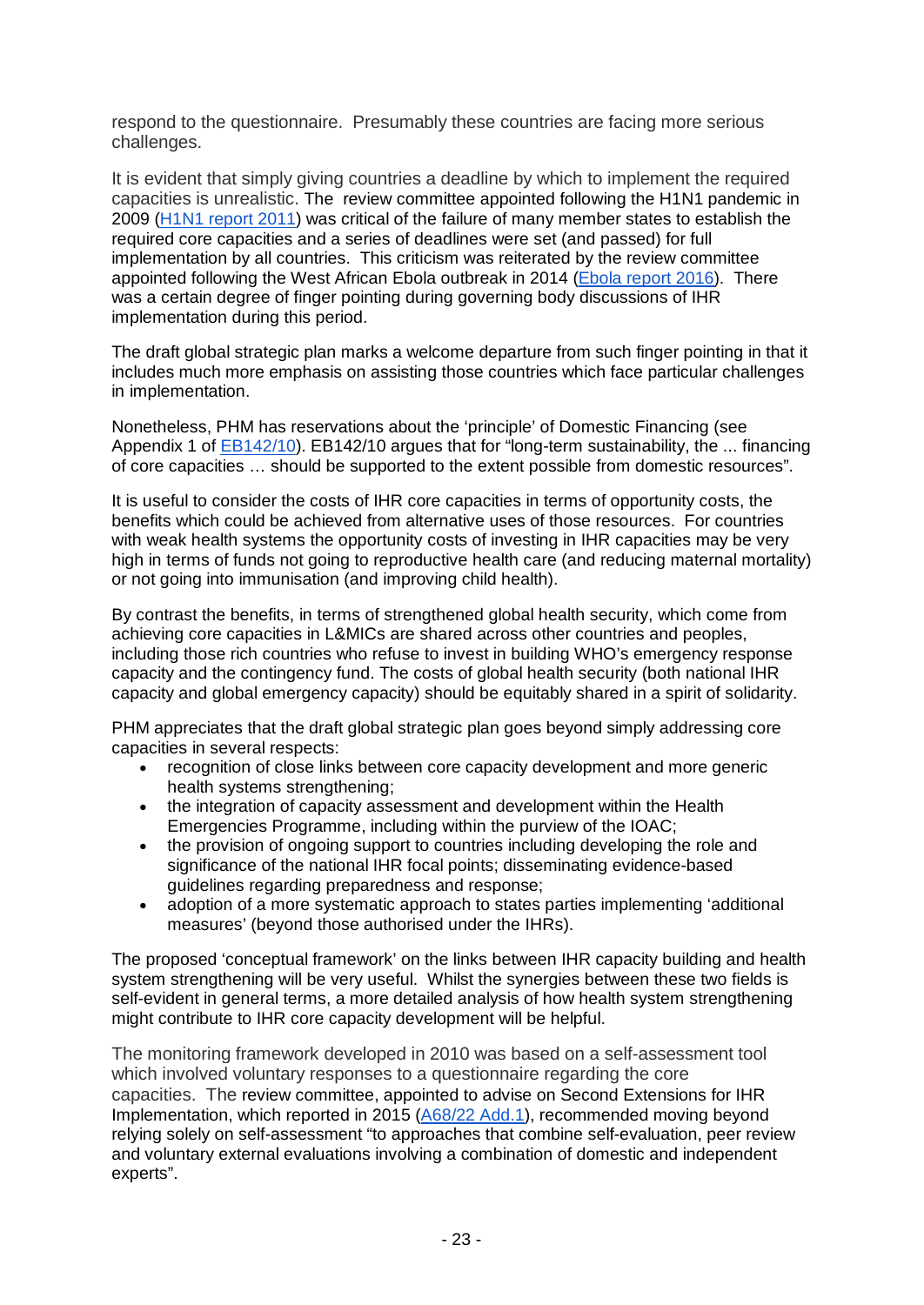In accordance with this recommendation the revised [monitoring and evaluation framework,](http://apps.who.int/gb/ebwha/pdf_files/WHA69/A69_20-en.pdf%23page=9) adopted at WHA69 in 2016, is based on an annual self-assessment [\(current questionnaire](http://apps.who.int/iris/bitstream/10665/255756/1/WHO-WHE-CPI-2017.41-eng.pdf?ua=1)  [here\)](http://apps.who.int/iris/bitstream/10665/255756/1/WHO-WHE-CPI-2017.41-eng.pdf?ua=1) and three voluntary 'peer review' tools: the joint external evaluation [\(current tool here\)](http://apps.who.int/iris/bitstream/10665/204368/1/9789241510172_eng.pdf), and an 'after-action review' and /or simulation exercise.

PHM welcomes the new orientation of the draft global strategic plan, in particular: the emphasis on health systems strengthening, the commitment to assist with funds mobilisation for countries facing difficulties, the systematic approach to 'additional measures' and the more developmental approach to continually strengthening preparedness and response capacity.

However, the move towards (voluntary) external evaluations of core capacities has raised concerns for some developing countries. WHO does not have a strong tradition of member state accountability with independent monitoring so the introduction of such mechanisms, in relation to an issue where implementation shortfalls have been particularly common in developing countries, may be seen as discriminatory. Nevertheless if the joint external evaluations are managed sensitively it will contribute to a more developmental approach to capacity development and perhaps point the way to strengthening member state accountability in relation to other commitments.

In this regard PHM welcomes the inclusion of 'community involvement' among the guiding principles on which the draft global strategy is based. The ultimate accountability of member states must be to their people.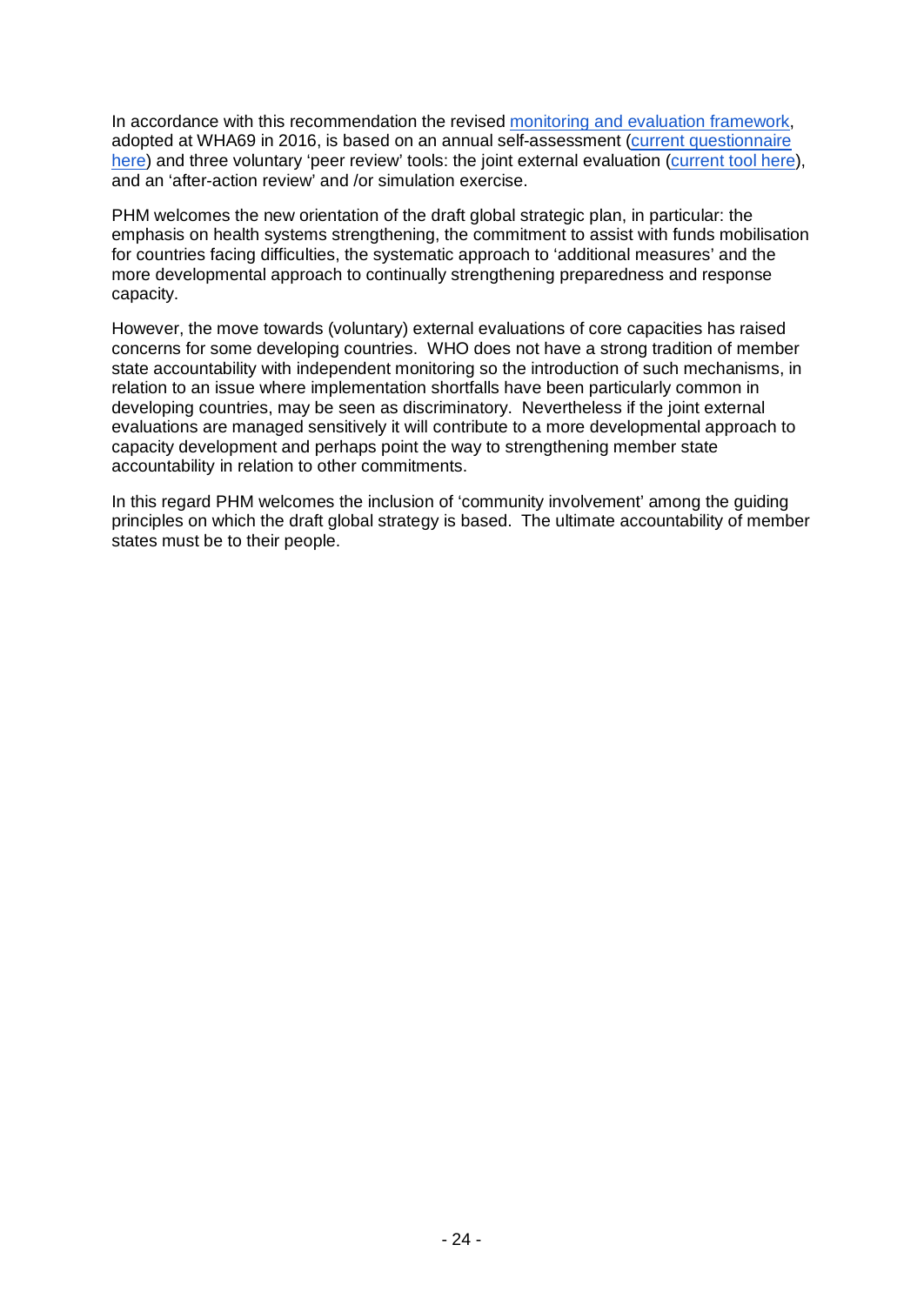# **EB142 - 3.4 Polio transition planning**

## <span id="page-24-0"></span>**In focus**

The report by the Director-General [\(EB142/11\)](http://apps.who.int/gb/ebwha/pdf_files/EB142/B142_11-en.pdf):

- locates polio transition planning in the context of the three strategic objectives of the 13th GPW;
- presents the key elements of a high-level strategic action plan for polio transition:
	- National polio transition plans (Annex 2) aligned with the scaling-down of Global Polio Eradication Initiative resources (details in Annex 1)
	- sustaining a polio-free world after eradication:
		- the draft post-certification strategy (cost estimates in Annex 3)
		- strengthening immunisation
		- strengthening emergency preparedness and response
	- Other elements of the strategic action plan contributing to achievement of the Sustainable Development Goals and universal health coverage
		- addressing the strategic priorities identified in WHO country cooperation strategies (Annex 4)
		- Strengthening IHR core capacities in polio transition countries (Annexes 5 and 6)
		- WHO transformation agenda: functional reviews of country office capacity in the African region
- provides an update on human resources and budget planning
	- human resources (Annex 7)
	- budget planning
- provides an update on Secretariat actions in latter half of 2017 (referring to the list of proposed actions in the [Annex to A70/14 Add.1\)](http://apps.who.int/gb/ebwha/pdf_files/WHA70/A70_14Add1-en.pdf%23page=21)
	- active high level oversight at all three levels of the Organization;
	- coordinated human resource planning and budget management;
- presents a draft decision for the EB to consider.

The draft decision (para 84) broadly endorses the directions outlined in EB142/11. However there are some aspects which may be contentious.

This is the first of two items on polio. The report prepared for Item 6.4 [\(EB142/37\)](http://apps.who.int/gb/ebwha/pdf_files/EB142/B142_37-en.pdf) provides an overview of progress with respect to the four objectives of the Polio Eradication and Endgame Strategic Plan.

## **Background**

The challenges associated with transition planning were outlined in [A70/14 Add.1,](http://apps.who.int/gb/ebwha/pdf_files/WHA70/A70_14Add1-en.pdf) the discussion of which is recorded in **PSRA5** and **PSRA6**. See the responses by Secretariat officials on [page 4 of PSRA6.](http://apps.who.int/gb/ebwha/pdf_files/WHA70-A-B-PSR/A70_APSR6-en.pdf%23page=4)

See the [GPEI Transition Planning](http://polioeradication.org/polio-today/preparing-for-a-polio-free-world/transition-planning/) webpage for links to a range of resources regarding transition planning.

In decision [WHA70\(9\)](http://apps.who.int/gb/ebwha/pdf_files/WHA70/A70(9)-en.pdf) the Assembly: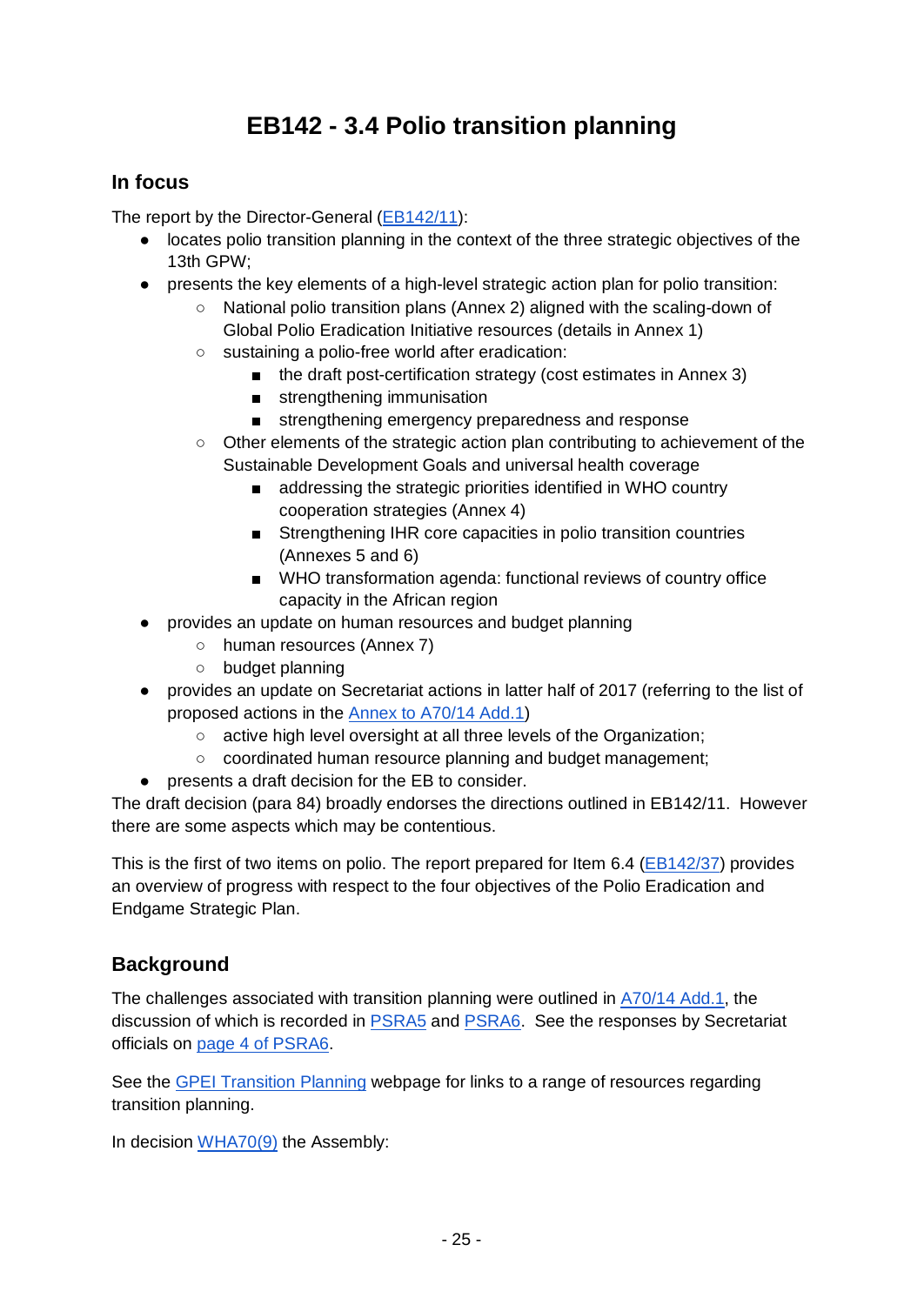- acknowledged the need to strategically manage the 'ramp-down' of the Global Polio Eradication Initiative (GPEI);
- expressed concern regarding the dependence of many WHO programmes on GPEI funding in the face of the 'ramp-down';
- noted the need for transition planning as outlined in [A70/14 Add.1;](http://apps.who.int/gb/ebwha/pdf_files/WHA70/A70_14Add1-en.pdf)
- requested the DG to present a draft strategic action plan on polio transition for consideration by EB142 for forwarding to WHA71;
- requested the DG to report to WHA71 on efforts to mobilise funding so as to transfer the funding of programmes currently supported by the GPEI into the programme budget.

[A70/14](http://apps.who.int/gb/ebwha/pdf_files/WHA70/A70_14-en.pdf) noted that "the Secretariat is also working with its Global Polio Eradication Initiative partners to develop a post-certification strategy that will define and cost the essential functions needed, after certification, to maintain a polio-free world".

[The Post-Certification Strategy](http://polioeradication.org/polio-today/preparing-for-a-polio-free-world/transition-planning/polio-post-certification-strategy/) will specify at a global level the technical standards for functions (e.g. containment, vaccination, and surveillance) that are essential to maintain a polio-free world in the decade following certification. The strategy has three goals:

- 1. Contain poliovirus sources: Ensure potential sources of poliovirus are properly controlled or removed.
- 2. Protect populations: Withdraw the oral live attenuated polio vaccine (OPV) from use and immunize populations with inactivated polio vaccine (IPV) against possible reemergence of any poliovirus
- 3. Detect and respond: Promptly detect any poliovirus reintroduction and rapidly respond to prevent transmission

See [August 2017 version](http://polioeradication.org/wp-content/uploads/2017/08/PCS-summary-overview_8Aug2017.pdf) of the PCS. [The Post-Certification Strategy](http://polioeradication.org/polio-today/preparing-for-a-polio-free-world/transition-planning/polio-post-certification-strategy/) (PCS) was scheduled to be discussed by the GPEI Oversight Board in December 2017, to be reviewed at EB142 in January and in May to be presented to the WHA71.

See also ['Transition planning for after polio eradication' by Rutter et al](https://watermark.silverchair.com/jix026.pdf?token=AQECAHi208BE49Ooan9kkhW_Ercy7Dm3ZL_9Cf3qfKAc485ysgAAAbMwggGvBgkqhkiG9w0BBwagggGgMIIBnAIBADCCAZUGCSqGSIb3DQEHATAeBglghkgBZQMEAS4wEQQMBObGfJPtGJmulIYXAgEQgIIBZmYU__HaNuCRyrShO-Viz8WEhS8oMnU5eHErCBSqJrOghnKN0yWTn6r5kFipUTxcTX4UK8g1CSaJUPgFRZGmNuWJzvc7VL7LwzFRyXNdBpiGG2FQyzs0kBji0bT8ovJRGzzVneX4swrGTJe_WHLGmZadeMh1nR0_C1u3DSRLISo3r4z-q8gejqtUEySv6tSyhotDuPi0kzcJKWn4CPU1yYB5zgCtOvgSC_hNP2rrfkBrgk1RfR0l6enrYETqRNkDWWqnpIx8KbaUhH5_SzGvfJdREdWN3hqyd0xPsfbBMDucOdB3qasSDvHXnL-acv9ztSWZq-gOehJVMybAlzNNku9zU53w5Vzf4Gh8B6YDU8i0FjeNnt--8oDNgmwW3rr40ZsmJNxijCcfwrHEuR_tVbJNQ1H_3SzZSNTHaAuxfJVvsw8dEkeLL4TAo-Ndhj9maWgkSLAZsFtabxfn24eYng6uemKMKU4) in the Journal of Infectious Diseases (Nov 2017):

*The Global Polio Eradication Initiative (GPEI) has been in operation since 1988, now spends \$1 billion annually, and operates through thousands of staff and millions of volunteers in dozens of countries. It has brought polio to the brink of eradication. After eradication is achieved, what should happen to the substantial assets, capabilities, and lessons of the GPEI? To answer this question, an extensive process of transition planning is underway. There is an absolute need to maintain and mainstream some of the functions, to keep the world polio-free. There is also considerable risk—and, if seized, substantial opportunity—for other health programs and priorities. And critical lessons have been learned that can be used to address other health priorities. Planning has started in the 16 countries where GPEI's footprint is the greatest and in the program's 5 core agencies. Even though poliovirus transmission has not yet been stopped globally, this planning process is gaining momentum, and some plans are taking early shape. This is a complex area of work—with difficult technical, financial, and political elements. There is no significant precedent. There is forward motion and a willingness on many sides to understand and address the risks and to explore the opportunities. Very substantial investments have been made, over 30 years, to eradicate a human pathogen from the world for the second time ever. Transition planning represents a serious intent to responsibly bring the world's largest global health effort to a close and to protect and build upon the investment in this effort, where appropriate, to benefit other*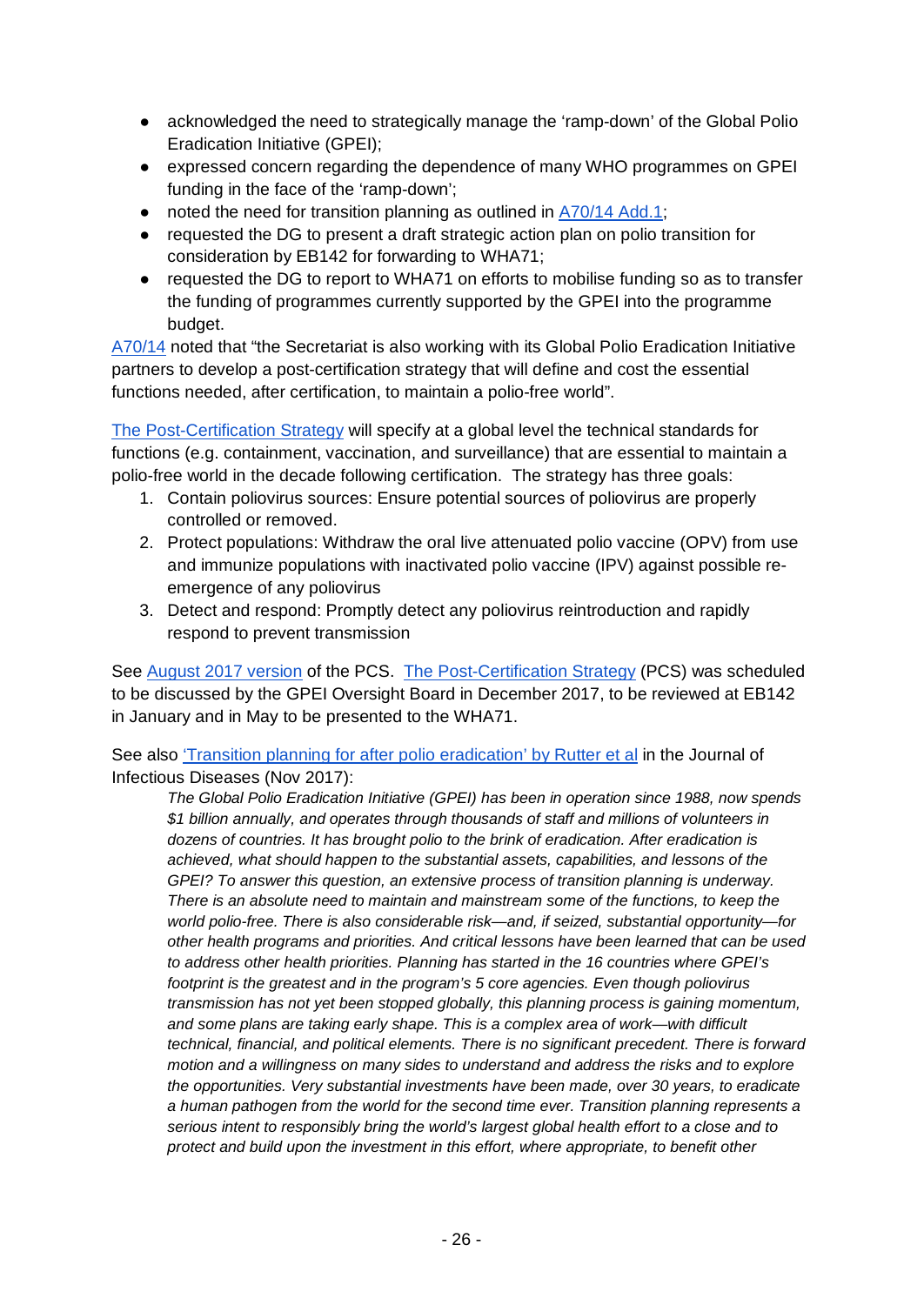*national and global priorities. Further detailed technical work is now needed, supported by broad and engaged debate, for this undertaking to achieve its full potential.*

See [Tracker](http://who-track.phmovement.org/items-search?combine=&field_date_value%5Bmin%5D=&field_date_value%5Bmax%5D=&tid%5B%5D=25&tid%5B%5D=27&tid%5B%5D=26&field_keywords_target_id_1%5B%5D=81) links to earlier governing body discussions of polio.

### <span id="page-26-0"></span>**PHM comment**

PHM appreciates the concerns regarding WHO's exposure to financial risk in the event that the funding dries up faster than the workforce shrinks. PHM supports the DG's proposal that polio transition be planned and managed in a way which is aligned with (supportive of the) strategic objectives set out in the (draft) GPW13.

PHM shares widely held concerns regarding the damage to health systems and public health that would occur of the personnel and systems currently deployed through the GPEI were simply discharged and dismantled. PHM supports the proposed absorption of GPEI staff and systems into general primary health care and public health systems as platforms from which they can continue to support polio functions post certification as well as immunisation, epidemiological surveillance, food system interventions and maternal and child health.

PHM supports the different approaches proposed (in para 7) for first tier (the most vulnerable countries), second tier and third tier countries. We recognise that some second and third tier countries will face difficulties in absorbing and funding existing polio assets and capacities. PHM urges the donors to give the highest priority, in transition planning, to the repurposing of polio assets and capacities in first tier countries and to support a carefully planned transition to domestic funding in the second and third tier countries.

PHM urges member states to support the draft decision set out in para 84.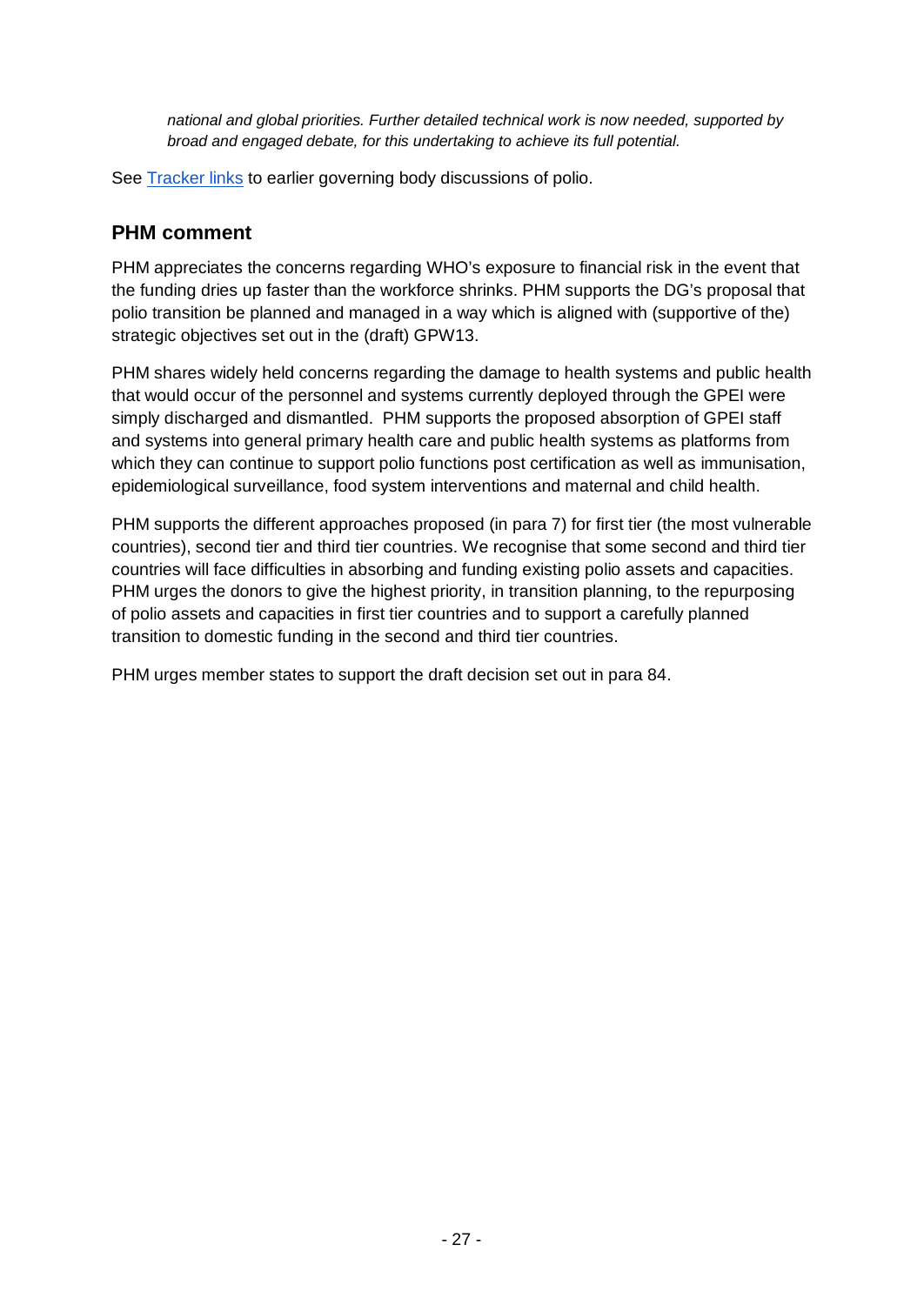# <span id="page-27-0"></span>**EB142 - 3.5 Health, environment and climate change**

### **In focus**

### The report, [EB142/12:](http://apps.who.int/gb/ebwha/pdf_files/EB142/B142_12-en.pdf)

- summarises the continuing disease burden associated with environmental degradation and global warming;
- reviews the current status of the public health response to environmental risks including global warming;
- calls for transformational change for more effective upstream action in accordance with the SDGs:
- calls for WHO to play a stronger role and for a renewed mandate for such a role;
- calls for continuing development of research, evaluation and evidence-based policy options;
- calls for integration of action on climate and environment into the core functions of public health;
- proposes a draft decision requesting the DG:
	- to develop an action plan for the flagship initiative to address health effects of climate change in small island developing States and vulnerable settings;
	- to develop a comprehensive global strategy on health, environment and climate change; and
	- to ensure that the regional committees contribute to the proposed global strategy.

## **Background**

WHO has an excellent [web site](http://www.who.int/topics/climate/en/) on climate change including a useful directory of web [resources](http://www.who.int/heli/risks/climate/climatechange/en/) including links to websites and reports of various academic and not-for-profit organisations.

The 5th Report of the IPCC (2014) includes the report of Working Group 2 on *Impacts, Adaptation, and Vulnerability*, which includes a section on *Human Health, Well-Being, and Security* which includes three relevant chapters:

- 11. [Human health: impacts, adaptation, and co-benefits](https://www.ipcc.ch/pdf/assessment-report/ar5/wg2/WGIIAR5-Chap11_FINAL.pdf) 3.7MB
- 12. [Human security](https://www.ipcc.ch/pdf/assessment-report/ar5/wg2/WGIIAR5-Chap12_FINAL.pdf) 1.3MB
- 13. [Livelihoods and poverty](https://www.ipcc.ch/pdf/assessment-report/ar5/wg2/WGIIAR5-Chap13_FINAL.pdf) 2.3MB

The [Synthesis Report](https://www.ipcc.ch/pdf/assessment-report/ar5/syr/AR5_SYR_FINAL_All_Topics.pdf) integrates the findings of all three main working groups (on the physics, adaptation etc, and mitigation).

WHO's first [Climate and Health Workplan 2008-2013](http://apps.who.int/gb/ebwha/pdf_files/EB124-REC1/B124_REC1-en.pdf%23page=47) was adopted in **EB124.R5**. Following the first Health and Climate Change Conference (reported in [EB136/16\)](http://apps.who.int/gb/ebwha/pdf_files/EB136/B136_16-en.pdf), a revised plan (2014-2019) was adopted at EB136 based on [EB136/16.](http://apps.who.int/gb/ebwha/pdf_files/EB136/B136_16-en.pdf) EB139 (May 2016) asked the Secretariat to prepare a further revision of the 2014-19 plan taking into account the four strategic priorities proposed in [EB139/6.](http://apps.who.int/gb/ebwha/pdf_files/EB139/B139_6-en.pdf)

See [Tracker links](http://who-track.phmovement.org/items-search?combine=&field_date_value%5Bmin%5D=&field_date_value%5Bmax%5D=&tid%5B%5D=25&tid%5B%5D=27&field_keywords_target_id_1%5B%5D=123&field_keywords_target_id_1%5B%5D=88&field_keywords_target_id_1%5B%5D=87&field_keywords_target_id_1%5B%5D=69) to various EB/WHA discussions of climate change, various environmental issues and health.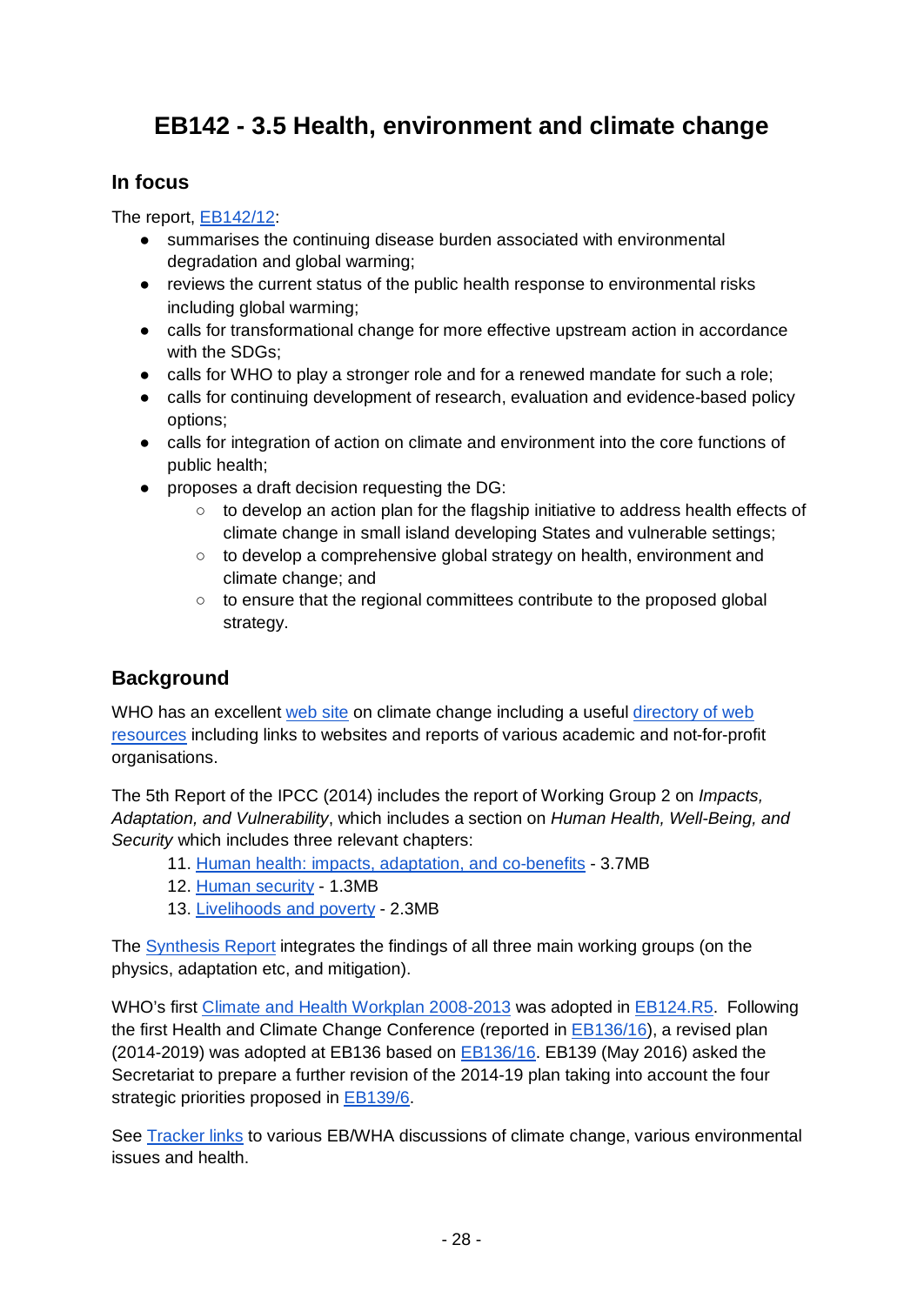## **PHM comment**

See [PHM comment](https://docs.google.com/document/d/1SkJS_l7zJVvlf6L1oezZwjwTGnzWNQO5uCkB_if-EJs/edit?usp=sharing) at EB139.

This is an important initiative. The DG is to be appreciated for his commitment to action on global warming and other issues of environmental destabilisation.

PHM particularly appreciates:

- the emphasis on the urgency of these issues and the need for transformative change;
- the emphasis on the intersectoral nature of the policy issues, including "production methods that pollute, deleterious consumption and distribution patterns and disruption of ecosystems." (Para 18)
- the focus on the SDGs;
- the references to research, evaluation and evidence.

Unfortunately the report casts the challenge largely in institutional/sectoral terms "ensuring that health occupies a more dominant position" in relation to the various SDGs (Para16). Somehow it is expected that the drive for 'transformative' change will come from the bureaucratically defined 'health sector' advocating to 'other sectors'.

This approach to strategy:

- ignores the power of corporate vested interests; eg the oil and mining companies;
- fails to acknowledge the weak position health ministers commonly hold in cabinet;
- fails to recognise the degree to which health ministries are often held hostage by the power of corporate interests, operating on a "whole of government' basis; and
- underplays the role of civil society / social movements and specifically the potential of the health workforce as active players in such social movements.

PHM supports the Action Plan and Global Strategy proposed in the draft decision. However, while the Secretariat report recognises the role of "politically and economically powerful and multinational, private-sector actors" (para 11) and acknowledges the health and economic benefits of carbon pricing/taxation (para 20) there is no mention of these in the draft decision.

PHM urges member states to include, in the final decision, commitments to:

- 1. Work with other UN agencies and civil society organizations developing carbon taxation schemes to ensure that some of the revenues from such schemes are allocated globally and proportionately to those countries in greatest need of climate change prevention and mitigation efforts;
- 2. Work with other UN agencies, public institutions, civil society organizations and private sector organizations that are leading in the fossil fuel disinvestment movement, again advocating that some of the revenues arising from disinvestment are allocated globally and proportionately to those countries in greatest need of climate change prevention and mitigation efforts;
- 3. Ensure that the WHO's own FENSA policy extends to corporate actors that continue to initiate new exploitation of fossil fuel reserves contrary to evidence on the need to cease such exploitation as advanced by IPCC research and UNFCCC/Paris Accord commitments; and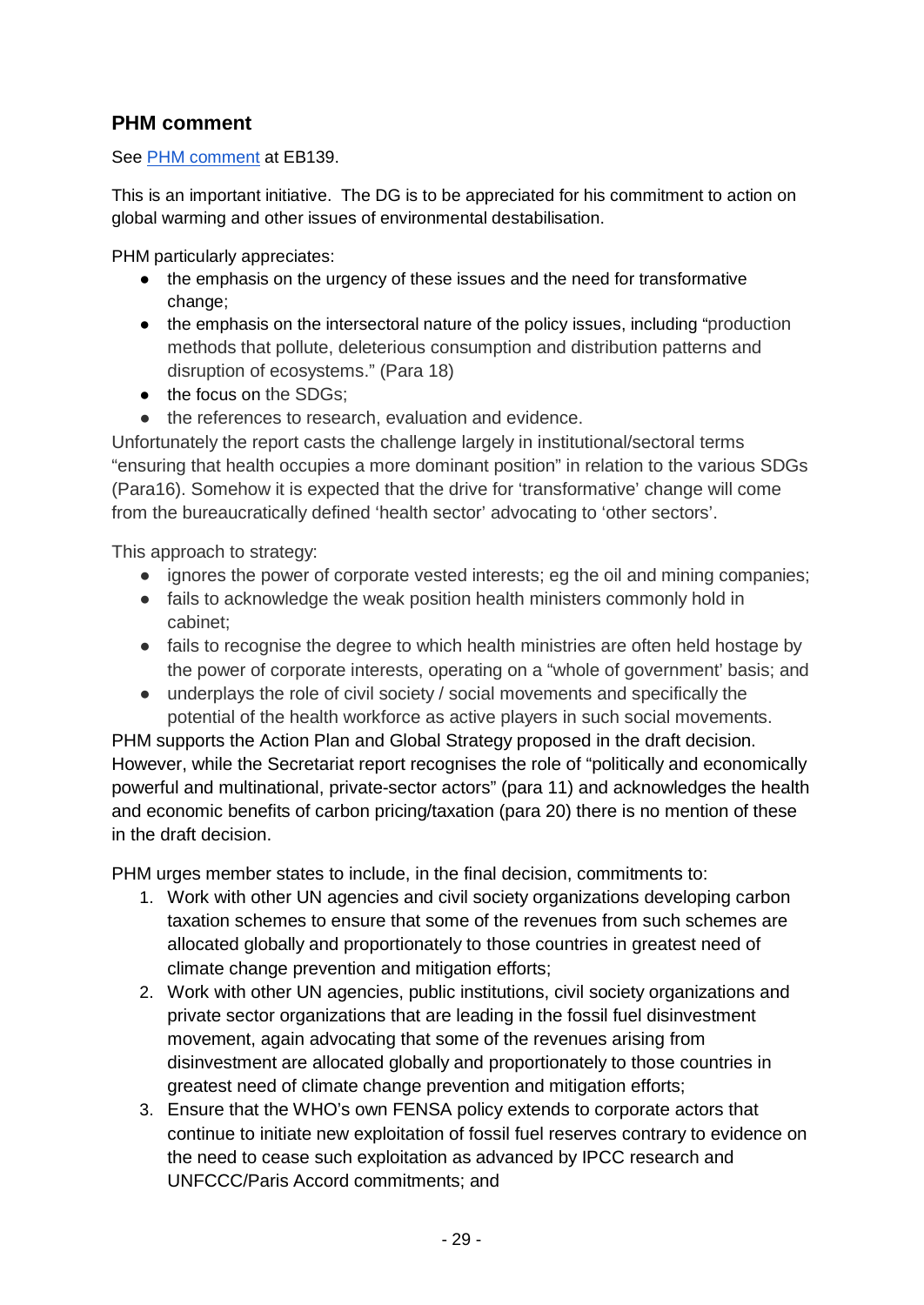4. Ensure that the WHO's own investments and expenditures are in line with climate change reduction 'best practices'.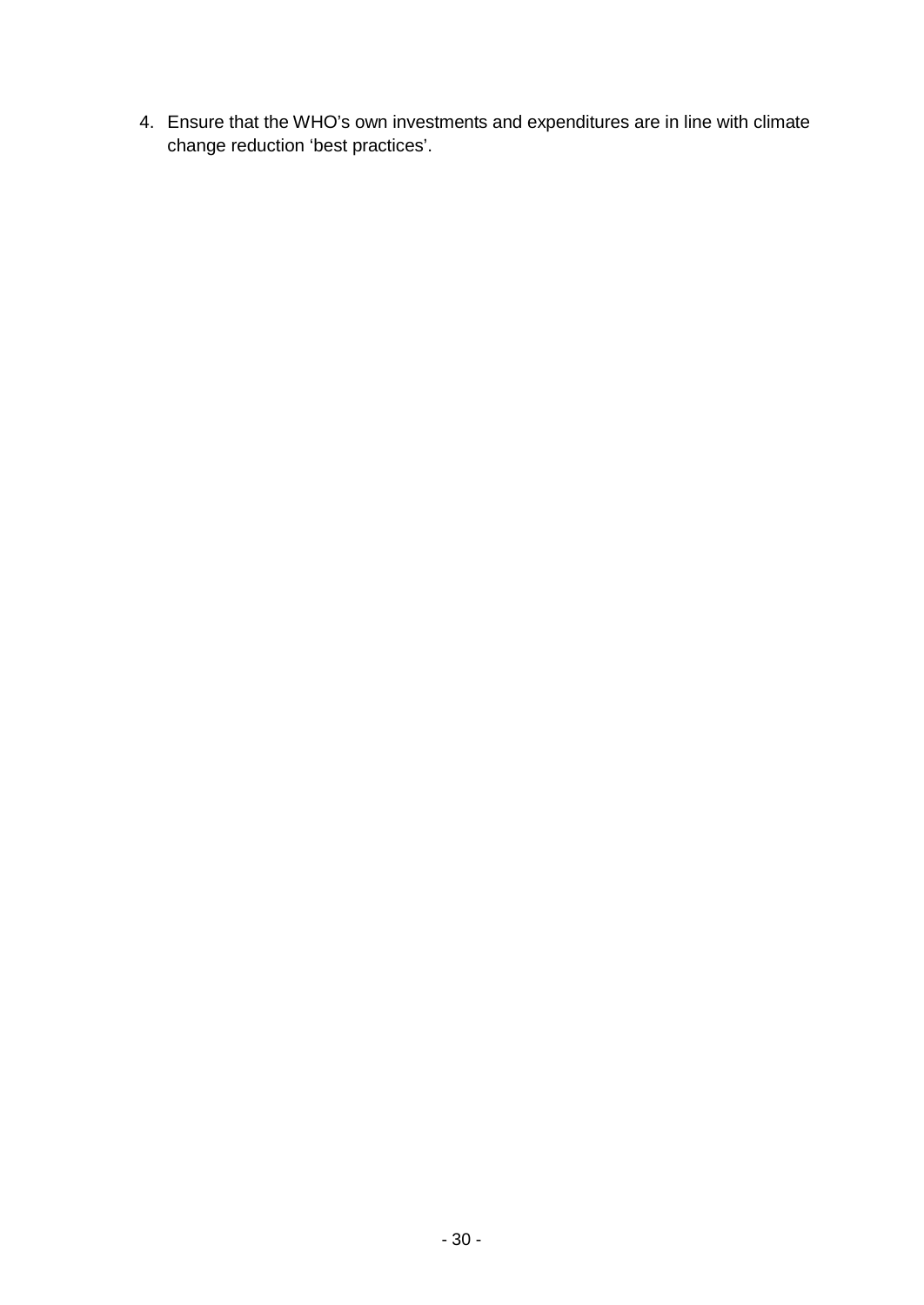# <span id="page-30-0"></span>**EB142 - 3.6 Addressing the global shortage of, and access to, medicines and vaccines**

## **In focus**

[EB142/13](http://apps.who.int/gb/ebwha/pdf_files/EB142/B142_13-en.pdf) presents a series of possible actions which WHO could undertake to overcome the barriers to affordable reliable access to safe, effective and appropriately used medicines and vaccines. It also provides a brief interim report on the specific tasks arising from Resolution [WHA69.25](http://apps.who.int/gb/ebwha/pdf_files/WHA69/A69_R25-en.pdf) from 2016 on addressing the global shortage of medicines and vaccines.

In the Annex to [EB142/13](http://apps.who.int/gb/ebwha/pdf_files/EB142/B142_13-en.pdf) the Secretariat provides a whole-of-supply-chain analysis of a range of barriers to affordable access to safe, effective and appropriately used medicines and vaccines. These barriers are discussed under 11 headings:

- (a) Political will and governance
- (b) Workforce
- (c) Needs-based research, development and innovation
- (d) Public health-oriented intellectual property and trade policies
- (e) Regulation to ensure quality, safety and efficacy
- (f) Strategic and sustainable local production
- (g) Pricing policies
- (h) Procurement and supply chain management
- (i) Appropriate prescribing, dispensing and use
- (j) Monitoring of pharmaceutical systems
- (k) Collaboration

From the surveys presented under each of these headings a total of 33 'key considerations' are drawn and on the basis of this list of 'key considerations' a series of possible actions for the Secretariat are identified in the main body of the report; actions for which a mandate already exists through previous resolutions (listed in Appendix 1 to the Annex). These are then prioritised in terms of impact, complexity and cost with three packages (in addition to work already underway - paras 7 and 9):

- 1. high impact, low complexity and low cost (para 6);
- 2. high impact but more costly and more complex (para 8)
- 3. highly complex and expensive (para 10)

EB142/13 notes that WHO is already engaged in activities which address most of the recommendations of the [Secretary-General's High Level Panel on Access to Medicines](http://www.unsgaccessmeds.org/final-report/)  [\(HLP\).](http://www.unsgaccessmeds.org/final-report/) Appendix 3 to the Annex lists the recommendations of the HLP report and summarises relevant work currently undertaken by the Secretariat.

It appears that the DG is hoping to focus the discussion at EB142 on the three packages of possible actions in paras 6-10 of the main report and perhaps avoid overt discussion of the HLP report on the grounds that the survey from which the possible actions have been drawn included full consideration of the HLP report (as presented in Appendix 3).

It appears that the development of technical definitions (of shortages and stockouts etc) which was requested of the DG, in OP3(1) of WHA69.25, and which was so contentious at WHA70 has been deferred to WHA71.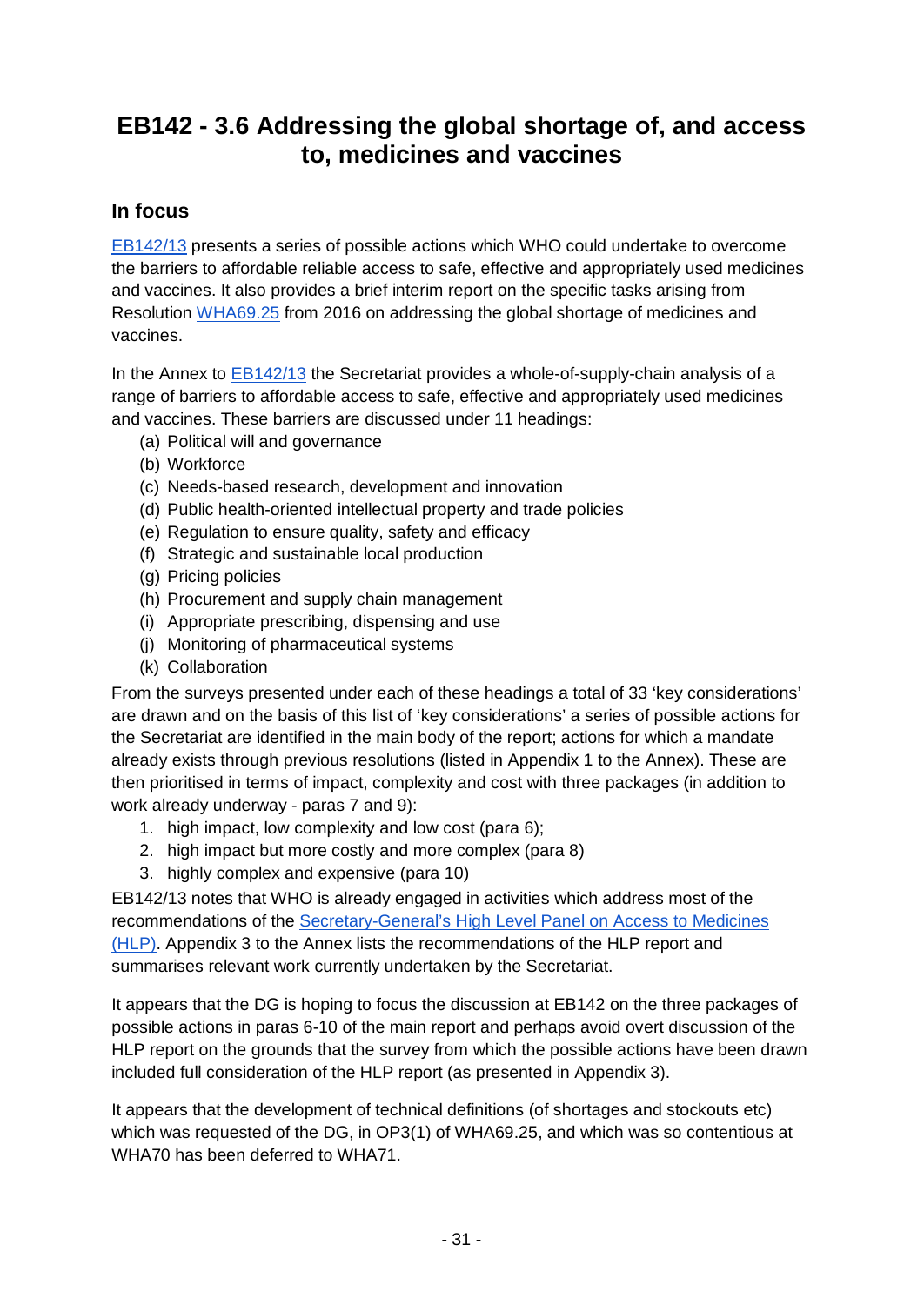## **Background**

### *How this item has emerged*

This item commenced life with a report [\(EB138/41\)](http://apps.who.int/gb/ebwha/pdf_files/EB138/B138_41-en.pdf) to the EB in Jan 2016, prepared "in response to requests from Member States" on global shortages of medicines suggesting a global approach to deal with supply side failure and market shaping (see Shortages below). Just two months before this EB meeting the Secretary General of the UN had appointed his High-level Panel on Access to Medicines.

At WHA69 (May 2016), following discussion of global shortages (informed b[y A69/42,](http://apps.who.int/gb/ebwha/pdf_files/WHA69/A69_42-en.pdf) debate at [B5](http://apps.who.int/gb/ebwha/pdf_files/WHA69-A-B-PSR/A69_BPSR5-en.pdf%23page=10) and [B7\)](http://apps.who.int/gb/ebwha/pdf_files/WHA69-A-B-PSR/A69_BPSR7-en.pdf%23page=20). [A69/42](http://apps.who.int/gb/ebwha/pdf_files/WHA69/A69_42-en.pdf) was essentially the same as EB138/41 except that the options for a more systemic approach were revised and it now included harmonised definitions of "stock outs" and "shortages" and standards for a global notification system. A69/42 also referred to the conclusions of a [technical consultation on shortages and stock outs](http://www.who.int/medicines/areas/access/Medicines_Shortages.pdf) held in December 2015 (and supported by the international pharmacists association, FIP). The prominent involvement of South Africa in this meeting was significant given the work undertaken there on stock outs (see [Stop Stockouts\)](http://stockouts.org/). The Assembly adopted [WHA69.25](http://apps.who.int/gb/ebwha/pdf_files/WHA69/A69_R25-en.pdf) which focused on the 'management of shortages' and broadly looked towards a global medicines shortages notification scheme.

Meanwhile the High-level Panel was finishing its work and its report was published in September 2016. In the lead up to EB140 in Jan 2017 the officers of the Board elected not to include the HLP report on the EB agenda. This was controversial and during the adoption of the agenda the Board agreed to discuss it under Item 8.5 CEWG. In the subsequent debate (at [PSR11\)](http://apps.who.int/gb/ebwha/pdf_files/EB140-PSR/B140_PSR11-en.pdf%23page=9) the US expressed strong criticisms of the HLP report (supported by Switzerland and Japan) whereas Colombia, Thailand, Algeria, India, Brazil, Iran, South Africa and Venezuela all spoke in favour of the HLP being discussed. Accordingly the Board decided to add reference to 'access to medicines' to the WHA70 agenda item on 'shortages'.

In May 2017 at WHA70 there was further sparring around 'definitions' (in relation to measuring shortages) and around the HLP report. Again the US led the opposition to consideration of the HLP report supported by Japan, and Colombia, Brazil, India and others argued that there was much in that report for WHO to consider. It was decided to defer substantive consideration of Shortages and Access to EB142.

In preparing for the discussion at EB142, the DG has elected to step back and address the issues of shortages and access across a broad whole-of-supply-chain canvas as well as providing a brief interim report on the specific tasks arising from [WHA69.25.](http://apps.who.int/gb/ebwha/pdf_files/WHA69/A69_R25-en.pdf)

See [Tracker links](http://who-track.phmovement.org/items-search?combine=&field_date_value%5Bmin%5D=&field_date_value%5Bmax%5D=&field_keywords_target_id_1%5B%5D=40&field_keywords_target_id_1%5B%5D=102) to previous documents, debates and decisions in relation to shortages and access to medicines, including previous PHM commentaries.

See [PHM comment at WHA70](https://docs.google.com/document/d/16Yx0kdz-0nRL9rFQ5xHlZs_L3kIUe3ZLm6AMXyzIh5A/edit?usp=sharing) for a useful summary of the pre-history of WHO's consideration of access to medicine and intellectual property.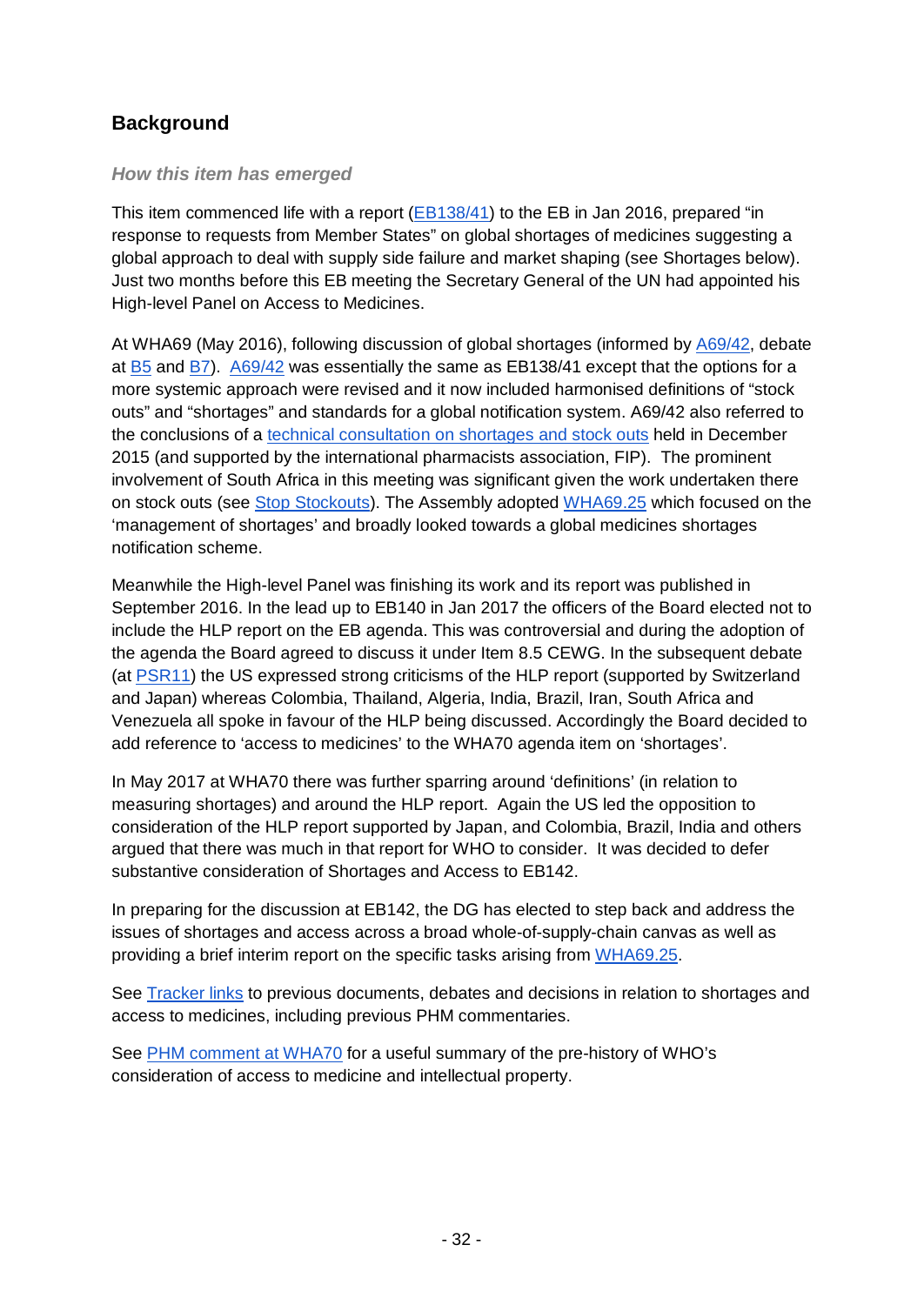## **PHM comment**

PHM urges member states to support the proposed 'possible actions' in paras 6-10 of the main report although at this stage these actions are cast in general terms and all of them would need further analysis and specification.

Having regard to their likely impact on affordable, reliable access to safe, effective and appropriately used medicines and vaccines all of the listed 'possible actions' ought to be regarded as priorities and WHO should be funded at such a level as to be able to carry them out.

As [EB142/13](http://apps.who.int/gb/ebwha/pdf_files/EB142/B142_13-en.pdf) makes clear, all of the 'possible actions' have been mandated by previous resolutions of the governing bodies as summarised in Appendix 1.

That actions such as, *Support the development, implementation and monitoring of national medicines policies to reinforce strategies for the appropriate use of medicines* cannot be carried out unless additional funds can be raised reflects the ongoing funding crisis facing WHO.

Appendix 3 seeks to demonstrate that most of those HLP recommendations, which lie within the mandate of WHO, are already being addressed in the operations of the Secretariat. While this is useful in undercutting the demonisation of the HLP report by the US it is quite misleading. In fact, the investment in the 'WHO activities' listed in Appendix 3 is more token than substantive because work in these areas is grossly under-funded as a consequence of the budget ceiling, the ACs freeze, tight earmarking and the refusal of donors to adequately support these activities.

This is deliberate. Powerful member states, led by the US, do not want WHO to be effective in promoting affordable reliable access to safe, effective and appropriately used medicines and vaccines if, in doing so, it cuts across the interests of the transnational pharmaceutical corporations.

The three countries which spoke against considering the recommendations of the HLP at EB140, the US, Switzerland and Japan, are the homes of some of the biggest pharmaceutical companies in the world. Not only are their governments harnessed to defend the interests of *their* corporations but these are some of the very few countries which are net exporters of intellectual property.

The 2006 Trade and health resolution [\(WHA59.26\)](http://www.who.int/gb/ebwha/pdf_files/WHA59/A59_R26-en.pdf?ua=1) provides a particularly egregious example of the determination of big pharma and its member state representatives to prevent WHO from implementing the mandates given by its governing bodies. This resolution which was adopted in May 2006, authorised the Secretariat to provide advice to countries on how to fully utilise the flexibilities included in the TRIPS Agreement. For 10 years there has been a page on the WHO website which announces that *"To implement this resolution, WHO is developing a diagnostic tool and companion workbook that will guide national policymakers building public policies and strategies related to trade and health."*

It was not until 2015 that the 'companion workbook' was published ('Trade and health: [towards building a national strategy'\)](http://apps.who.int/iris/bitstream/10665/183934/1/9789241565035_eng.pdf?ua=1). The workbook is a very useful edited collection of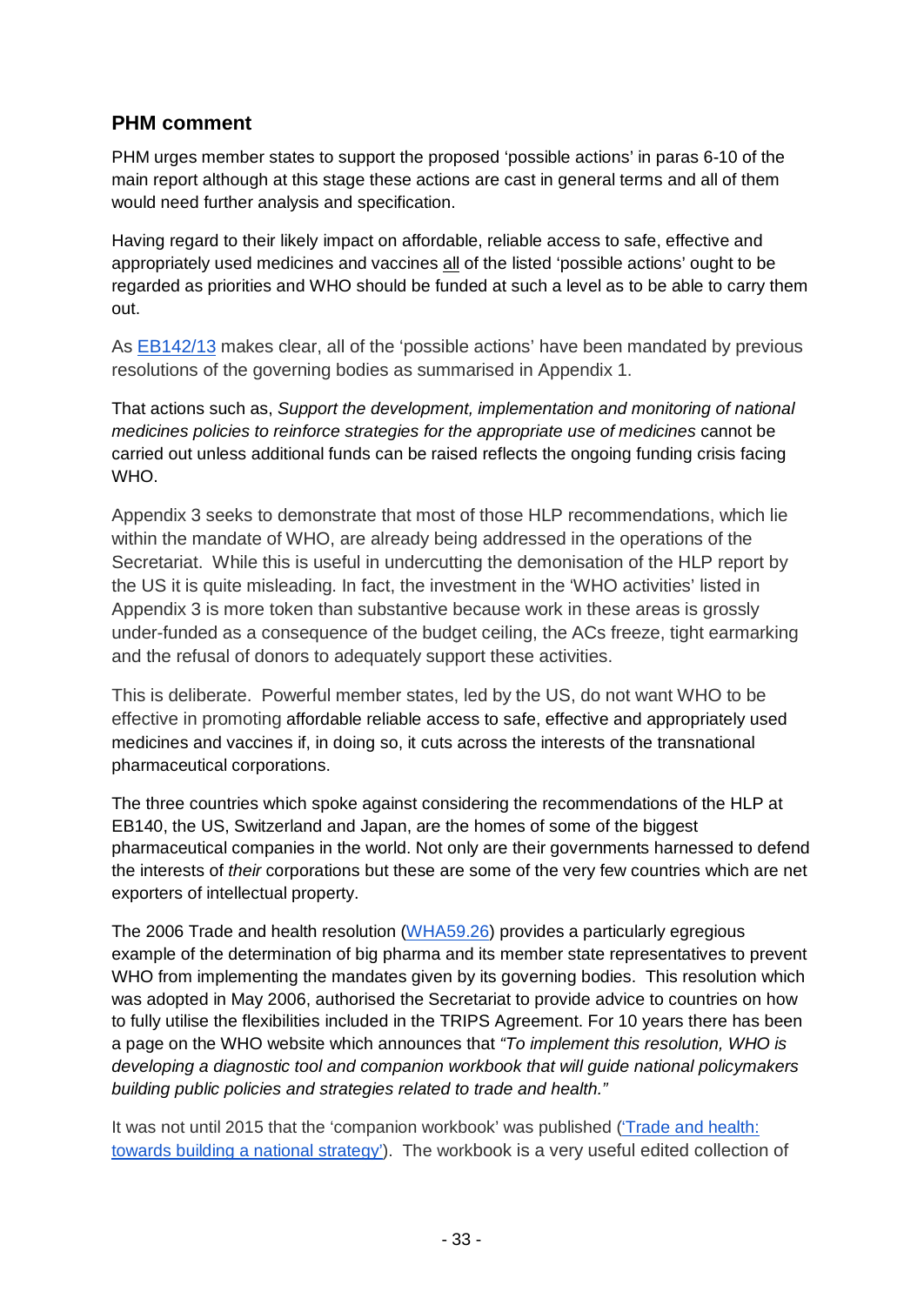short papers by experts in various aspects of trade and health. In his preface Dr Mirza states:

*This publication was initiated some years ago as part of a programme to support WHO Member States to systematically assess their trade and health situation. The project was originally conceived as two parts: the first, a background document on key issues in trade and health and the second, an assessment tool to facilitate the development of national strategies on issues at the trade and health interface. We are now pleased to make available online this background document.* 

In other words the 'tool' has yet to be delivered. Very few of the references in the document are later than 2008. It appears that it has been sitting unpublished for perhaps seven years.

This document is cited in Appendix 3 as evidence that WHO is somehow addressing the needs identified by the HLP. It would be better to say, how it is not addressing the needs identified by the HLP. At best it is token rather than substantive.

PHM's criticism is not directed at the hard working staff of the cluster who are given huge responsibilities but minimal funds and from time to time face active political interference. Neither is our criticism directed at the Secretariat staff who have cited this document as demonstrating that the recommendations of the HLP correspond to the mandate which has been given to the Secretariat by the governing bodies.

Rather we cite this case as illustrating how the 'possible actions' identified in [EB142/13](http://apps.who.int/gb/ebwha/pdf_files/EB142/B142_13-en.pdf) must be contextualised in terms of the donor chokehold over WHO and the determination of big pharma's nation state representatives to prevent WHO from taking effective action on affordable, reliable access to safe, effective and appropriately used medicines and vaccines.

However, times are changing with the status of trade and investment treaties now in flux (Trump's America First protectionism, country withdrawals from investment treaties, the flawed CETA investment court proposal, continuing WTO stalemates).

PHM calls upon member states to recognise how their ability to deliver universal health coverage (including medicines) has been held hostage in defence of big pharma. PHM calls upon member states to demand and enable WHO to ramp up its engagement in the 'healthproofing' of future trade/investment agreements and the 'trade-proofing' of future national health regulations.

Lift the freeze, now!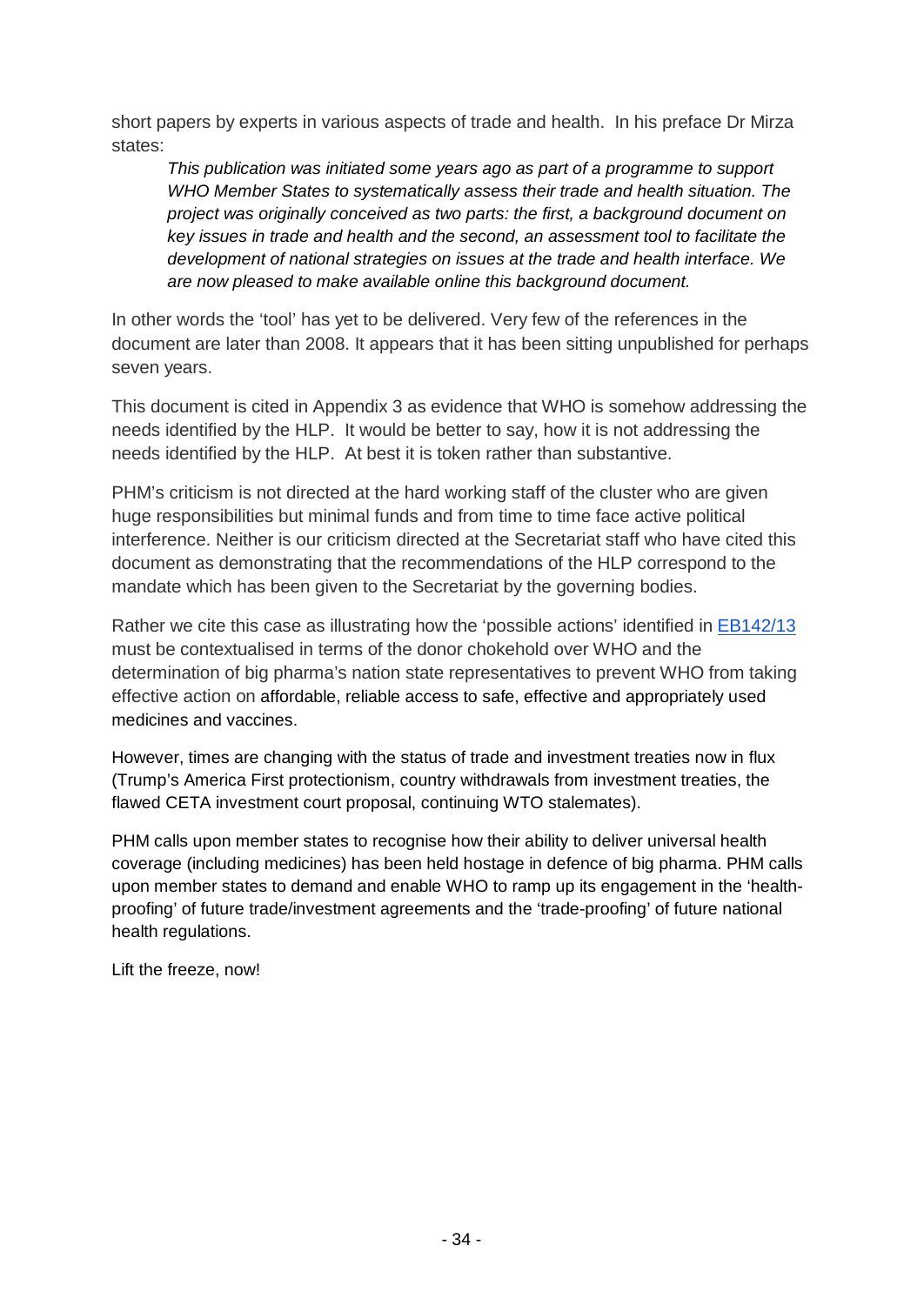# <span id="page-34-0"></span>**EB142 - 3.7 Global strategy and plan of action on public health, innovation and intellectual property**

## **In focus**

In [EB142/14](http://apps.who.int/gb/ebwha/pdf_files/EB142/B142_14-en.pdf) the Director-General sets out the Priority Actions identified in the final report of the overall programme review of the global strategy and plan of action on public health, innovation and intellectual property (full report [here\)](http://www.who.int/medicines/areas/policy/overall-programme-review-global-strategy-phi/en/). The review assesses the continued relevance of the global strategy and plan of action, together with their achievements and remaining challenges they face. The report presents recommendations on the way forward for the next stage of implementation of the global strategy and plan of action, with respect to the addition, enhancement and conclusion of relevant elements and actions.

The Secretariat comment conveying the Priority Actions includes estimates of the cost of implementing all the recommendations of the Overall Programme Review or just the Priority Actions in across the four years 2019-22: \$31.5m for the full set of recommendations; \$16.3m for the high priority actions. The proposed budget is not covered within existing resources.

## **Background**

See [PHM comment on Item 13.4 at WHA70](https://docs.google.com/document/d/1Rfb5hOuS0tgdgM87odla9KKiKNjWDHcz4inbICwBaG0/edit?usp=sharing) for a summary of the prehistory of the GSPOA including the origins and [report](http://www.who.int/intellectualproperty/en/) of the 2006 Commission on IP, innovation and Public Health and the subsequent debates which led to the **GSPOA**. This prehistory is also usefully reviewed in the [report](http://www.who.int/medicines/areas/policy/GSPA-PHI3011rev.pdf?ua=1) of the Overall Review.

The PHM comment at WHA70 also reviews the commissioning of the 'comprehensive evaluation' and the 'overall programme review'. The Comment:

- explains the decision [\(WHA68.18\)](http://apps.who.int/gb/ebwha/pdf_files/WHA68/A68_R18-en.pdf) to undertake the evaluation before the review;
- notes the Executive Summary of the Evaluation in [A70/21;](http://apps.who.int/gb/ebwha/pdf_files/WHA70/A70_21-en.pdf) full report [here;](http://www.who.int/about/evaluation/gspoa_report_final20dec16.pdf)
- notes the terms of reference for the Overall Programme Review in [EB140\(8\)](http://apps.who.int/gb/ebwha/pdf_files/EB140/B140(8)-en.pdf) and
- notes the expectation that the outcomes of the Review will be presented to WHA71 through EB142 (see also [WHO webpage for Overall Programme Review\)](http://www.who.int/medicines/innovation/gspa-review/en/).

See [Tracker links](http://who-track.phmovement.org/items-search?combine=&field_date_value%5Bmin%5D=&field_date_value%5Bmax%5D=&tid%5B%5D=25&tid%5B%5D=27&field_keywords_target_id_1%5B%5D=41&field_keywords_target_id_1%5B%5D=38) to previous documents, debates and decisions on the GSPOA and the CEWG.

## **The Overall Programme Review in a nutshell**

From the report of the Review

*Our review has confirmed that while there have been some positive developments since 2008, the fundamental concerns that justified the development of the GSPA-PHI remain.* 

*Research and development is still not sufficiently directed at health products for diseases that mainly affect developing countries. Resources devoted to R&D on these diseases have not sustainably increased. There is evidence of progress for some diseases but for many diseases we still lack the tools and financial resources*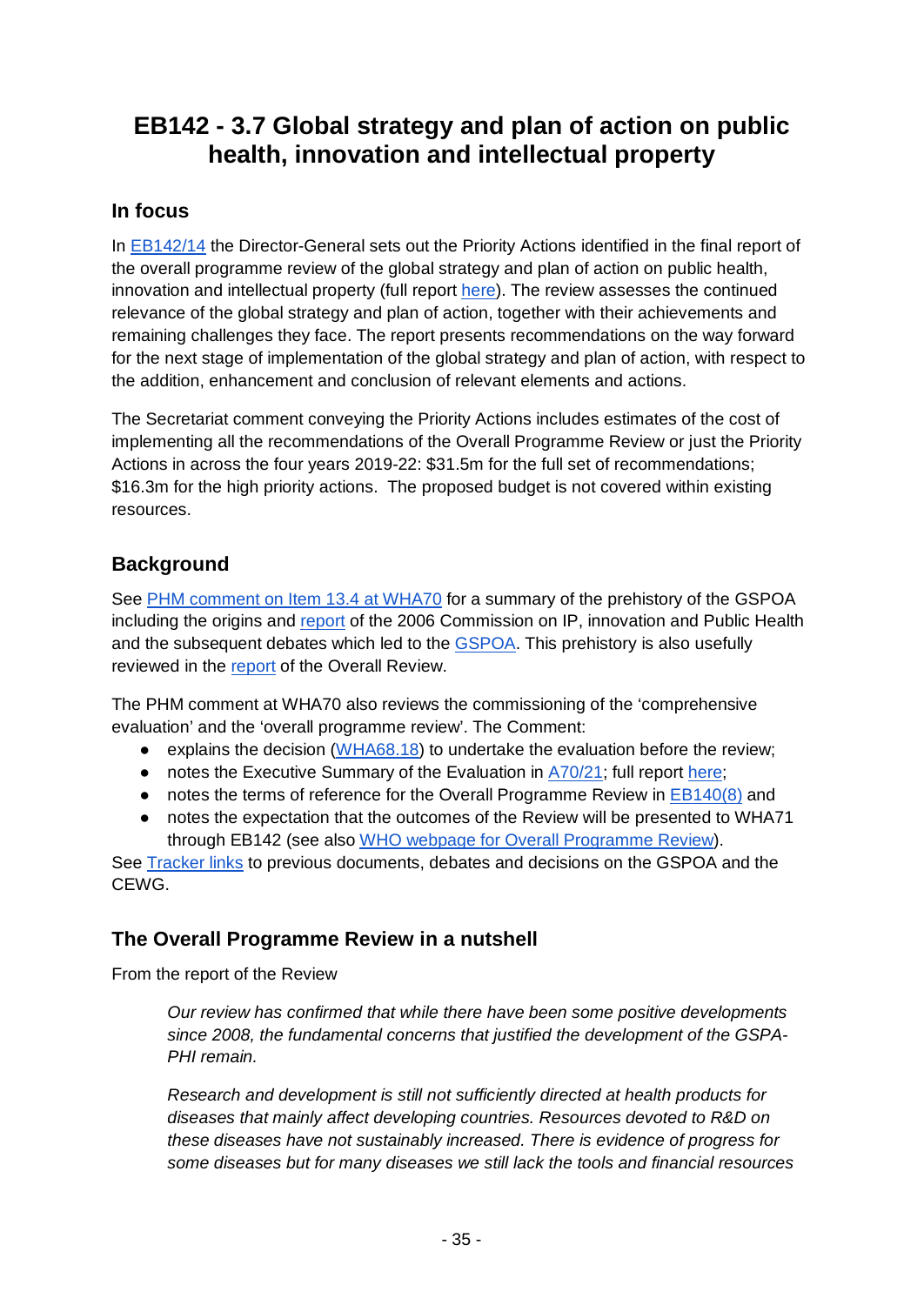*necessary if we are, for example, to meet the health targets set in the Sustainable Development Goals.*

*The GSPA-PHI is an ambitious framework, but its 108 action points are too many and lacking in precision. It has proved difficult to monitor progress. Too little effort has been devoted by all stakeholders to pursuing its implementation. The low awareness of the GSPA-PHI revealed by WHO's own evaluation is symptomatic of its lack of significant overall impact.*

The focus of the Review is on:

- institutional mechanisms to identify R&D gaps and priorities;
- improved collaboration, coordination in R&D and transparency in R&D costs;
- strengthening R&D capacity;
- promoting technology transfer;
- encouraging the use of TRIPS flexibilities, greater transparency in patenting and licensing,
- expanding patent pooling and
- a variety of measures to promote delivery of health care and access to health products.

The 17 high-priority actions include:

- Member States to establish sustainable financing for the Global Observatory on Health Research and Development and the Expert Committee on Health Research and Development.
- Member States to support the WHO Secretariat in promoting transparency in, and understanding of, the costs of research and development.
- The WHO Secretariat to establish an information-sharing mechanism to promote collaboration and coordination in research and development linked to the Expert Committee on Health Research and Development and the Global Observatory on Health Research and Development.
- The WHO Secretariat and Member States to develop and support collaboration programmes between internationally recognized centres for research and development and relevant institutions in developing countries to enable those countries to enhance their capacity across the research and development pipeline
- The WHO Secretariat to identify mechanisms to increase health technology transfer in the context of the Technology Facilitation Mechanism established by the Sustainable Development Goals.
- The WHO Secretariat, in collaboration with other international organizations working in intellectual property, to advocate for the development of national legislation to fully reflect the flexibilities provided in the TRIPS Agreement, including those recognized in the Doha Declaration on the TRIPS Agreement and Public Health and in Articles 27, 30 (including the research exception and "Bolar" provision), 31 and 31bis of the TRIPS Agreement.
- Member States to commit to dedicating at least 0.01% of their gross domestic product to basic and applied research relevant to the health needs of developing countries.
- Member States to encourage the implementation of schemes that partially or wholly delink product prices from research and development costs, including actions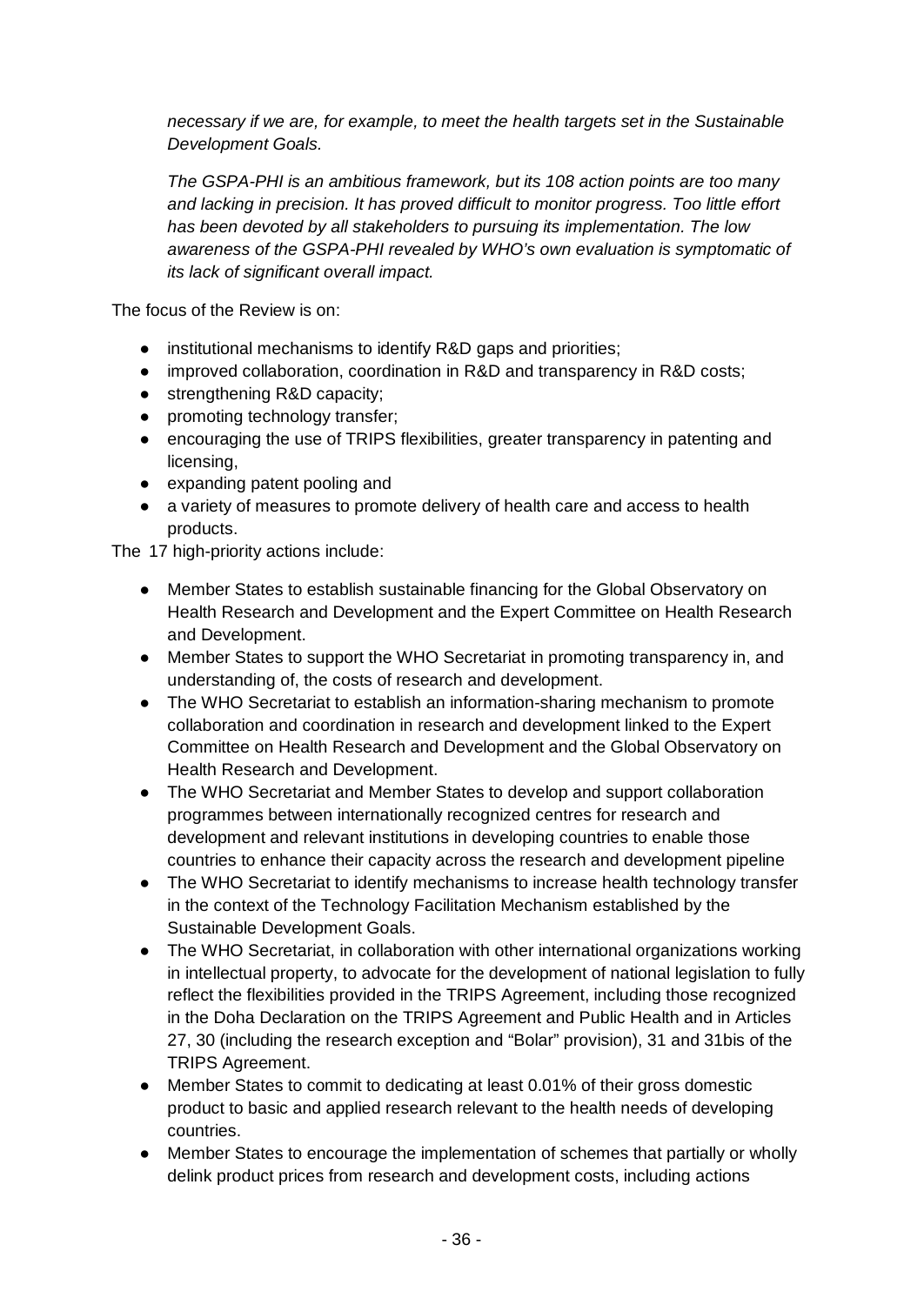recommended by the Consultative Expert Working Group on Research and **Development** 

The Review proposes 33 measurable, action- and time specific indicators. Responsibility for specific actions is assigned to WHO and Member States.

The Review proposes that the Secretariat draft an implementation plan for publication in 2018, establish a monitoring mechanism to support implementation and publish reports at least annually.

## **PHM comment**

The report of the Comprehensive Evaluation was weak. It did not attempt to assess the status of drug development for Types II and III etc. Rather it relied upon a survey of opinion and a limited range of case studies. The Evaluation concluded that 'lack of awareness' of the GSPOA was a factor in its failure to significantly alter the dysfunctions and imbalances of the current regime of pharmaceutical R&D. The evaluator strayed well beyond their boundaries in their dark comments about the dangers of SFC products associated with increased research and development funding in developing countries.

The Evaluation failed to acknowledge the ridiculously inadequate funding available to the WHO Secretariat for implementation of the GSPOA (see the [PHM comment on Item 13.4 at](https://docs.google.com/document/d/1Rfb5hOuS0tgdgM87odla9KKiKNjWDHcz4inbICwBaG0/edit?usp=sharing)  [WHA70](https://docs.google.com/document/d/1Rfb5hOuS0tgdgM87odla9KKiKNjWDHcz4inbICwBaG0/edit?usp=sharing) for further notes on the funding) and failed to acknowledge the fierce opposition of Big Pharma and its nation state allies, led by the USA to any significant reform of the current regime of pharmaceutical R&D. Despite the GSPOA recommendations regarding the full use of TRIPS flexibilities and technology transfer the US, Europe and Japan were driving trade agreements which precluded the use of those flexibilities.

It is apparent that despite some marginal progress (eg the underfunded Global Observatory and Expert Committee) the reform of pharmaceutical R&D remains at a stalemate. The elaborate dance around the CEWG has gone nowhere, except to maintain the appearance of action.

The [report](http://www.who.int/medicines/areas/policy/GSPA-PHI3011rev.pdf?ua=1) of the Overall Programme Review recognises the funding crisis

*WHO has also proposed a pooled fund along lines suggested by the CEWG. However, the funding required for the demonstration projects has not materialized; and the pooled fund has yet to attract funding. (p13)*

*In spite of some successes, the number of new products for diseases that affect mainly developing countries still represents a small proportion of all new products coming on the market. Furthermore, funding for R&D on these diseases has not increased sustainably: in 2015, total funding (except for the Ebola virus and related diseases) was at its lowest since 2007. (p14)*

and acknowledges the 'vehement opposition' of the rich countries to a global fund for R&D: *Whether or not delinkage is pursued, increasing R&D on diseases that mainly affect developing countries will require funding additional to that from the price paid for the product, in the absence of a profitable market. Thus, one issue in the negotiations was whether a global fund for R&D on diseases that principally affect developing countries should be established. The countries that would be expected to be the main contributors to such a fund vehemently opposed this proposal … (p27)*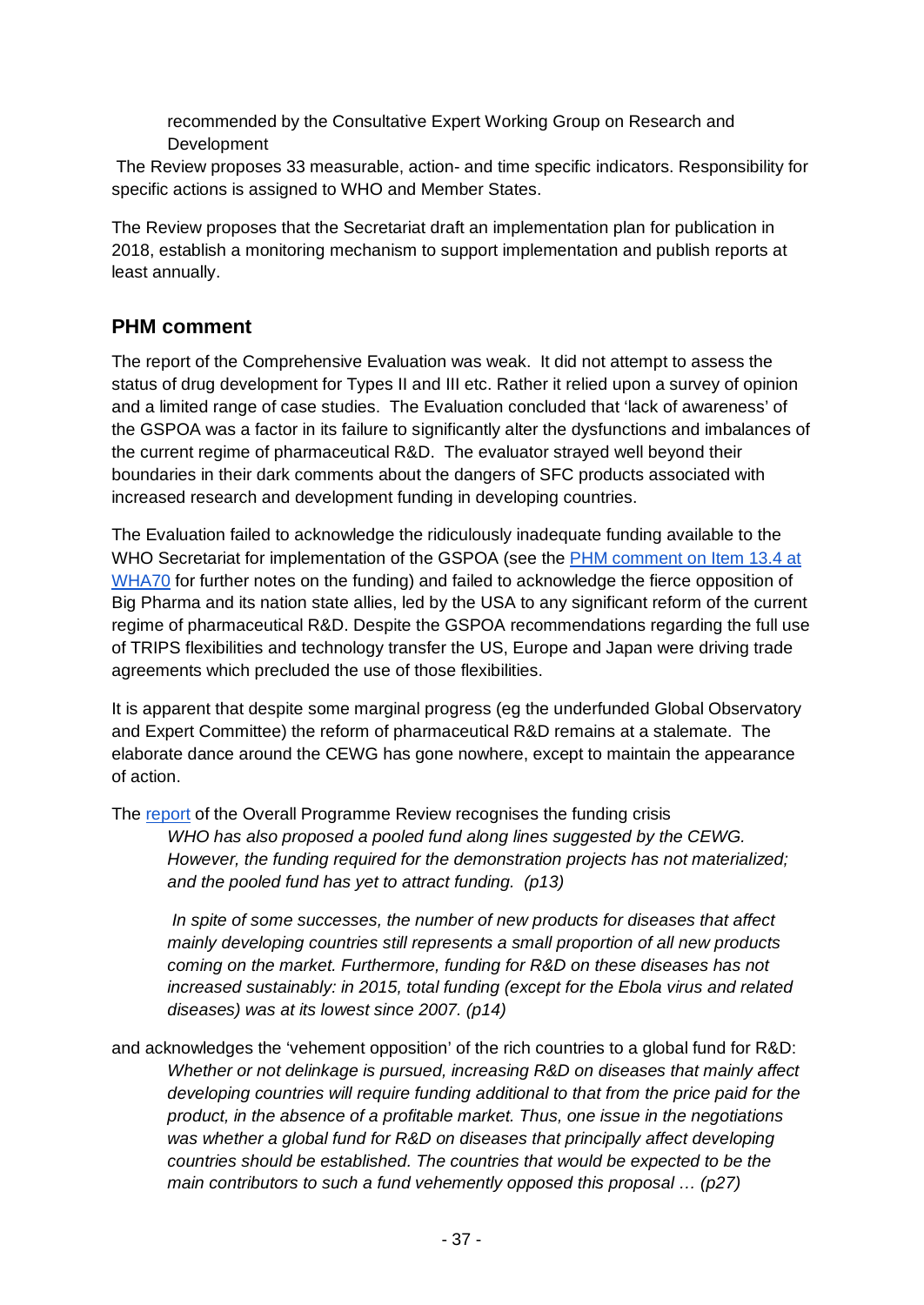The recommendations of the Overall Programme Review largely recapitulate the commitments of the GSPOA although with fewer actions and a restricted focus on the WHO Secretariat and the member-states.

Significantly the Secretariat notes that funding for the implementation of the Review's recommendations is not provided for in the current programme budget.

PHM supports the full adoption and funding of the recommendations of the Review. Many of the regulatory and transparency reforms are achievable without huge funding commitments. We urge a particular focus on the expansion of pharmaceutical R&D in middle income countries and the facilitation of technology transfer to support this.

PHM calls on member states to lift the freeze on assessed contributions and cease the earmarking of member state donor contributions.

PHM calls upon civil society globally to resist the drive for TRIPS plus provisions in trade agreements and to ensure that developing country governments preserve access to TRIPS flexibilities.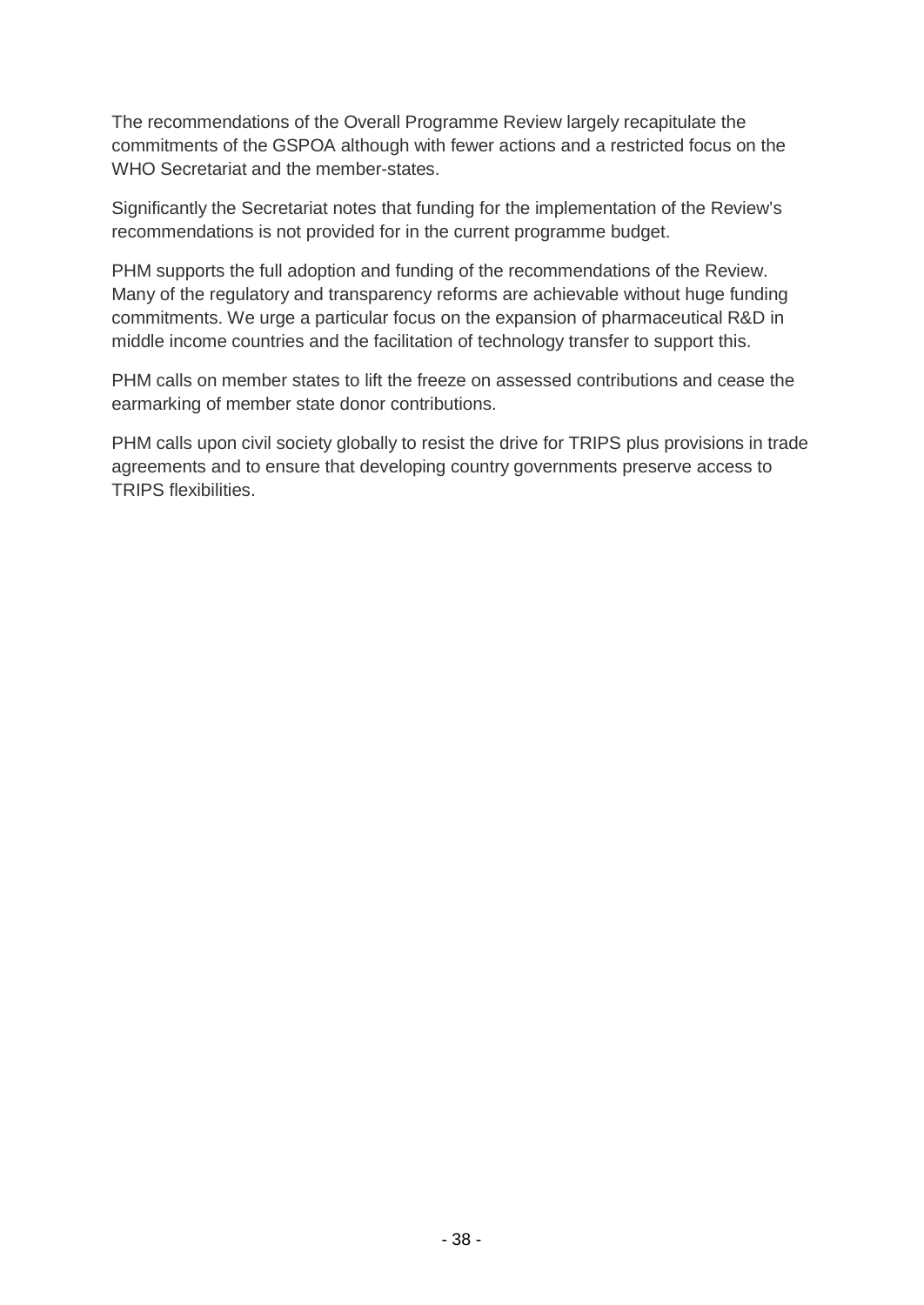# **EB142 - 3.8 Preparation for the third High-level Meeting of the General Assembly on the Prevention and Control of Non-communicable Diseases, to be held in 2018**

### **In focus**

In [WHA70.11](http://apps.who.int/gb/ebwha/pdf_files/WHA70/A70_R11-en.pdf) the Assembly requested the DG submit, to the Seventy-first World Health Assembly in 2018, through the Executive Board (EB142), a report on the preparation for the third High-level Meeting of the General Assembly (HLM of UNGAss) on the Prevention and Control of Non-communicable Diseases, to be held in September 2018.

The requested report, in **EB142/15**, includes:

- an overview of the magnitude and distribution of the burden of disease attributable to NCDs, showing a widening gap between high income countries and low and middle income countries; and dmonstrating that the world is not on track to achieve SDG target 3.4 (reduce by one third premature mortality from NCDs);
- an overview of member state implementation of national commitments showing a substantial shortfall in implementation;
- a list of obstacles to national implementation including lack of political leadership, weak health systems, weak policy, program and regulatory capabilities, inadequate development finance for NCD action and industry interference;
- a recognition that a lack of consensus among member states regarding such obstacles is a critical barrier to progress (para 16);
- an outline of the process through which the Outcome statement from the Third High Level Meeting is to be developed and a brief review of key resources which will be drawn upon in developing that statement;
- a report on action undertaken by the WHO Secretariat on 10 assignments arising from the Second High Level meeting in 2014; and
- four annexes reporting on
	- o progress in implementing the Global Action Plan;
	- progress made by the Global Coordination Mechanism:
	- progress in implementing WHA70.12 on cancer prevention and control; and
	- progress made by the UN Interagency Taskforce.

In addition [EB142/15 Add.1 \( NYP\)](http://apps.who.int/gb/ebwha/pdf_files/EB142/B142_15Add1-en.pdf) reports on a preliminary evaluation of WHO's Global Coordination Mechanism.

# **Background**

Major landmarks in the development of WHO's work on NCDs include:

- WHO's first global strategy adopted in May 2000 [\(WHA53.17\)](http://apps.who.int/gb/archive/pdf_files/WHA53/ResWHA53/17.pdf);
- the 2008 Action Plan (2008-2013) [\(WHA61.14\)](http://apps.who.int/gb/ebwha/pdf_files/WHA61-REC1/A61_REC1-en.pdf%23page=37);
- the Moscow Ministerial Meeting and Statement (May 2011, [WHA64.11\)](http://apps.who.int/gb/ebwha/pdf_files/WHA64-REC1/A64_REC1-en.pdf%23page=44);
- the Political Declaration of the UNGAss (September 2011, [EB130/6\)](http://apps.who.int/gb/ebwha/pdf_files/EB130/B130_6-en.pdf%23page=9);
- the Global Action Plan 2013-2020 [\(WHA66.10\)](http://apps.who.int/gb/ebwha/pdf_files/WHA66-REC1/A66_REC1-en.pdf%23page=38) including the global monitoring framework and the nine voluntary global targets; (report in Annex 1 of EB142/15);
- the 'limited set of action plan indicators' for the WHO Global Action Plan (Annex 4 to [A67/14\)](http://apps.who.int/gb/ebwha/pdf_files/WHA67/A67_14-en.pdf);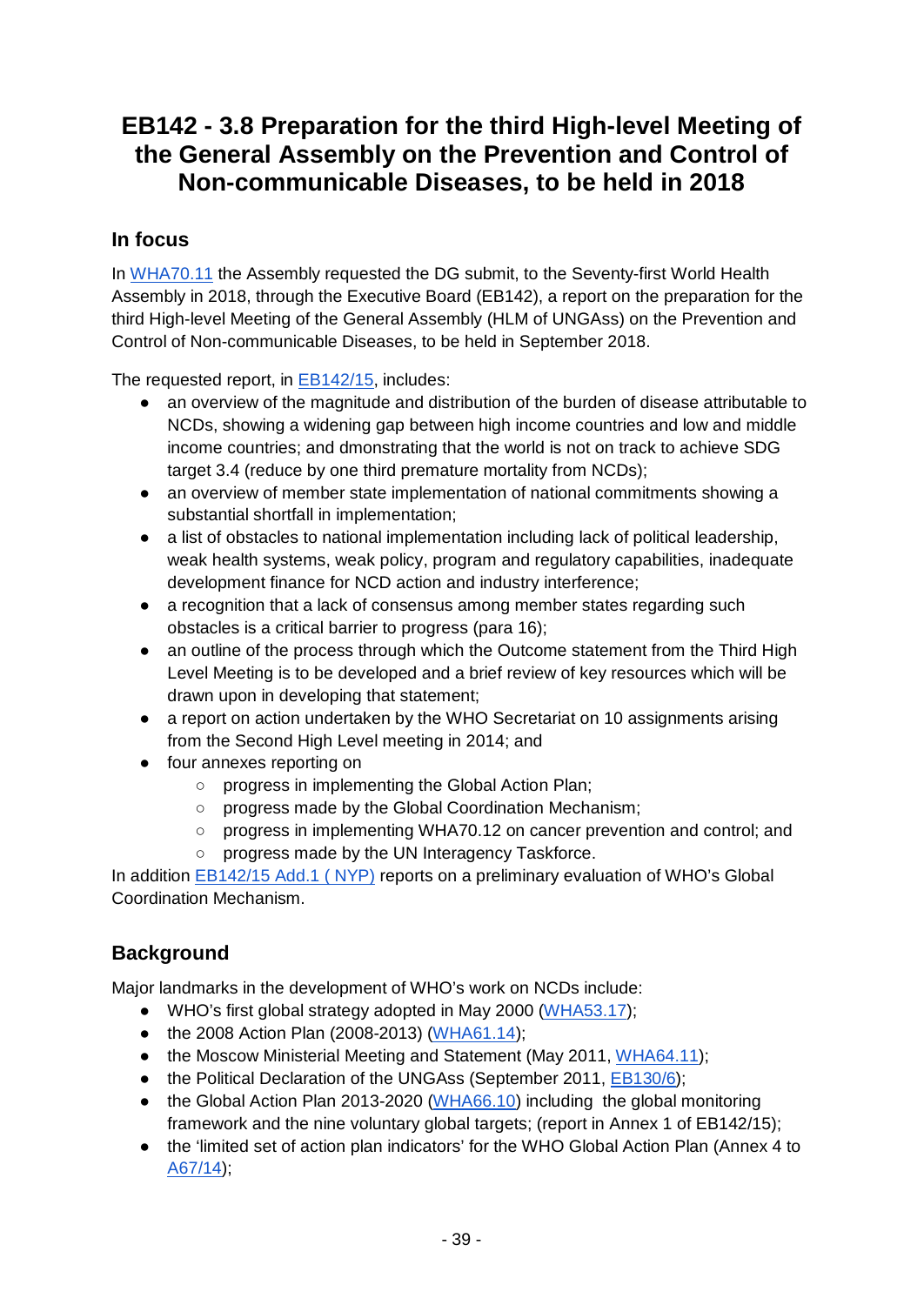- the establishment of the Global Coordination Mechanism (see para 8 of the Annex to [A67/14 Add.1\)](http://apps.who.int/gb/ebwha/pdf_files/WHA67/A67_14Add1-en.pdf) and the proposed work plan for the mechanism (at para 5 of [A67/14](http://apps.who.int/gb/ebwha/pdf_files/WHA67/A67_14Add3Rev1-en.pdf)  [Add.3 Rev.1\)](http://apps.who.int/gb/ebwha/pdf_files/WHA67/A67_14Add3Rev1-en.pdf); see the [GCM/NCD](http://www.who.int/global-coordination-mechanism/about/en/) webpage and also the [working group reports;](http://www.who.int/global-coordination-mechanism/activities/working-groups/en/) (report in Annex 2 of EB142/15; preliminary evaluation in EB142/15 Add.1)
- the establishment of the United Nations Interagency Task Force (para 17 of [A67/14\)](http://apps.who.int/gb/ebwha/pdf_files/WHA67/A67_14-en.pdf); see [IATF](http://www.who.int/ncds/un-task-force/en/) webpage; (report in Annex 4 of EB142/15);
- the [Outcome document](http://apps.who.int/gb/ebwha/pdf_files/WHA68/A68_11-en.pdf%23page=10) of the 2nd HLM of the UNGAss on NCDs in 2014 (report in Table 6, para 25 of EB142/15).

## **PHM comment**

PHM has commented previously on the Global Action Plan and the various structures, consultations, documents, goals, indicators involved. See [Tracker links to previous](http://who-track.phmovement.org/items-search?combine=&field_date_value%5Bmin%5D=&field_date_value%5Bmax%5D=&tid%5B%5D=25&tid%5B%5D=27&field_keywords_target_id_1%5B%5D=30)  [governing body discussions](http://who-track.phmovement.org/items-search?combine=&field_date_value%5Bmin%5D=&field_date_value%5Bmax%5D=&tid%5B%5D=25&tid%5B%5D=27&field_keywords_target_id_1%5B%5D=30) including PHM comments as well as official documents, debates and decisions.

This is a substantive report including detail across a number of important areas. In summary the material included in EB142/15 and EB142/15 Add.1 demonstrate:

- a lack of progress in reducing the burden of NCDs and widening inequalities between the high income countries and the low and middle income countries with respect to disease burden;
- significant barriers to progress and the lack of consensus among the member states regarding whether and how to address those barriers;
- the ambivalence of powerful member states in relation to the role of corporate interests in driving the NCDs epidemic and interfering with attempts to prevent and control;
	- see in particular the contributions of the US and Italy to the debate around the revised Appendix 3 at WHA70; (see [BPSR4, page 14;](http://apps.who.int/gb/ebwha/pdf_files/WHA70-A-B-PSR/A70_BPSR4-en.pdf%23page=14) [BPSR5, p5](http://apps.who.int/gb/ebwha/pdf_files/WHA70-A-B-PSR/A70_BPSR5-en.pdf%23page=5) and [BPSR7, p7\)](http://apps.who.int/gb/ebwha/pdf_files/WHA70-A-B-PSR/A70_BPSR7-en.pdf%23page=7)
	- note the contrast between the uber voluntarism of the Global Action Plan for NCDs and the obligations and sanctions associated with trade agreements;
	- note the lack of any reference to trade in the work plans of the GCM or the IATF (including, in particular, IP issues and ISDS);
- the need for the OHCHR (and in particular the WG on a TNCs treaty) to be brought into the [Interagency Taskforce](http://www.who.int/ncds/un-task-force/en/) (noting the recently finalised cooperation agreement between WHO and the OHCHR);
- the significance of health system issues in the prevention and control of NCDs including access to pharmaceuticals;
- the gross underfunding of WHO's work on NCDs (and the link to the donor chokehold);
- the need for tax reform, including protecting L&MICs from corporate extortion (promises and threats around foreign investment) as conditions for sufficient public revenue for health system strengthening;
- the need for increased attention to defining, analysing and strategising around the social, political, economic and cultural determination of NCDs incidence as well as to behavioural risk factors.

It is apparent that high income countries are making some progress in the prevention and control of NCDs. This reflects strong health systems; strong policy, program and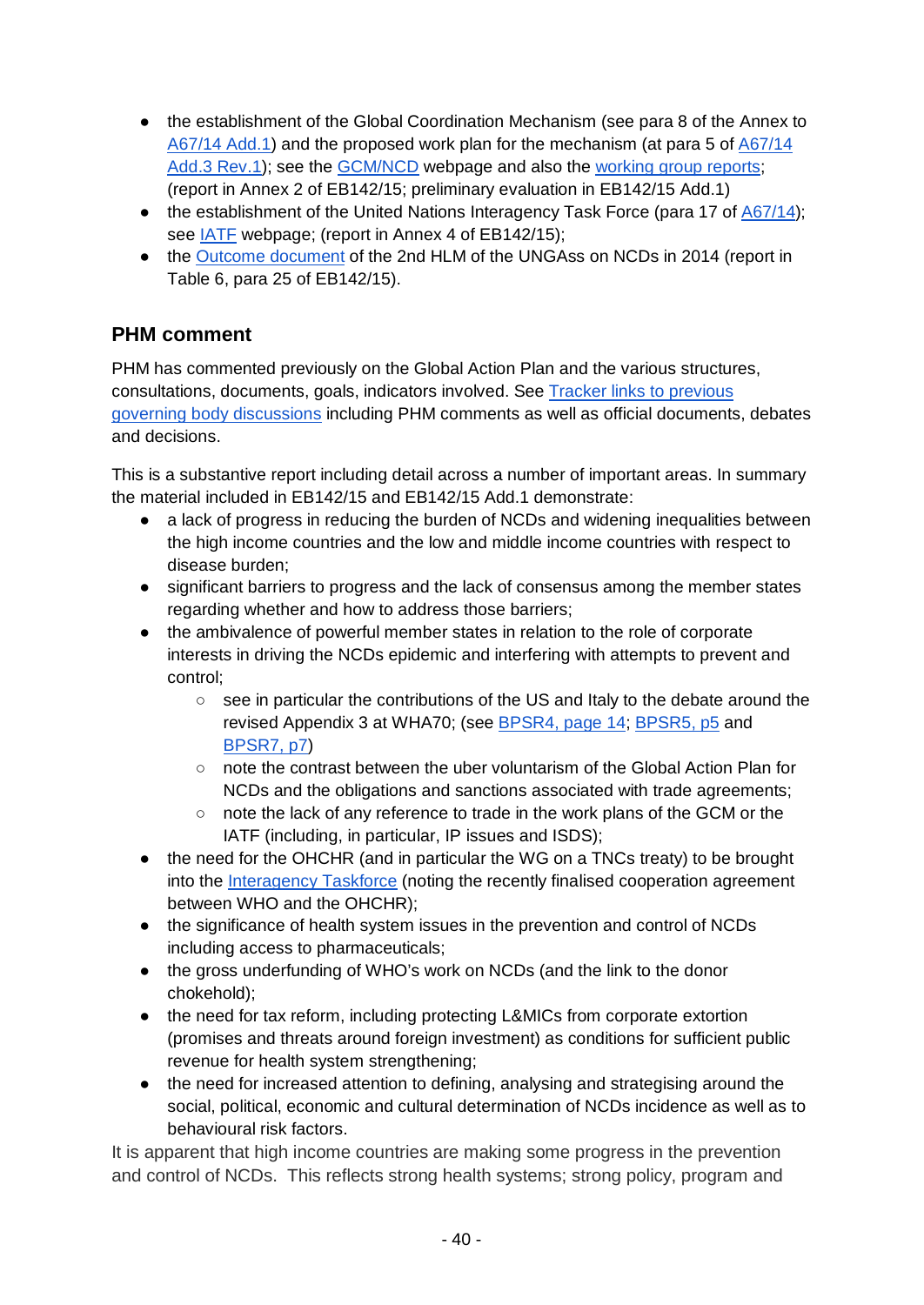regulatory capacity; supported by strong professional and community support for effective action.

Conversely many low and middle income countries are making little or no progress in the prevention and control of NCDs. This reflects weak health systems, weak policy, program and regulatory capacity; and a relatively weak professional and community constituency for action.

Health system strengthening (including single payer public financing, strong public sector provision, full implementation of primary health care principles and equitable access to medicines and vaccines) is a critical prerequisite for both prevention and treatment of NCDs. Effective policy formation, program implementation and regulatory capacity all depend on strong health systems and public health research. Advocacy and public education in the high income countries has been in part driven by health professionals including researchers.

The WHO Secretariat, including all three levels, has the tools to contribute substantially to health system strengthening; to capacity building in policy development, program implementation and regulatory strengthening; and to support constituency building. The WHO Secretariat has the tools to greatly strengthen intersectoral awareness around NCDs at the national level and across the UN system. However, the budget provision for WHO's NCDs work is ridiculously small and to a serious degree not funded. This is a direct result of the freeze on assessed contributions, the budget ceiling, and the insistence of donors on tight earmarking of voluntary donations. The underfunding of WHO's work on NCDs is a deliberate strategy on the part of the rich countries to limit WHO's influence in this arena.

The donor restrictions on WHO's work are directly linked to the corporate interests which drive the epidemic and which continually interfere with WHO's work. Both the June 2017 workshop (see Table 5 in EB142/15) and the report of the IATF (in Annex 4 to EB142/15) highlight the role of industry in driving the epidemic and obstructing WHO's work.

The most stark example in recent times of member states acting on behalf of corporate interests against health objectives was the Italian intervention in relation to WHO's dietary guidelines (see relevant links [here\)](http://who-track.phmovement.org/items-search?combine=&field_date_value%5Bmin%5D=&field_date_value%5Bmax%5D=&field_keywords_target_id_1%5B%5D=177).

However, the US has led the way in limiting WHO's work on NCDs and in defending the freedom of corporate interests to purvey health damaging products and to obstruct regulatory initiatives. Within the WHO the US strategy has been to insist on qualifying all regulatory proposals as 'voluntary' or 'as appropriate'. However, beyond the WHO, in the field of trade policy, the role of the US in supporting tobacco, sugary beverages and other nutritional hazards has been much more muscular and in this they have been supported by other rich countries.

Most of the rich countries have in fact implemented regulatory strategies to control tobacco use and in some cases to limit diet related hazards. Their refusal to adequately fund WHO's work in NCDs and the neglect of NCDs in their own bilateral development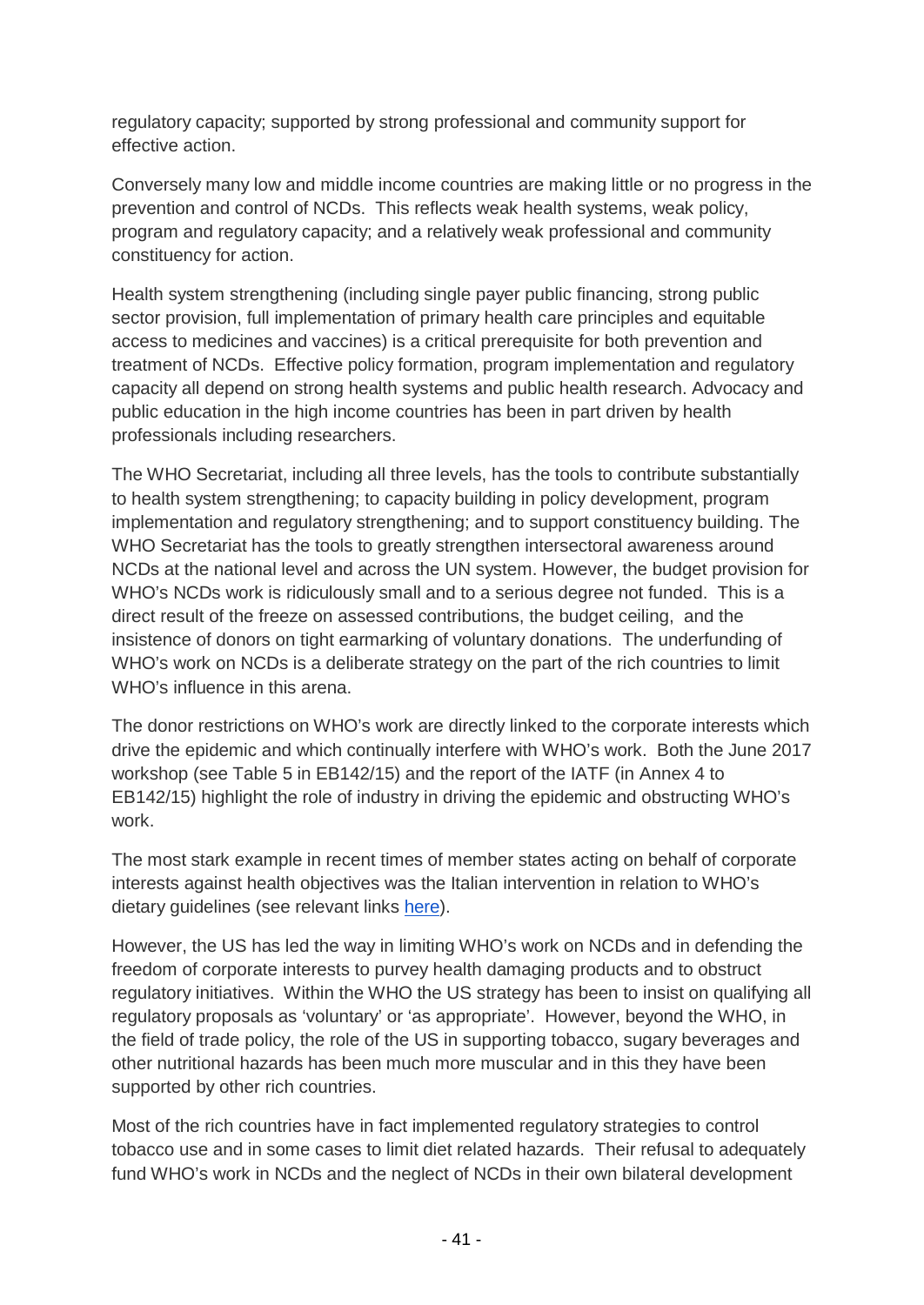assistance is all the more hypocritical in the light of their own efforts to prevent and control NCDs domestically.

PHM calls upon WHO member states to:

- lift the freeze, untie voluntary donations, lift the budget ceiling and properly fund WHO's work on NCDs;
- mandate a closer engagement with the Office of the High Commissioner for Human Rights in the development of a treaty to regulate transnational corporations;
- increased bilateral and multilateral development assistance finance including an order of magnitude increase in assistance for health system strengthening, and policy, program implementation and regulatory capacity building in relation to the NCDs pandemic.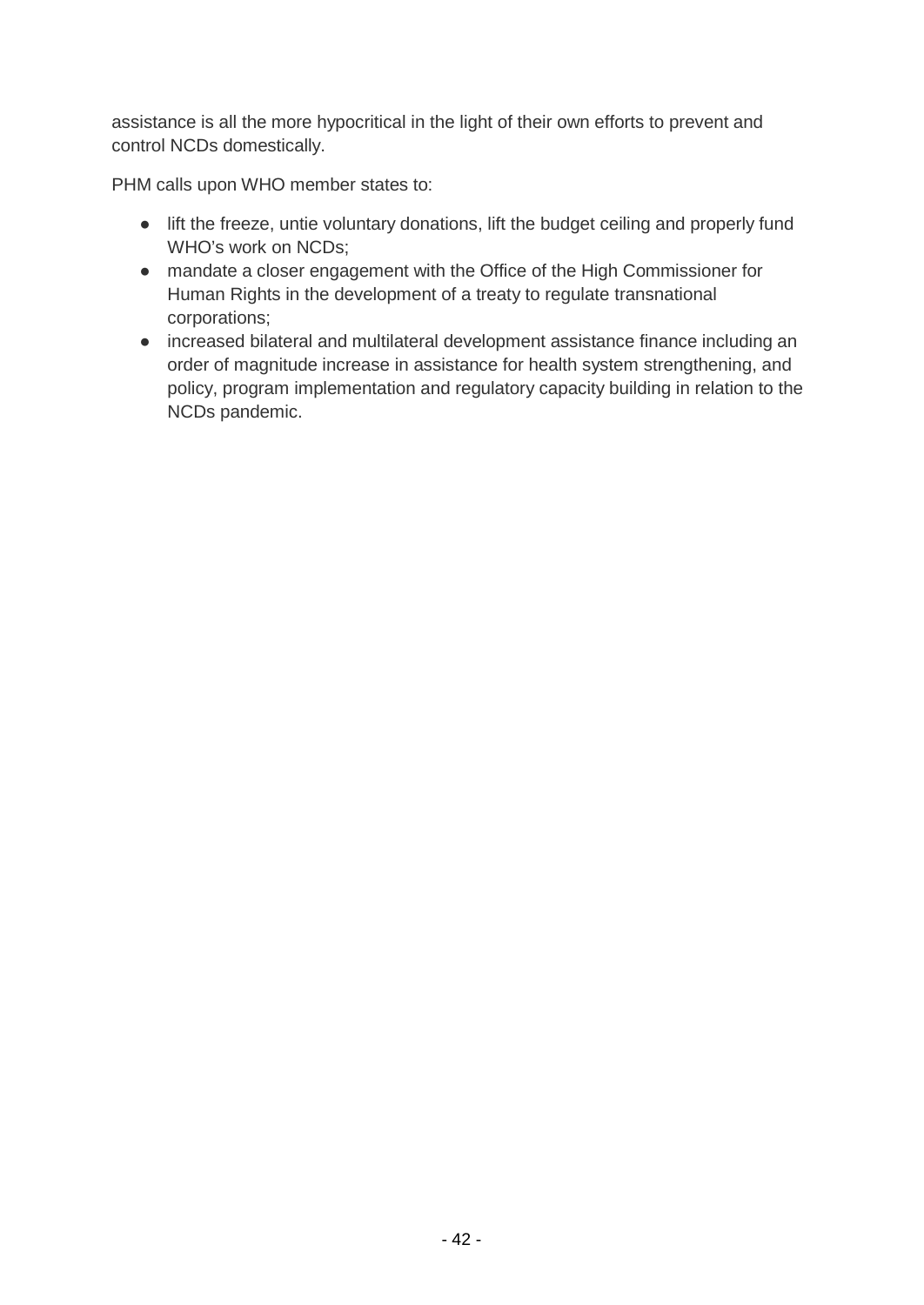# **EB142 - 3.9 Preparation for a high-level meeting of the General Assembly on ending tuberculosis**

## **In focus**

In [resolution 71/159](http://www.un.org/en/ga/search/view_doc.asp?symbol=A/RES/71/159) (2016), the United Nations General Assembly noted the plans for the [Moscow Ministerial Conference on TB](http://www.who.int/conferences/tb-global-ministerial-conference/en/) (Moscow, 16 and 17 November 2017) and decided to hold a high-level meeting on tuberculosis in 2018 and requested the Secretary-General to make preparations in collaboration with WHO and Member States.

Document [EB142/16](http://apps.who.int/gb/ebwha/pdf_files/EB142/B142_16-en.pdf) provides background information, including reference to [WHO's End](http://apps.who.int/gb/ebwha/pdf_files/WHA67-REC1/A67_2014_REC1-en.pdf%23page=91)  [TB Strategy,](http://apps.who.int/gb/ebwha/pdf_files/WHA67-REC1/A67_2014_REC1-en.pdf%23page=91) and an overview of actions taken by WHO by way of preparation for the highlevel UN GA meeting on TB in 2018.

# **Background**

The policy resources developed for the Nov 2017 Moscow conference on TB are linked [here.](http://www.who.int/conferences/tb-global-ministerial-conference/en/) See in particular the [Policy Briefs](http://www.who.int/conferences/tb-global-ministerial-conference/Ministerial_Conference_policy_briefs.pdf?ua=1) and the [Moscow Declaration.](http://www.who.int/tb/features_archive/Moscow_Declaration_to_End_TB_final_ENGLISH.pdf?ua=1)

See [Tracker links](http://who-track.phmovement.org/items-search?combine=&field_date_value%5Bmin%5D=&field_date_value%5Bmax%5D=&tid%5B%5D=25&tid%5B%5D=27&field_keywords_target_id_1%5B%5D=55) to previous governing body discussions of *tuberculosis*.

# **PHM comment**

EB142/16 describes the purpose of the planned High Level UNGA discussion as 'to galvanize the political commitment needed to step up the battle against tuberculosis and help the world and individual countries accelerate progress on the path to ending the epidemic'. This is an important goal and the proposed options and modalities described make sense in this context.

It appears (from para 4) that the G20 discussion in July 2017 may have been informed by the notion of 'global health security' (and the threat to the rich world of MDR and XDR) rather than health as a human right.

PHM affirms that healthy living environments, access to decent health care and management of AMR are human rights issues and should not be overshadowed by the so-called global health security agenda.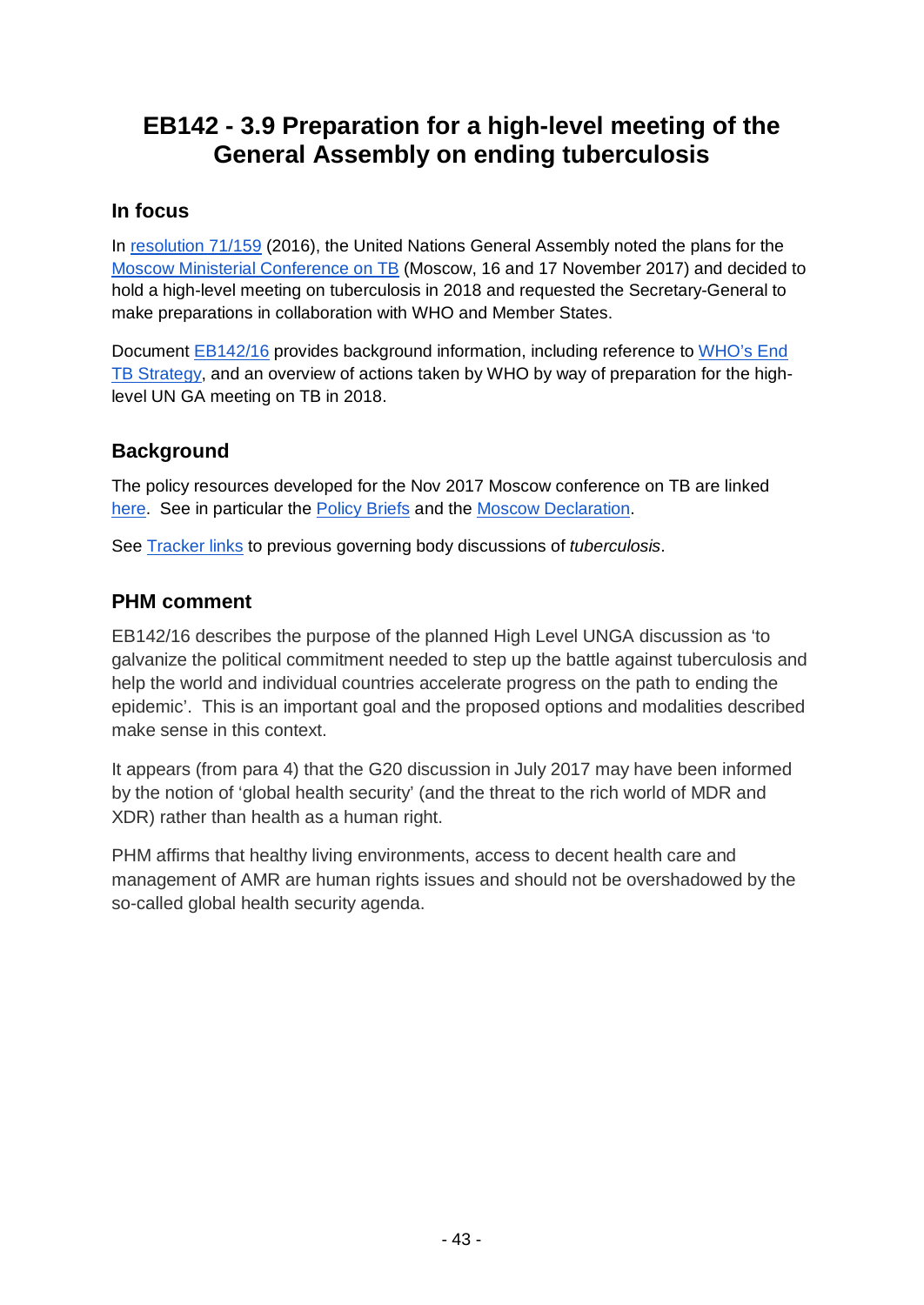# **EB142 - 4.1 Global snakebite burden**

### **In focus**

In June 2017 WHO included snakebite envenoming in the list of neglected tropical diseases. The Secretariat report [\(EB142/17\)](http://apps.who.int/gb/ebwha/pdf_files/EB142/B142_20-en.pdf) summarizes the global situation regarding snakebite envenoming and the actions WHO is undertaking.

Every year, poisoning from snakebites (snakebite envenoming) accounts for as many as 138 000 deaths and 400 000 cases of lasting disability; in over 2 million more people, it provokes serious illness.

The Secretariat's [Factsheet on Snakebite envenoming:](http://www.who.int/mediacentre/factsheets/fs337/en/)

- notes that WHO has formally listed snakebite envenoming as a highest priority neglected tropical disease at the request of several UN member states;
- notes that an assessment of antivenom products in sub-Saharan Africa will be published in 2018;
- highlights two tools which have been produced to guide the development of antivenoms: first, [guidelines on production and regulation of antivenoms;](http://www.who.int/entity/bloodproducts/snake_antivenoms/snakeantivenomguide/en/index.html) and second a [venomous snake distribution database;](http://apps.who.int/bloodproducts/snakeantivenoms/database/) and
- urges regulators, producers, researchers, clinicians, national and regional health authorities, and international and community organizations to work together to improve the availability of reliable epidemiological data on snake bites, the regulatory control of antivenoms and their distribution policies.

## **Background**

[Health Action International](http://haiweb.org/what-we-do/global-snakebite-initiative/) in association with the [Global Snake Bite Initiative](http://www.snakebiteinitiative.org/) have played a major role in encouraging and supporting WHO bringing the issue of snake bite to the attention of the governing bodies.

See [Williams et al \(2010\) on the Global Snake Bite Initiative](http://test.snakebiteinitiative.org/wp-content/uploads/2012/07/GSI-An-antidote-to-snakebite.pdf) in The Lancet in 2010.

### **PHM comment**

EB142/17 provides a very useful overview of global, national and local initiatives needed to reduce the global burden of disease associated with snakebite. These include:

- effective regulation of antivenoms;
- decent primary health care including prompt availability of antivenoms and other treatment modalities;
- closer monitoring and data collection; more support for research.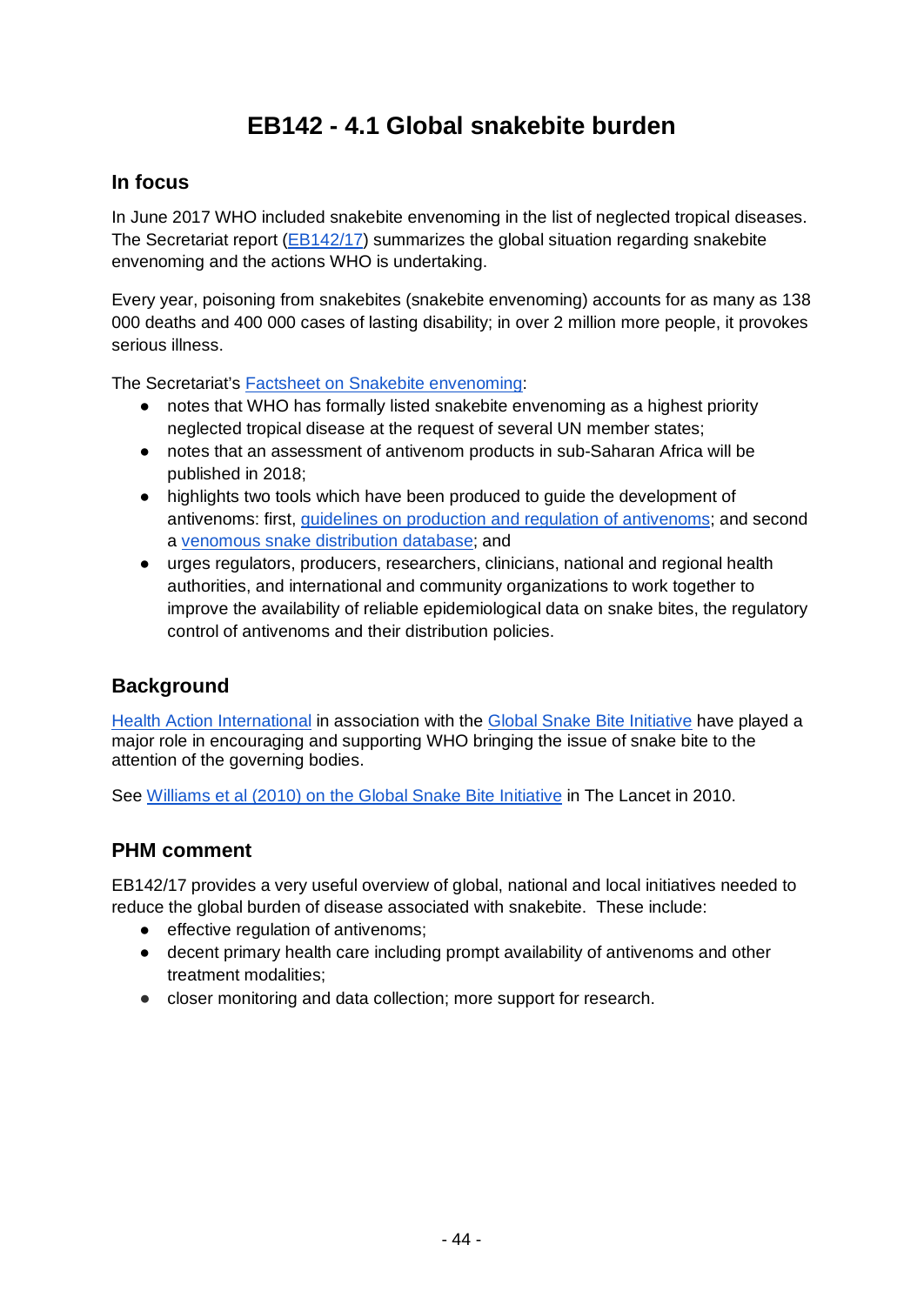# **EB142 - 4.2 Physical activity for health**

## **In focus**

This item was originally proposed (by Thailand and Bhutan) for consideration at EB140 but was deferred to EB142 with the understanding that the Secretariat would prepare a report and draft action plan on physical activity for consideration at EB142 and forwarding to WHA71.

[EB142/18](http://apps.who.int/gb/ebwha/pdf_files/EB142/B142_18-en.pdf) includes a report on physical activity and health and an overview of the four strategic objectives and 20 proposed actions from the draft global action plan.

The full draft action plan is [here.](http://www.who.int/ncds/governance/Global-action-plan-on-PA-DRAFT-2-Dec-2017.pdf?ua=1) This includes an annex linking the draft action plan to the SDGs and an annex listing proposed actions for member states, the WHO secretariat and 'other stakeholders'.

The Board may consider developing a draft resolution for WHA71.

## **Background**

Previous governing body discussions of physical activity include:

- Global Strategy on Diet, Physical Activity and Health in 2004 (see [A57/9](http://apps.who.int/gb/archive/pdf_files/WHA57/A57_9-en.pdf) and [WHA57.17\)](http://apps.who.int/gb/ebwha/pdf_files/WHA57/A57_REC1-en.pdf%23page=49)
- [Global Recommendations on Physical Activity and Health](http://www.who.int/entity/ncds/prevention/physical-activity/guidelines-global-recommendations-for-health/en/index.html) (from 2010)
- Global Action Plan on Prevention and Control of Noncommunicable Diseases (2013– 2020) (endorsed in [WHA66.10\)](http://apps.who.int/gb/ebwha/pdf_files/WHA66-REC1/A66_REC1-en.pdf%23page=38)

See also the WHO [Factsheet on Physical activity.](http://www.who.int/mediacentre/factsheets/fs385/en/)

See also the report of the [WHO Commission on the Social Determinants of Health](http://www.who.int/social_determinants/thecommission/finalreport/en/) (especially Chapter 6 on Urban settings) and the report of the Knowledge Network on Urban Settings for the Commission [\(here\)](http://www.who.int/social_determinants/resources/knus_final_report_052008.pdf?ua=1).

## **PHM comment**

Physical inactivity is a risk factor for heart disease, obesity/ overweight and diabetes.

PHM appreciates the decision to develop a global action plan on physical activity and recognises that the present draft includes some very good ideas.

We particularly appreciate the recognition (in Annex 1 of the full draft plan) of the links to the SDGs, in particular, SDG12 (Responsible production and consumption) and SDG13 (Climate action).

The structure of the draft plan as currently presented is problematic. In the full draft action plan the 20 'strategic actions' are all accompanied by a further set of 'proposed actions' for member states, the WHO Secretariat and for 'other stakeholders'. This has the effect of dispersing closely related initiatives across different 'strategic actions' and risking a certain incoherence across the plan. This fragmentation of the action suggestions for 'stakeholders' will not make it easy for them to develop appropriate organisational policies. PHM urges further attention to the structure of the plan.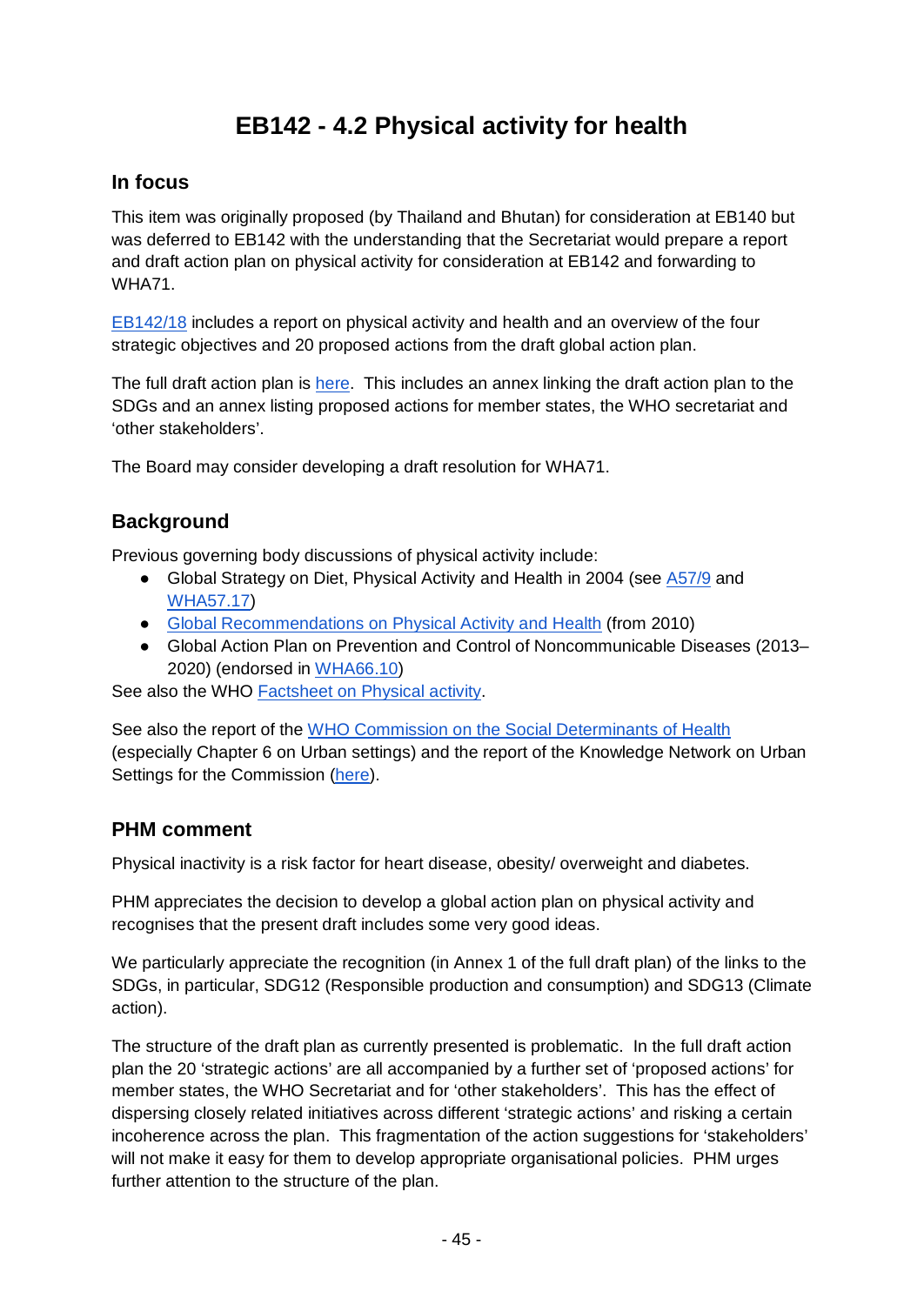PHM has two substantive criticisms of the global action plan as presented:

- there is no recognition in the plan of the need to curb the influence of industry sectors whose interests may run counter to creating activity friendly urban settings; and
- while the particular barriers faced by many marginalised communities are recognised, the plan seeks to address these through targeted strategies rather than committing to reducing the inequalities and exclusions which underpin those barriers.

Physical activity is facilitated by infrastructure (neighborhood, sporting and recreational amenity, transport options), lifestyle (time, work requirements), cultural values (exercise is good, communal opportunities for activity), and social capital (engagement, relationships, confidence, power).

Thus a comprehensive approach to encouraging physical activity should include:

- urban infrastructure (walkability, cyclability, sporting, recreation, transport, safety, beauty);
- social and economic conditions which leave space in people's lives for recreation, walking, participation;
- support for social participation which includes opportunities for physical activity;
- more equitable, inclusive societies in which people know they belong and are valued;
- social marketing directed at stronger cultural valuing of physical activity.

The draft action plan includes actions around:

- urban planning, residential development (and redevelopment);
- urban transport policy:
- workplace relations;
- support for community organisations, including facilities for physical activity; and
- social marketing in support of all of the above policies *and* directed to a stronger cultural valuing of physical activity.

#### *Managing corporate opposition and interference*

However, there is no recognition in the draft plan of the corporate interests or the contested nature of many of the development initiatives discussed, especially the corporate interests behind private motorised transport, developer-driven urban planning and mega-shopping centres which assume and require private motor transport.

While [EB142/15](http://apps.who.int/gb/ebwha/pdf_files/EB142/B142_15-en.pdf) speaks explicitly about industry opposition and industry interference in the context of NCDs generally there is no discussion in the current draft of the physical activity plan of the comparable challenges in creating urban settings which support physical activity.

There are powerful groups (corporations, industries, classes) in many societies whose interests run counter to the policy principles outlined above, including for example the removal of fossil fuel subsidies. This raises the question as to where the political drive might come from to progress the implementation of this program. This involves, first, building a health-oriented constituency to promote physical activity (in particular linking PHC and public health interests) and, second, strengthening the alliances with those social and political constituencies which are already working in various ways towards more active environments (local councils, labour unions, sporting and recreation organisations, etc).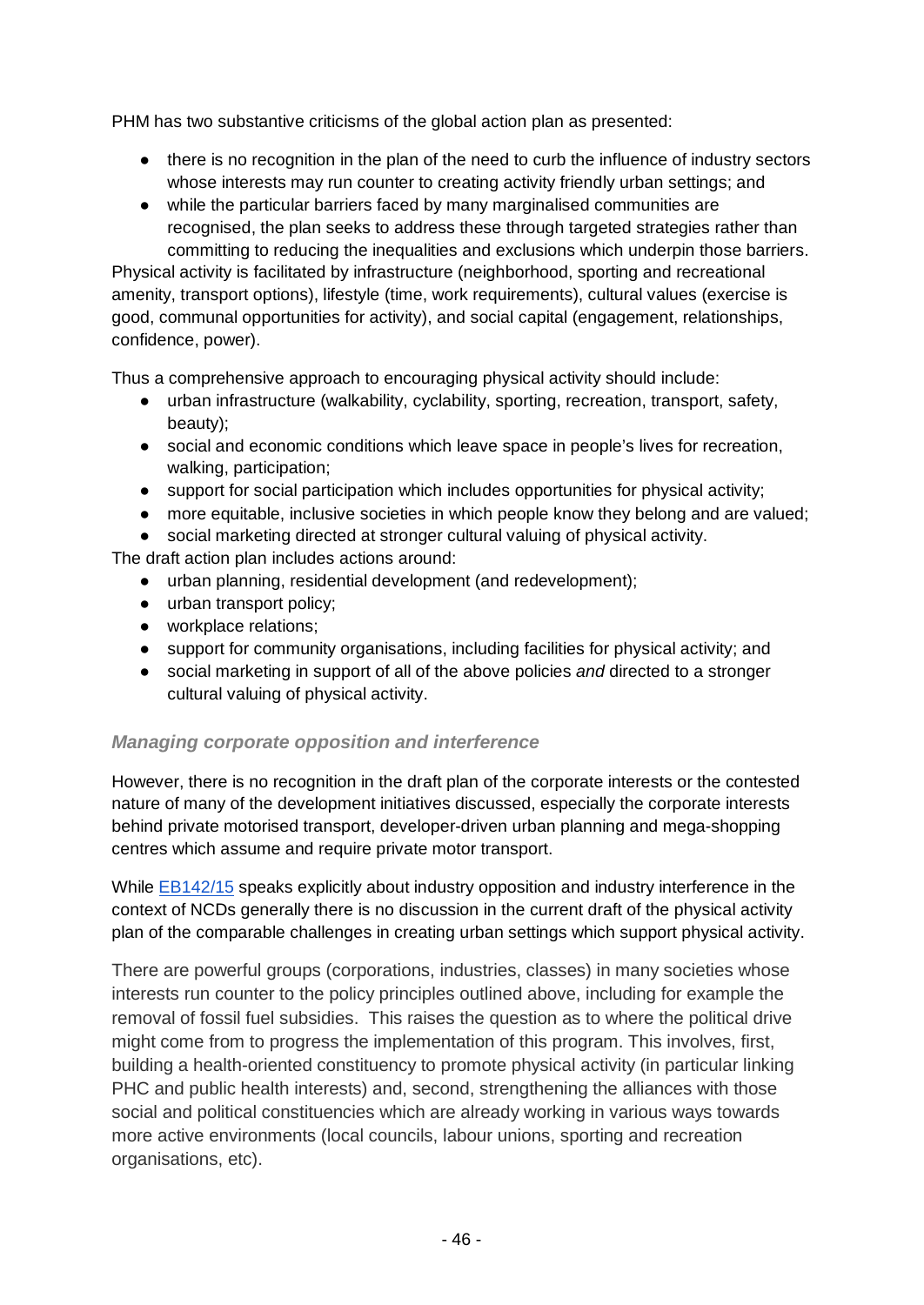### *Social exclusion and marginalisation*

Social exclusion and marginalisation is commonly associated with activity-unfriendly physical environments, activity-difficult lifestyles, and reduced self-worth / self-efficacy which can sap motivation. All of these can mitigate against physical activity.

The special barriers facing poorer people and marginalised communities are recognised in the draft plan but the strategies adopted are almost entirely about creating special programs that "increase the opportunities for physical activity in the least active groups" (Action 3.5). Under proposed actions for member states:

Support the development and implementation of programmes using a community-led approach to promoting physical activity in disadvantaged, marginalised or stigmatized, and indigenous communities and populations, including those with mental or physical disabilities.

There may be a role for such programmes but the plan should also address inequality exclusion and marginalisation more directly, including:

- social policies promoting an inclusive approach to diversity;
- social and economic policies directed to reducing inequalities in income and wealth;
- taxation and welfare policies directed to ameliorating economic inequalities;

#### *Intersectoral and community engagement*

It is self-evident that there are other benefits to health associated with promoting physical activity including air pollution and climate change.

Action around the influences and policy principles outlined above belong in sectors of social practice beyond health. There are many reasons for physical activity as well as better health; there are many objectives at play in urban design beyond promoting physical activity. Hence the importance of respectful intersectoral and community engagement - a whole of society approach rather than 'health in all policies'.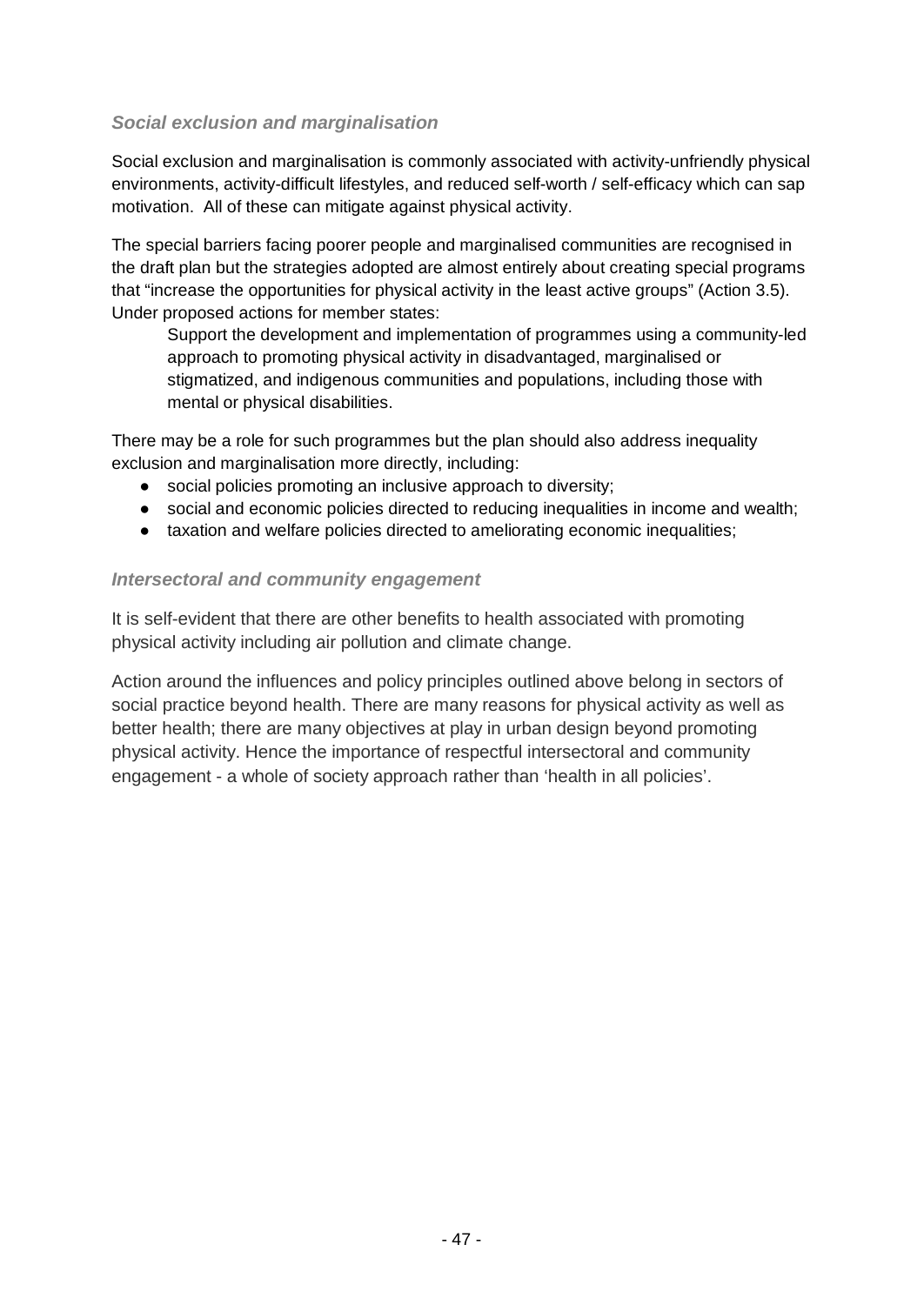# **EB142 - 4.3 Global Strategy for Women's, Children's and Adolescents' Health (2016–2030): early childhood development**

### **In focus**

[EB142/19](http://apps.who.int/gb/ebwha/pdf_files/EB142/B142_19-en.pdf) provides a useful update on the current status of women's, children's and adolescents' health globally, referring in each case to recent statistics and current policy documents. (A statistical report across all of the 60 indicators adopted for the Global Strategy will be posted in the Global Health Observatory portal in 2018.)

Key points in the report include:

- the harms associated with humanitarian crises and conflict including sexual violence and neglect of children;
- the continuing disease burden associated with unsafe abortion;

The report reviews in more detail a range of issues and initiatives relating to early childhood development. The report advises that WHO is working (with UNICEF, PMNCH and the Action Network for Early Childhood Development) on a draft global framework for nurturing care.

The report foreshadows a focus on midwifery in 2018.

## **Background**

*The Global Strategy (2016-2030)*

The [Global Strategy for Women's Children's and Adolescents' Health \(2016-2030\)](http://www.who.int/life-course/partners/global-strategy/globalstrategyreport2016-2030-lowres.pdf?ua=1) (launched by the UN SG in Sept 2015) identifies nine action areas (from [page 46\)](http://www.who.int/life-course/partners/global-strategy/globalstrategyreport2016-2030-lowres.pdf?ua=1%23page=48):

- 1. Country leadership
- 2. Financing for health
- 3. Health system resilience
- 4. Individual potential
- 5. Community engagement
- 6. Multisectoral action
- 7. Humanitarian and fragile settings
- 8. Research and innovation
- 9. Accountability for results, resources and rights

The logic of the Strategy links the action, in each of the nine *action areas,* to the implementation of a suite of *evidence based health interventions* set out in Annex 2 from [page 88](http://www.who.int/life-course/partners/global-strategy/globalstrategyreport2016-2030-lowres.pdf?ua=1%23page=90) of the global strategy. Interventions are listed separately for women, children and adolescents.

The technical interventions are in turn linked to *health system policies and structures* needed to ensure their implementation. These are summarised in Annex 3 from [page 92.](http://www.who.int/life-course/partners/global-strategy/globalstrategyreport2016-2030-lowres.pdf?ua=1%23page=94) Annex 4 from [page 95](http://www.who.int/life-course/partners/global-strategy/globalstrategyreport2016-2030-lowres.pdf?ua=1%23page=97) lists the *other sector policies and interventions* which would also be needed.

Chapter 6, which deals with implementation, speaks of three interconnected pillars which will underpin the delivery of the Global Strategy: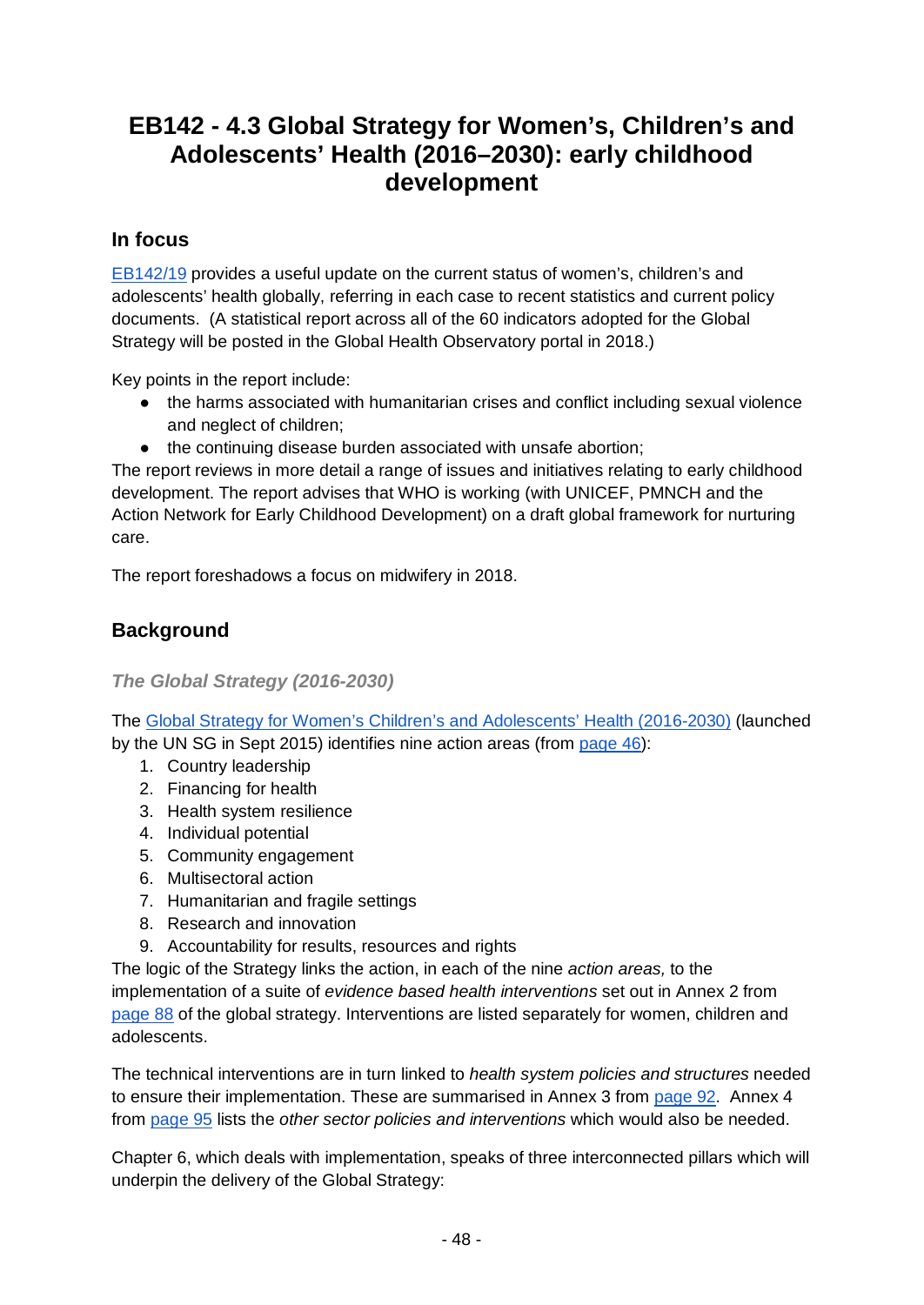- 1. Country planning and implementation,
- 2. Financing for country plans and implementation, and
- 3. Engagement and alignment of global stakeholders.

The chapter highlights the concrete explicit commitments which are expected of different stakeholder groups. See 'Committing to Action' from [page 80](http://www.who.int/life-course/partners/global-strategy/globalstrategyreport2016-2030-lowres.pdf?ua=1%23page=82) of the Global Strategy.

### *Operational plan*

In May 2016 (in [A69/16\)](http://apps.who.int/gb/ebwha/pdf_files/WHA69/A69_16-en.pdf) WHO outlined an Operational Plan to take forward the Global Strategy (which was endorsed in [WHA69.2\)](http://apps.who.int/gb/ebwha/pdf_files/WHA69/A69_R2-en.pdf). This plan emphasises country leadership and sets out five key activities for countries to follow. It notes the commitment of the 'H6 partnership' in the provision of technical support and the Global Financing Facility (WB) in providing finance for L&MIC countries. Finally it emphasises accountability based on the agreed indicator framework and the Independent Accountability Panel.

The first report following the adoption of the Operational Plan (in [WHA69.2\)](http://apps.who.int/gb/ebwha/pdf_files/WHA69/A69_R2-en.pdf) was carried in [A70/37](http://apps.who.int/gb/ebwha/pdf_files/WHA70/A70_37-en.pdf) in May 2017. This report provided an overview of progress in women's, children's and adolescents' health and included a separate section focused on adolescents' health. [EB142/19](http://apps.who.int/gb/ebwha/pdf_files/EB142/B142_19-en.pdf) is the second annual report.

Note that [WHA69.2](http://apps.who.int/gb/ebwha/pdf_files/WHA69/A69_R2-en.pdf) does not request reports on implementation of the Global Strategy itself including action areas and interventions. Rather it seeks reports on 'progress in women's, children's and adolescents' health'.

### *Independent Accountability Panel*

The [2016 report](http://iapreport.org/downloads/IAP_Report_September2016.pdf) and the [2017 report](http://iapreport.org/files/IAP%20Annual%20Report%202017-web%20_%20without%20endnotes.pdf) of the SG's Independent Accountability Panel are useful. The panel is required to provide an overview commentary on the implementation of the Global Strategy drawing on the various indicators adopted and reported through the SDGs and WHO's Global Health Observatory.

Pre-history: the development of the Global Strategy

In seeking to understand the processes and bureaucracies associated with the Global Strategy it is necessary to review some history. The infographic in Annex 1 of the Global Strategy (from [page 88\)](http://www.who.int/life-course/partners/global-strategy/globalstrategyreport2016-2030-lowres.pdf?ua=1%23page=88) traces out some of this history.

The first [Global Strategy \(for Women's and Children's Health\)](http://www.who.int/pmnch/topics/maternal/20100914_gswch_en.pdf?ua=1) was launched by the UN Secretary-General in September 2010. This was in large part a response to the lack of progress in MDGs 4 & 5 on child and maternal health. The strategy was developed under the auspices of the United Nations Secretary-General with the support and facilitation of the Partnership for Maternal, Newborn & Child Health, based in WHO. An overview of the history and role of the PMNCH is [here.](http://apps.who.int/gb/ebwha/pdf_files/EB138/B138_47Add2-en.pdf)

As part of this first global strategy WHO was asked to coordinate a process to determine the most effective arrangements for global reporting, oversight and accountability on women's and children's health. In response, the Director-General established the Commission on Information and Accountability for Women's and Children's Health which reported in 2011 (*[Keeping promises, measuring results](http://www.who.int/topics/millennium_development_goals/accountability_commission/Commission_Report_advance_copy.pdf)*).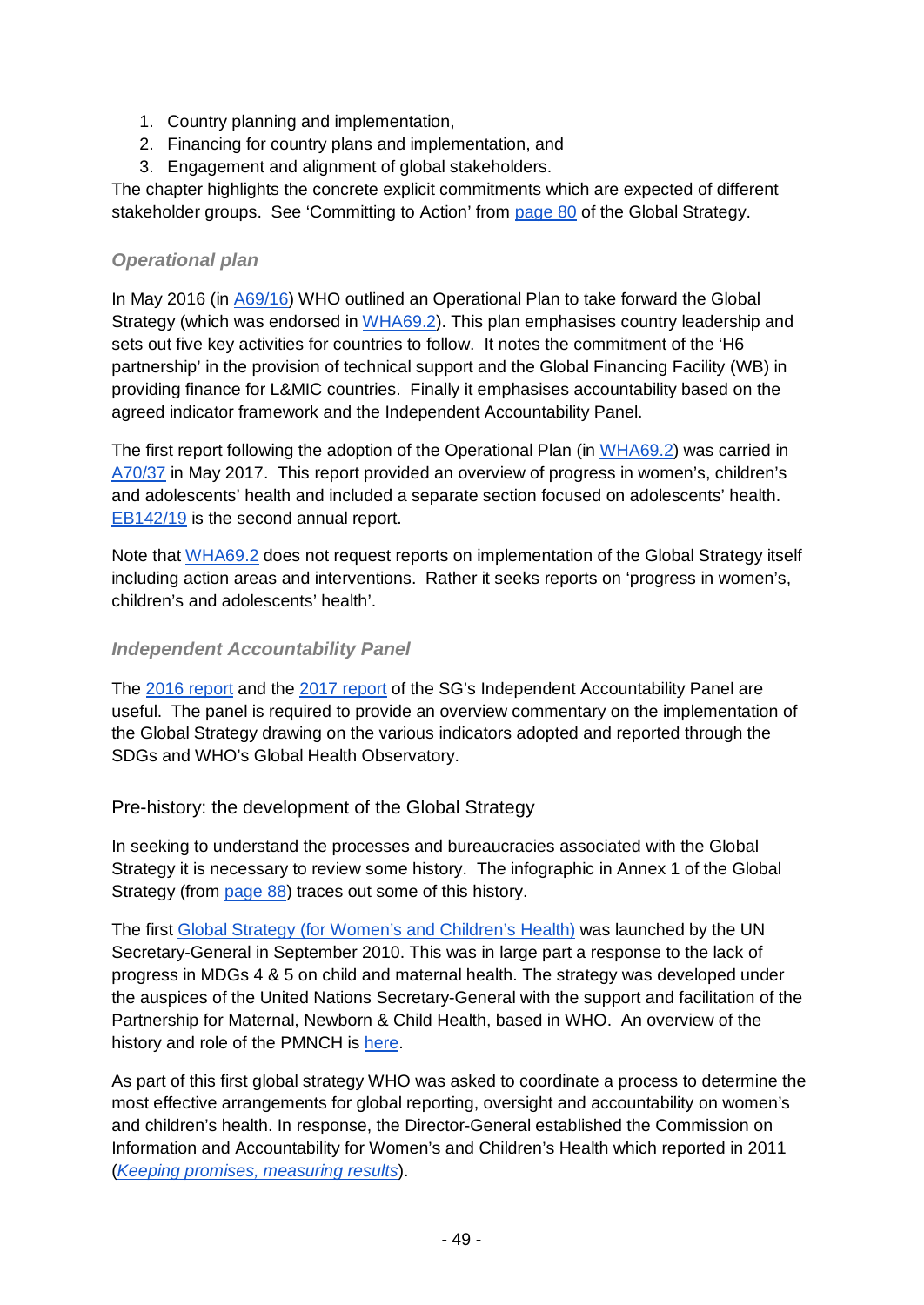The ten recommendations from the UN Commission on Information and Accountability for Women's and Children's Health (as revised in 2016) are set out in Annex 5 of the Global Strategy from [page 97](http://www.who.int/life-course/partners/global-strategy/globalstrategyreport2016-2030-lowres.pdf?ua=1%23page=97) and deal with:

- better information for better results,
- better tracking of resources for women's, children's and adolescents' health,
- better oversight of results and resources: nationally and globally.

One of the recommendations of the Commission was the establishment of an [independent](http://www.who.int/woman_child_accountability/ierg/en/)  [Expert Review Group](http://www.who.int/woman_child_accountability/ierg/en/) to hold stakeholders accountable for their commitments to the Global Strategy. The iERG reported annually on implementation from 2012 to 2015 (and the conclusion of the MDGs process). The fourth and final report of the iERG is [here.](https://iapewec.org/resources/ierg_report/)

With the transition from MDGs to SDGs, in September 2015, a revised [Global Strategy](http://www.who.int/life-course/partners/global-strategy/globalstrategyreport2016-2030-lowres.pdf?ua=1) was developed (scheduled for 2016-2030 and this time including adolescents), and launched by the UN SG in Sept 2015, again under the auspices of the UN SG and the Every Woman Every Child 'movement', and with the support of the PMNCH. The UN SG also appointed a [High Level Advisory Group](http://www.everywomaneverychild.org/2016/09/23/high-level-advisory-group-extends-its-mandate/) to guide the strategic direction of Every Woman Every Child and the implementation of the new strategy.

The UN SG appointed the [Independent Accountability Panel \(IAP\)](http://www.who.int/life-course/news/events/events-pmnch-20160210/en/) at the same time as the launch of the revised Global Strategy. The IAP is hosted and supported by the PMNCH. The IAP was to produce an annual 'State of the World's Women's, Children's and Adolescents' Health' report and in so doing identify areas to increase progress and accelerate action. See [Inaugural Report 2016](https://iapewec.org/reports/2016report/) and [2017 Report](https://iapewec.org/reports/2017report/) (focusing on adolescents).

As part of strengthening accountability relations WHO has developed the [indicator and](http://www.who.int/life-course/publications/gs-Indicator-and-monitoring-framework.pdf)  [monitoring framework](http://www.who.int/life-course/publications/gs-Indicator-and-monitoring-framework.pdf) (described in [A70/37\)](http://apps.who.int/gb/ebwha/pdf_files/WHA70/A70_37-en.pdf) and WHO and partners have adopted the [Unified Accountability Framework.](http://www.who.int/pmnch/activities/accountability/framework.pdf?ua=1)

As described in the UAF there are three pillars to the implementation plan for the Global Strategy: accountability (the Framework itself, the IAP, the indicators etc), technical support and financing.

Technical support is to be provided by the 'H6' (UNAIDS, UNFPA, UNICEF, UN Women, WHO, and the World Bank Group) and finance is centred on the Global Financing Facility (GFF) hosted by the World Bank.

#### *Finance*

As explained in [A69/16](http://apps.who.int/gb/ebwha/pdf_files/WHA69/A69_16-en.pdf) the bulk of the funding required for the implementation of the Global Strategy is expected to be raised domestically. However, financial assistance will be made available for 62 low and lower middle income countries through the new Global Financing Facility sponsored by the World Bank. According to A69/16 (para 19):

*The newly established Global Financing Facility in support of Every Woman Every Child aims to accelerate efforts towards the implementation of the Global Strategy by coordinating and harmonizing external funding flows in support of national plans, assisting governments in identifying strategies to increase domestic resources for health progressively, and reducing inefficiency in health spending over time. The Facility will provide an opportunity for 62 low- and lower middle-income countries to access substantial new funding for women's, children's and adolescents' health,*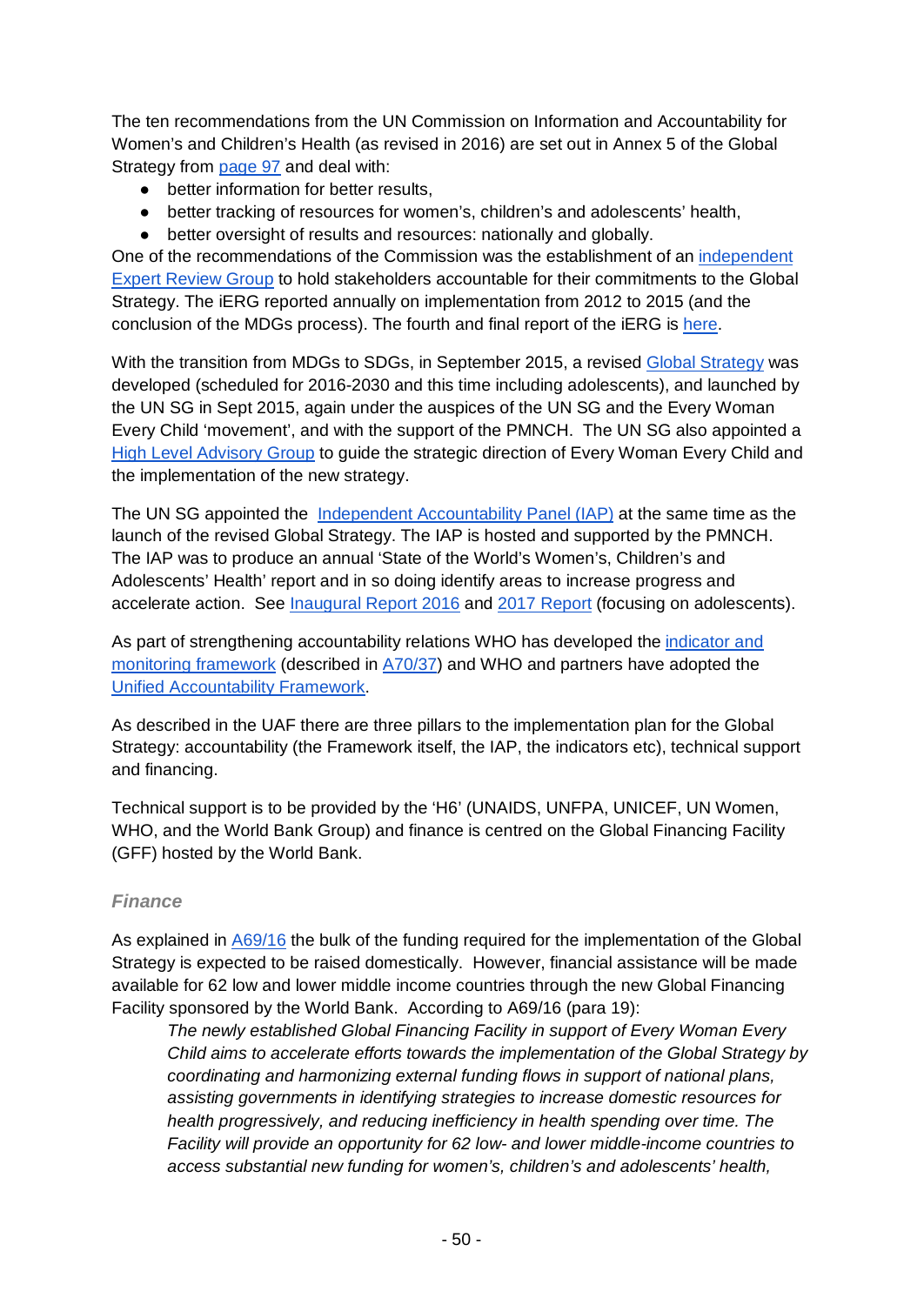*including through the World Bank's Global Financing Facility Trust Fund. Currently 12 countries have the option of support from the Global Financing Facility Trust Fund linked to International Development Association loans.*

The [GFF](http://www.worldbank.org/content/dam/Worldbank/document/HDN/Health/GFFExecutiveSummaryFINAL.pdf) was launched in July 2015, out of the World Bank's Health Results Innovation Trust Fund and with funding from World Bank Group and governments of Canada, Norway, and the United States. According to its director, [Mariam Claeson,](https://www.globalfinancingfacility.org/events/global-financing-facility-women-and-childrens-health-new-way-financing-development) the GFF was launched in 2015 as "the new approach to smart, scaled and sustained financing across reproductive, maternal, newborn, child and adolescent health". More on the GFF [here.](https://www.globalfinancingfacility.org/)

EB142/19 (para 18) reports that funding from the GFF has been allocated to 16 out of the 50 countries seeking such funding.

### *Human rights approach*

Following the 2014 recommendation of the independent Expert Review Group for the establishment of a global commission, on the health and human rights of women and children, to propose ways to protect, augment and sustain their health and well-being, WHO and OHCHR convened in 2016 a [High Level Working Group for the Health and Human](http://www.who.int/life-course/news/events/human-rights-working-group-for-women-children-adolescents/en/)  [Rights of Women, Children and Adolescents](http://www.who.int/life-course/news/events/human-rights-working-group-for-women-children-adolescents/en/) to recommend ways in which human rights can be integrated into health programming.

Recommendations from the Working Group are conveyed in the [Annex to A70/37.](http://apps.who.int/gb/ebwha/pdf_files/WHA70/A70_37-en.pdf%23page=10) EB142/19 reports [\(para 19\)](http://apps.who.int/gb/ebwha/pdf_files/EB142/B142_19-en.pdf%23page=5) that "WHO and the Office of the High Commissioner for Human Rights are working on a framework cooperation agreement to implement the Working Group's recommendations, build institutional capacity and expertise, and ensure ongoing monitoring of progress."

#### *Previous discussions*

See [PHM Tracker links](http://who-track.phmovement.org/items-search?combine=&field_date_value%5Bmin%5D=&field_date_value%5Bmax%5D=&tid%5B%5D=25&tid%5B%5D=27&field_keywords_target_id_1%5B%5D=89) to previous governing body discussions of the global strategy on women's children's and adolescents' health.

## **PHM comment**

The avoidable disease burden borne by women, children and adolescents is huge globally and very unevenly distributed. The Global Strategy and the Operational Plan foreshadow a range of sensible and highly strategic initiatives. PHM sees the implementation of the Global Strategy as aligned with the vision set out in the [People's Charter for Health.](http://www.phmovement.org/en/resources/charters/peopleshealth)

However, the barriers to achieving the objectives of the strategy and effectively implementing the various initiatives and interventions are huge.

A detailed commentary on the Global Strategy was included in the PHM comment on this item at EB140 [\(here\)](https://docs.google.com/document/d/1o6YJEILKxGLQzA-1N16y3dHfgtEC3bW-ip3R-NG1Sl4/edit%23heading=h.dg8wdrn4q2yv). That commentary (which remains relevant) touched upon:

- the bureaucratic complexity associated with the Global Strategy;
- worrying aspects of the Global Financing Facility arrangements (including the 'private sector' platform);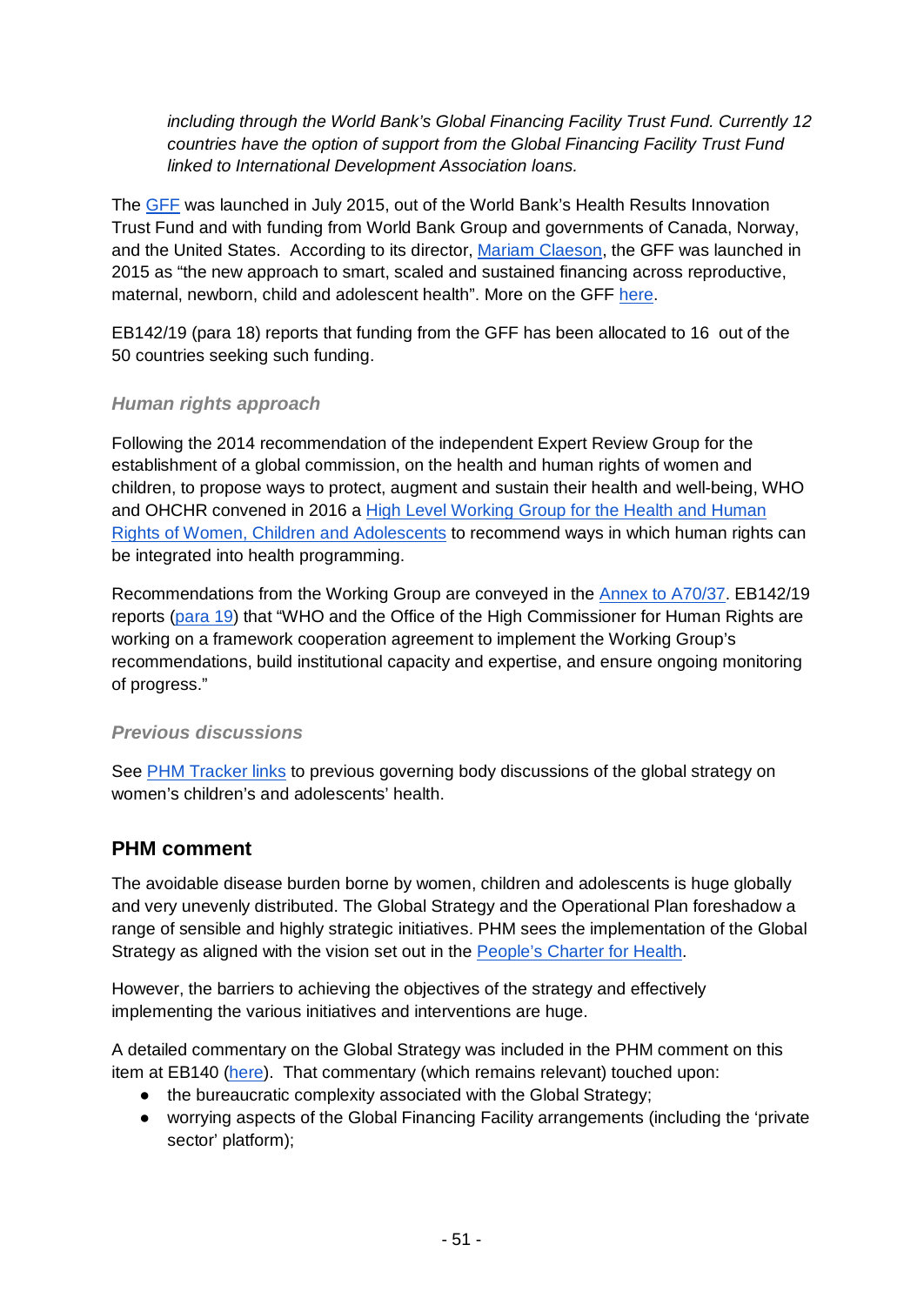- the neglect of process indicators as opposed to outcome indicators in the Indicator and Monitoring Framework;
- the lack of any recognition of the macroeconomic and geopolitical determinants of poverty, inequality and undernutrition.

In addition to these issues, which remain critical to any assessment of the Global Strategy, our commentary here addresses:

- the mortality associated with unsafe abortion and the implications of the reinstatement of the 'global gag rule' by the current US administration;
- gender inequalities in power relations domestic, marketplace, politics;
- the human rights dimension of women's, children's and adolescents' health; and
- the accountability discourse and advocacy drive.

#### *Unsafe abortion*

Unsafe abortion is a major contributor to [avoidable maternal mortality.](https://www.guttmacher.org/fact-sheet/induced-abortion-worldwide) EB142/19 (para 6) advises:

According to recent research on the safety of abortion, about 25 million of the estimated 55 million abortions performed between 2010 and 2014 were unsafe. Over 75% of abortions in Africa and Latin America were unsafe, and in Africa nearly half of all abortions were performed in the least safe circumstances, by untrained persons using traditional and invasive methods.

These figures may well deteriorate following the re-introduction by the Trump administration of the [Global Gag Rule.](https://www.engenderhealth.org/media/info/definition-global-gag-rule.php) Member states should ensure that these figures appropriately updated are included in future reports regarding the Global Strategy.

EB142/19 (para 7) advises that:

In collaboration with the United Nations Department of Economic and Social Affairs, the Special Programme of Research, Development and Research Training in Human Reproduction has launched the open-access Global Abortion Policies Database [\(WHO version,](http://www.srhr.org/abortion-policies) [UNDESA version\)](https://esa.un.org/gapp) containing abortion laws, policies, health standards and guidelines for all WHO and United Nations Member States. In addition to providing data on specific abortion policies, country profiles include sexual and reproductive health indicators, the list of human rights treaties ratified by the country in question, and links to the concluding observations of United Nations treaty bodies with selected extracts relating to abortion.

Women's health is determined by their timely access to a full range of reproductive health services. PHM supports freely and publicly available sexual and reproductive health services in all countries. This is a human right. PHM condemns the re-introduction of the Global Gag Rule; member states cannot assume that private donors will fill in the gaps left behind by the withdrawal of funding for reproductive health services by member states.

#### *Gender inequalities in power: domestic, political and marketplace*

[EB142/19](http://apps.who.int/gb/ebwha/pdf_files/EB142/B142_19-en.pdf) mentions gendered power inequality in relation to violence (para 9) and in this context cites SDG5 (gender equality and empowerment).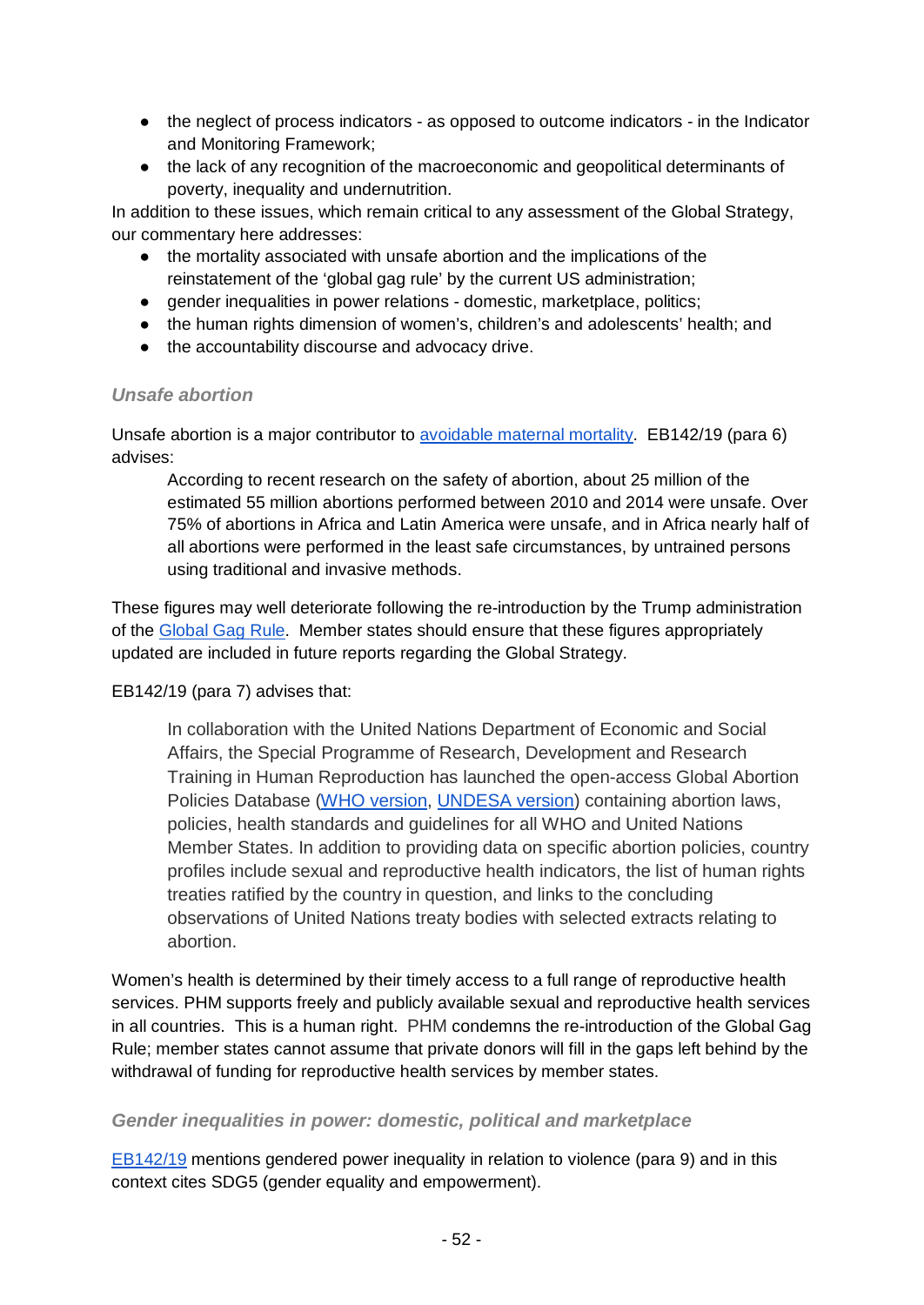However, the impact of patriarchy on the health of women, children and adolescents goes way beyond exposure to violence. Patriarchy impacts on access to food, education, health care (including reproductive health services), decent work and social security all of which contribute significantly to the health of women, children and adolescents.

Perhaps it is not surprising that WHO avoids patriarchy since, as [Garrett highlights,](https://foreignpolicy.com/2017/12/26/the-crime-of-gender-inequality-in-global-health/) the [leadership and membership of delegations to the World Health Assembly is decidedly tipped](http://www.thelancet.com/pb/assets/raw/Lancet/pdfs/S0140673617301435.pdf?utm_source=Global+Health+NOW+Main+List&utm_campaign=7038dab177-EMAIL_CAMPAIGN_2017_01_23&utm_medium=email&utm_term=0_8d0d062dbd-7038dab177-2794045)  [toward men.](http://www.thelancet.com/pb/assets/raw/Lancet/pdfs/S0140673617301435.pdf?utm_source=Global+Health+NOW+Main+List&utm_campaign=7038dab177-EMAIL_CAMPAIGN_2017_01_23&utm_medium=email&utm_term=0_8d0d062dbd-7038dab177-2794045) In 2005, only 16 percent of the national delegations were led by women, rising to 23 percent by 2015. Over that period, female leadership at the Assembly fell from 10 percent down to 5 percent for the nations in the Middle East.

#### *Human rights*

PHM appreciated the collaboration between WHO and the Office of the HCHR in relation to women's and children's rights.

EB142/19 (dated 4 Dec) reports [\(para 19\)](http://apps.who.int/gb/ebwha/pdf_files/EB142/B142_19-en.pdf%23page=5) that "WHO and the Office of the High Commissioner for Human Rights are working on a framework cooperation agreement to implement the [Working Group's recommendations,](http://apps.who.int/gb/ebwha/pdf_files/WHA70/A70_37-en.pdf%23page=10) build institutional capacity and expertise, and ensure ongoing monitoring of progress." In fact the agreement was signed on 21 Nov [\(here\)](http://who.int/life-course/news/who-unhcr-agreement-on-health-and-human-rights/en/).

PHM strongly supports this initiative.

WHO has been far too timid in working with the HCHR in a wide range of issues affecting the right to health, in particular WHO's refusal to talk with the HCHR on their work on a treaty to regulate transnational corporations.

### *Accountability and advocacy*

Attempts to strengthen the accountability of country governments, regional committees, philanthropies and various intergovernmental organisations have been a prominent part of the planning of the Global Strategy including in particular the Commission on Information and Accountability (2011), the Independent Expert Review Group (2012), the Indicator and Monitoring Framework (2016), the Unified Accountability Framework (2015) and the Independent Accountability Panel (2016).

This struggle for accountability is admirable but in reality country accountability is weak to non-existent. Figure 2 of the Unified Accountability Framework imagines country accountability being mediated through 'regional peer review', health sector reviews, human rights reviews, gender assessments, parliamentary committees, citizen hearings, financial and performance audits and mortality and health audits. There is no evidence in the snow storm of official reports and celebrity committees that these mechanisms are providing significant drive for implementation.

It is a weakness of the WHO Constitution that member state sovereignty is a core value while member state accountability is discounted. These attitudes are reflected in [WHA69.2](http://apps.who.int/gb/ebwha/pdf_files/WHA69/A69_R2-en.pdf) in which the Assembly endorsed the Operational Plan for the Global Strategy. Member states are 'invited' to commit to the Global Strategy and the operational paragraphs are qualified by 'as relevant' and 'as appropriate'.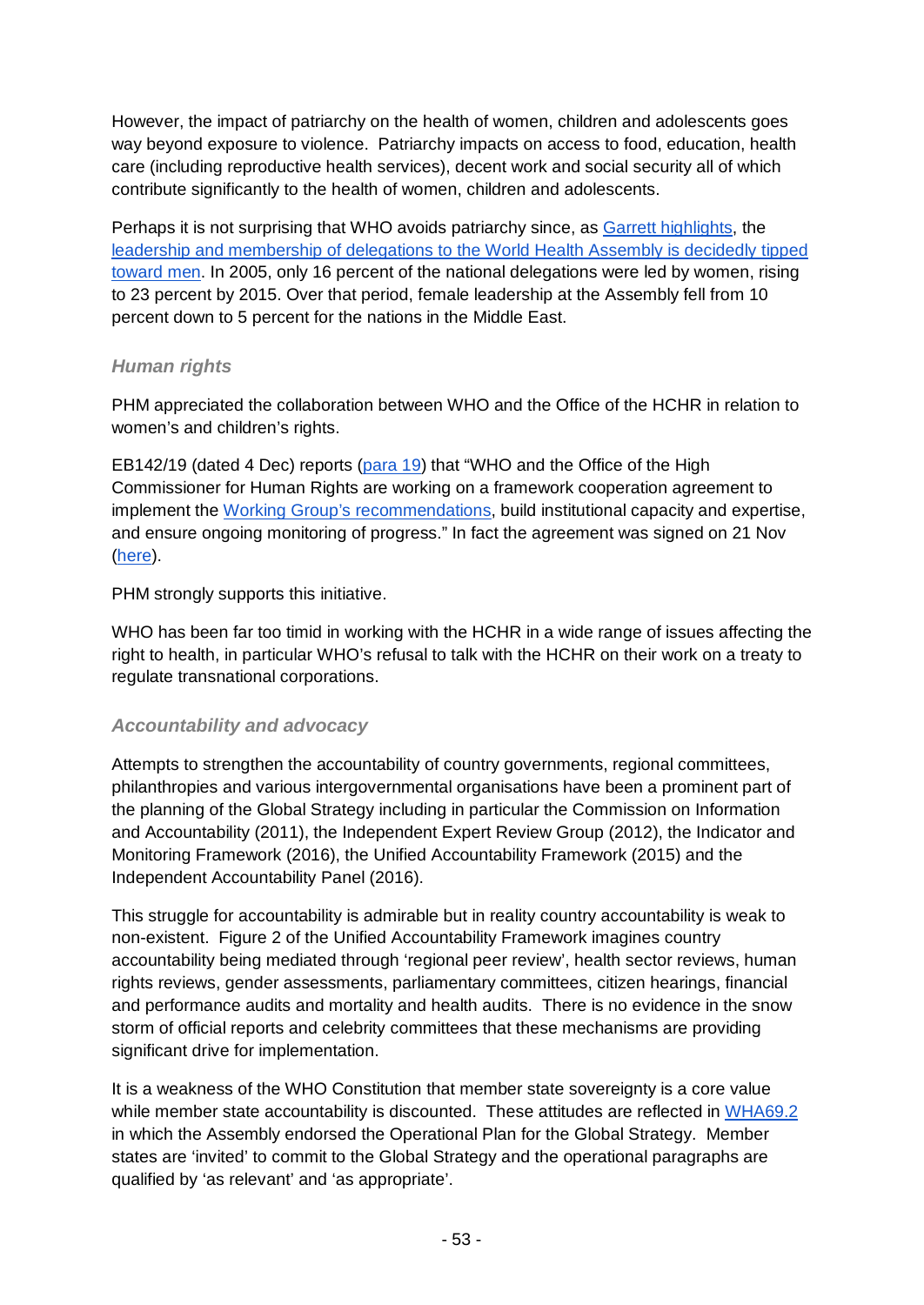Despite the talk of accountability it is evident that implementation is conceived as being driven by high level advocacy and the top down creation of a social movement. This is well reflected in the [Every Woman Every Child 'Advocacy Roadmaps'.](http://www.everywomaneverychild.org/advocacy-roadmaps/)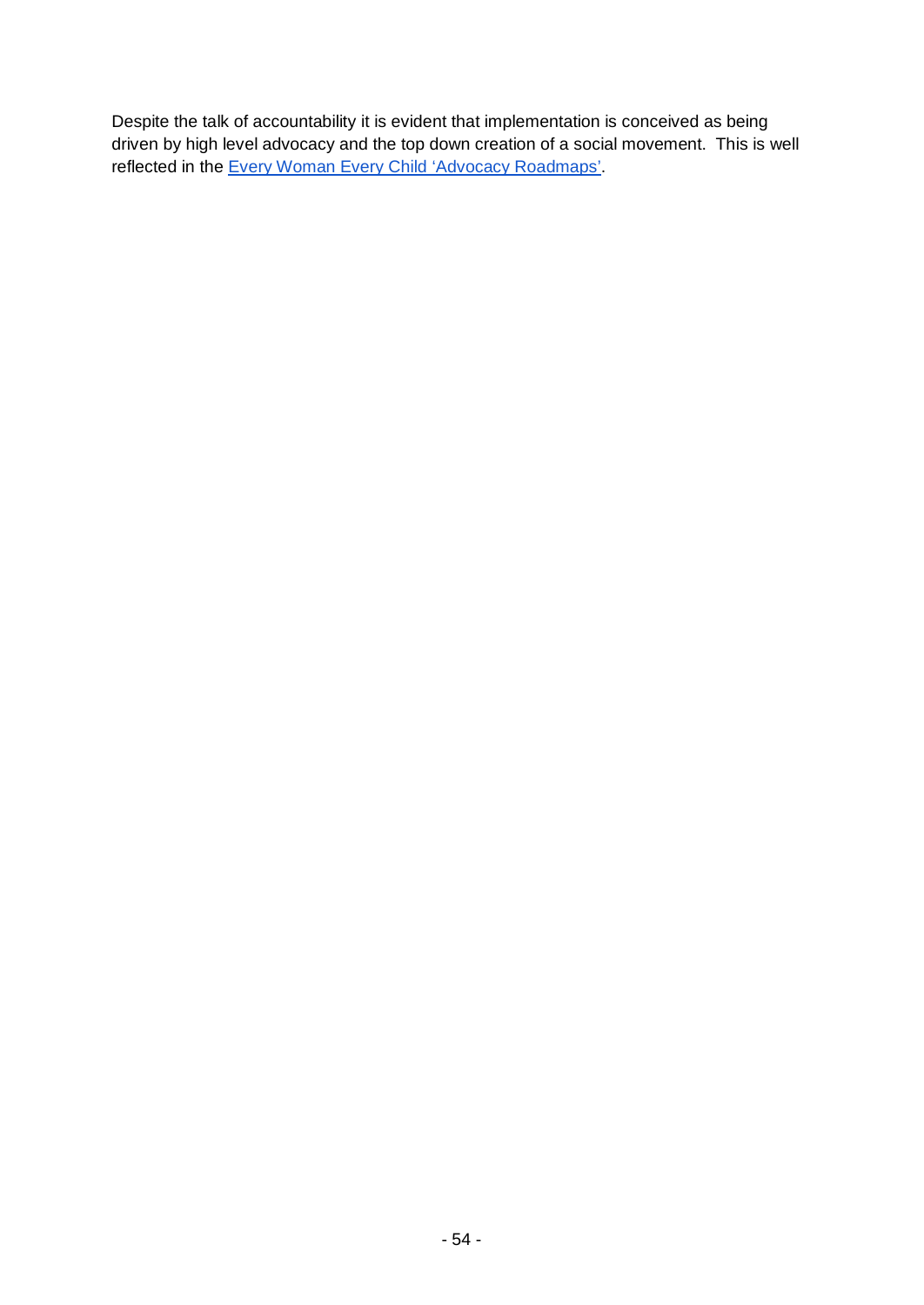# **EB142 - 4.4 mHealth**

### **In focus**

[EB142/20](http://apps.who.int/gb/ebwha/pdf_files/EB142/B142_20-en.pdf) provides an overview of progress in the use of mobile wireless and other digital technologies for public health and health care. There are grounds for optimism and for scepticism. The penetration of mobile telephony globally has been extraordinary. There are thousands of apps promising extensive benefits in a wide range of fields. EB142/20 lists a wide range of applications where digital technologies and mHealth in particular are said to have great potential.

However, few of the apps and pilot projects have been evaluated in terms of effectiveness and there are significant challenges of scaling up from interesting pilots to wider application and integration within health systems.

EB142/20 outlines a set of priorities for the Secretariat in the near to medium term.

The debate on this item at EB139 [\(PSR3\)](http://apps.who.int/gb/ebwha/pdf_files/EB139-PSR/B139_PSR3-en.pdf%23page=7) was dominated by developing countries. Thailand offered caution in the midst of enthusiasm. India foreshadowed a resolution which will presumably be forthcoming before EB142.

PHM has concerns that WHO's work in this space, in particular, its collaboration with - and receipt of funds from - the International Telecommunications Union (ITU) may breach the spirit if not the letter of the Framework for Engagement with Non-State Actors (FENSA).

## **Background**

There is clearly a lot of enthusiasm for the potential applications of digital technologies in health care and public health.

Labrique et al (2013) summarise the possible applications of mHealth as follows:

|                                          | 1. Client education and behavior change communication (BCC)<br>• Short Message Service (SMS)<br>• Multimedia Messaging Service (MMS)<br>• Interactive Voice Response (IVR)<br>• Voice communication/Audio clips<br>• Video clips<br>• Images |
|------------------------------------------|----------------------------------------------------------------------------------------------------------------------------------------------------------------------------------------------------------------------------------------------|
| 2. Sensors and point-of-care diagnostics |                                                                                                                                                                                                                                              |
|                                          | • Mobile phone camera                                                                                                                                                                                                                        |
|                                          | • Tethered accessory sensors, devices                                                                                                                                                                                                        |
|                                          | • Built-in accelerometer                                                                                                                                                                                                                     |
|                                          |                                                                                                                                                                                                                                              |
| 3. Registries and vital events tracking  |                                                                                                                                                                                                                                              |
|                                          | • Short Message Service (SMS)                                                                                                                                                                                                                |
|                                          | • Voice communication                                                                                                                                                                                                                        |
|                                          | • Digital forms                                                                                                                                                                                                                              |
| 4. Data collection and reporting         |                                                                                                                                                                                                                                              |
|                                          | • Short Message Service (SMS)                                                                                                                                                                                                                |
|                                          | • Digital forms                                                                                                                                                                                                                              |
|                                          |                                                                                                                                                                                                                                              |
|                                          | • Voice communication                                                                                                                                                                                                                        |
| 5. Electronic health records             |                                                                                                                                                                                                                                              |
|                                          |                                                                                                                                                                                                                                              |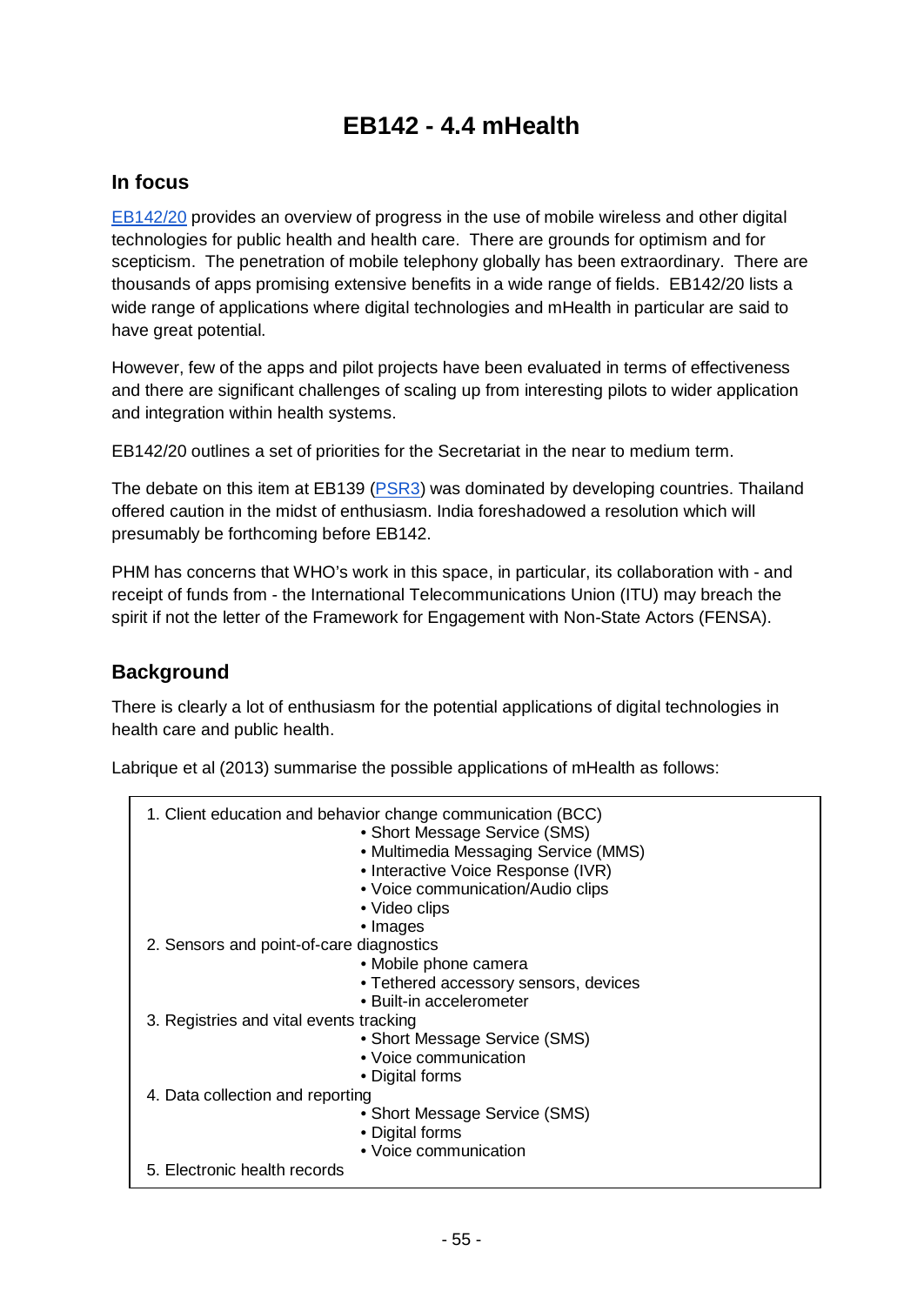| • Digital forms<br>• Mobile web (WAP/GPRS)                                                                                                |  |
|-------------------------------------------------------------------------------------------------------------------------------------------|--|
| 6. Electronic decision support (information, protocols, algorithms, checklists)<br>• Mobile web (WAP/GPRS)<br>• Stored information "apps" |  |
| • Interactive Voice Response (IVR)                                                                                                        |  |
| 7. Provider-to-provider communication (user groups, consultation)                                                                         |  |
| • Short Message Service (SMS)                                                                                                             |  |
| • Multimedia Messaging Service (MMS)                                                                                                      |  |
| • Mobile phone camera                                                                                                                     |  |
| 8. Provider work planning and scheduling                                                                                                  |  |
| • Interactive electronic client lists                                                                                                     |  |
| • Short Message Service (SMS) alerts                                                                                                      |  |
| • Mobile phone calendar                                                                                                                   |  |
| 9. Provider training and education                                                                                                        |  |
| • Short Message Service (SMS)                                                                                                             |  |
| • Multimedia Messaging Service (MMS)                                                                                                      |  |
| • Interactive Voice Response (IVR)                                                                                                        |  |
| • Voice communication                                                                                                                     |  |
| • Audio or video clips, images                                                                                                            |  |
| 10. Human resource management                                                                                                             |  |
| • Web-based performance dashboards                                                                                                        |  |
| • Global Positioning Service (GPS)                                                                                                        |  |
| • Voice communication                                                                                                                     |  |
| • Short Message Service (SMS)                                                                                                             |  |
| 11. Supply chain management                                                                                                               |  |
| • Web-based supply dashboards                                                                                                             |  |
| • Global Positioning Service (GPS)                                                                                                        |  |
| • Digital forms                                                                                                                           |  |
| • Short Message Service (SMS)                                                                                                             |  |
| 12. Financial transactions and incentives                                                                                                 |  |
| • Mobile money transfers and banking services                                                                                             |  |
| • Transfer of airtime minutes                                                                                                             |  |

Roess (2017) provides a useful caution describing mHealth as a 'data-free zone'. Roess comments that one of the factors limiting mHealth applications in LMICs is access to electricity to charge mobile phones.

Further references are listed [below](#page-58-0) which generally bear out the observations that there have been many pilots but few robust evaluations and that issues of scaling up and integration within health systems remain significant challenges.

See [Tracker links](http://who-track.phmovement.org/items-search?combine=&field_date_value%5Bmin%5D=&field_date_value%5Bmax%5D=&tid%5B%5D=25&tid%5B%5D=27&field_keywords_target_id_1%5B%5D=183) to previous discussions of digital technologies for health.

### **PHM comment**

Clearly mHealth has lots of current and future applications in well resourced and low resource settings. See table above.

However, the field is rich with one-off projects and blue sky promises and faces big challenges in scaling up and integrating good ideas into health care systems. It is a field in which enthusiasts and commercial interests play a significant role and caution is warranted.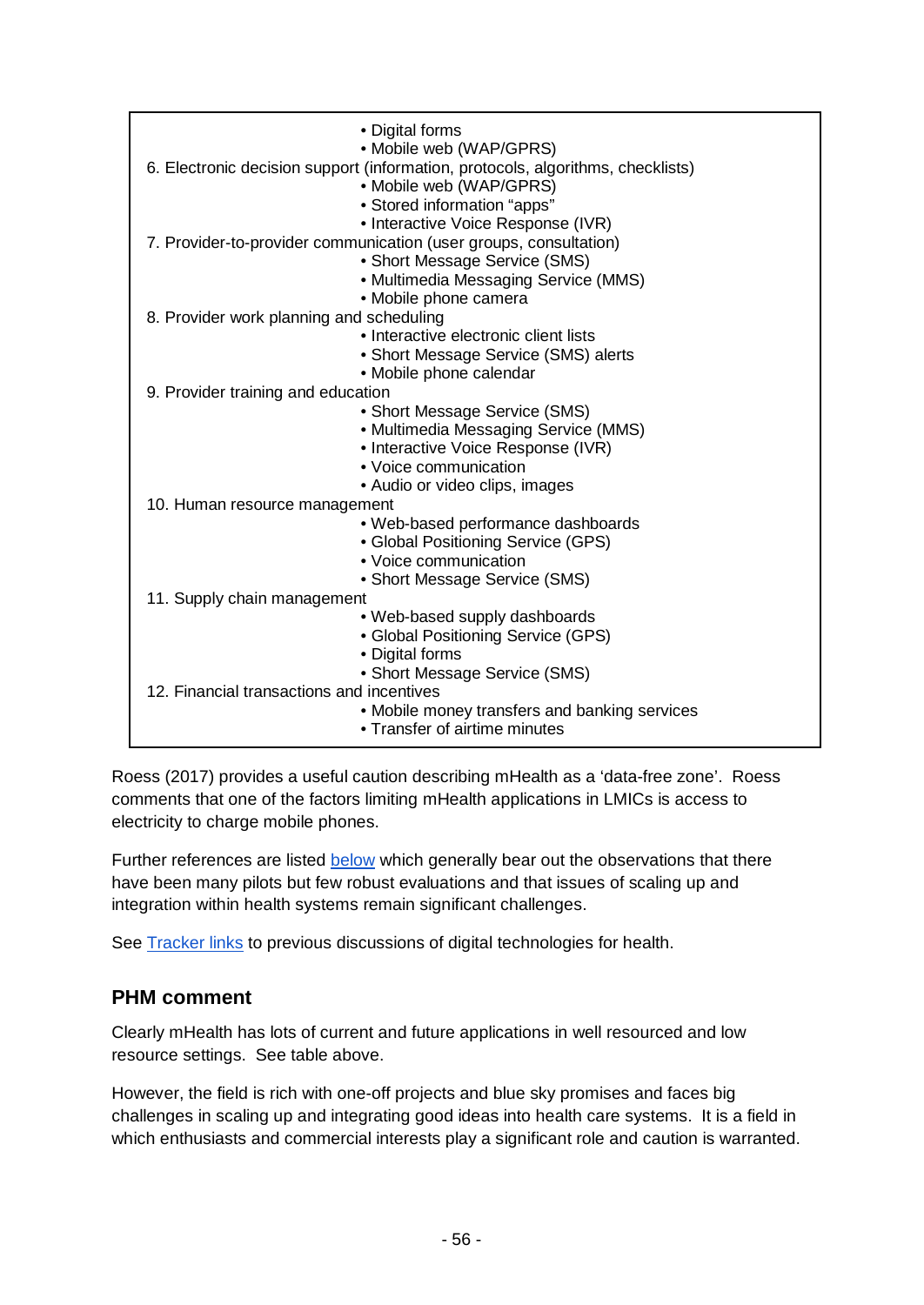The assumption that mHealth is a strategy to overcome the challenges of weak health systems is contradictory since the challenges of scaling up and integration are greatly magnified by weak health systems.

One of the challenges associated with the pilot-followed-by-scale-up model arises where the pilot is implemented by external agencies employing specially hired staff on short term report-dependent money. The alternative is to bed the pilot within the MOH from the beginning with the commitment of the MOH to scale up if successful. An example of this strategy is the [Liga Inan](http://ligainan.org/) project in Timor-Leste, a project connecting pregnant women with their midwives, which was embedded in the MOH from the beginning so the decision to scale up was seen as developmental rather than an add-on.

PHM is concerned that the tone adopted in EB142/20 is unduly optimistic, at least as far as the short to medium term is concerned. Para 8, in particular, promises that digital technologies, and in particular mHealth, could play a major role in accelerating member states' progress "towards achieving universal health coverage including ensuring access to quality health services". The para lists the ways in which mHealth could help to realize this potential including:

- increasing access to health services;
- increasing access to sexual and reproductive health services; reducing maternal, child and neonatal mortality;
- reducing premature mortality from NCDs and NCD comorbidities;
- increasing global health security;
- increasing the safety and quality of care; and
- increasing patient, family and community engagement.

PHM is concerned that WHO's relationship with the International Telecommunications Union (ITU), which appears to be funding most of its work on mHealth, may breach the spirit and perhaps the letter of WHO's Framework for Engagement with non-State Actors (FENSA).

EB142/20 notes that the Secretariat is collaborating with the International Telecommunications Union (ITU) to raise awareness, record trends, build capacity, establish guidance, and generate and document evidence on digital health, including mHealth, as a tool to promote person-centred, integrated service delivery.

The ITU is a regular donor to WHO giving \$464,000 in 2014-15 [\(Budget Portal\)](http://extranet.who.int/programmebudget/Biennium2014/Contributor) and \$200,000 in 2016 [\(A70/INF./4\)](http://apps.who.int/gb/ebwha/pdf_files/WHA70/A70_INF4-en.pdf). It appears that ITU support has contributed to The MAPS [Toolkit:](http://www.who.int/reproductivehealth/publications/mhealth/maps/en/) (mHealth Assessment and Planning for Scale in RMNCH) and [Scaling up digital](http://www.who.int/ncds/prevention/be-healthy-be-mobile/introduction/en/)  [health](http://www.who.int/ncds/prevention/be-healthy-be-mobile/introduction/en/) (in relation to NCDs: *Be He@lthy, Be Mobile*). The bulk of ITU funding in 2014-15 appears to have been directed to NCDs work (Budget Portal).

The ITU is a multilateral public private partnership. It has a membership of 193 countries and almost 800 private-sector entities and academic institutions [\(about\)](https://www.itu.int/en/about/Pages/default.aspx).

In July 2014 the ITU through the Telecom Standards Newsletter announced that GSK and Public Health England were joining *Be He@lthy, Be Mobile*, joining BUPA, Verizon, the IFPMA, the African Development Bank and the NCD Alliance as existing partners. In February 2015 the ITU announced that Sanofi was joining *Be He@lthy, Be Mobile* "harnessing power of ICTs to deliver health-care solutions" (Mena Report. *Feb. 28, 2015).*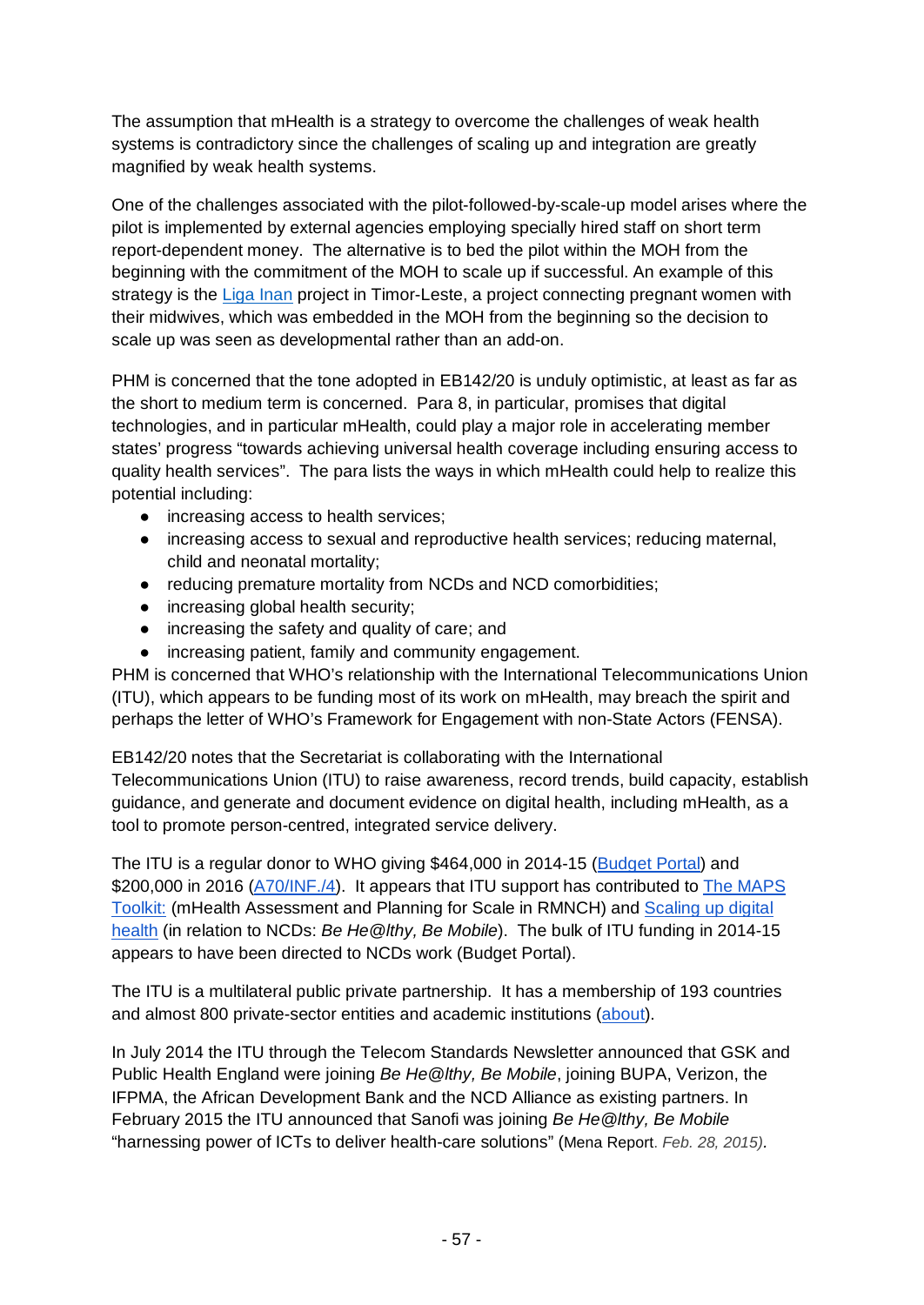It appears that the ITU may be mediating contributions to WHO from a wider range of *Be He@lthy, Be Mobile* partners.

WHO's Scaling up digital health [webpage](http://www.who.int/ncds/prevention/be-healthy-be-mobile/introduction/en/) advises that:

"In 2012, WHO and the International Telecommunications Union (ITU) founded a joint program to provide guidance. The initiative, *Be He@lthy, Be Mobile*, helps governments create safe, sustainable programs which deliver the benefits of mHealth at scale."

"The initiative aims to standardize the design and deployment of mHealth programs based on best practices. It does this by developing global handbooks containing technical and operational guidance on how to create mHealth services for a specific diseases or behaviours. It then helps countries tailor the content for use in a local setting, launch the service, and evaluate the results."

"To ensure that programs are sustainable and that they support existing health services, all programs are owned by the government. This also builds national capacity to develop additional mHealth services for other diseases, strengthening the health system more broadly."

If robust independent evaluations have been carried out in relation to *Be He@lthy, Be Mobile* they are not cited on the *Be He@lthy, Be Mobile* webage.

WHO's framework for engagement with non-state actors (FENSA, [WHA69.10\)](http://apps.who.int/gb/ebwha/pdf_files/WHA69/A69_R10-en.pdf) articulates a number of principles governing WHO's engagement with non-State actors including [any engagement must]:

(a) demonstrate a clear benefit to public health;

(d) support and enhance, without compromising, the scientific and evidence-based approach that underpins WHO's work;

(e) protect WHO from any undue influence, in particular on the processes in setting and applying policies, norms and standards;

(f) not compromise WHO's integrity, independence, credibility and reputation;

(g) be effectively managed, including by, where possible avoiding conflict of interest and other forms of risks to WHO.

Para 71 of the Framework provides that: "Any financial contribution received by WHO that is subsequently discovered to be noncompliant with the terms of this framework shall be returned to the contributor."

Clause 13(b) of the policy on engagements with private sector entities provides that "Financial contributions may not be sought or accepted from private sector entities that have, themselves or through their affiliated companies, a direct commercial interest in the outcome of the project toward which they would be contributing, unless approved in conformity with the provisions for clinical trials or product development (see paragraph 36 below)."

Clause 14(c) provides that "the proportion of funding of any activity coming from the private sector cannot be such that the programme's continuation would become dependent on this support"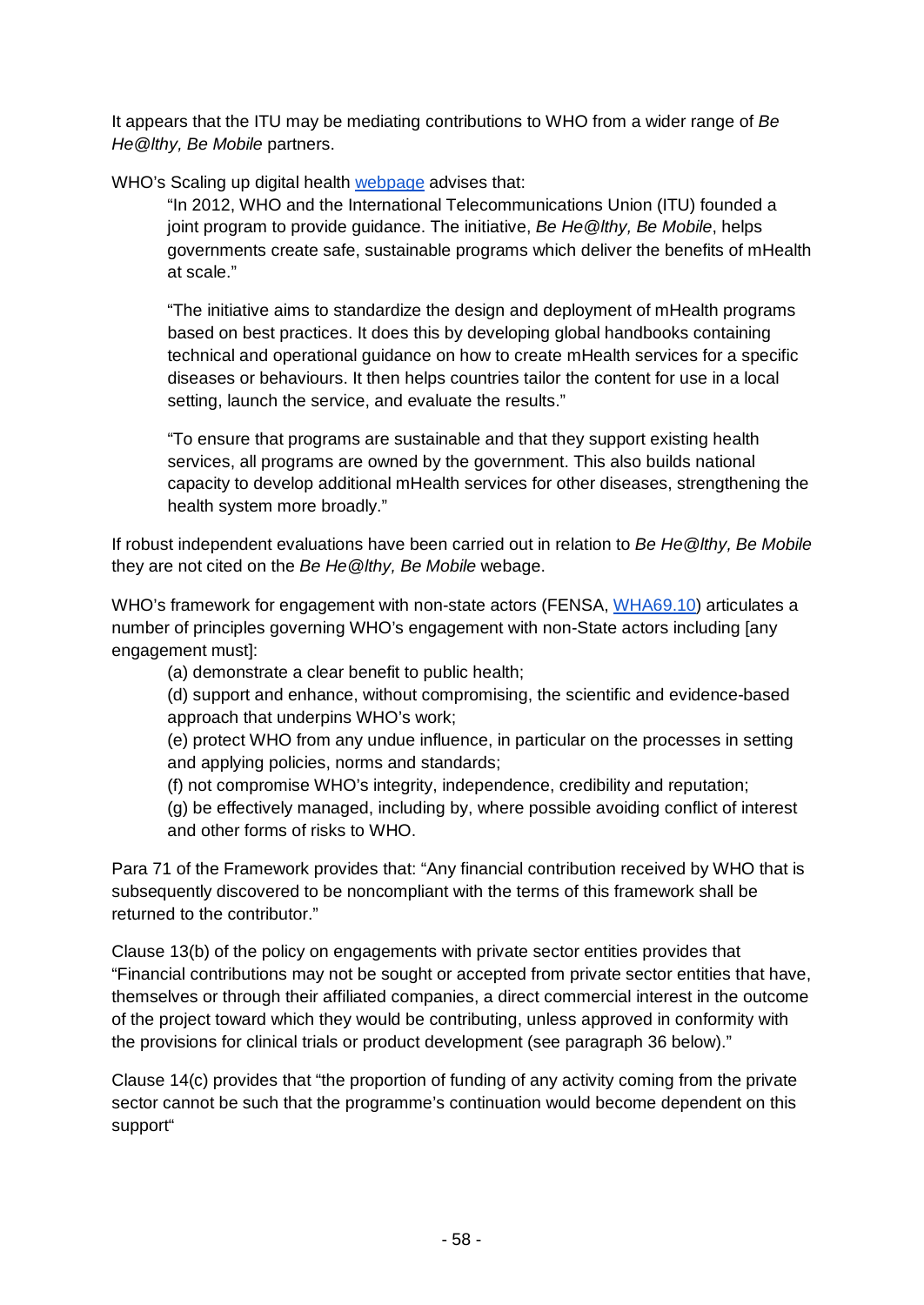The PBAC has the responsibility for overseeing the implementation of FENSA. PHM urges member states to enquire as to whether the PBAC has satisfied itself that the relationship with the ITU does not breach the FENSA provisions and if not to request that it to undertake such an enquiry.

#### <span id="page-58-0"></span>References

[Buhi,](https://doi.org/10.1177/0017896912452071) E. R., T. E. Trudnak, M. P. Martinasek, A. B. Oberne, H. J. Fuhrmann and R. J. McDermott (2012). "Mobile phone-based behavioural interventions for health: A systematic review." Health Education Journal 72(5): 564-583.

[Catalani,](http://www.ncbi.nlm.nih.gov/pmc/articles/PMC3795408/) C., W. Philbrick, H. Fraser, P. Mechael and D. M. Israelski (2013). "mHealth for HIV Treatment & Prevention: A Systematic Review of the Literature." The Open AIDS Journal 7: 17-41.

[Free,](https://doi.org/10.1371/journal.pmed.1001362) C., G. Phillips, L. Galli, L. Watson, L. Felix, P. Edwards, V. Patel and A. Haines (2013). "The Effectiveness of Mobile-Health Technology-Based Health Behaviour Change or Disease Management Interventions for Health Care Consumers: A Systematic Review." PLOS Medicine 10(1): e1001362.

[Gurman,](http://dx.doi.org/10.1080/10810730.2011.649160) T. A., S. E. Rubin and A. A. Roess (2012). "Effectiveness of mHealth Behavior Change Communication Interventions in Developing Countries: A Systematic Review of the Literature." Journal of Health Communication 17(sup1): 82-104.

[Källander,](http://www.ncbi.nlm.nih.gov/pmc/articles/PMC3636306/) K., J. K. Tibenderana, O. J. Akpogheneta, D. L. Strachan, Z. Hill, A. H. A. ten Asbroek, L. Conteh, B. R. Kirkwood and S. R. Meek (2013). "Mobile Health (mHealth) Approaches and Lessons for Increased Performance and Retention of Community Health Workers in Low- and Middle-Income Countries: A Review." Journal of Medical Internet Research 15(1): e17.

[Kumar,](http://www.sciencedirect.com/science/article/pii/S0749379713002778) S., W. J. Nilsen, A. Abernethy, A. Atienza, K. Patrick, M. Pavel, W. T. Riley, A. Shar, B. Spring, D. Spruijt-Metz, D. Hedeker, V. Honavar, R. Kravitz, R. Craig Lefebvre, D. C. Mohr, S. A. Murphy, C. Quinn, V. Shusterman and D. Swendeman (2013). "Mobile Health Technology Evaluation: The mHealth Evidence Workshop." American Journal of Preventive Medicine 45(2): 228-236.

[Labrique,](http://www.ghspjournal.org/content/1/2/160) A. B., L. Vasudevan, E. Kochi, R. Fabricant and G. Mehl (2013). "mHealth innovations as health system strengthening tools: 12 common applications and a visual framework." Global Health: Science and Practice 1(2): 160.

[Aranda-Jan,](https://doi.org/10.1186/1471-2458-14-188) C. B., N. Mohutsiwa-Dibe and S. Loukanova (2014). "Systematic review on what works, what does not work and why of implementation of mobile health (mHealth) projects in Africa." BMC Public Health 14(1): 188.

[Hall,](http://dx.doi.org/10.3402/gha.v7.25606) C. S., E. Fottrell, S. Wilkinson and P. Byass (2014). "Assessing the impact of mHealth interventions in low- and middle-income countries – what has been shown to work?" Global Health Action 7(1): 25606.

[Tomlinson,](https://doi.org/10.1371/journal.pmed.1001382) M., M. J. Rotheram-Borus, L. Swartz and A. C. Tsai (2013). "Scaling Up mHealth: Where Is the Evidence?" PLOS Medicine 10(2): e1001382.

[Chib,](http://dx.doi.org/10.1080/10810730.2013.864735) A., M. H. van Velthoven and J. Car (2015). "mHealth Adoption in Low-Resource Environments: A Review of the Use of Mobile Healthcare in Developing Countries." Journal of Health Communication 20(1): 4-34.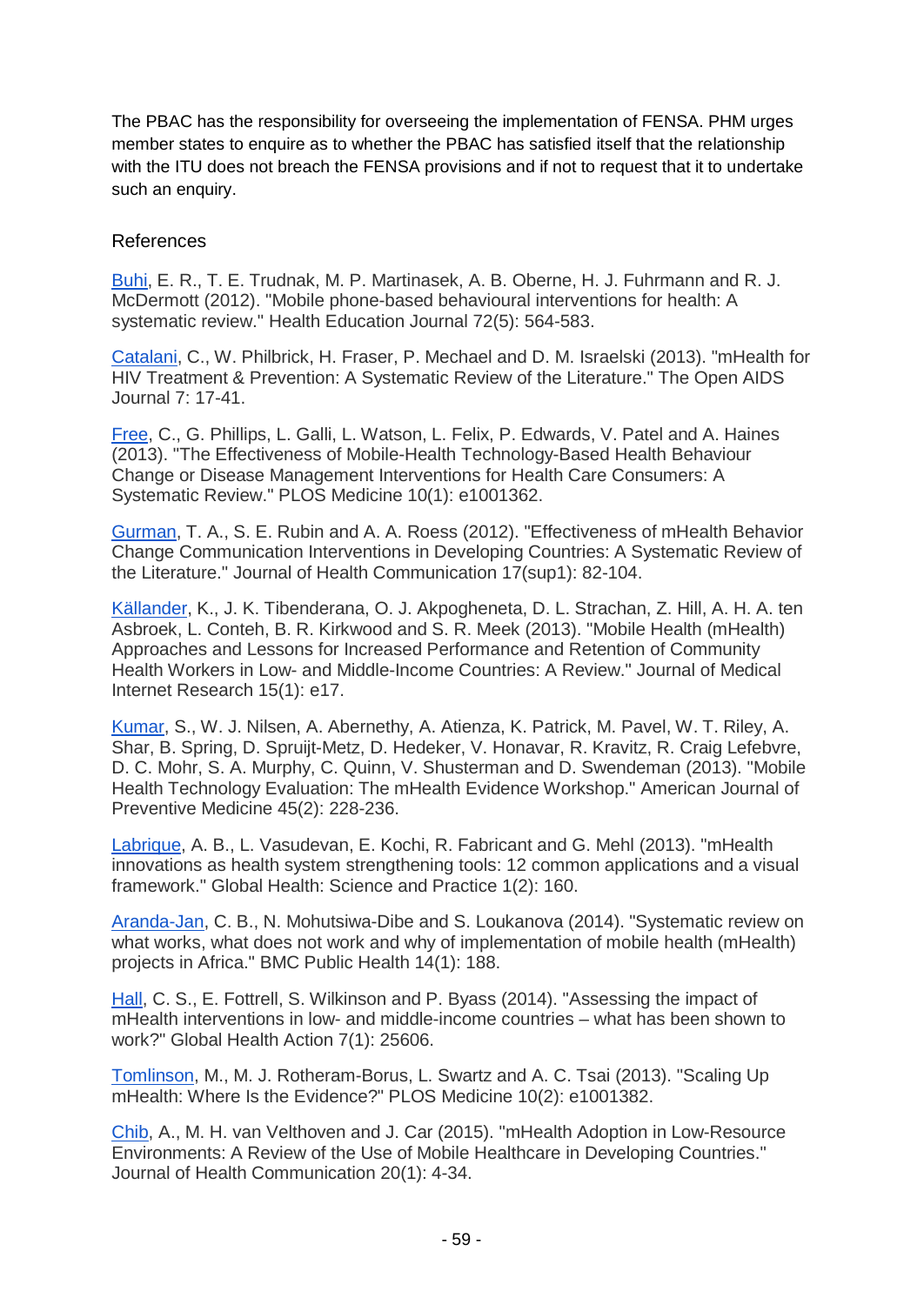[Hamine,](http://www.ncbi.nlm.nih.gov/pmc/articles/PMC4376208/) S., E. Gerth-Guyette, D. Faulx, B. B. Green and A. S. Ginsburg (2015). "Impact of mHealth Chronic Disease Management on Treatment Adherence and Patient Outcomes: A Systematic Review." Journal of Medical Internet Research 17(2): e52.

[Roess,](http://www.nejm.org/doi/full/10.1056/NEJMp1713180) A. (2017). "The Promise, Growth, and Reality of Mobile Health — Another Datafree Zone." New England Journal of Medicine 377(21): 2010-2011.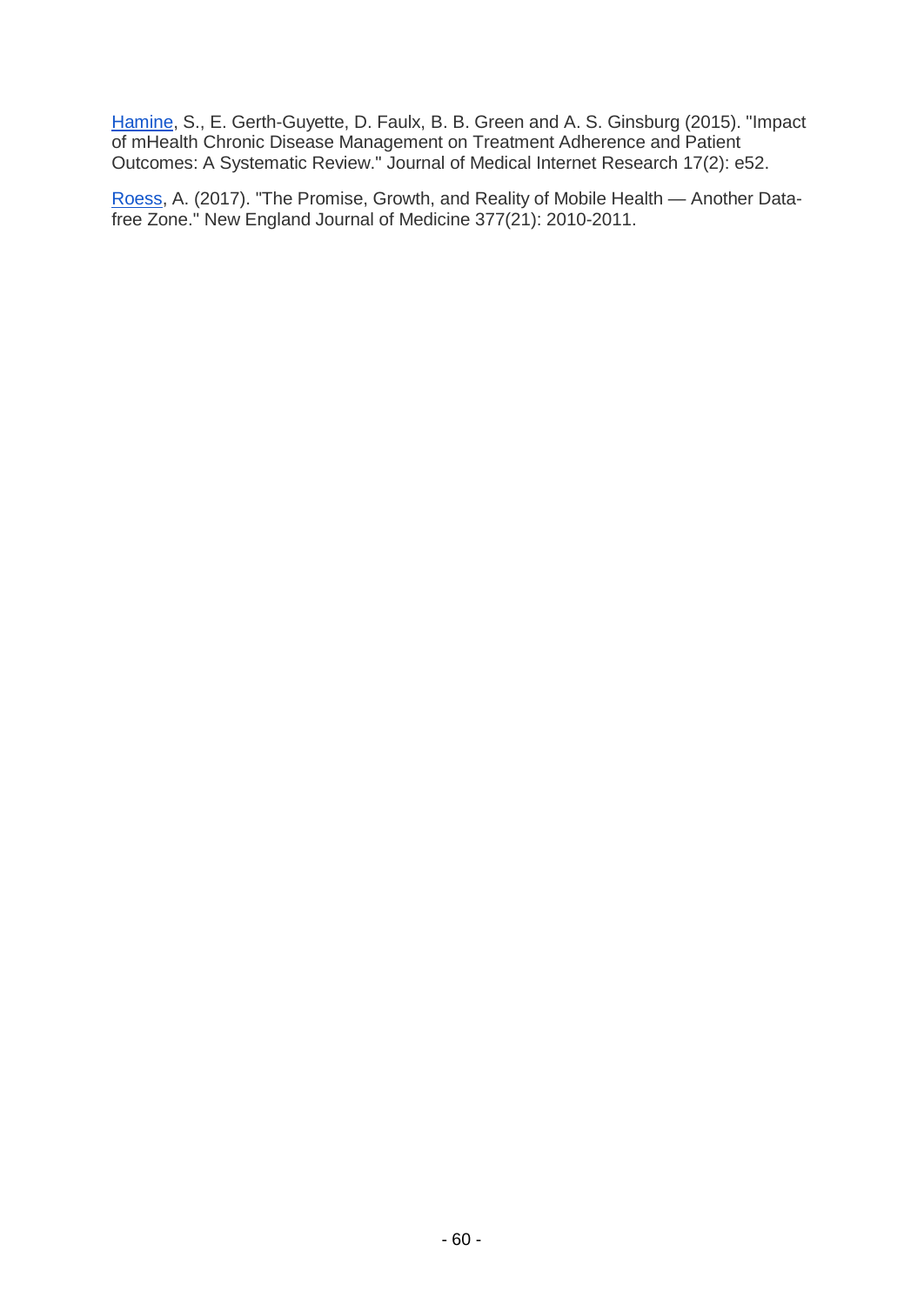# **EB142 - 4.5 Improving access to assistive technology**

### **In focus**

[EB142/21](http://apps.who.int/gb/ebwha/pdf_files/EB142/B142_21-en.pdf) defines assistive technology, reviews the need, outlines some of the barriers to ensuring universal access to appropriate assistive products and summarises WHO's approach to supporting member states in this field.

A draft resolution outlining steps needed to implement the WHO's priority assistive products list will be considered.

The Global Cooperation on Assistive Technologies, established in 2014 is working to implement four strategies to improve access to appropriate assistive technologies:

- 1. Putting in place a coherent policy framework
- 2. [Priority assistive products list](http://apps.who.int/iris/bitstream/10665/207694/1/WHO_EMP_PHI_2016.01_eng.pdf)
- 3. Personnel: technology training package
- 4. Promoting best practice in models of assistive products service provision

WHO organised a conference in Geneva in August 2017 (the [GREAT Summit\)](http://www.who.int/phi/implementation/assistive_technology/great_summit/en/) to discuss service delivery, research education and training related to assistive technology policy, products, personnel, provision and use. The GREAT Summit has contributed to:

- advancing the global priority research agenda;
- establishing thematic research collaborations in:
	- effects, costs and economic impact of assistive technology;
	- assistive technology policies, systems, service delivery models and best practices;
	- high-quality and affordable assistive technology;
	- human resources for the assistive technology sector;
	- standards and methodologies for the assessment of assistive technology needs and unmet needs;
- identifying new research funding opportunities;
- accelerating innovative education and certification;
- working towards a common impact assessment tool; and
- show casing ground-breaking research and education.

## **Background**

See [Tracker for links](http://who-track.phmovement.org/items-search?combine=&field_date_value%5Bmin%5D=&field_date_value%5Bmax%5D=&field_keywords_target_id_1%5B%5D=94&field_keywords_target_id_1%5B%5D=143) to previous governing body discussions of disability and assistive technologies. See in particular the WHO [Global Disability Action Plan 2014-2021](http://apps.who.int/gb/ebwha/pdf_files/WHA67-REC1/A67_2014_REC1-en.pdf%23page=112) adopted in [WHA67.7.](http://apps.who.int/gb/ebwha/pdf_files/WHA67-REC1/A67_2014_REC1-en.pdf%23page=36)

## **PHM comment**

This is a very constructive initiative.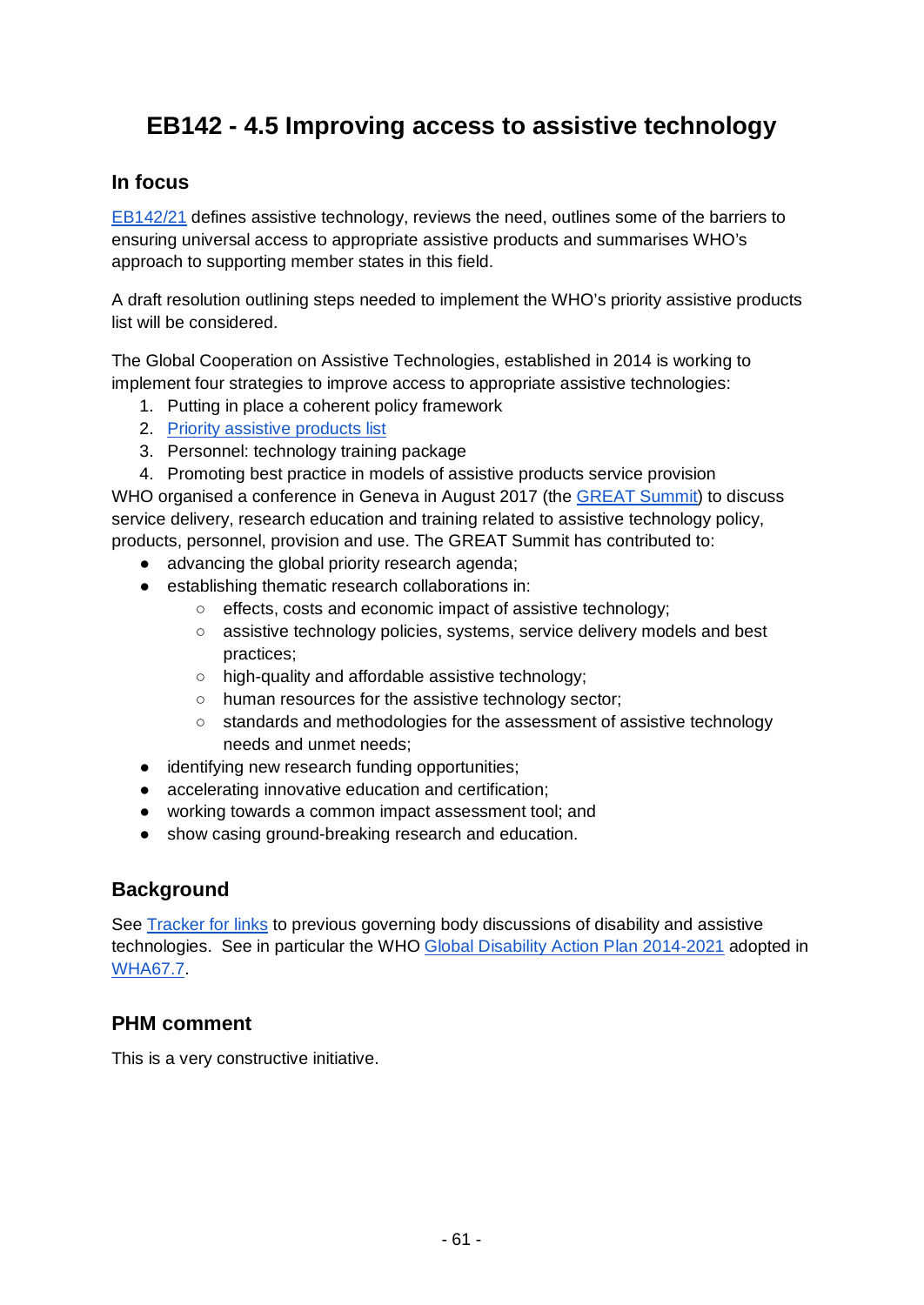# **EB142 - 4.6 Maternal, infant and young child nutrition**

## **In focus**

[EB142/22](http://apps.who.int/gb/ebwha/pdf_files/EB142/B142_22-en.pdf) provides:

- a progress report on the comprehensive implementation plan (CIP) on maternal, infant and young child nutrition, including
	- an update on the final four core indicators;
	- a proposal to extend the term of the CIP so that it aligns with the SDG agenda to 2030; and
	- a draft decision;
- a progress report on the implementation of the Code of Marketing of Breast-milk Substitutes.

[EB142/23](http://apps.who.int/gb/ebwha/pdf_files/EB142/B142_23-en.pdf) conveys a proposed approach for preventing and managing conflicts of interest in the policy development and implementation of nutrition programmes at the country level.

## **Background**

The comprehensive implementation plan [\(CIP\)](http://apps.who.int/gb/ebwha/pdf_files/WHA65-REC1/A65_REC1-en.pdf%23page=77) on maternal, infant and young child nutrition was adopted in 2012. It includes six global targets and five action areas, in each case with activities for member states, the secretariat and international partners.

The Plan was conceived as covering a 13 year time frame, from 2012-2025, with biennial reporting (para 21). The report to be prepared for WHA71 through EB142 will report on progress with respect to implementation and propose an extension to 2030.

The comprehensive implementation plan [\(CIP\)](http://apps.who.int/gb/ebwha/pdf_files/WHA65-REC1/A65_REC1-en.pdf%23page=77) was endorsed by the Health Assembly in resolution [WHA65.6 \(2012\).](http://apps.who.int/gb/ebwha/pdf_files/WHA65-REC1/A65_REC1-en.pdf%23page=34) This resolution also:

- urged member states to implement the CIP including:
	- strengthening measures to control the marketing of breastmilk substitutes; and
	- safeguarding against potential conflicts of interest in nutrition programs;
- requested the DG to:
	- provide further guidance on the promotion of foods for young children;
	- progress the monitoring and evaluation of nutrition policies;
	- develop appropriate tools to safeguard against possible conflicts of interest in nutrition programmes.

These issues were further progressed at WHA67 (2014) with decision [WHA67\(9\)](http://apps.who.int/gb/ebwha/pdf_files/WHA67-REC1/A67_2014_REC1-en.pdf%23page=84) which:

- endorsed the idea of core set of outcome and process indicators and extended set of indicators which countries may choose to report on (see [Annex 1 to EB134/15\)](http://apps.who.int/gb/ebwha/pdf_files/EB134/B134_15-en.pdf%23page=7);
- endorsed 7 core indicators for monitoring the CIP and asked for further work on indicators;
- asked the Secretariat to proceed with the work on COI and risk assessment;
- noted the work done on inappropriate promotion and asked that it be completed for WHA69.

At WHA68 in May 2015 the Assembly decided (see [WHA68\(14\)\)](http://apps.who.int/gb/ebwha/pdf_files/WHA68/A68_DIV3-en.pdf%23page=10) to approve the additional core indicators [\(A68/9\)](http://apps.who.int/gb/ebwha/pdf_files/WHA68/A68_9-en.pdf) to be reported from 2016; and approved in principle the remaining indicators and requested further work on the operationalisation of these various indicators;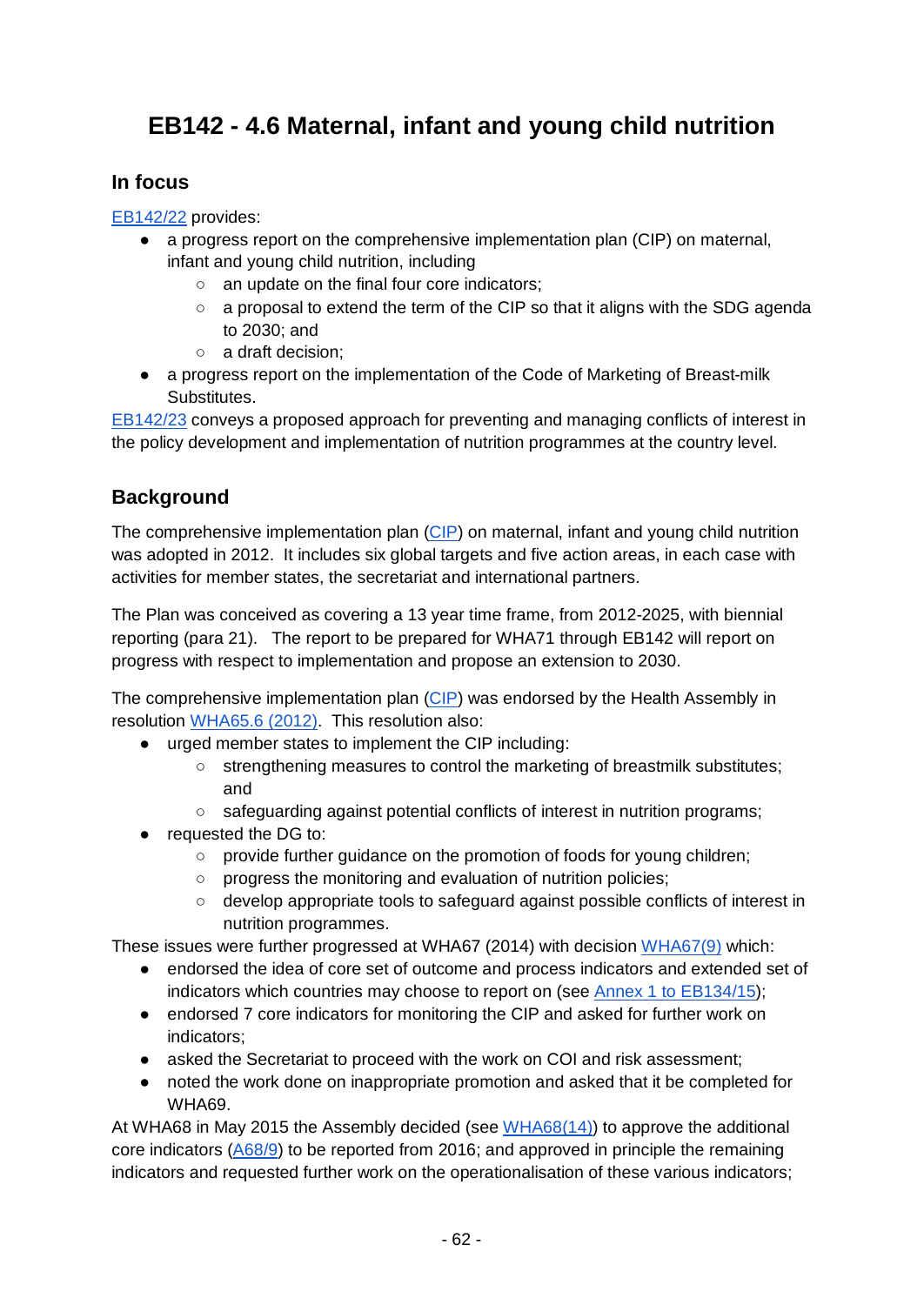see paras 20 and 29 of [EB142/22](http://apps.who.int/gb/ebwha/pdf_files/EB142/B142_22-en.pdf) regarding these additional indicators. See [PHM comment](https://docs.google.com/document/d/1fJhqXEw__vs63vhvgDG4_S2SHwD7ZNeRO6xsLG7rxdU/edit?usp=sharing) at WHA68 on the politics of this debate over indicators.

The CIP returned to WHA69 with [A69/7](http://apps.who.int/gb/ebwha/pdf_files/WHA69/A69_7-en.pdf) which reported on:

- progress made in carrying out the CIP;
- progress in implementing the Code on the Marketing of Breast-milk Substitutes;
- progress with respect to risk assessment and risk management regarding conflict of interest in nutrition programmes - see [EB142/23](http://apps.who.int/gb/ebwha/pdf_files/EB142/B142_23-en.pdf) for the latest phase of this work;
- development of draft guidance regarding the inappropriate promotion of foods for infants and young children (articulated fully in [A69/7 Add.1](http://apps.who.int/gb/ebwha/pdf_files/WHA69/A69_7Add1-en.pdf) and adopted in [WHA69.9\)](http://apps.who.int/gb/ebwha/pdf_files/WHA69/A69_R9-en.pdf).

The [WHO/UNICEF Global targets tracking tool](http://www.who.int/nutrition/trackingtool/en/) provides access to basic outcome indicators (stunting, anaemia, low birthweight, overweight, exclusive breastfeeding and wasting) but doesn't include the various process and program environment indicators.

The [Nutrition Landscape Information System \(NLiS\)](http://apps.who.int/nutrition/landscape/search.aspx) includes a wide array of indicators including some which are close to the core set adopted for the CIP.

In A69/7 Add.2 the Assembly was advised of the UN Decade of Action on Nutrition and in Resolution [WHA69.8](http://apps.who.int/gb/ebwha/pdf_files/WHA69/A69_R8-en.pdf) the Assembly reinforced much of what was already happening but in a new move invited member states to make 'SMART' commitments in accordance with the Rome Declaration emerging from the ICN2. See [A70/30](http://apps.who.int/gb/ebwha/pdf_files/WHA70/A70_30-en.pdf) for an update on the Decade of Action.

[GINA](https://extranet.who.int/nutrition/gina/en) (the global database on the implementation of nutrition action) has a tab for 'commitments' and as of early Jan 2018 there were only two countries with commitments registered.

See also [WHO-UNICEF Technical Expert Advisory Nov 2017](http://www.who.int/nutrition/publications/operational-guidance-GNMF-indicators.pdf?ua=1) guidance on the Global Monitoring Framework for more detail on indicators.

This brings us to Jan 2018 and Item 4.6 at EB142.

See [Tracker links](http://who-track.phmovement.org/items-search?combine=&field_date_value%5Bmin%5D=&field_date_value%5Bmax%5D=&tid%5B%5D=25&tid%5B%5D=27&tid%5B%5D=26&field_keywords_target_id_1%5B%5D=43&field_keywords_target_id_1%5B%5D=85) to previous discussions of the Comprehensive Implementation Plan, the ICN2 and the Decade of Action.

## **PHM comment**

The nutrition situation is poor, particularly in South Asia and Africa, and progress is slow (in some cases non-existent). See biennial reports on the CIP in 2018 [\(EB142/22\)](http://apps.who.int/gb/ebwha/pdf_files/EB142/B142_22-en.pdf), 2016  $(A69/7)$  and 2014 ( $B134/15$ ). The implementation of the 'commitments' of the Decade of Action has been glacial.

The field is populated by a confusion of UN agencies, global public private partnerships, global philanthropies all with different mandates, accountabilities and strategic frameworks. In this system, there is a huge emphasis at the global level on (voluntary) 'commitments' (under the decade of action) and policy / institutional reform (under the CIP).

In the context of strategies designed to avoid the key issues, the investment in independent monitoring and effective regulation is quite inadequate. The fundamentals are being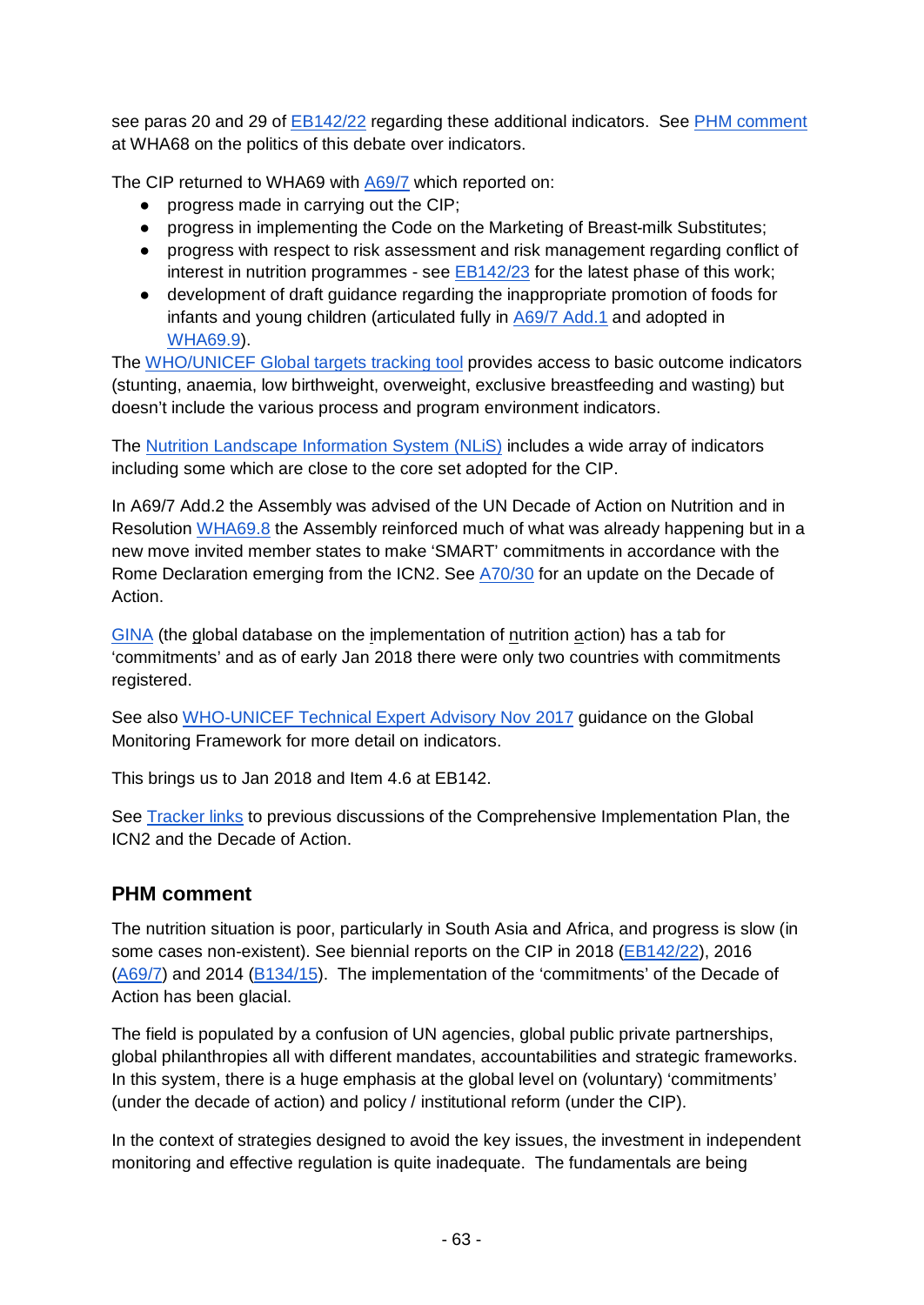obscured by the dance of bureaucracy. In this context it is useful to return to the [PICSO&SM Statement on Nutrition](http://www.ghwatch.org/sites/www.ghwatch.org/files/PICS&SMDeclarationToICN2(141121)En.pdf) at ICN2 in 2014.

Access to food is intrinsically linked to poverty; poverty is largely a distributional issue; a strategy that does not tackle widening inequality will not resolve the nutrition challenge; tackling global poverty and inequality while returning to ecological sustainability requires a radical rejection of economic globalisation and neoliberal hegemony.

Access to food and the quality of affordable foods is a food systems function; contemporary food systems globally are increasingly dominated by transnational food corporations and their preferred model of input-intensive food production and globalised supply chains. In the take-over of food systems by big food, the use of loan conditionalities and trade agreements to destroy publicly owned food reserves and price supports have been prominent strategies. The attacks on the Public Distribution System in India as 'trade distorting' exemplifies.

Meanwhile small farmers coping with the costs of seeds, herbicides, pesticides and water and carrying usurious debt burdens are struggling to cope with climate change as well as low and volatile prices.

Climate change, soil degradation and water waste throw up new challenges for farmers and for food production. The threat of climate change demands fundamental reforms to energy systems. Soil degradation and water waste are inherently part of the food systems of neoliberal capitalism.

We reaffirm that nutrition can only be addressed in the context of vibrant and flourishing local food systems that are deeply ecologically rooted, environmentally sound and culturally and socially appropriate. We are convinced that food sovereignty is a fundamental precondition to ensure food security and guarantee the human right to adequate food and nutrition. In this context, it is necessary to reaffirm the centrality of small-scale and family food producers as the key actors and drivers of local food systems and the main investors in agriculture. Their secure access to, and control over, resources such as land, water and aquatic resources, adequate mobility routes, local seeds, breeds and all other genetic resources, technical and financial resources, as well as social protection, particularly for women, are all essential factors to ensure diversified diets and adequate nutrition.

Patriarchy is a critical part of this picture from the unequal distribution of household food, to the differential impact of industrial agriculture on household finances, to the displacement of the anger which is properly owed to exploitative agriculture.

The convolutions of strategies, indicators and forums take place in an alternative universe. They create a shadow play while the politicians and executives of the transnational capitalist class continue to drive inequality, the globalisation of food systems and the degradation of the human environment; and deploy the divisions of gender, religion and ethnicity to displace and weaken any opposition.

It is imperative to tackle the political, social, cultural and economic determinants of malnutrition in all its forms, including undernourishment, stunting, wasting, micronutrient deficiencies, overweight and obesity, and diet-related non-communicable diseases. However, the framing of any policy, programme and action plan on food and nutrition should be the unambiguous understanding of the rights to adequate food and nutrition, health and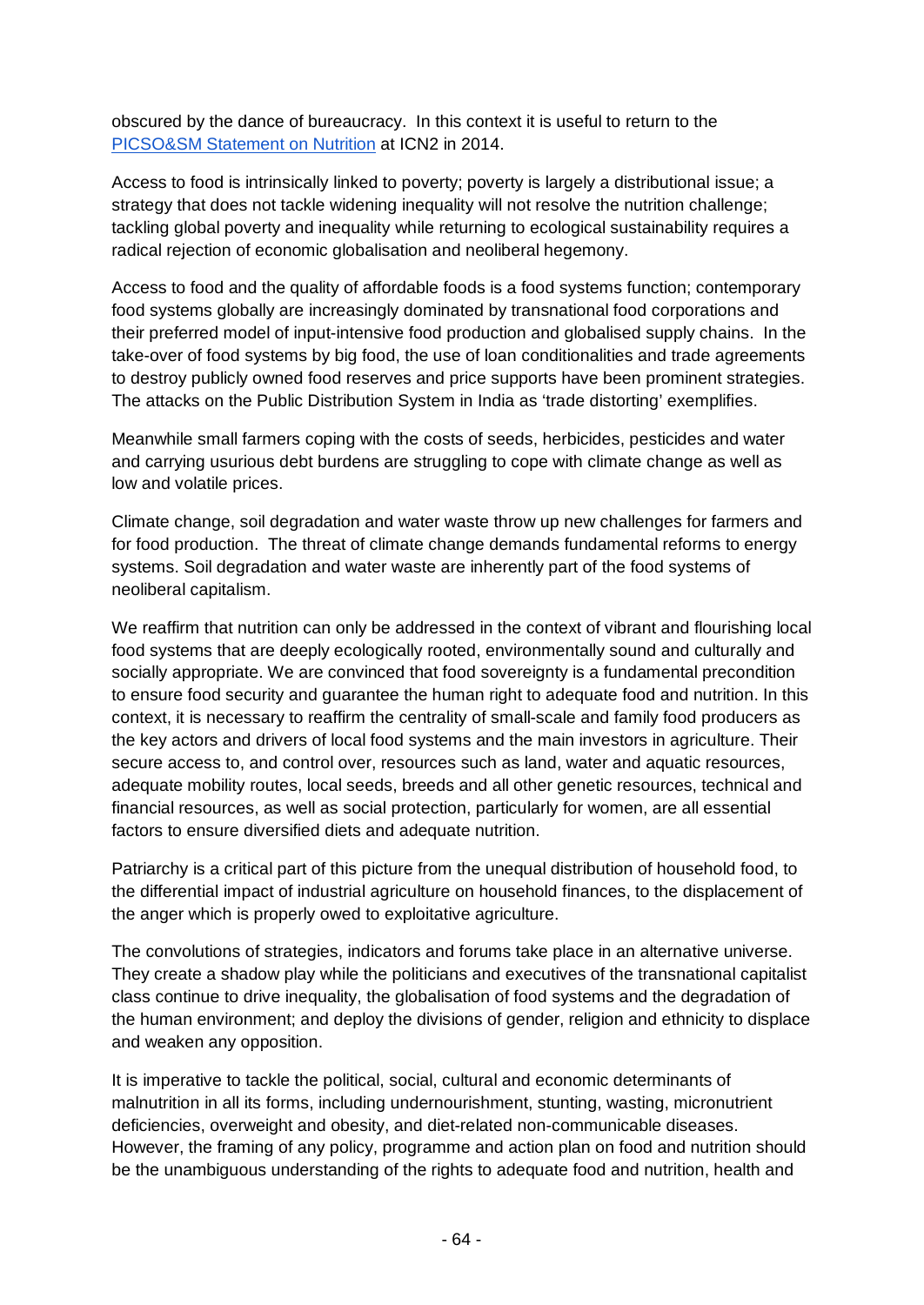safe water, as fundamental human rights, which identify people as rights-holders and states as duty-bearers with an obligation to respect, protect and fulfil these and other related rights.

Maternal, infant and young child nutrition needs to be taken to the streets and villages. A global convergence of social movements around solidarity, human rights and ecological sustainability, including food sovereignty, will be needed to counter the greed, power and irresponsibility of the 1%.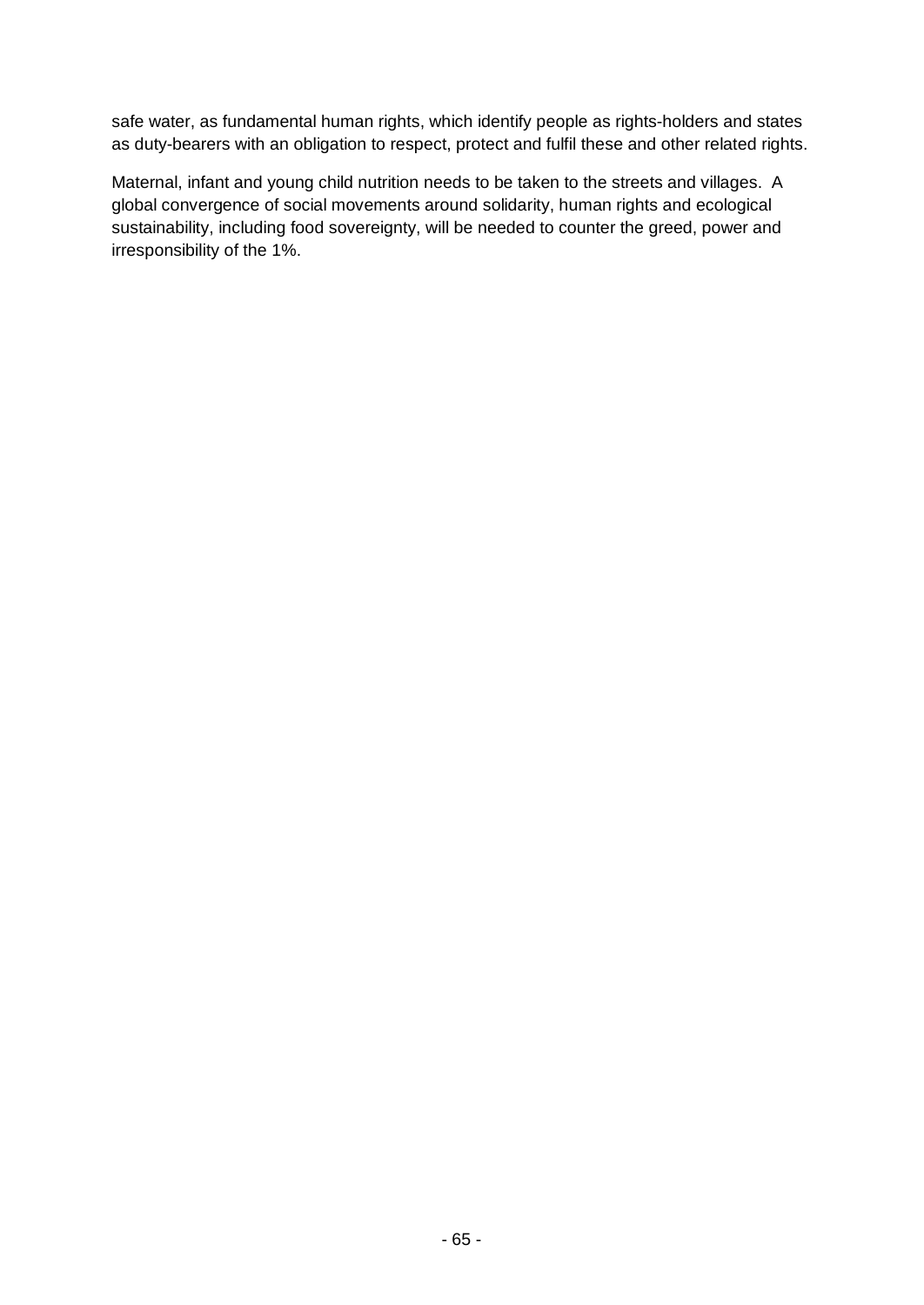# **EB142 - 5.1 Pandemic Influenza Preparedness Framework for the sharing of influenza viruses and access to vaccines and other benefits**

### **In focus**

In accordance with decision [EB140\(5\)](http://apps.who.int/gb/ebwha/pdf_files/EB140/B140(5)-en.pdf) (2017) and section 6.14.5 of the [Pandemic](http://whqlibdoc.who.int/publications/2011/9789241503082_eng.pdf?ua=1)  [Influenza Preparedness \(PIP\) Framework,](http://whqlibdoc.who.int/publications/2011/9789241503082_eng.pdf?ua=1) the Executive Board is invited to endorse the DG's proposal (in [EB142/24\)](http://apps.who.int/gb/ebwha/pdf_files/EB142/B142_24-en.pdf) that the current proportions of PIP Partnership Contribution funds to be used for inter-pandemic preparedness measures or to be reserved for pandemic influenza response activities should remain unchanged.

The decision regarding the current split of partnership contributions (70% preparedness support and 30% response contingency fund) expires in February 2018. See [Financial](http://apps.who.int/iris/bitstream/10665/258844/1/WHO-WHE-IHM-PIP-2017.01-eng.pdf?ua=1%23page=40)  [Report at Annex 1](http://apps.who.int/iris/bitstream/10665/258844/1/WHO-WHE-IHM-PIP-2017.01-eng.pdf?ua=1%23page=40) of 2016 PIPF PC 2013-16 Annual Report. The Nov 2017 advice of the PIP Framework Advisory Group is to leave this split unchanged and this is the advice of the DG.

In addition to the issue of partnership contribution funds, there are further issues for report arising from decision [WHA70\(10\)](http://apps.who.int/gb/ebwha/pdf_files/WHA70/A70(10)-en.pdf) which requested the DG to:

- take forward the recommendations of the PIP Framework Review Group [\(A70/17\)](http://apps.who.int/gb/ebwha/pdf_files/WHA70/A70_17-en.pdf);
- conduct a thorough and deliberative analysis of the issues raised by the Review Group's recommendations concerning seasonal influenza and genetic sequence data; (note Nov 6-7, 2017 consultations on the inclusion of seasonal influenza and genetic sequencing data; see [Scoping Paper\)](http://www.who.int/influenza/pip/scopingpaper.pdf?ua=1);
- to continue supporting the strengthening of regulatory capacities and carrying out burden-of-disease studies;
- to continue encouraging manufacturers and other relevant stakeholders to engage in PIP Framework efforts, including, where applicable, by entering into Standard Material Transfer Agreements 2 and making timely annual PIP Partnership Contributions;
- to request the External Auditor to perform an audit of PIP Partnership Contribution funds;
- to continue consultations with the Secretariat of the Convention on Biological Diversity regarding, in particular, the relationship between the PIP Framework and the Nagoya Protocol, (see [EB140/15](http://apps.who.int/gb/ebwha/pdf_files/EB140/B140_15-en.pdf) and WHO webpage on [WHO negotiations](http://www.who.int/un-collaboration/partners/UNCBD/en/) with [the Secretariat of the CBD\)](http://www.who.int/un-collaboration/partners/UNCBD/en/); and
- to report to the Seventy-first World Health Assembly, on progress in implementing this decision … and make recommendations on further action.

It appears that the Secretariat does not expect that these issues will be reviewed at EB142..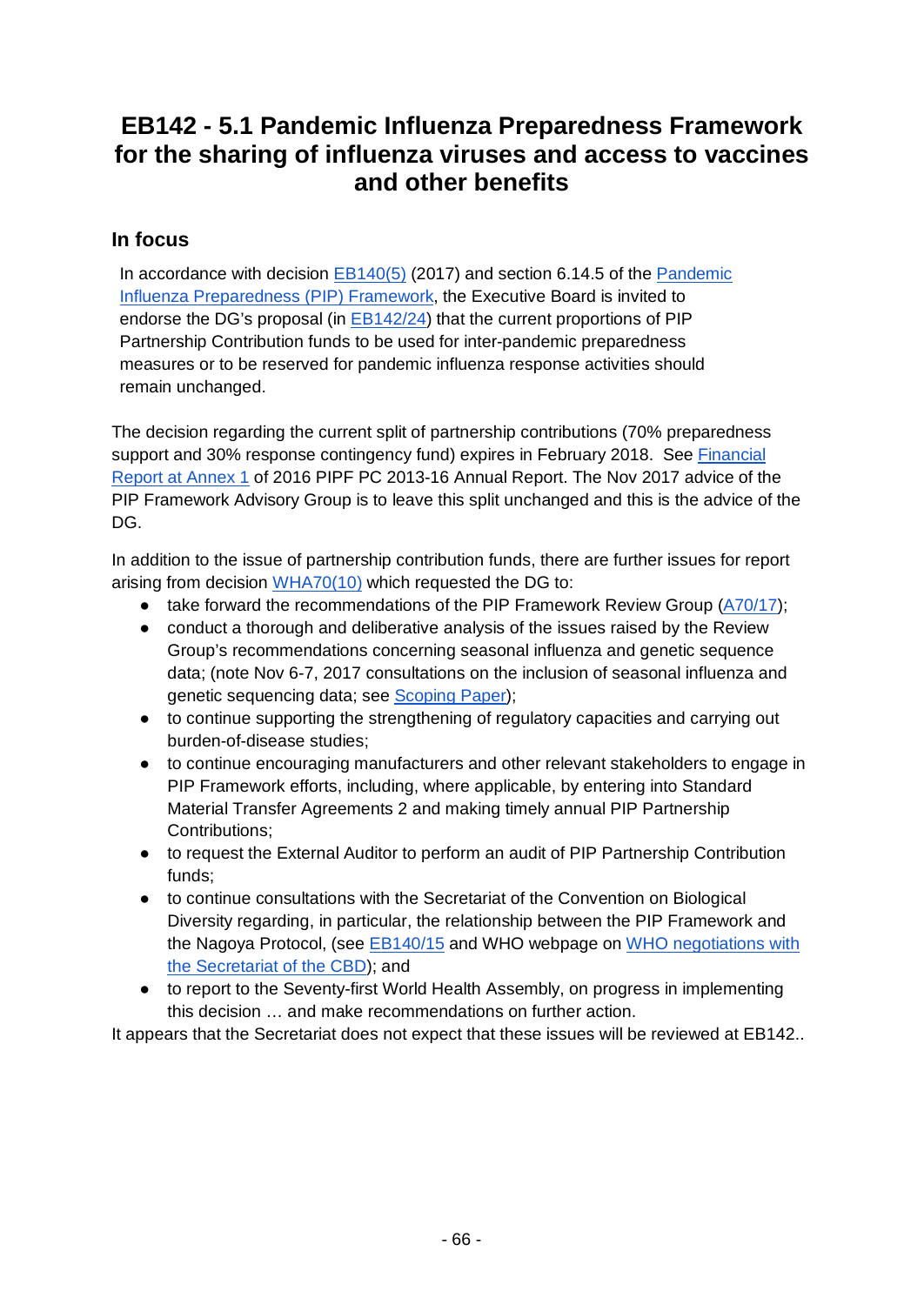# **Background**

### About the Pandemic Influenza Preparedness Framework (PIPF)

The pandemic influenza preparedness framework [\(here\)](http://whqlibdoc.who.int/publications/2011/9789241503082_eng.pdf?ua=1) was developed because of concern regarding inequities that had emerged in the context of WHO influenza sharing through what was then known as the Global Influenza Surveillance Network (GISN). Countries shared influenza viruses with WHO linked laboratories, which in turn shared candidate vaccine viruses with vaccine manufacturers, but no benefits were returned to WHO or the countries that shared the influenza viruses. In fact countries that shared the influenza viruses often were not able to gain access to the vaccines, either because there were unavailable or because they were unaffordable. Discussions over the inequities peaked in 2007, leading to intensive negotiations and finally a [Framework](http://whqlibdoc.who.int/publications/2011/9789241503082_eng.pdf?ua=1) for virus and benefit sharing in 2011.

Under this Framework recipients of viruses have to share benefits. Benefits are shared through two channels: SMTA agreements and partnership contributions.

Recipients of biological materials are required to enter into an agreement with the WHO known as the Standard Material Transfer Agreements (SMTA) to indicate how the benefits of accessing these materials are to be shared with the WHO. Two different SMTAs are provided for. SMTA1 is for entities within the GISRS receiving materials. SMTA2 is for entities outside the GISRS receiving materials. The benefits shared under SMTAs are largely in kind benefits. (See details of SMTAs in Annex 1 & 2 of the PIP.)

Entities outside the GISRS are also expected to make 'partnership contributions' to WHO to help support the Global Influenza Surveillance and Response System (GISRS). See [Financial Report at Annex 1](http://apps.who.int/iris/bitstream/10665/258844/1/WHO-WHE-IHM-PIP-2017.01-eng.pdf?ua=1%23page=40) of 2016 PIP Framework Partnership Contribution 2013-16 Annual Report. The distribution of the partnership contribution obligation is determined in accordance with rules (8 May, 2013) [here.](http://www.who.int/influenza/pip/benefit_sharing/pc_distribution_may_2013.pdf?ua=1) The use of the partnership contribution is governed by Decision [EB131\(2\) f](http://apps.who.int/gb/ebwha/pdf_files/EB131/B131_DIV2-en.pdf)rom May 2012: broadly 70% is to be used for preparedness (laboratory and surveillance) and 30% reserved for to support response capability. See [PC](http://www.who.int/influenza/pip/benefit_sharing/pc_implementation/en/)  [webpage](http://www.who.int/influenza/pip/benefit_sharing/pc_implementation/en/) for more.

An Advisory Group was set up to monitor implementation of the PIP framework. This Group meets twice a year.

More about PIP on WHO website [here.](http://www.who.int/influenza/pip/en/) See in particular the detailed discussion of genetic sequencing data [\(GSD\)](http://www.who.int/influenza/pip/advisory_group/gsd/en/).

### More recently

See provisional official report of debate at WHA70 from [PSRA6](http://apps.who.int/gb/ebwha/pdf_files/WHA70-A-B-PSR/A70_APSR6-en.pdf%23page=5) and summary of highlights of debate in PHM comment on WHA70 [Item 12.5.](https://docs.google.com/document/d/1Hdh9TGsKbyFhmRu-OpYD84Dp0EtolnxdQsxgXZQcxuU/edit?usp=sharing)

Debate at EB142 may touch upon the requests contained in [WHA70\(10\)](http://apps.who.int/gb/ebwha/pdf_files/WHA70/A70(10)-en.pdf) as listed above as well as those arising from [EB140\(5\)](http://apps.who.int/gb/ebwha/pdf_files/EB140/B140(5)-en.pdf) regarding the split of partnership contributions.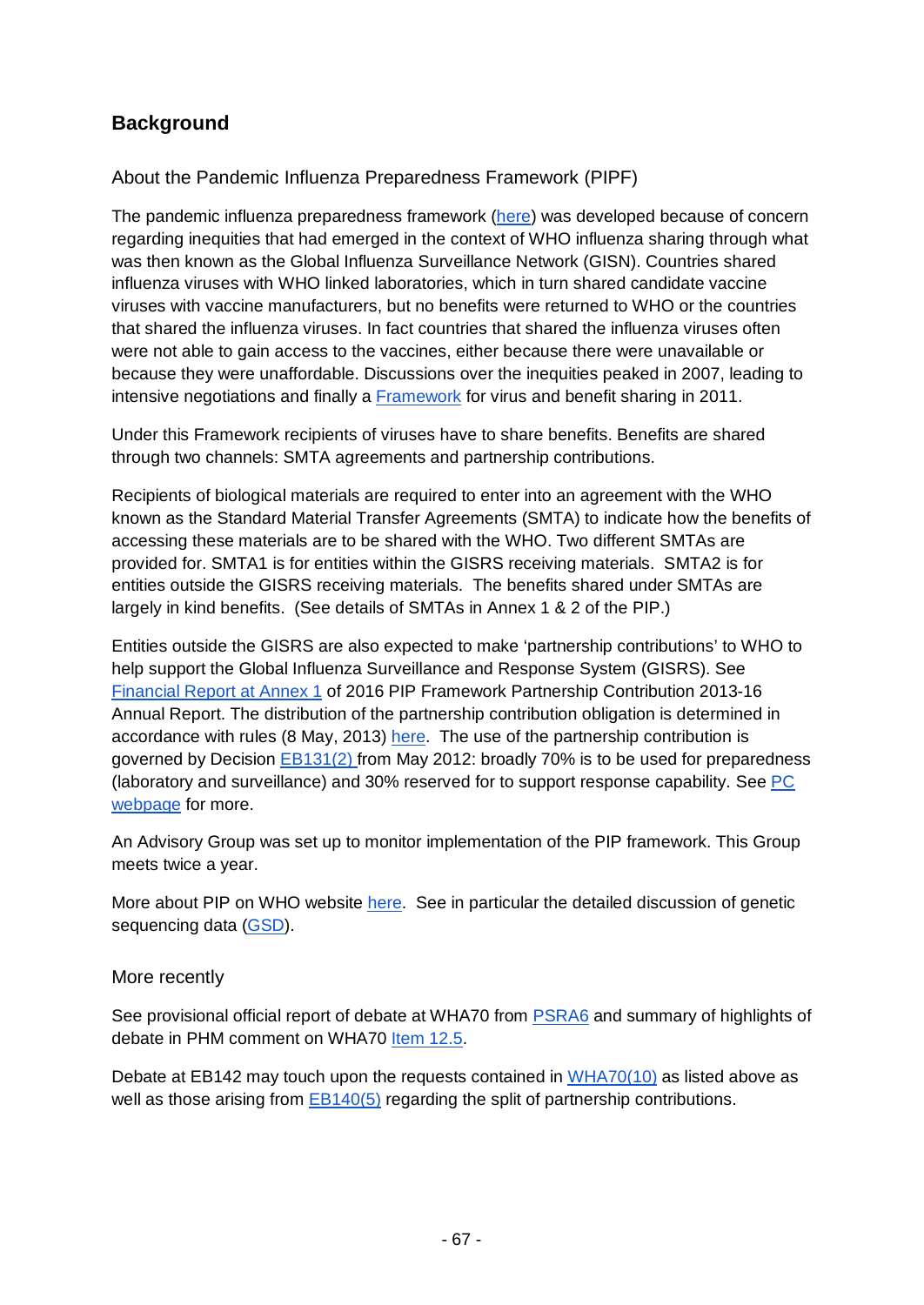## **PHM comment**

PHM supports the continued 70:30 split of PCs. However, we note in passing that the funding available to support IHR capacity building in L&MICs is in total inadequate and that the WHO Health Emergencies Contingency fund remains seriously undersubscribed.

See previous PHM comment on [Item 12.5 at WHA70](https://docs.google.com/document/d/1Hdh9TGsKbyFhmRu-OpYD84Dp0EtolnxdQsxgXZQcxuU/edit?usp=sharing) (Review of PIP Framework)

During the Nov 6-7 Consultation the Review Group proposal that the PIP Framework references to the sharing of genetic sequence data be changed from a specific reference to the GISAID database to a form of words which leaves the specific database to the donor's choice.

PHM believes that databases that wish to host sequence data should implement a standard user agreement that applies the Framework's benefit-sharing obligations to users accessing sequence data and allows such users to be tracked. GISAID has such a user agreement.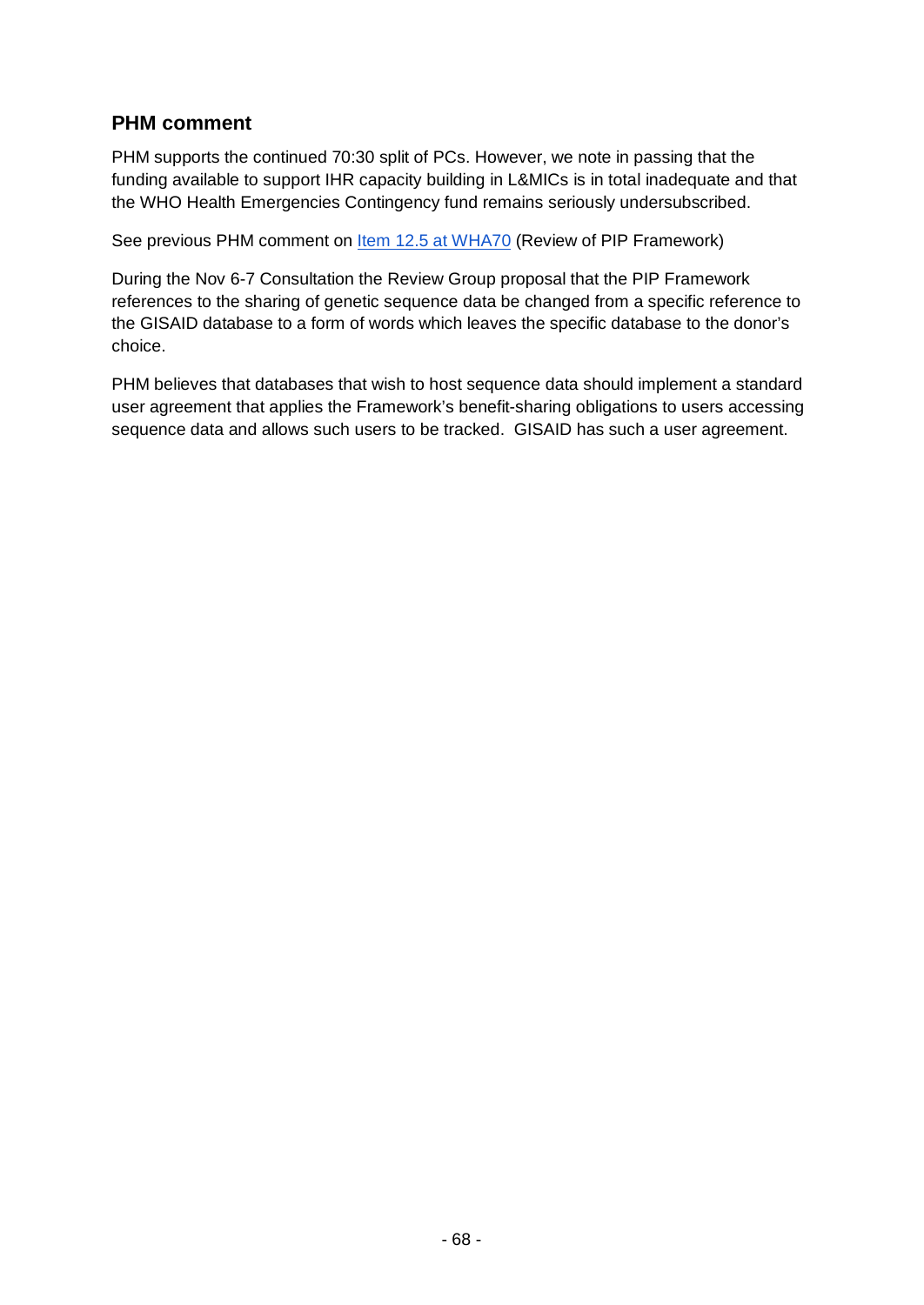# **EB142 - 5.4 Evaluation: update and proposed workplan for 2018–2019**

## **In focus**

The report published for this EB [\(EB142/27\)](http://apps.who.int/gb/ebwha/pdf_files/EB142/B142_27-en.pdf) includes

- a brief progress update on the ongoing work; and
- a draft evaluation workplan for the biennium 2018–2019, for EB approval.

This item was deferred from EB141 to EB142 because the report [\(EB141/7\)](http://apps.who.int/gb/ebwha/pdf_files/EB141/B141_7-en.pdf) was quite late and the PBAC (see para 14 in [EB141/2\)](http://apps.who.int/gb/ebwha/pdf_files/EB141/B141_2-en.pdf) judged that it needed to be reviewed at EB142 for more extensive consideration (see [PSR2](http://apps.who.int/gb/ebwha/pdf_files/EB141-PSR/B141_PSR2-en.pdf%23page=11) for EB141 discussion).

# **Background**

WHO's [Evaluation Policy](http://apps.who.int/gb/ebwha/pdf_files/EB131-REC1/B131_REC1-en.pdf%23page=27) was approved at EB131 in May 2012.

In 2014 the Secretariat adopted a [Framework for strengthening evaluation and](http://who.int/about/who_reform/documents/framework-strengthening-evaluation-organizational-learning.pdf?ua=1)  [organisational learning,](http://who.int/about/who_reform/documents/framework-strengthening-evaluation-organizational-learning.pdf?ua=1) responding to concerns that project/programme evaluation was not contributing to organisational learning as strongly as it should.

The [Evaluation Workplan 2016-17](http://apps.who.int/gb/ebwha/pdf_files/EB138-REC1/B138_REC1-en.pdf%23page=56) was approved at EB138 in Jan 2016.

The 2016 Evaluation Annual Report [\(EB139/9,](http://apps.who.int/gb/ebwha/pdf_files/EB139/B139_9-en.pdf) May 2016) **reviewed 13 recent evaluations** with a view to their contribution to organisational learning.

[EB141/7](http://apps.who.int/gb/ebwha/pdf_files/EB141/B141_7-en.pdf) (May 2017) described the decision framework, policies and procedures governing WHO's evaluation function. It **described the range of evaluations** undertaken in the previous year. The report emphasised the need to strengthen the organisational learning aspect of WHO's evaluation function; evaluations for learning rather than solely evaluations for accountability.

[EB142/27](http://apps.who.int/gb/ebwha/pdf_files/EB142/B142_27-en.pdf) (Jan 2018) briefly **describes a range of completed evaluations**. More detail is available on the [Evaluation Office website.](http://www.who.int/about/evaluation/reports/en/)

[EB142/27](http://apps.who.int/gb/ebwha/pdf_files/EB142/B142_27-en.pdf) also sets out the Secretariat's proposed evaluation workplan for 2018-19 including an overview in the Annex.

See [Tracker links](http://who-track.phmovement.org/items-search?combine=&field_date_value%5Bmin%5D=&field_date_value%5Bmax%5D=&tid%5B%5D=25&tid%5B%5D=27&tid%5B%5D=26&field_keywords_target_id_1%5B%5D=97) to recent governing body discussions of WHO evaluation policies and practices including various PHM commentaries.

# **PHM comment**

For a long time evaluation coordination and oversight was embedded in the Office for Internal Oversight along with the internal audit and compliance functions. During this time the summative / accountability purpose dominated evaluation practice (in contrast to formative purposes and the learning objective). In 2015 the evaluation function was moved into the DG's office as an independent unit. It does not have the autonomy and independence of the World Bank's Internal Evaluation Group. Since moving into the DG's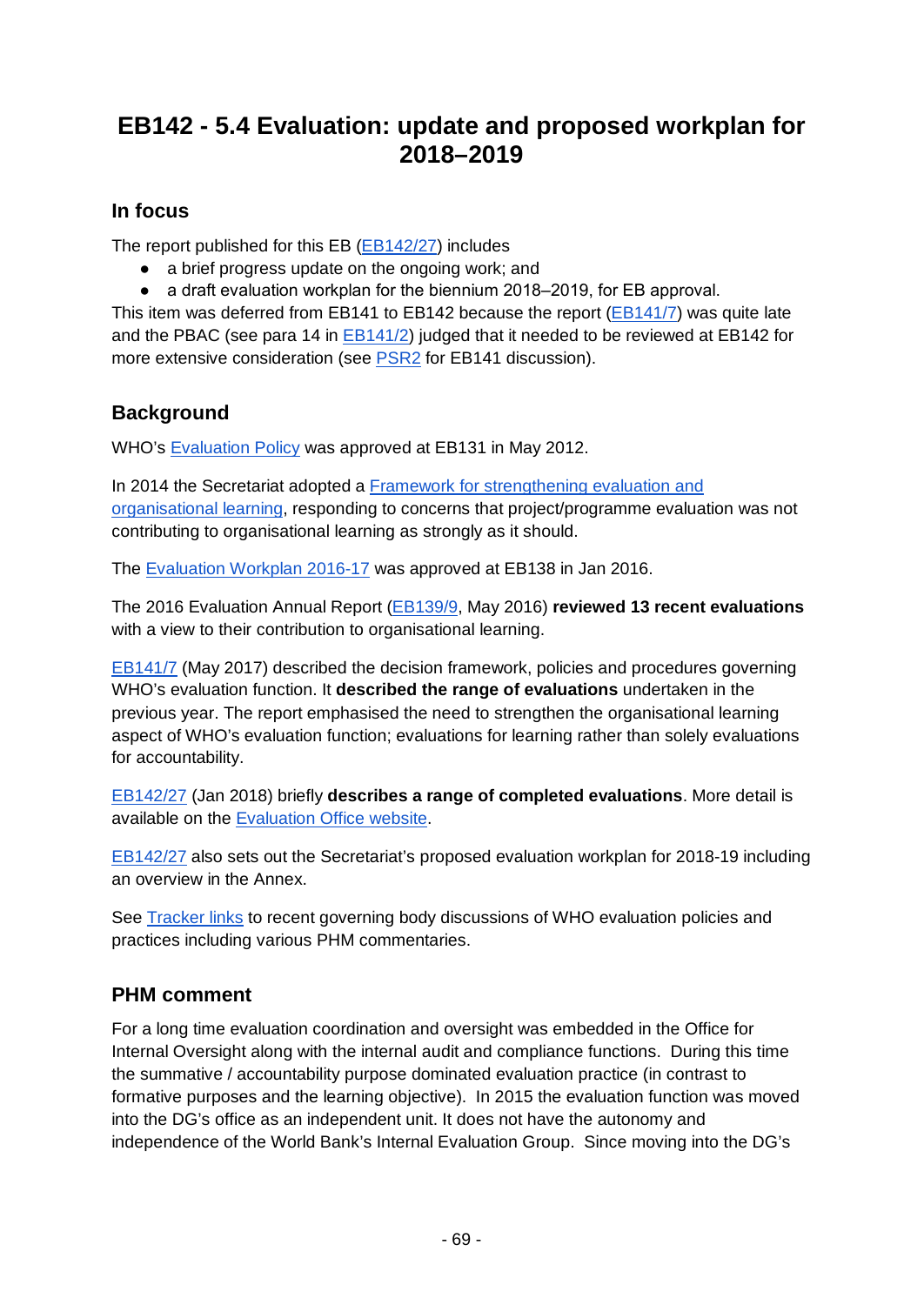office there has been increasing talk of strengthening the organisational learning purpose of evaluation activities. It is not evident that this has been achieved in practice.

Useful evaluation is dependent on some degree on clarity of planning. WHO has been repeatedly criticised for is 'results chain' and lack of clarity regarding the theory of change underpinning various programs and units. The [2015 evaluation of country presence](http://www.who.int/about/evaluation/prepublication-country-presence-evaluation.pdf?ua=1) finds that WHO does not have a theory of change informing the work of country offices. This finding is questionable. It may not have an overt explicit theory of change but the deliverables specified in the programme budget clearly express assumptions about what needs to be done.

The 'results chain' is the hierarchy of objectives, outcomes, outputs and deliverables around which the programme budget is structured. The indicators adopted for outcomes and outputs are in many cases meaningless, not reliable or valid. The deliverables which provide the most practical expression of what staff are expected to do are not tracked because it would be generally impractical to do so. However, it appears that they are also disregarded in the various evaluations which have been undertaken since the Evaluation Office was established. For example the country presence evaluation looks at country cooperation strategies but does not examine the activities / deliverables specified in the programme budget.

There is no indication that much progress is being made in terms of organizational learning. The evaluation report goes to senior management who decide which recommendations they will run with and which they will ignore. Senge's account of organizational learning (*The fifth discipline*, 1994) emphasises organisational coherence with respect to values, mission and purpose, linked to a degree of local autonomy, judgement and entrepreneurship.

Part of the problem is the way in which the politics of governing body decision making is ignored in evaluations. Many WHO decisions and programmes are fiercely contested with opposed alliances strategising and negotiating to achieve particular outcomes. Out of the debate a consensus resolution or decision emerges, cast in the impenetrable bureaucratese of health diplomacy. This then becomes the policy or programme which is to be evaluated. On the ground the issues and perspectives which were central to the debate, including the conflict, remain alive and part of the context of practical work on the ground. However, the evaluation is conducted in a parallel universe in which the political differences have been reduced to diplomatic consensus despite the fact that they are still part of the lived experience of the implementers. Thus the [evaluation of the SSFFC Member State](http://www.who.int/about/evaluation/SSFFC_FinalReport_28Apr17.pdf?ua=1)  [Mechanism](http://www.who.int/about/evaluation/SSFFC_FinalReport_28Apr17.pdf?ua=1) manages to almost completely avoid consideration of intellectual property and the attempt by big pharma to harness the statutory powers of medicines regulatory agencies to police their intellectual property claims. Notwithstanding the elision of intellectual property from the evaluation the tension between public health and the commercial interests of big pharma have been part of the *real politik* of the MSM.

It is hard to see how such evaluations can contribute effectively to building the learning organization at all levels if they do not engage with the lived realities of the implementers.

The proposed evaluation workplan for 2018-19 offer more of the same. The priorities for evaluation are set by senior management and largely address management concerns.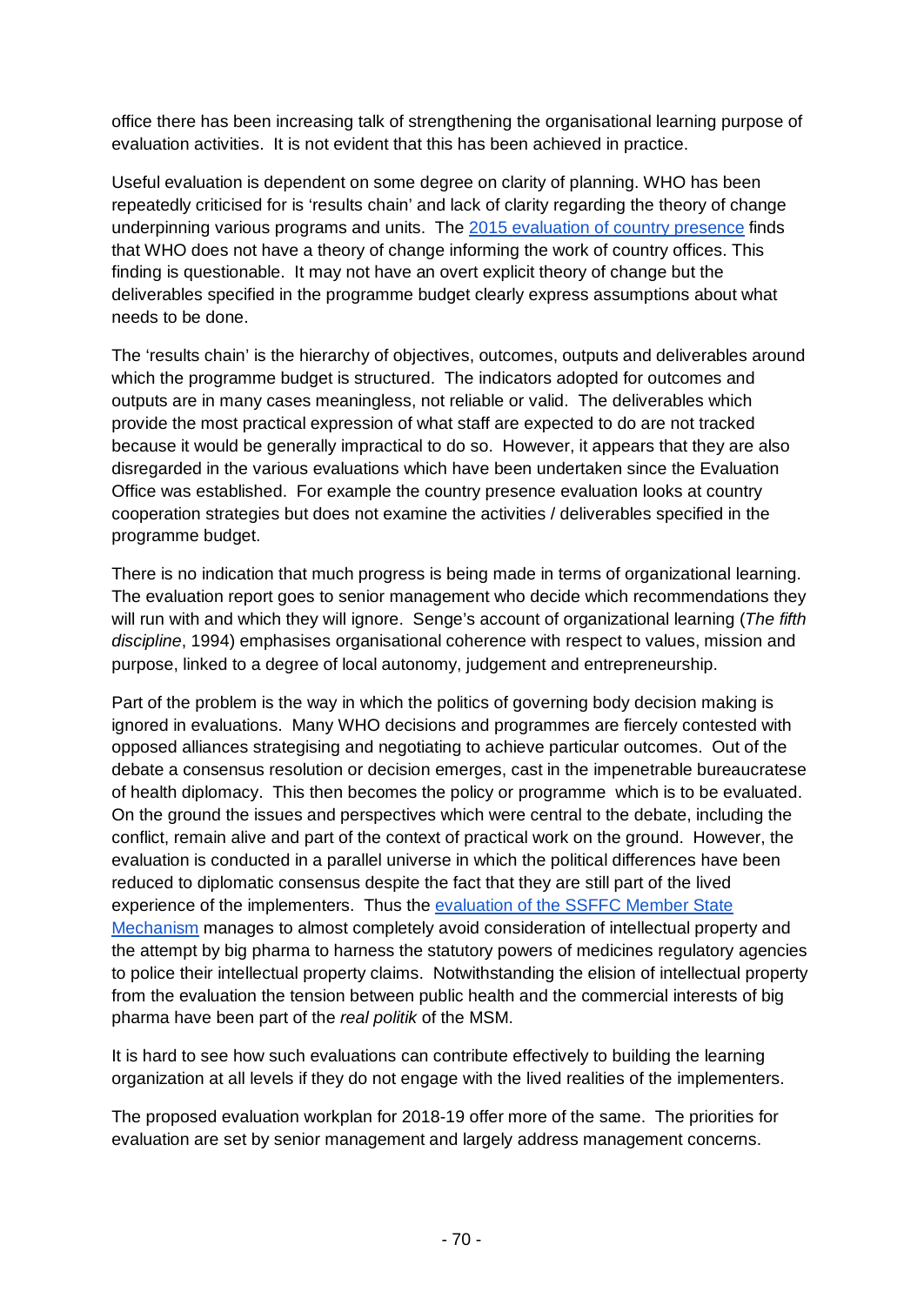The evaluation paradigm promulgated in the [WHO Evaluation Practice Handbook](http://apps.who.int/iris/bitstream/10665/96311/1/9789241548687_eng.pdf) is highly bureaucratic and top down with all the trappings of pseudo objectivity. The Handbook does have an annex which discusses participatory evaluation but this discussion does not inform the official evaluation guidelines. The annex describes a range of benefits of participatory evaluation but concludes that such evaluations have 'many limitations':

*Such evaluations tend to be less objective because participants have vested interests which they articulate and defend in such workshops. Moreover, they are less useful in addressing complex technical issues, which may require specialized technical expertise. Yet another limitation is that, although they may generate useful information, their credibility is limited because of their less formal nature.*

WHO staff are commonly working in unstable, uncertain and politically charged environments. Pseudo-objective top down bureaucratic evaluations do nothing to assist local and programme implementers to work more effectively in such environments, far less build WHO as a learning organization.

In fact participatory action research focused on 'deliverables' could materially assist WHO staff to reflect locally, in consultation with local partners, on the context of their work and what they are trying to do and how (and contribute to building the learning organisation).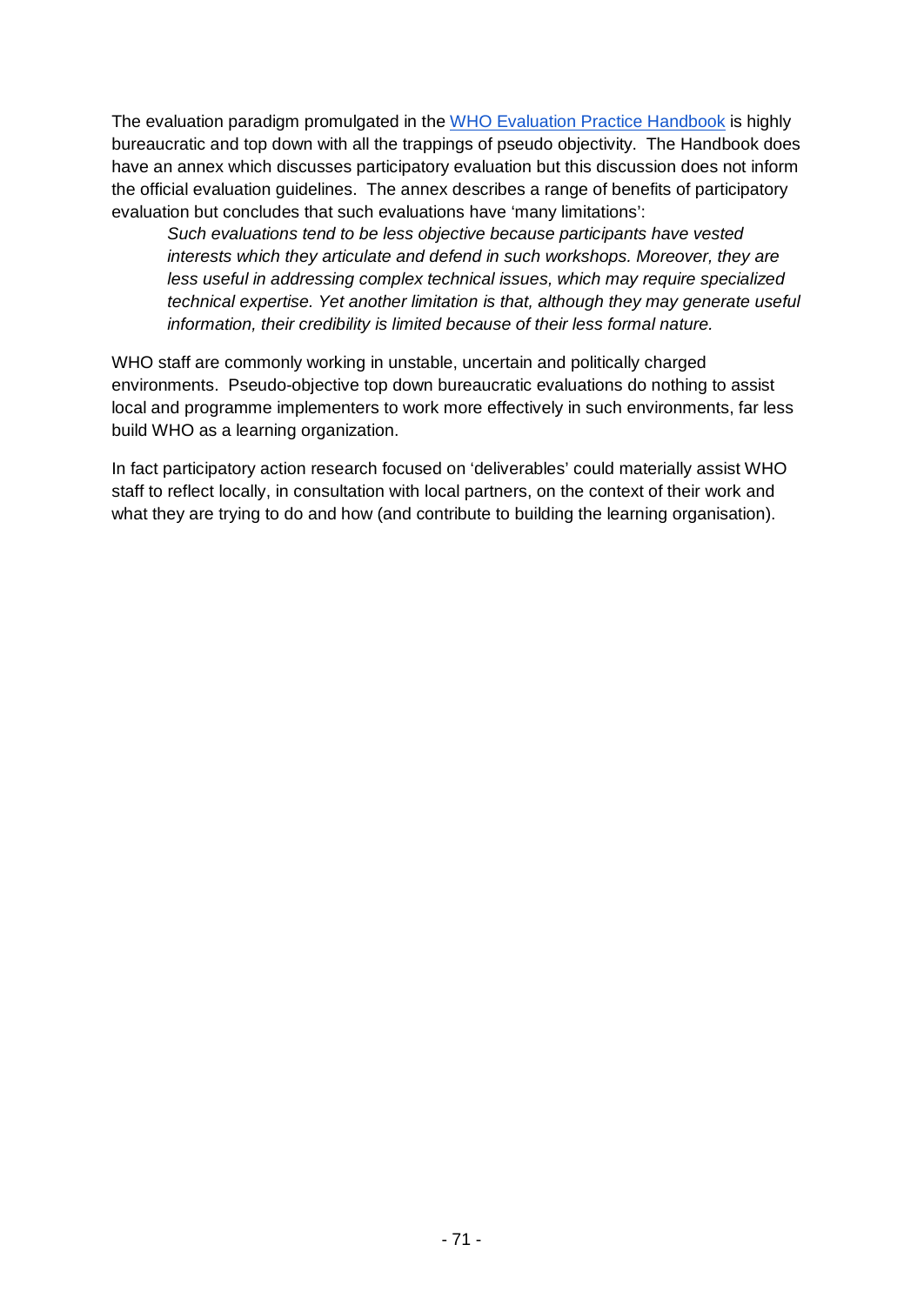# **EB142 - 5.5 Engagement with non-State actors**

### **In focus**

In [EB142/28](http://apps.who.int/gb/ebwha/pdf_files/EB142/B142_28-en.pdf) the Secretariat provides the second annual report on engagement with non-State actors. The first annual report was presented in [EB140/41.](http://apps.who.int/gb/ebwha/pdf_files/EB140/B140_41-en.pdf)

In [EB142/29](http://apps.who.int/gb/ebwha/pdf_files/EB142/B142_29-en.pdf) the Board, with the advice of the PBAC [\(EB142/40?,](http://apps.who.int/gb/ebwha/pdf_files/EB142/B142_40-en.pdf) NYP), is asked to consider applications for admittance of non-State actors into official relations and to review collaboration with one third of the non-State actors in official relations in order to decide whether to maintain their official relations.

### **Background**

The FENSA has emerged from a long and complex discussion arising out of Dr Chan's WHO Reform program, which included an initiative directed at WHO playing a more proactive role in global health governance, and in particular, helping to coordinate the anarchy of multiple 'global health initiatives' providing 'development assistance for health'.

It is unfortunate that this element of the WHO reform project has been so completely extinguished.

The finalised FENSA [\(WHA69.10,](http://apps.who.int/gb/ebwha/pdf_files/WHA69/A69_R10-en.pdf) May 2016) is also long and complex. It provides for annual reports [\(EB142/28\)](http://apps.who.int/gb/ebwha/pdf_files/EB142/B142_28-en.pdf) and for more formal review of the Official Relations relationship [\(EB142/29\)](http://apps.who.int/gb/ebwha/pdf_files/EB142/B142_29-en.pdf).

See the **Tracker links** to previous documents, debates and decisions relating to the FENSA and to previous PHM commentaries.

### **PHM comment**

The biggest flaw in the FENSA arrangements is that they only deal with the Secretariat's engagement with non-state actors. Member states remain free to advance the interests of private sector entities through the governing bodies, through the financing dialogue and behind closed doors, with no provisions for public accountability (recalling [IMPACT,](http://www.twn.my/title2/IPR/pdf/ipr13.pdf) [sugar,](https://docs.google.com/document/d/1FYrf0Azq9-cg22qRgBAWASL4xWiX3CQ114-DAMl5QD4/edit) [psoriasis](https://docs.google.com/document/d/1Cqhoumbg5vCn1W7ajezJXCrNY1zMobW3JZq9m_pG1JA/edit?usp=sharing) and [sepsis\)](https://docs.google.com/document/d/1Q5sYLFlcGux-nCZQd-eF_W7lPfOl4OGtZp5tK5jd1pE/edit%23heading=h.p616fenmvie5). See [PHM comment](https://docs.google.com/document/d/1Mg5QG2eaSqzsGumss9YtgfmDjRMu_ROVamdQtMbPZ5Y/edit?usp=sharing) at WHA68.

It appears that the Secretariat's due diligence procedures are being applied somewhat selectively.

#### *The International Telecommunications Union*

In our [comment](https://docs.google.com/document/d/1zcptFxcgj9VNCnt-IgIIZLJVFR7Qe-A7_0cTJoaf0yA/edit?usp=sharing) on agenda item 4.4 on mHealth we have pointed to possible links between the Secretariat's over-enthusiastic assessment of mHealth applications (in the short to medium term) and its receipt of significant donor funds from the International Telecommunications Union (ITU), a global public private partnership including 193 governments and over 800 private sector and academic entities. In particular we have pointed to the involvement of pharmaceutical and private insurance companies as partners in the *Be He@lthy Be Mobile* initiative and the possibility that they are contributing to ITU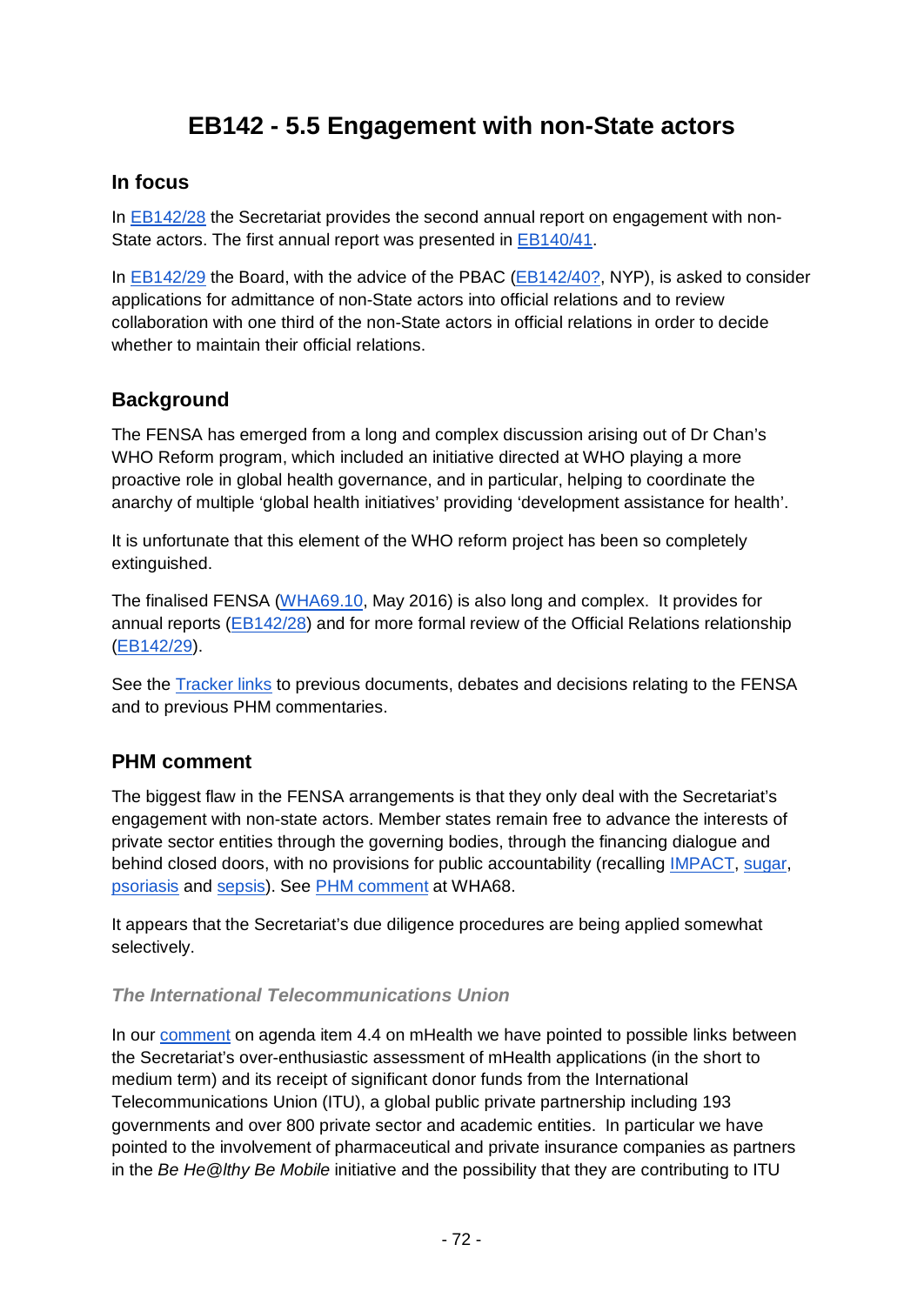donations to support this initiative. It appears, from the [WHO Register of non-State actors,](https://publicspace.who.int/sites/GEM/default.aspx) that the ITU is not in official relations with WHO.

### *Croplife International*

We note that "The Secretariat proposes to defer the review of the collaboration with CropLife International to the 144th session of the Board to allow CropLife international sufficient time to clarify its and some of its members' positions and actions with regard to WHO's activities." CLI has been previously listed as in Official Relations but the relationship became due for review in accordance with the FENSA policy.

In terms of the FENSA framework CropLife International is technically an 'international business association' and in accordance with [clause 50](http://apps.who.int/gb/ebwha/pdf_files/WHA69/A69_R10-en.pdf%23page=15) may apply for Official Relations with WHO.

Para 55 sets out the privileges of Official Relations:

55. Entities in official relations are invited to participate in sessions of WHO's governing bodies. This privilege shall include:

(a) the possibility to appoint a representative to participate, without right of vote, in meetings of WHO's governing bodies or in meetings of the committees and conferences convened under its authority;

(b) the possibility to make a statement if the Chairman of the meeting (i) invites them to do so or (ii) accedes to their request when an item in which the related entity is particularly interested is being discussed;

(c) the possibility to submit the statement referred to in subparagraph (b) above in advance of the debate for the Secretariat to post on a dedicated website.

Para 52 provides that official relations shall be based on a plan for collaboration between WHO and the entity with agreed objectives and outlining activities for the coming three-year period structured in accordance with the General Programme of Work and Programme budget and consistent with this framework. This plan shall also be published in the WHO register of non-State actors. […] These plans shall be free from concerns which are primarily of a commercial or profit-making nature.

Croplife International lobbies to advance "the role of agricultural innovations in crop protection and plant biotechnology to support and advance sustainable agriculture". It lists among its [membership:](https://croplife.org/about/members/) BASF, Bayer, Du Pont, Monsanto, Dow Agrosciences, syngenta and a range of national and regional business associations.

It is concerning that the pesticide / herbicide / agri-biotech industry should maintain Official Relations with WHO.

We note the [concern expressed](https://foodfirst.org/corporate-vision-of-the-future-of-food-promoted-at-the-un/) by civil society organisations in February 2016 at the role of various private sector entities, including Croplife International, at an FAO symposium on agricultural biotechnologies.

It seems likely that CLI is keen to get its feet under any table which is discussing:

- regulatory strategies to prevent pesticide/herbicide toxicity; or
- the role of transnational food corporations in driving the NCDs epidemic; or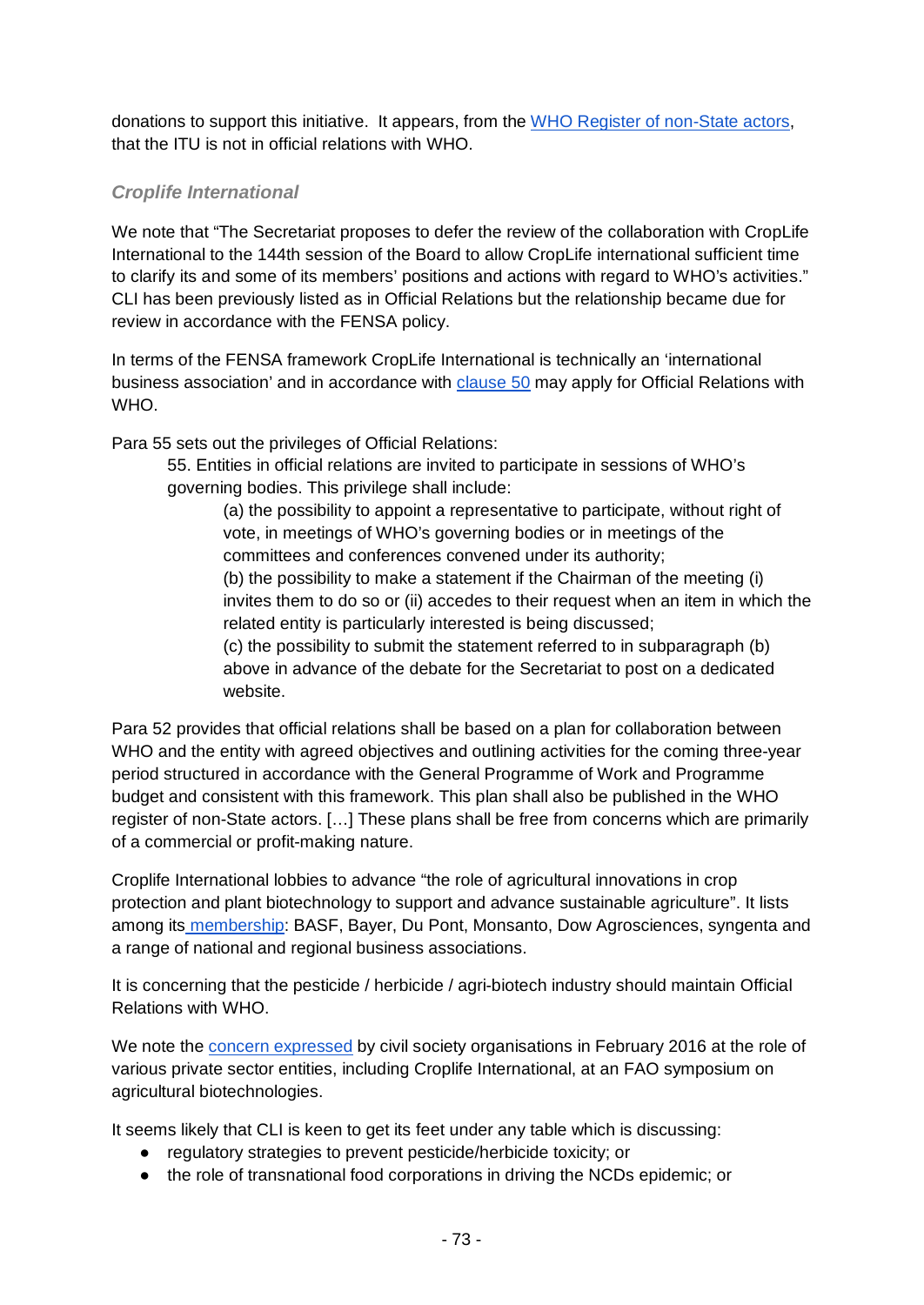- the role of intensive industrial agriculture in driving antimicrobial resistance and
- in increasing the risk of new pandemic influenza threats from intensive pig and poultry farming.

We anticipate that CLI is presently working on a draft 'plan of collaboration' promising some kind of co-regulatory approach to pesticides/herbicides exposure.

PHM calls on the member states of the WHO and the Secretariat to discontinue its 'official relationship' with CLI. In particular we call upon those member states whose agricultural workers suffer from pesticide exposure to support this call.

PHM urges other organisations which are involved in global health [\(G2H2\)](http://g2h2.org/), public health nutrition (eg [World Public Health Nutrition Association\)](https://wphna.org/), pesticide regulation (such as [PAN](http://pan-international.org/)  [International](http://pan-international.org/) and its regional affiliates), food politics [\(IATP,](https://www.iatp.org/) [Food First,](https://foodfirst.org/) [FIAN,](http://www.fian.org/) etc) or agroecology / food sovereignty [\(Via Campesina\)](https://viacampesina.org/), to publicise and add their voices to this call.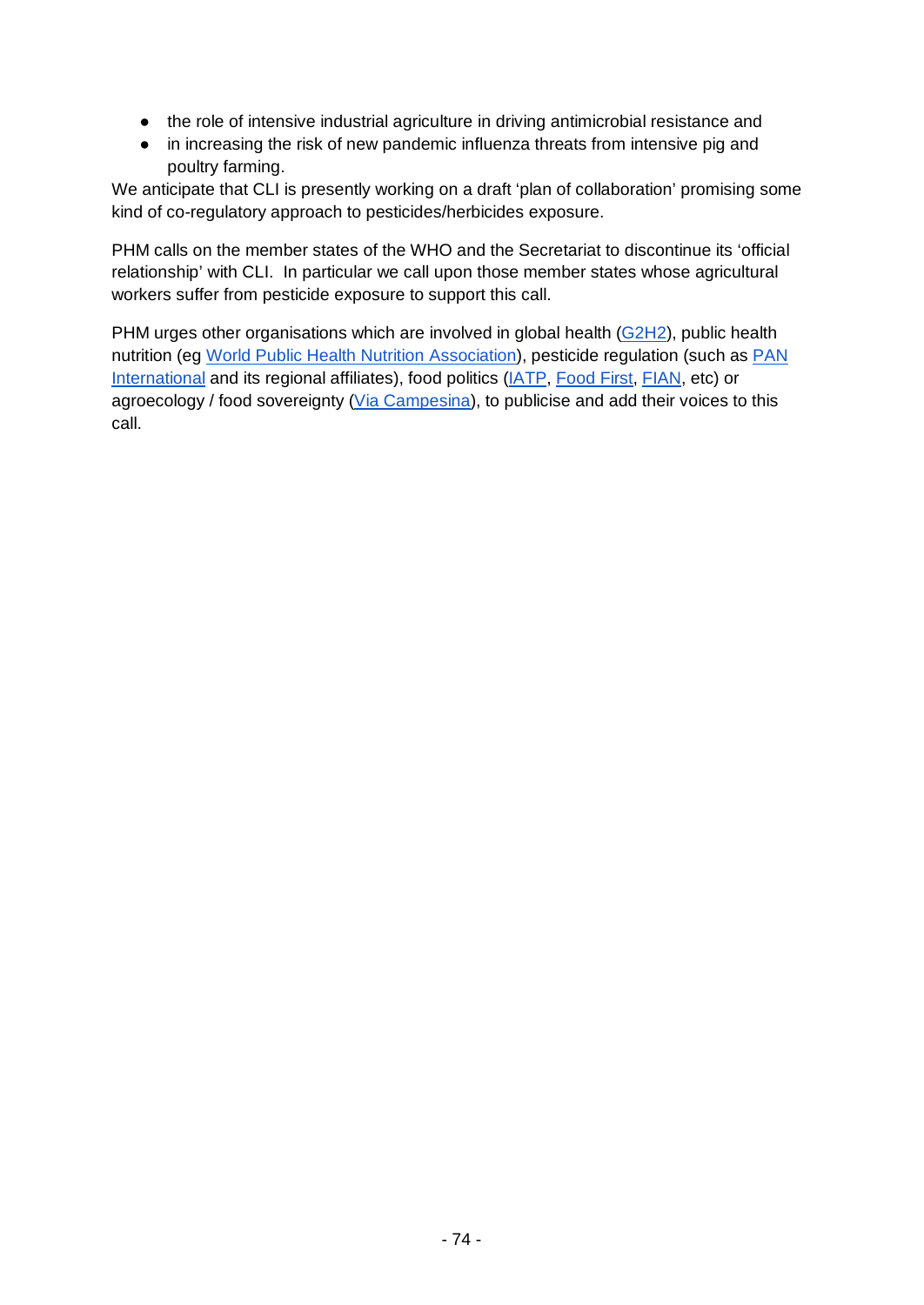## **EB142 - 5.9 Statement by the representative of the WHO staff associations and report of the ombudsmen**

## **In focus**

Statement by the representative of the WHO staff associations - [EB142/INF./1.](http://apps.who.int/gb/ebwha/pdf_files/EB142/B142_INF1-en.pdf)

Report of the Ombudsman [EB142/INF./2](http://apps.who.int/gb/ebwha/pdf_files/EB142/B142_INF2-en.pdf)

## **Background**

The annual statements by the Staff Associations and the report of the Ombudsman both provide useful windows into the mood of staff and the HR function within the Organisation.

Some of the highlights in the statement from the staff associations [\(EB142/INF./1\)](http://apps.who.int/gb/ebwha/pdf_files/EB142/B142_INF1-en.pdf) include:

- morale affected by " unprecedented number of changes to staff rules" and job insecurity "due to ineffective resource mobilization or erratic restructuring";
- encouraged by statements from new DG and the prospects of 'transformation';
- acknowledgement of internal justice reforms as 'successful'; and
- a number of specific (and sensible) proposals for HR policy reform (from para 9-18)
	- 9. Create more core P1 and P2 positions. End the over-reliance on junior professional officers, consultants and interns for so-called entry-level work in the international professional category.
	- 10. Develop clear career pathways for colleagues working in the general service category. This should include routes of progression from general service to international professional or national professional officer. This would open up the opportunities for development and growth in staff's contributions to WHO.
	- 11. Pay interns and fellows a stipend, so that WHO can attract a diverse and highly qualified group of young professionals from around the world, particularly from low-income countries. Demonstrate to the world that WHO supports international labour standards. Access to internship should be based on merit, not on ability to pay.
	- 12. Modernize parental leave: four months for all staff members who become parents, plus an additional two months for the staff member who gives birth to the child. This would be a bold contribution to the United Nations Secretary-General's gender equality agenda and would inspire others.
	- $\circ$  13. Rapidly establish a global network of health care facilities that recognize WHO staff health insurance, offering preferred prices for health services and direct-billing arrangements. Reinforce quality and solidarity by ending the twotier policy that exists for staff in some countries, a policy that currently creates unfair, discriminatory financial burdens simply because of the duty station location or health status of the staff member.
	- 14. Invest in a staff health and well-being programme and campaign, designed to respond to the findings of the staff health risk survey, with a strong focus on mental health and supporting colleagues serving in difficult field environments.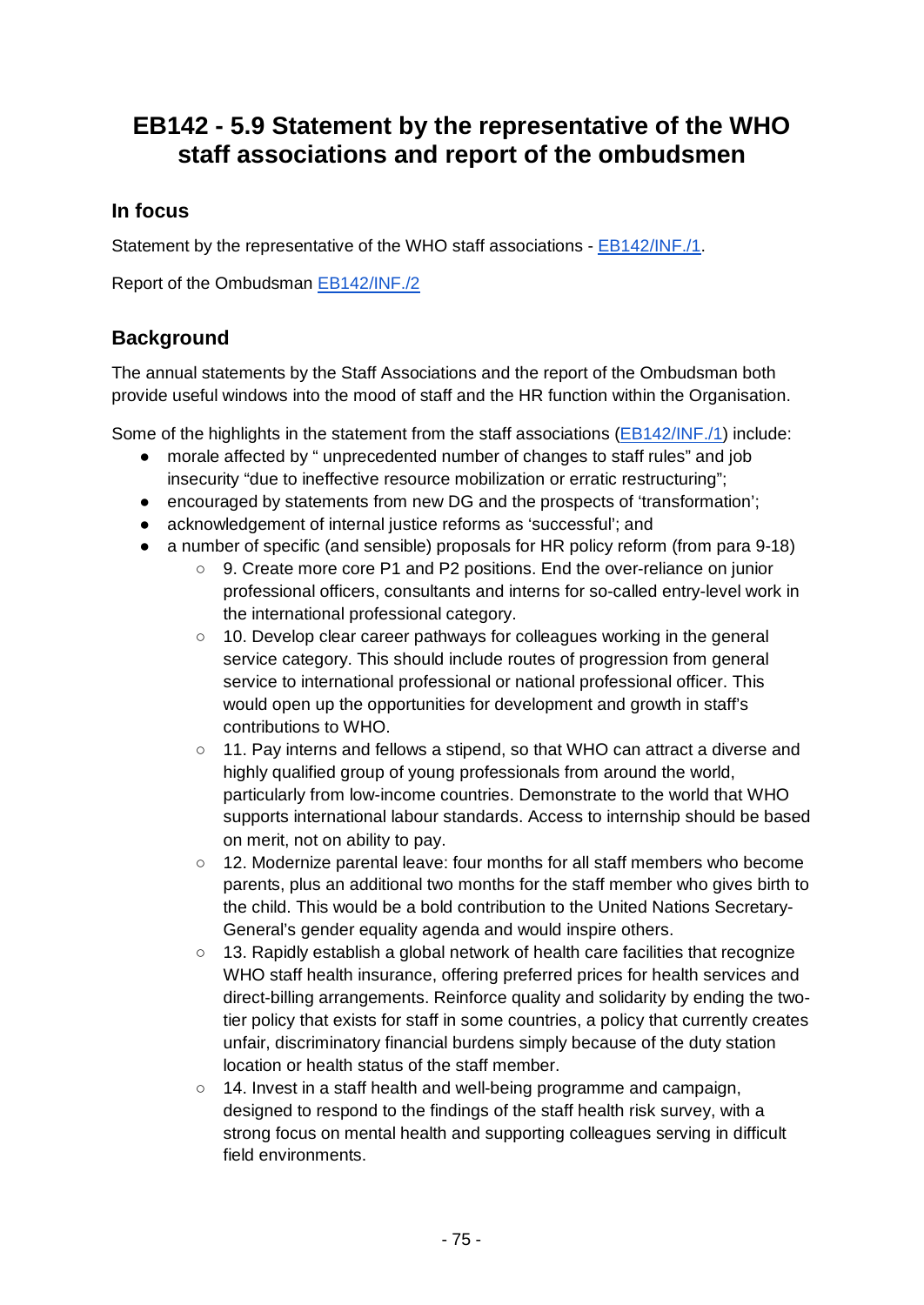- 15. Promote mobility as mutually beneficial for staff and the Organization. There should be a focus on professional growth, family-friendly environments, and ensuring the framework advances gender equality and women's leadership across offices.
- 16. Create more short-term exchange and growth opportunities through filling posts during parental leave and sick leave with current WHO staff (i.e. "backfilling"), fostering cohesion across WHO and broadening the skills and perspectives of staff. Fund all backfilling and exchanges through a central mechanism thus streamlining implementation.
- 17. Communicate internally more effectively, maintaining a positive dialogue, sharing successes and experiences, influencing and inspiring others. Build a global network of internal communication experts throughout all major offices. Remove the antiquation of our current internal communications system and invest in robust tools, including a globally connected intranet network, knowledge management hubs and collaboration software.
- 18. Building on the successful internal justice reform, demand more accountability from the Organization for those who work in its care. Serve the vulnerable. Enable the Organization to live up to its values by taking swift and specific action against those who choose to undermine it through the bullying and harassment of others. This should be done while removing the full burden of responsibility from those most directly affected: those who are at their weakest.

Highlights from the report of the Ombudsman [\(EB142/INF./2\)](http://apps.who.int/gb/ebwha/pdf_files/EB142/B142_INF2-en.pdf) include:

- description of the role of the Ombudsman and how it operates at WHO;
- increasing numbers of staff using the ombudsman service, commonly relating to 'evaluative relationships' between supervisors and supervisees;
- need for WHO to invest in its managers to improve communication, team climate and morale, particularly in country offices;
- WHO to express its core values, notably respect, in its practices and culture; concern regarding apparent prevalence of abusive behaviour and harassment
- WHO's duty of care towards staff: counselling, career development, recognition;
- equal access to informal resolution regarding work-related issues.

See also [PHM comment](https://docs.google.com/document/d/1ucltBICpU7womaii2mQU_MiYrKQogAtx1_eJ3z6KBHI/edit?usp=sharing) on Agenda Item 8 (Human Resources: Update) at PBAC27.

See [Tracker Links](http://who-track.phmovement.org/items-search2?combine=&field_date_value%5Bmin%5D=&field_date_value%5Bmax%5D=&field_keywords_target_id_1%5B%5D=174) to previous staff associations' statements.

#### **PHM comment**

The staff associations' proposals for HR policy reform (paras 9-18 of **EB142/INF./1**, above) and the Ombudsman's suggestions [\(EB142/INF./2](http://apps.who.int/gb/ebwha/pdf_files/EB142/B142_INF2-en.pdf) and summarised above) all appear to be very sensible.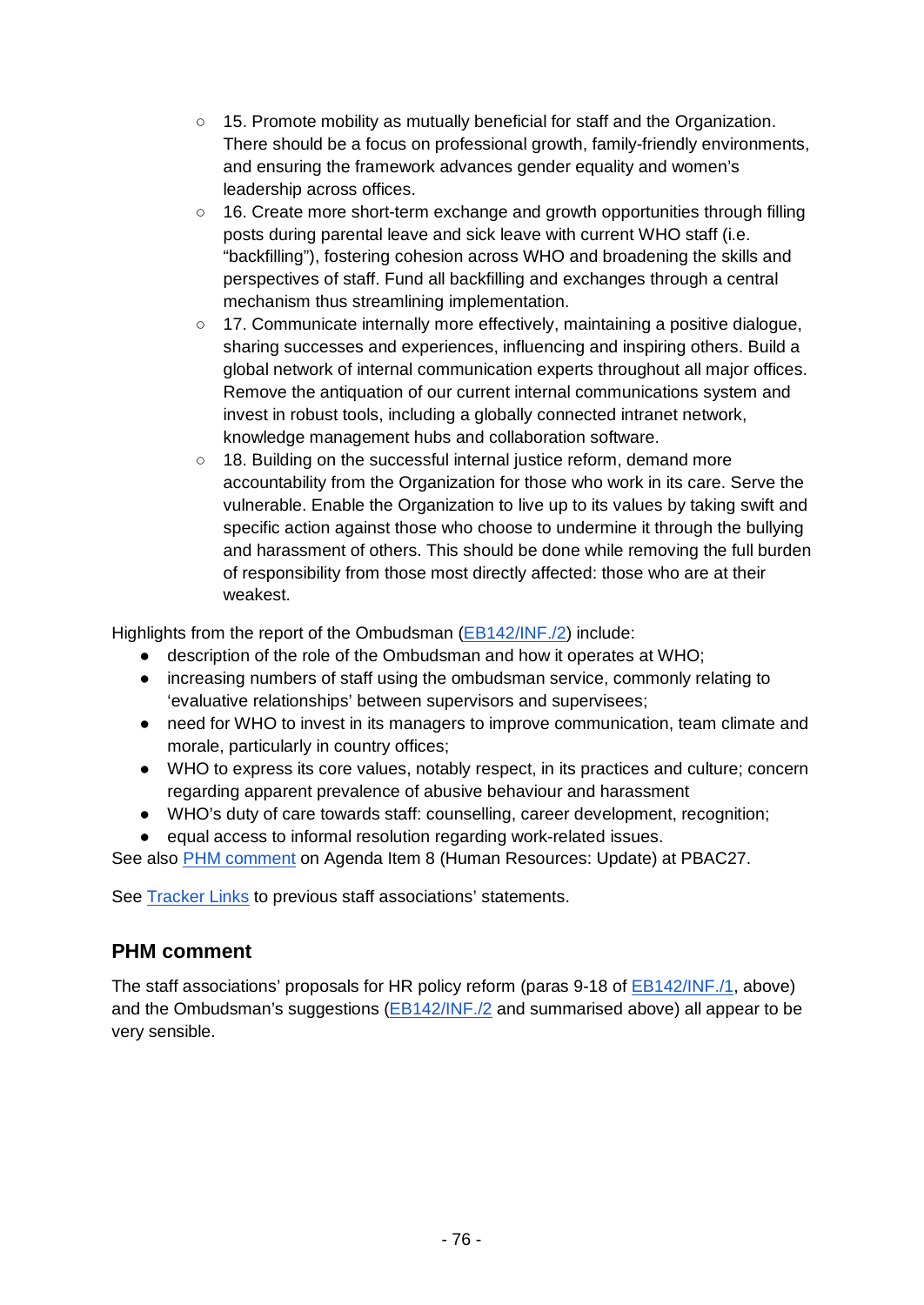# **EB142 - 6.2 Global vaccine action plan (GVAP)**

## **In focus**

After a brief overview of the development of the Global Vaccine Action Plan (GVAP) [EB142/35](http://apps.who.int/gb/ebwha/pdf_files/EB142/B142_35-en.pdf) conveys the Executive Summary of the [2017 Assessment Report](http://www.who.int/immunization/web_2017_sage_gvap_assessment_report_en.pdf?ua=1) by the Strategic Advisory Group of Experts on the implementation of the Global Vaccine Action Plan. Key points:

- significant achievements recorded (wild polio, neonatal tetanus, measles, hepatitis B, development of national immunisation technical advisory groups (NITAGs), pricing transparency, Humanitarian Mechanism; see [SAGE,2017\)](http://www.who.int/immunization/web_2017_sage_gvap_assessment_report_en.pdf?ua=1%23page=9):
- however progress is too slow; under-performance in some countries and access to vulnerable populations are particular concerns;
- major challenges arise from economic uncertainty, conflicts and natural disasters, displacement and migration;
- weaknesses in immunisation delivery include: growing vaccine hesitancy and shortages and stockouts (causes vary: production, procurement, affordability, distribution; see [SAGE,2017\)](http://www.who.int/immunization/web_2017_sage_gvap_assessment_report_en.pdf?ua=1%23page=24);
- phase-out of polio funding with polio transition a big challenge.

Para 9 of Annex 1 of [EB142/35](http://apps.who.int/gb/ebwha/pdf_files/EB142/B142_35-en.pdf) summarises the 12 recommendations of the Assessment Report.

[EB142/35](http://apps.who.int/gb/ebwha/pdf_files/EB142/B142_35-en.pdf) also provides (in Annex 2) a summary of actions undertaken through WHO to implement resolution [WHA70.14](http://apps.who.int/gb/ebwha/pdf_files/WHA70/A70_R14-en.pdf) (May 2017) which called on member states to 'demonstrate stronger leadership and governance of national immunisation programs' as well as requesting the DG to continue to work in a range of areas to progress the achievement of the GVAP goals. The report highlights:

- monitoring and accountability;
- advocacy (political, technical, civil society);
- technical and financial support for NITAGs;
- research and development for new vaccines;
- vaccine prequalification;
- joint procurement;
- temperature control and improved delivery;
- pricing initiatives.

The report of the October 2017 meeting of the SAGE (in [WER,92,729-248\)](http://apps.who.int/iris/bitstream/10665/259533/1/WER9248.pdf) provides further useful information.

## **Background**

The Global Vaccine Action Plan (GVAP) was adopted by the WHA in [WHA65.17](http://apps.who.int/gb/ebwha/pdf_files/WHA65-REC1/A65_REC1-en.pdf%23page=48) in May 2012.

[WHA65.17](http://apps.who.int/gb/ebwha/pdf_files/WHA65-REC1/A65_REC1-en.pdf%23page=48) requested annual update reports. In [A66/19](http://apps.who.int/gb/ebwha/pdf_files/WHA66/A66_19-en.pdf) the Secretariat proposed a draft framework for monitoring, evaluation and accountability for GVAP which was endorsed by the Assembly (in May 2013). PHM comment at the time is [here.](http://www.ghwatch.org/sites/www.ghwatch.org/files/MMIStatement_VaccineActionPlan.pdf)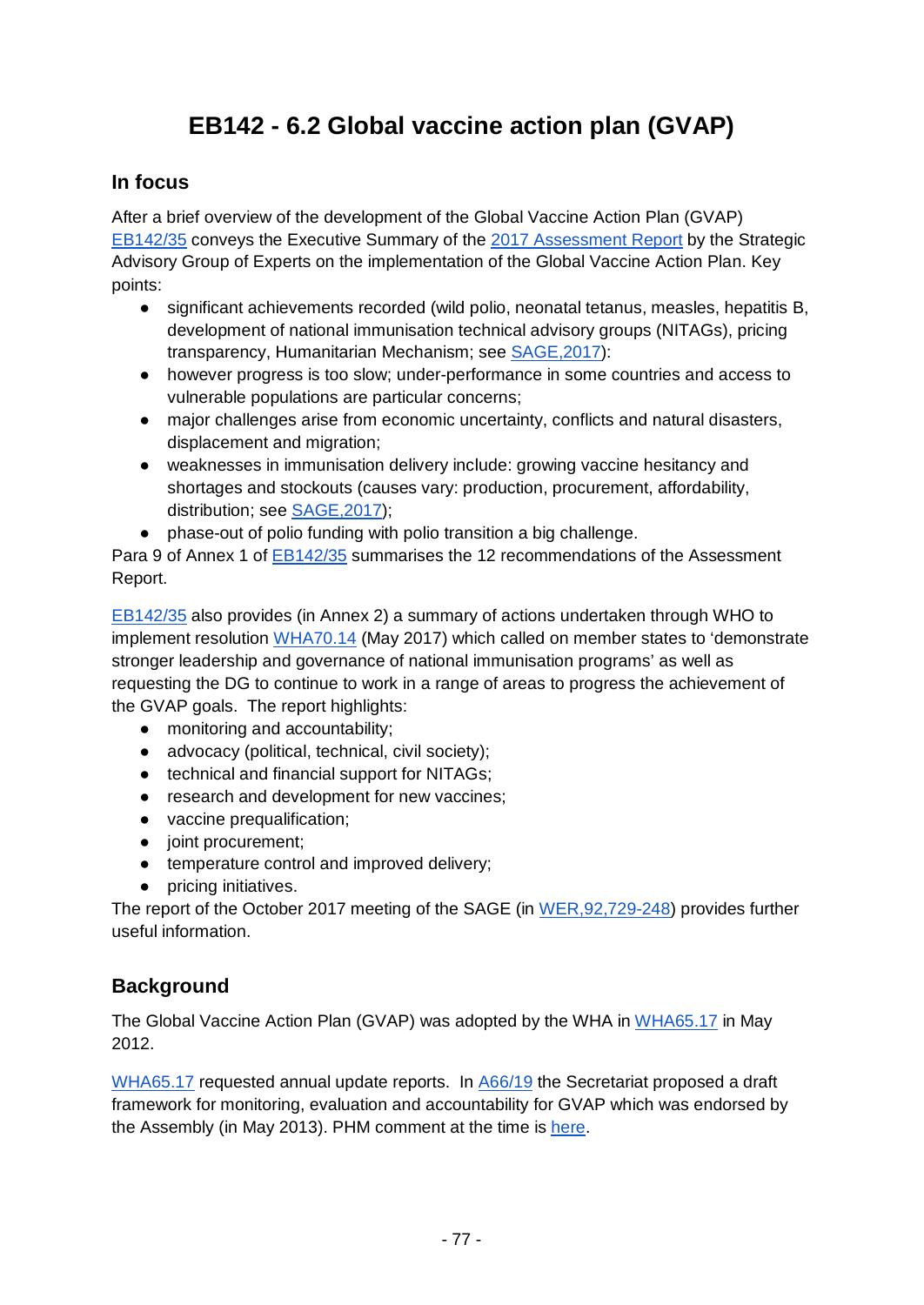The first update report [\(A67/12\)](http://apps.who.int/gb/ebwha/pdf_files/WHA67/A67_12-en.pdf) on the implementation of GVAP was considered by the Assembly in May 2014 in [A67/12.](http://apps.who.int/gb/ebwha/pdf_files/WHA67/A67_12-en.pdf) The debate is at [A3](http://apps.who.int/gb/ebwha/pdf_files/WHA67-REC3/A67_REC3-en.pdf%23page=80) and [A4.](http://apps.who.int/gb/ebwha/pdf_files/WHA67-REC3/A67_REC3-en.pdf%23page=85) See PHM commentary [here.](https://docs.google.com/document/d/1Qfm7icgqR3oRbJP4J1xZdPq34H9h_MGmHfWuoxch9AU/edit?usp=sharing)

A further report was considered by WHA68 in 2014 in [A68/30](http://apps.who.int/gb/ebwha/pdf_files/WHA68/A68_30-en.pdf) and after a long debate [\(A2,](http://apps.who.int/gb/ebwha/pdf_files/WHA68-REC3/A68_2015_REC3-en.pdf%23page=54) [A5,](http://apps.who.int/gb/ebwha/pdf_files/WHA68-REC3/A68_2015_REC3-en.pdf%23page=91) [A11](http://apps.who.int/gb/ebwha/pdf_files/WHA68-REC3/A68_2015_REC3-en.pdf%23page=184) and [A12\)](http://apps.who.int/gb/ebwha/pdf_files/WHA68-REC3/A68_2015_REC3-en.pdf%23page=205) the Assembly adopted a further resolution [WHA68.6](http://apps.who.int/gb/ebwha/pdf_files/WHA68-REC1/A68_R1_REC1-en.pdf%23page=38) which strengthened the GVAP in certain respects including requesting the Secretariat to collect and present data on vaccine pricing. PHM posted a [detailed commentary](https://docs.google.com/document/d/1Fhwz01-e5VdmOn0FHPKHZCnpxynpDeZSZQW01Swe_3A/edit?usp=sharing) on the 2014 report.

In May 2016 the Assembly considered [A69/34](http://apps.who.int/gb/ebwha/pdf_files/WHA69/A69_34-en.pdf) which included a report on GVAP generally and specifically on the implementation of [WHA68.6](http://apps.who.int/gb/ebwha/pdf_files/WHA68-REC1/A68_R1_REC1-en.pdf%23page=38) which was noted by the Assembly (see debate at  $B$ 7). PHM posted a detailed commentary [\(here\)](https://docs.google.com/document/d/1LzugUqhOPguYO4O77D0zkgDVOlypDzBJnLBSW7kPYmk/edit?usp=sharing) broadly appreciating the SAGE report.

In May 2017 the Assembly considered (in [A70/25](http://apps.who.int/gb/ebwha/pdf_files/WHA70/A70_25-en.pdf)) the Executive Summary of the Midterm

GVAP (2010−2020) review by the SAGE (full report [here\)](http://www.who.int/immunization/global_vaccine_action_plan/SAGE_GVAP_Assessment_Report_2016_EN.pdf). The debate is reported in [PSRA10](http://apps.who.int/gb/ebwha/pdf_files/WHA70-A-B-PSR/A70_APSR10-en.pdf%23page=6) and [PSRA11.](http://apps.who.int/gb/ebwha/pdf_files/WHA70-A-B-PSR/A70_APSR11-en.pdf%23page=2) Responding to the SAGE report the Assembly adopted resolution [WHA70.14.](http://apps.who.int/gb/ebwha/pdf_files/WHA70/A70_R14-en.pdf) PHM's comment on the mid term review at WHA70 is [here.](https://docs.google.com/document/d/1TkneWawoTUuqhkiLS694cr4s7fKhyCgYXCBN_cnmYrU/edit%23heading=h.dg8wdrn4q2yv)

(Many of the themes developed in the 2016 Assessment Report / mid term review are reiterated in the 2017 Assessment Report.)

See **Tracker links** to previous governing body discussions of the GVAP.

## **PHM comment**

The various SAGE reports are thorough and comprehensive, both with respect to analysis and strategy and need to be fully implemented. However, PHM urges member states to give special priority to the following issues.

#### *Price*

Price remains a major barrier to the full achievement of the GVAP goals. This is particularly so for countries transitioning out of GAVI eligibility (SAGE, 2017) and for those losing part of their immunisation workforce with the polio transition. A number of countries have experienced the Gavi 'graduation trap': implementation of new and expensive vaccines under GAVI support followed by the need for full funding upon GAVI graduation.

We highlight the [call by Gambia,](http://apps.who.int/gb/ebwha/pdf_files/EB140-PSR/B140_PSR12-en.pdf%23page=6) speaking on behalf of the Afro Region at EB140, for WHO to further explore the recommendations of the [UN HLP on Access to Medicines](http://www.unsgaccessmeds.org/final-report/) with a view to finding new ways to fund vaccine development and production.

#### *Technology transfer*

PHM urges MSs to give close attention to the challenges of domestic manufacturing in developing countries including technology transfer and obstacles to obtaining licensure or prequalification status (see [submission](http://apps.who.int/iris/bitstream/10665/259533/1/WER9248.pdf%23page=9) by the Developing Countries Vaccine Manufacturers Association (DCVMN) to the SAGE October 2017 meeting).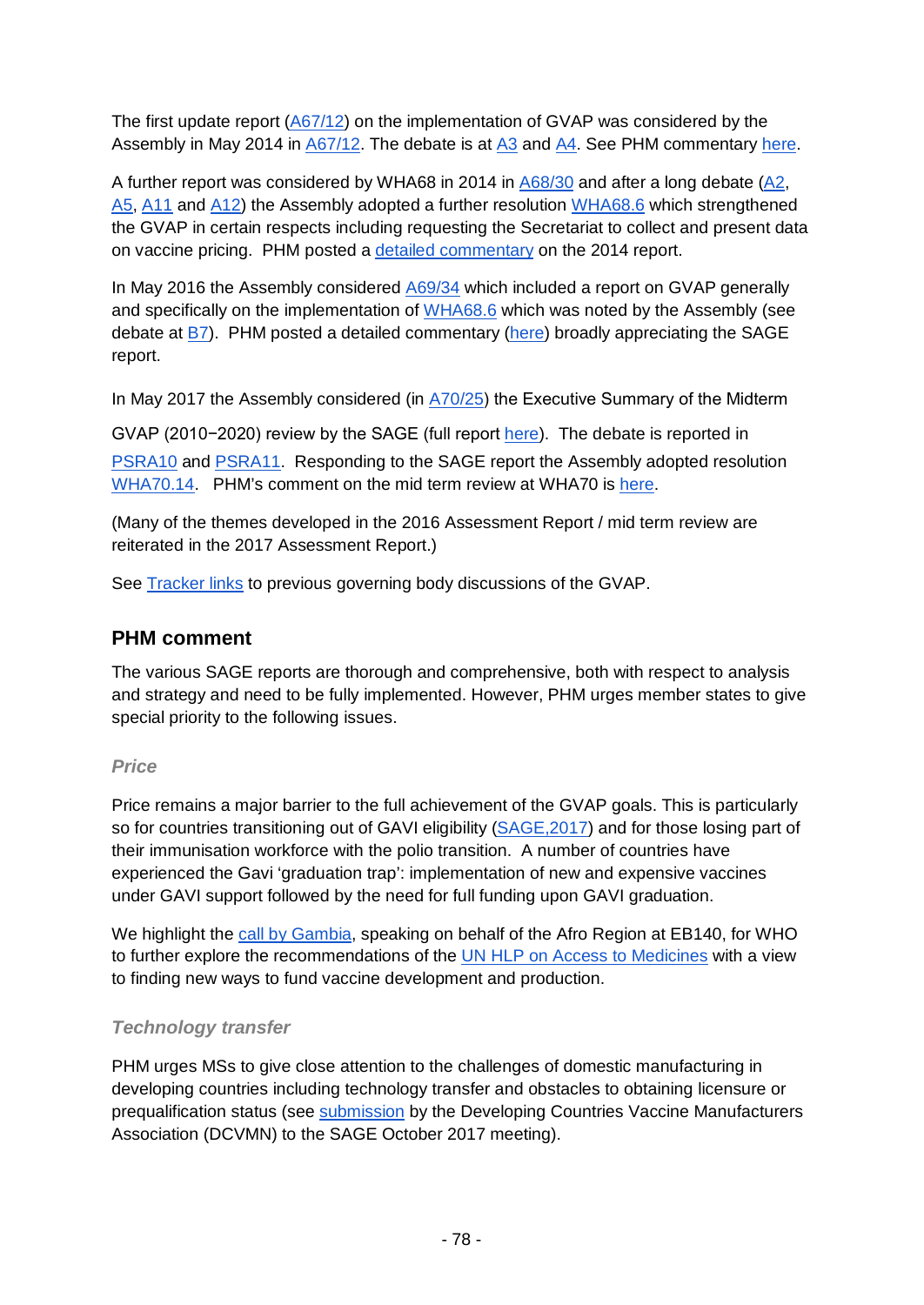#### *National / regional immunization technical advisory groups (NITAGs)*

PHM appreciates the increasing number of countries with functioning NITAGs (or regional bodies). Capacity building for NITAGs is a high priority. Likewise the need for rigorous conflict of interest provisions, transparency with regard to their deliberations and political/parliamentary accountability for the implementation of their recommendations.

The opportunity costs of adding new or 'under-used' (but expensive) vaccines to national schedules need to be considered closely by NITAGs. The decision to introduce new vaccines must be based on country specific epidemiology, health system capability, and financing. For this reason the capacity of NITAGs to undertake these analyses is of critical importance to the implementation of GVAP.

NITAGs also need to monitor community confidence and investigate the causes of growing 'hesitancy'. Rigorous post-marketing surveillance is a precondition for community confidence.

NITAGs also need to develop fine grained district and community data to monitor geographic equity in access to immunisation. Under-immunisation of difficult to access populations should not be obscured by averages.

#### *Health system strengthening*

Immunisation performance, including geographic equity, is dependent on whole of health system performance. Immunisation coverage is a valid and reliable indicator of health system capacity generally and in particular the implementation of primary health care principles. The paradox is that attempts to boost immunisation coverage through vertical stand alone programs risk weakening the implementation of comprehensive primary health care and thus constitute a limit on immunisation performance. WHO and member states need to continue to focus attention on health system strengthening.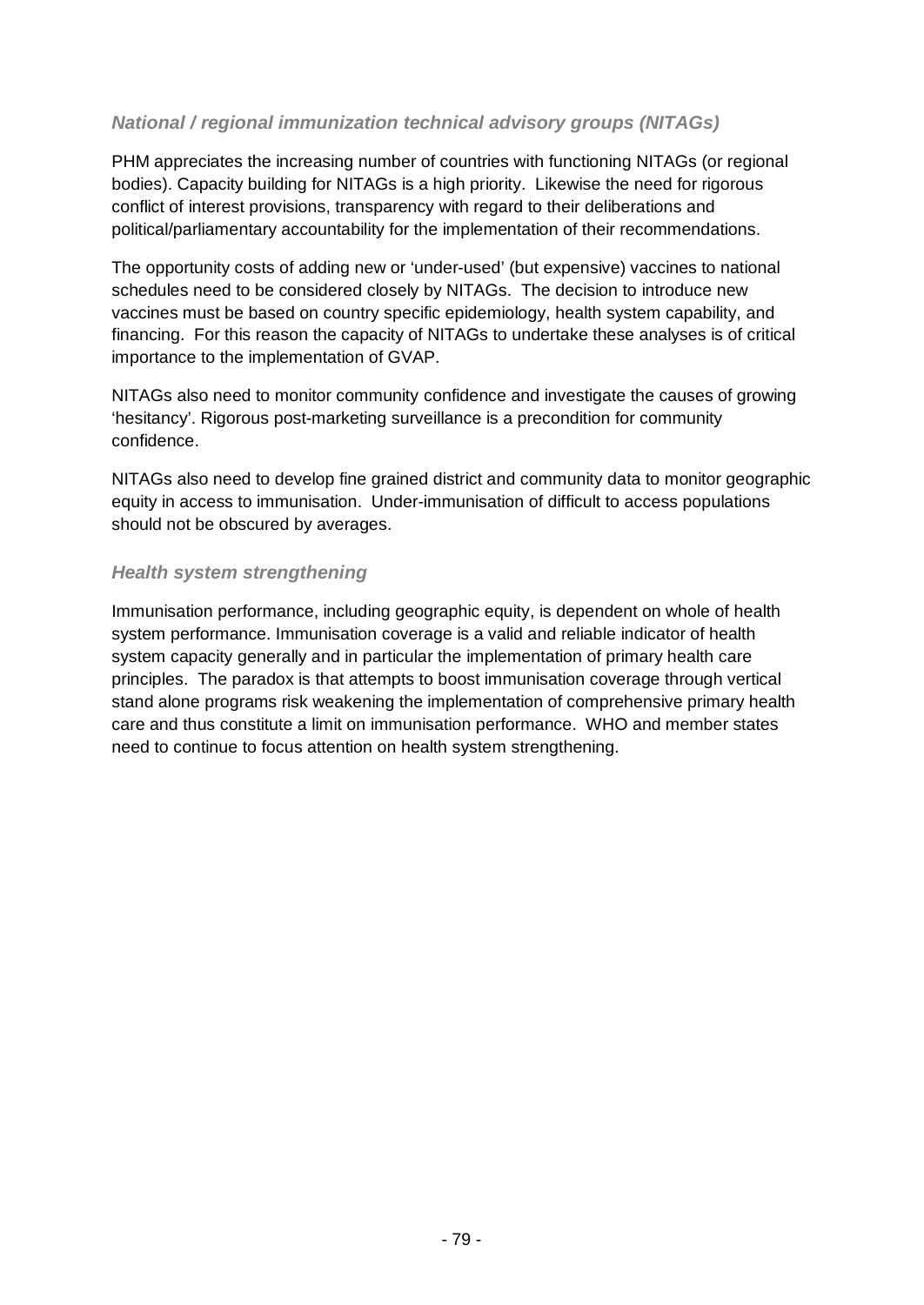## **EB142 - 6.3 Reports of advisory bodies**

## **In focus**

[EB142/36](http://apps.who.int/gb/ebwha/pdf_files/EB142/B142_36-en.pdf) conveys reports of meetings of expert committees and study groups held over the last three years, including a summary of their recommendations and observations on their significance for public health, and implications for the Organization's programmes.

[EB142/36 Add.1](http://apps.who.int/gb/ebwha/pdf_files/EB142/B142_36Add1-en.pdf) reports on the meetings and membership breakdown (by gender and region) of expert committees that met in 2017. It also provides a regional and gender breakdown of all of the expert advisory panels.

## **Background**

Expert committees and study groups whose reports are abstracted in [EB142/36](http://apps.who.int/gb/ebwha/pdf_files/EB142/B142_36-en.pdf) include:

- Joint FAO/WHO Expert Committee on Food Additives:
	- 83rd report, meeting November, 2016;
	- 84th report, meeting June 2017;
- Study Group on Tobacco Regulation, 8th meeting, December 2015;
- Expert Committee on the Selection and Use of Essential Medicines, 21st meeting, March 2017.

[EB142/36 Add.1](http://apps.who.int/gb/ebwha/pdf_files/EB142/B142_36Add1-en.pdf) advises that the following committees met in 2017:

- Expert Committee on the Selection and Use of Essential Medicines (Twenty-first meeting) Geneva, 27–31 March 2017
- Joint FAO/WHO Expert Committee on Food Additives (Eighty-fourth meeting) Rome, 6–15 June 2017
- Expert Committee on Specifications for Pharmaceutical Preparations (Fifty-second meeting) Geneva, 16–20 October 2017
- Expert Committee on Biological Standardization (Sixty-eighth meeting) Geneva, 17– 20 October 2017
- Joint FAO/WHO Expert Committee on Food Additives (Eighty-fifth meeting) Geneva, 17–26 October 2017
- Expert Committee on Drug Dependence (Thirty-ninth meeting) Geneva, 6–10 November 2017.

## **PHM comment**

The report of the Study Group on Tobacco Product Regulation reports on topics such as:

- characteristics of the content and appearance of cigarettes and cigarette design features;
- toxic chemicals found in aerosols from electronic nicotine delivery systems;
- toxicants in waterpipe tobacco and smokeless tobacco; and
- the applicability of the standard operating procedures of the WHO Tobacco Laboratory Network for measuring selected content and emission chemicals in cigarette tobacco products including electronic nicotine delivery systems, waterpipe tobacco and smokeless tobacco products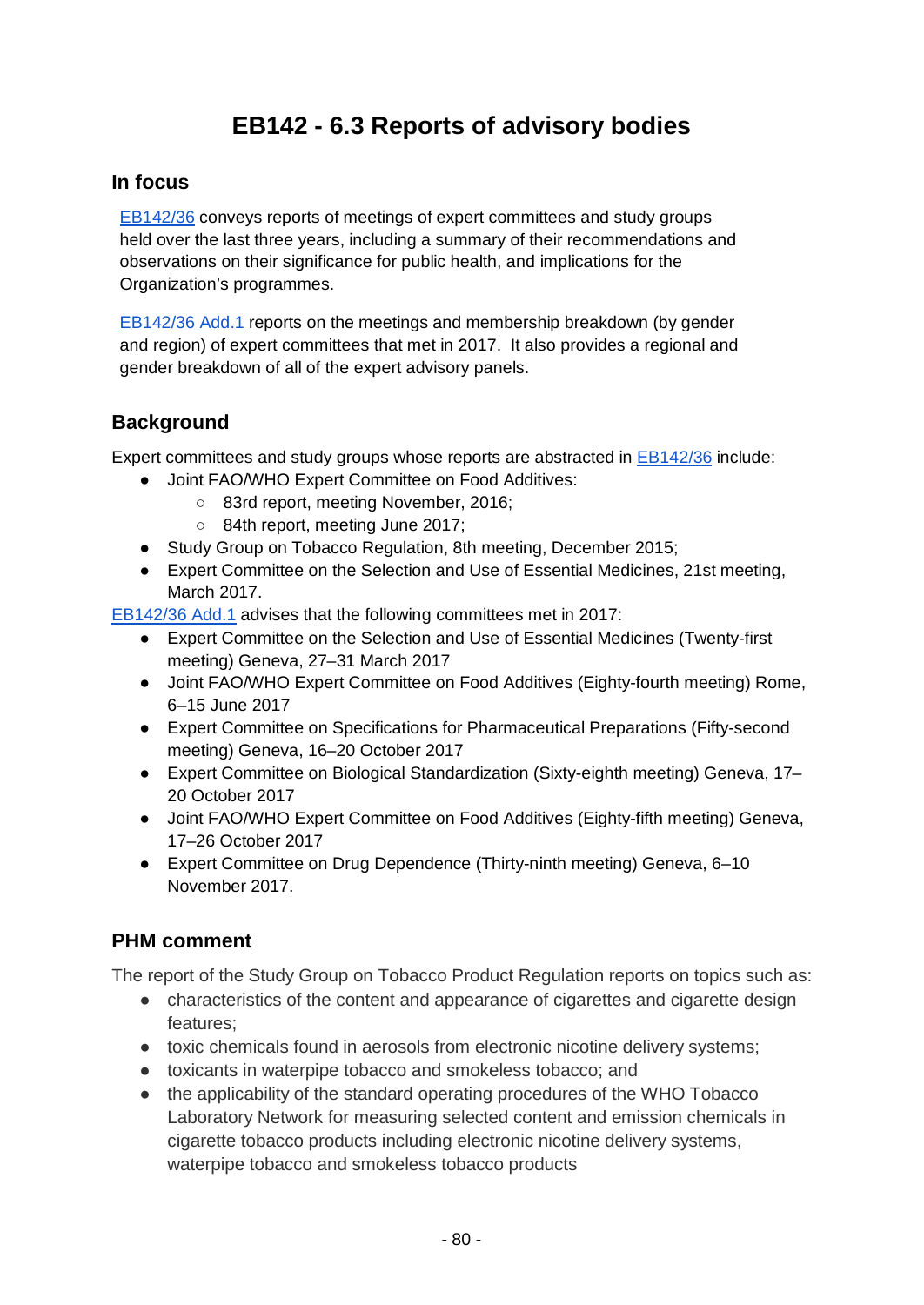The report provides guidance on specific cigarette design features, as well as on testing and disclosure of the content and emissions of a wide range of smokeless and waterpipe tobacco products and of other devices such as electronic nicotine delivery systems.

The report of the Expert Committee on Essential Medicines notes:

- 55 medicines added to essential list and essential list for children;
- 22 antibiotics added under three headings: access, watch and reserve;
- added medicines also include medicines for HIV, hepatitis C, tuberculosis and malaria and medicines for cancer, cancer pain, reproductive health and anaemia resulting from chronic renal disease;
- three new working groups recommended: a working group on antibiotics; a working group on cancer medicine prioritization; and a working group on timely access to the results of all clinical trials.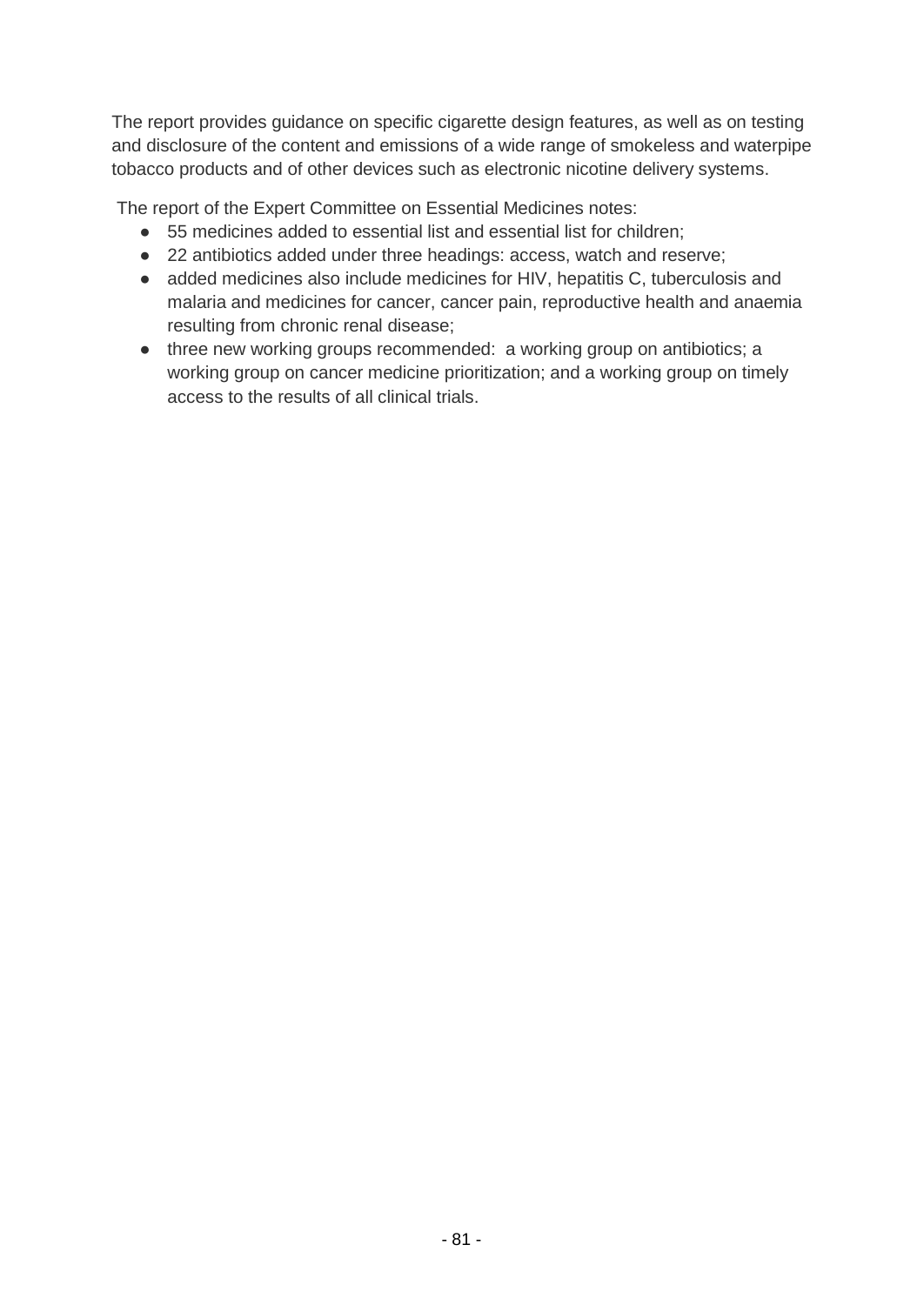# **EB142 - 6.4 Eradication of poliomyelitis**

## **In focus**

This item (informed by [EB142/37\)](http://apps.who.int/gb/ebwha/pdf_files/EB142/B142_37-en.pdf) is the second of two items on polio (Item 3.4 - [EB142/11](http://apps.who.int/gb/ebwha/pdf_files/EB142/B142_11-en.pdf) - deals with transition planning); this item provides an update on progress made against the objectives of the Polio Eradication and Endgame Strategic Plan. It summarizes the current situation, including details of:

- continuing work to achieve the global interruption of poliovirus transmission;
	- o wild type 1 in Nigeria, Afghanistan and Pakistan;
	- circulating vaccine derived type 2 in Syria and DRC;
- the phased removal of oral polio vaccine (and associated shortages of inactivated vaccine);
- intensified efforts to accelerate laboratory containment; and
- a financial update of the programme to rapidly achieve global certification of eradication of all wild poliovirus types.

The starting point for both polio items is decision [WHA70\(9\).](http://apps.who.int/gb/ebwha/pdf_files/WHA70/A70(9)-en.pdf) This decision sets out the key priorities at this stage of the Global Polio Eradication Initiative (GPEI) including:

- pursue eradication in endemic countries;
- manage continuing surveillance and certification of eradication; and
- develop post-certification polio strategy.

Progress with respect to eradication and surveillance was reviewed by the Strategic Advisory Group on Immunisation (SAGE) at its meeting in October 2017. See [summary](http://www.who.int/immunization/policy/sage/SAGE_oct_2017_meeting_summary.pdf?ua=1)  [notes here.](http://www.who.int/immunization/policy/sage/SAGE_oct_2017_meeting_summary.pdf?ua=1)

## **Background**

See **Tracker links** to earlier governing body discussions of polio.

## **PHM comment**

Too much has been invested in the GPEI to allow it to fail now. PHM appreciates the strategic and operational challenges facing the GPEI; commends the technical experts, the managers, the practitioners and the volunteers for their dedication; encourages the governments of the 26 at risk countries; and urges the donors to continue to fund the Initiative up to eradication and beyond.

There are a number of longer range issues to be noted as insights into global health governance and lessons for global health policy making.

In some degree these issues are tied up with the role of the Bill and Melinda Gates Foundation (B&MGF) in funding the GPEI and their relationship with WHO. (See recent commentary on Bill Gates's relationship with WHO in [The world's most powerful doctor: Bill](http://www.politico.eu/article/bill-gates-who-most-powerful-doctor/)  [Gates\)](http://www.politico.eu/article/bill-gates-who-most-powerful-doctor/). Total funding for the GPEI since 1985 has been \$US14 billion, including \$US2.9 billion from the B&MGF and \$US1.5 billion from Rotary International [\(GPEI\)](http://polioeradication.org/financing/donors/historical-contributions/). In 2016 the BMGF contributed 29% of the funding for WHO expenditure on the GPEI. 62% of BMGF contribution to WHO went to polio in that year. (Data from [A70/40](http://apps.who.int/gb/ebwha/pdf_files/WHA70/A70_40-en.pdf) and [A70/INF./4.](http://apps.who.int/gb/ebwha/pdf_files/WHA70/A70_INF4-en.pdf))